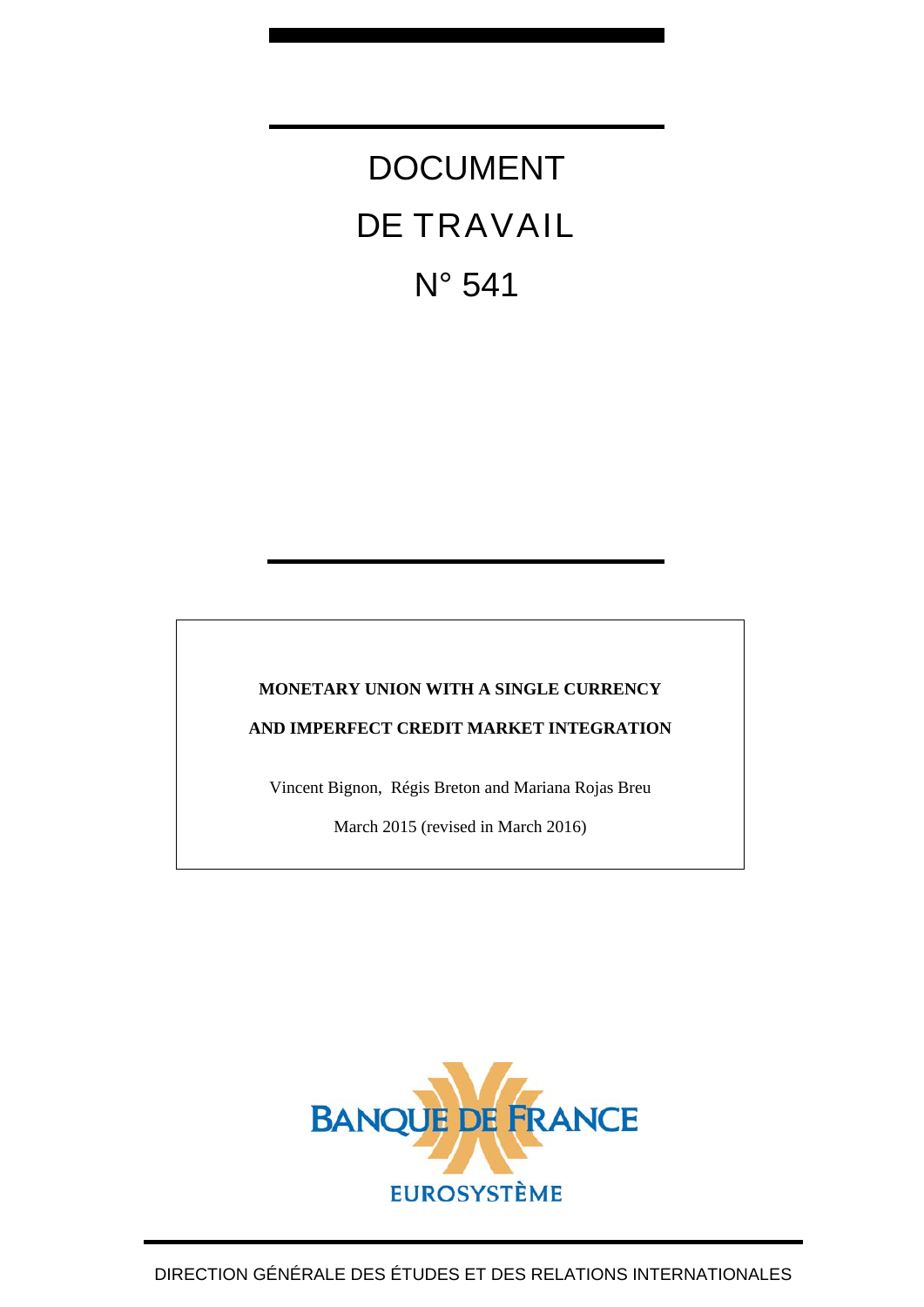# DIRECTION GÉNÉRALE DES ÉTUDES ET DES RELATIONS INTERNATIONALES

# **MONETARY UNION WITH A SINGLE CURRENCY**

## **AND IMPERFECT CREDIT MARKET INTEGRATION**

Vincent Bignon, Régis Breton and Mariana Rojas Breu

March 2015 (revised in March 2016)

Les Documents de travail reflètent les idées personnelles de leurs auteurs et n'expriment pas nécessairement la position de la Banque de France. Ce document est disponible sur le site internet de la Banque de France « [www.banque-france.fr](http://www.banque-france.fr/) ».

Working Papers reflect the opinions of the authors and do not necessarily express the views of the Banque de France. This document is available on the Banque de France Website ["www.banque-france.fr"](http://www.banque-france.fr/).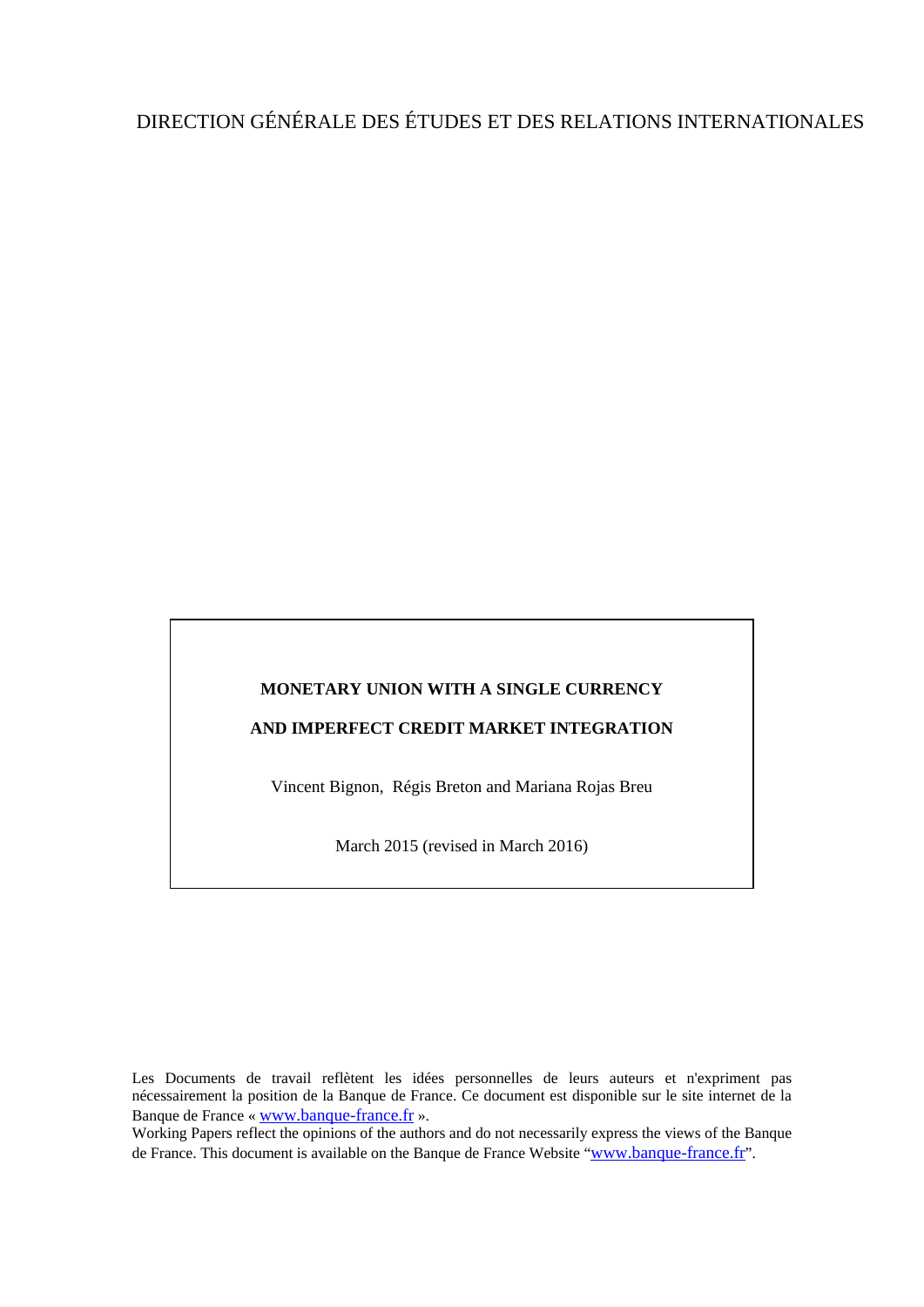# Monetary Union with A Single Currency and Imperfect Credit Market Integration<sup>∗</sup>

| Vincent Bignon <sup>†</sup> | $Régis$ Breton <sup><math>‡</math></sup> | Mariana Rojas Breu <sup>§</sup> |
|-----------------------------|------------------------------------------|---------------------------------|
| Bank of France              | Bank of France                           | Université Paris Dauphine       |

<sup>∗</sup>For helpful comments, we thank Viral Acharya, Philippe Andrade, David Andofaltto, Luis Araujo, Valerie Bencivenga, Aleksander Berentsen, Renaud Bourl`es, Jean Cartelier, Laurent Clerc, Michael Bordo, Hubert Kempf, Antoine Martin, Julien Matheron, Raoul Minetti, Benoit Mojon, Borghan Narajabad, Ed Nosal, R´egis Renault, Albrecht Ritschl, Guillaume Rocheteau, Chris Waller, Eugene White and seminar participants at SKEMA Business School, Basel Universität, Bank of France, Banco Central de la República Argentina, University Paris Nanterre, the 2013 French Economic Association meeting, the 2013 SAET conference, the 2013 Asociación Argentina de Economía Política, the 2014 Royal Economic Society Meeting, the 2014 Journées LAGV, the 2014 IFABS conference, the 2014 Chicago Fed Summer Workshop in Money, Banking and Finance, the 2014 London Money, Macro and Finance conference, the 2014 Vienna FIW conference, the 2015 ASSA–AEA meeting, the 2nd African Search and Matching Workshop, the OeNB Conference "Towards a Genuine Monetary Union" and the 12th Vienna Macro Workshop. This paper circulated previously with the title "Currency Union with and without Banking Union". Jocelyne Tanguy provided outstanding research assistance. The views expressed herein are those of the authors and not necessarily those of the Banque of France or the Eurosystem.

<sup>†</sup>Banque de France. DGEI–Demfi–Pomone 41-1422; 31 rue Croix des Petits Champs; 75001 Paris France; Email: vincent.bignon@banque-france.fr.

<sup>&</sup>lt;sup>‡</sup>Banque de France and LEO at Université d'Orléans. Email: regis.breton@banque-france.fr; DGO–DSF 35-1537; 31 rue Croix des Petits Champs; 75001 Paris France.

 $\S$ Université Paris Dauphine. Email: mariana.rojas-breu@dauphine.fr; LEDa-SDFi; Place du Maréchal de Lattre de Tassigny- 75775 Paris Cedex 16 France.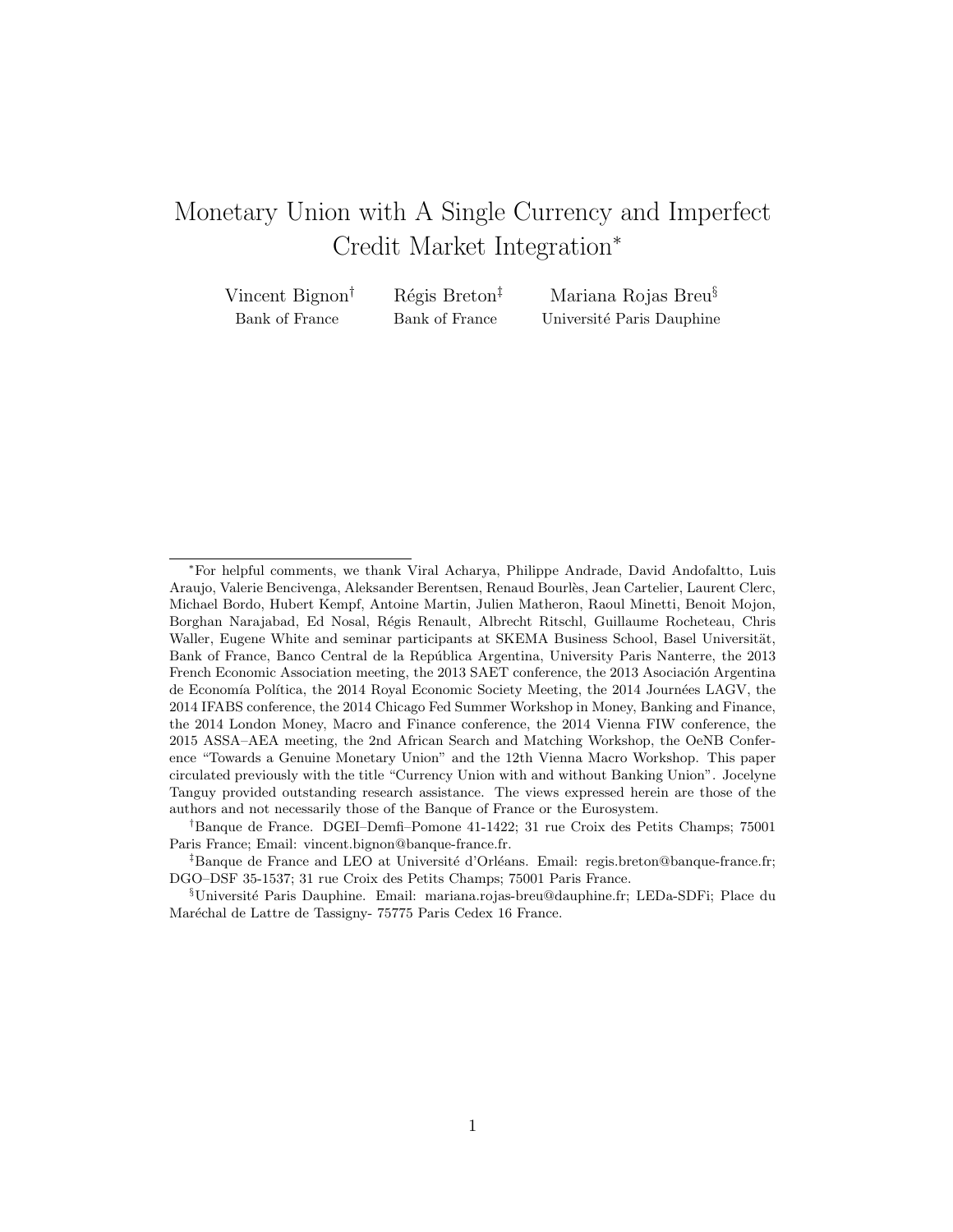#### Résumé

Afin d'analyser les effets de l'union bancaire en zone Euro, nous montrons que l'union monétaire peut avoir une incidence sur le volume de crédit distribué par le canal des incitations au défaut. Nous construisons un modèle à deux pays dans lequel les paiements sont faits en monnaie et à crédit. L'imperfection de l'intégration du marché du crédit se traduit par un coût plus élevé du paiement à crédit pour les achats à l'étranger. Pour des niveaux suffisamment forts de ce coût, l'union monétaire amplifie les incitations au défaut, ce qui conduit un rationnement du crédit et à un bien-être plus faible que dans un régime de monnaies séparées. L'intégration des marchés du crédit restore l'optimalité de l'union monétaire.

Mots-clés: union monétaire, banques, crédit, défaut. Codes JEL: E42, E50, F3, G21

#### Abstract

With the Euro Area context in mind, we show that currency arrangements impact on credit available through default incentives. To this end we build a symmetric two-country model with money and imperfect credit market integration. Differences in credit market integration are captured by variations in the cost for banks to grant credit for cross-border purchases. We show that for high enough levels of this cost, currency integration may magnify default incentives, leading to more stringent credit rationing and lower welfare than in a regime of two currencies. The integration of credit markets restores the optimality of the currency union. Keywords: banks, currency union, monetary union, credit, default. JEL codes: E42, E50, F3, G21.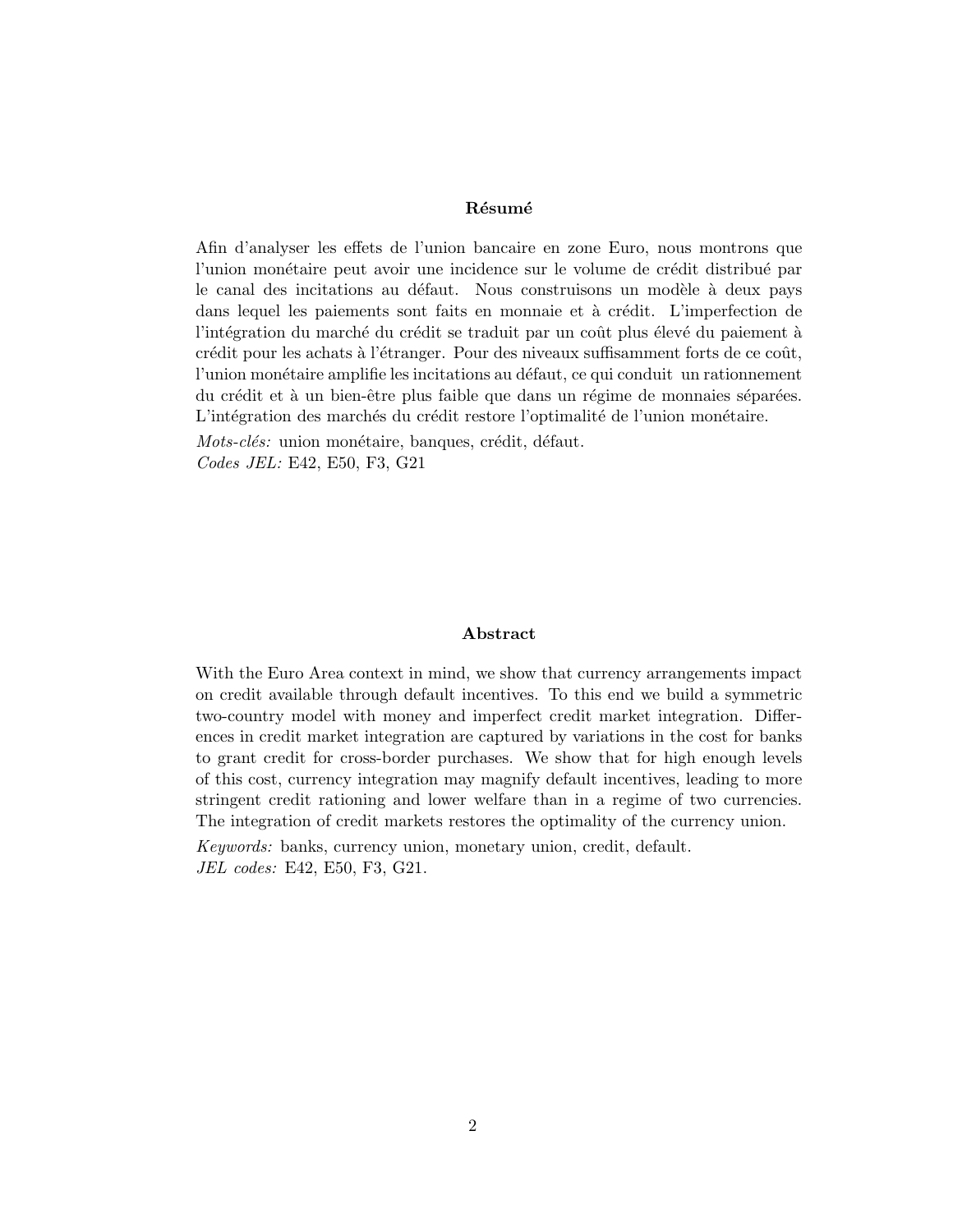#### Non technical summary

The conditions on the feasibility and optimality of a monetary union are key to the ongoing policy debate in Europe, as policymakers and scholars discuss the features of a banking union to complement the European monetary union. Discussions focus mainly on the creation of a single supervisory mechanism and on the need for a federal fiscal backstop for banking resolution.

In this paper we stress the complementarity between the single *currency* high powered money—and the degree of integration among the various bankintermediated credit markets. Although public authorities can easily unify currency conditions—suppress the currency risk—they have no direct command over the degree of credit market integration, since the determination of loan conditions depends on private banks. A regime of monetary union may therefore be characterized by a perfect integration of the currency—no cost to pay with cash—but imperfect integration of credit markets—hence a higher cost for cross-border purchases paid with credit.

With the Eurozone context in mind, we define imperfect credit market integration as a situation in which residents face more stringent credit conditions (higher cost) when financing purchases abroad compared to borrowing for domestic purchases. We compare two currency arrangements, depending on whether the currency risk is nil or positive and two types of credit market integration, depending on whether the cost of granting cross-border credit is nil or positive.

The transaction costs of paying with cash and credit are embedded in a symmetric two-country model of fiat money and bank credit. We show that a regime of monetary union is always optimal when credit markets are sufficiently integrated. But for high enough level of the cross border credit premium, the welfare gains of a single currency is wiped out. This analysis provides a normative argument for the integration of bank credit markets of a currency zone in order to reap the benefits expected from the unification of the currency.

As long as the authorities have some command on the level of the cross border credit premium, the policy implications for a monetary union are threefold. First, a banking union that aims at fostering credit market integration is a decisive addition to a currency union. Second, regulators and supervisors should avoid taking actions that create differences in the cost of managing credit across jurisdictions, notably ring fencing banks to domestic activities. Third, the unification of the credit markets will usefully be completed by guaranteeing an equal treatment of crossborder claims in national bankruptcy procedures and by ensuring an equal access to the information on borrowers' creditworthiness.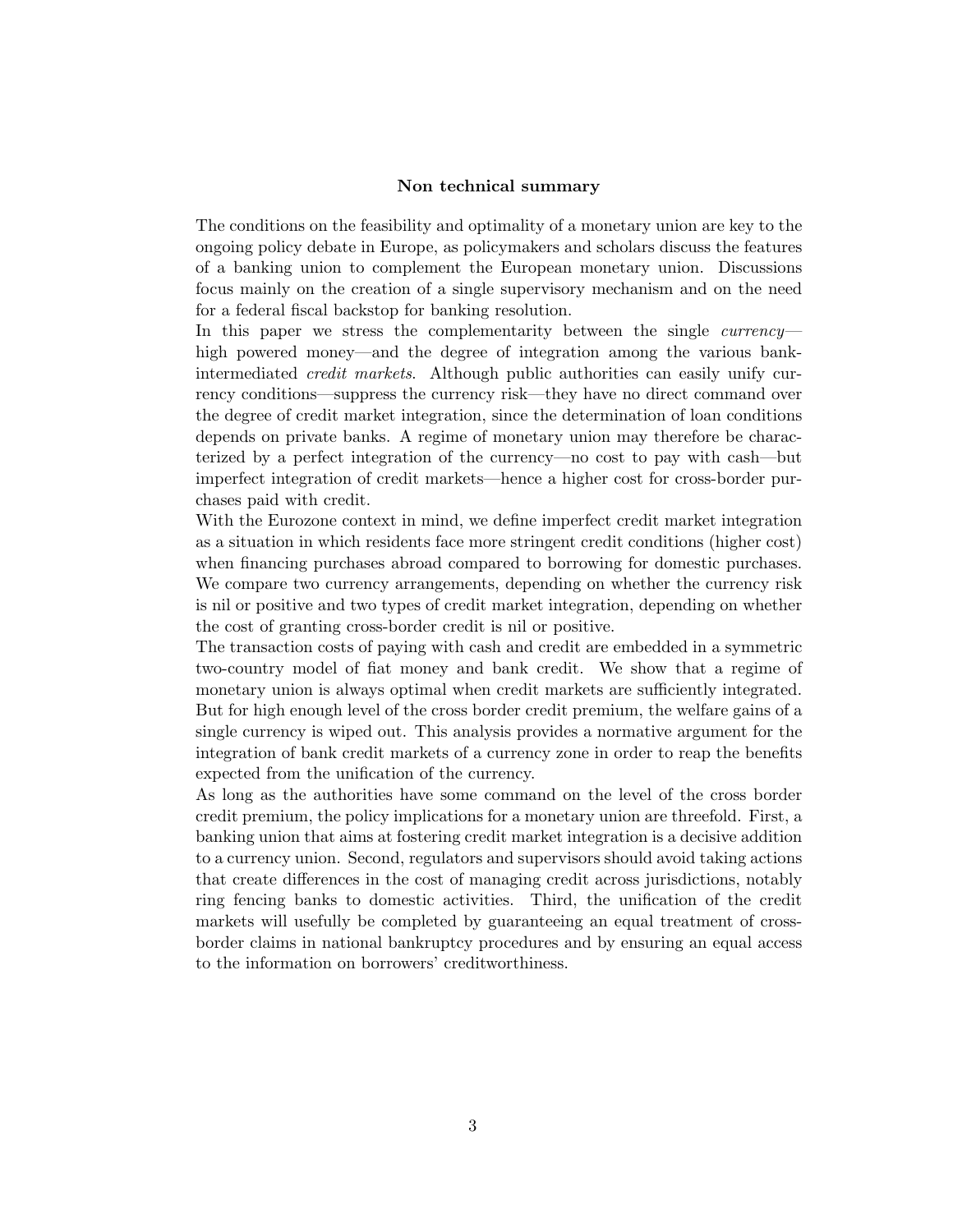# 1 Introduction

Cross-border financing of non-financial corporations and households represents a small fraction of total financing to non-bank entities within the euro area. For example, the share of cross-border bank lending to non-bank entities across member states has varied between 3% and 6% since the creation of the euro. Recent policy discussions on the sustainability of the European monetary union have revealed that there is no consensus on whether more integration of credit and financial markets such as an increase of cross-border lending would be beneficial to the performance of euro area economies. Federal institutions, namely the ECB and the European commission, have supported policies fostering integration of those markets, including retail finance, in order to complete monetary unification. A contrasting standpoint in the policy debate defends instead greater credit market segmentation across member states with the view that currency arrangements and financial market structures are to a large extent two independent matters.

This paper constructs a model to determine whether the desirability of currency unification depends on the degree of integration of retail credit markets.<sup>[1](#page-5-0)</sup> We take seriously the idea that one can have perfect integration with respect to the currency dimension—common rules governing the legal tender and currency issuance—but varying degrees of integration of retail credit markets. We capture a lower level of integration across credit markets by a higher cost for agents to obtain credit for cross-border purchases.<sup>[2](#page-5-1)</sup> We show that for relatively low levels of the inflation rate credit market integration is a prerequisite to fully reap the gains of monetary unification. By contrast, a regime of a unique currency coupled with segmented

<span id="page-5-0"></span><sup>&</sup>lt;sup>1</sup>We refer to retail credit as any type of debt contracted by households and small and medium enterprises for which the lender factors in the incentives to default.

<span id="page-5-1"></span><sup>&</sup>lt;sup>2</sup>The level of cross-border credit to households and small and medium enterprises actually depends on several factors, such as the knowledge of specifics of local markets, the role of relationshipbased information in the assessment of creditworthiness of small businesses and households, the availability of information on non-resident borrowers, the degree of harmonization of state legal systems, and the automaticity of the enforcement of cross-border repayment and foreclosure procedures.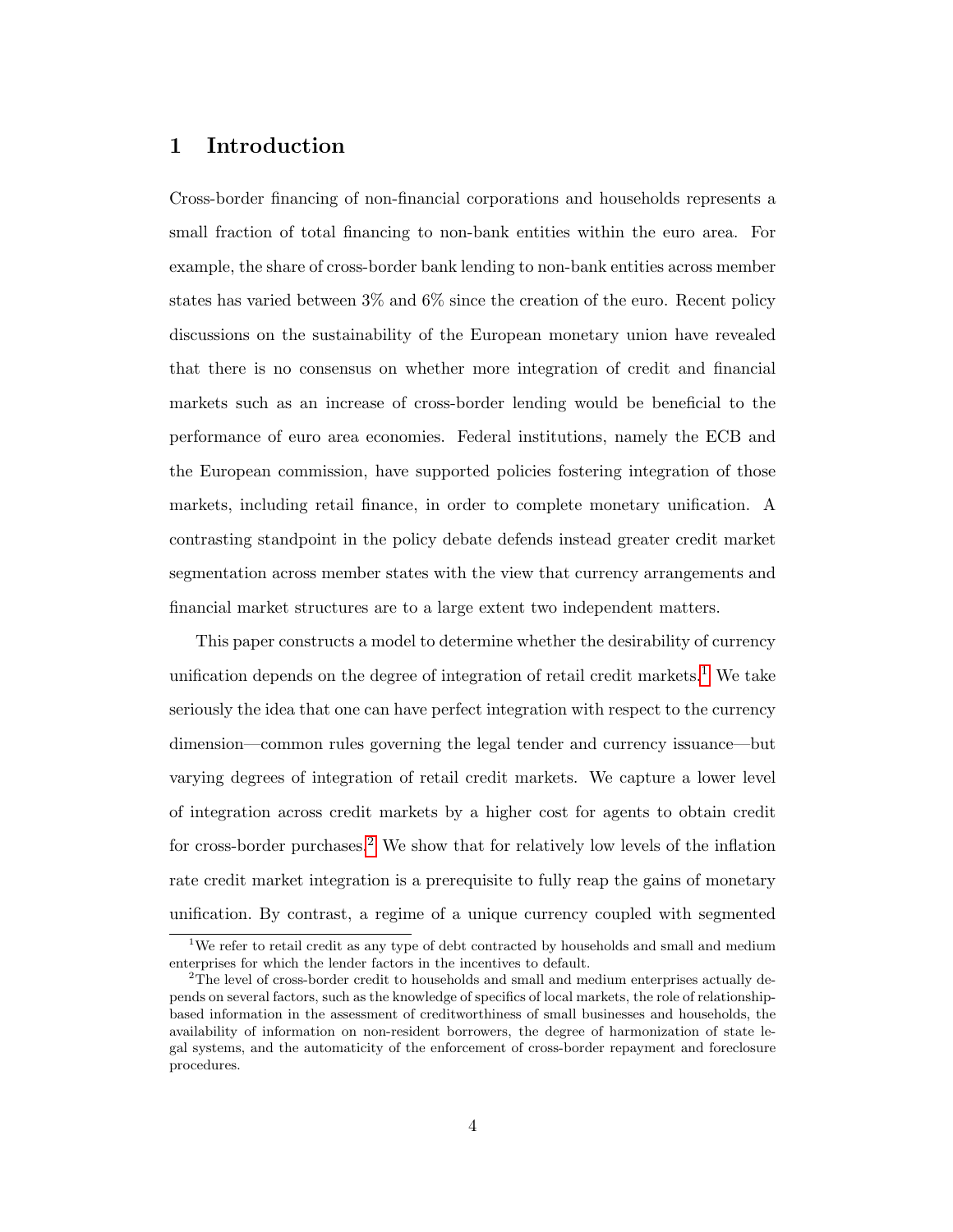credit markets across member states is sustainable only when the rate of inflation is sufficiently high.

In order to study the interplay between currency arrangements and credit market integration, we develop a symmetric two-country model in which currency (fiat money) and bank credit are used in equilibrium by residents of each country to purchase domestic or foreign goods. The underlying setup is a limited-commitment economy in which both currency and credit have a welfare-improving role. As in [Rocheteau and Wright \(2005\)](#page-76-0), in each period agents are subject to individual consumption and production shocks that cannot be efficiently insured by their cash holdings. Banks provide insurance against those shocks. As in [Berentsen, Camera,](#page-71-0) [and Waller \(2007\)](#page-71-0), agents with no current need for cash (producers) can deposit their currency holdings rather than keeping them as idle balances, while those with a current need for cash (buyers) can obtain credit from banks to finance additional purchases. By lending out the cash received in deposits, banks effectively redistribute the money stock according to agents' current transaction needs.

Lending is potentially limited by the fact that agents cannot commit to repay their debt. Banks resort to borrowing constraints and to the exclusion of defaulters from future access to their services in order to ensure debt repayment, and agents disclose their identity and their financial history to banks in order to obtain credit—i.e., they must provide evidence on their creditworthiness. We model the difference in the conditions to obtain local credit  $vis-\hat{a}-vis$  cross-border credit by the differential in the disclosure cost that residents of a country must incur whenever they want to obtain credit to fund operations abroad. We refer to this differential as the cross-border credit premium.

To evaluate the gains generated by a currency union, we compare two monetary arrangements: a single currency regime, and a 'one country-one currency' regime with positive conversion costs between the two currencies. The only difference between the two regimes lies in the conversion costs, and we ask whether the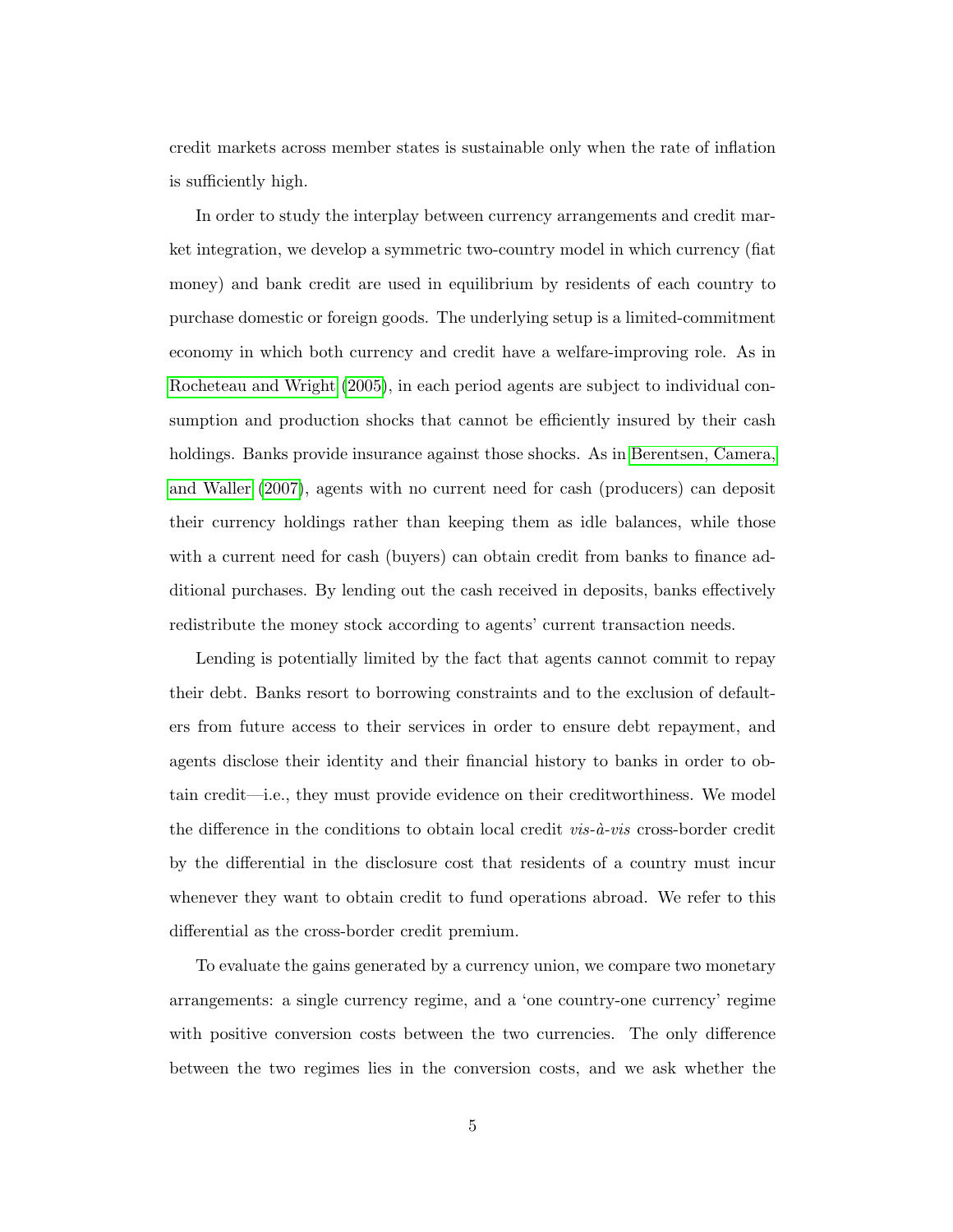case with strictly positive conversion costs is dominated in terms of welfare by a currency union—which is equivalent to costless conversion.

Our analysis delivers two sets of results.

The first set of results concerns the conditions for the optimality of a currency union. We show that with perfect credit market integration, a unique currency is always the optimal arrangement. When credit market integration is imperfect, a unique currency is optimal if the borrowing constraint is not binding. This occurs when agents are patient enough and inflation is sufficiently high. Conversely, a regime of separate currencies with positive conversion costs may be preferred when credit market integration is sufficiently low and the borrowing constraint is binding, which occurs if agents are impatient and inflation is sufficiently low. The reason is that in this case the volume of credit is higher in a regime of separate currencies than in a currency union.

The intuition for this result is as follows. When credit market integration is imperfect, the reduction in conversion costs associated with a single currency may worsen default incentives on bank loans. Given the cross-border credit premium, the wedge between the cost of financing foreign versus domestic purchases induces borrowers—agents with no record of default—to be biased towards domestic goods compared to their preferred basket of goods in the absence of the cross-border credit premium. An endogenous home bias arises. Instead agents who have defaulted and lost access to credit—something that does not happen on the equilibrium path are not impacted by the cross-border credit premium. Unlike agents with access to credit, agents who have defaulted are not home biased since they make their purchase decisions solely based on their preferences. Therefore, positive conversion costs between currencies can make default less attractive, as this cost affects defaulters more severely than non-defaulters, thereby relaxing borrowing constraints and allowing for a higher amount of credit in equilibrium. By contrast, when financing conditions are the same for domestic and cross-border purchases, there is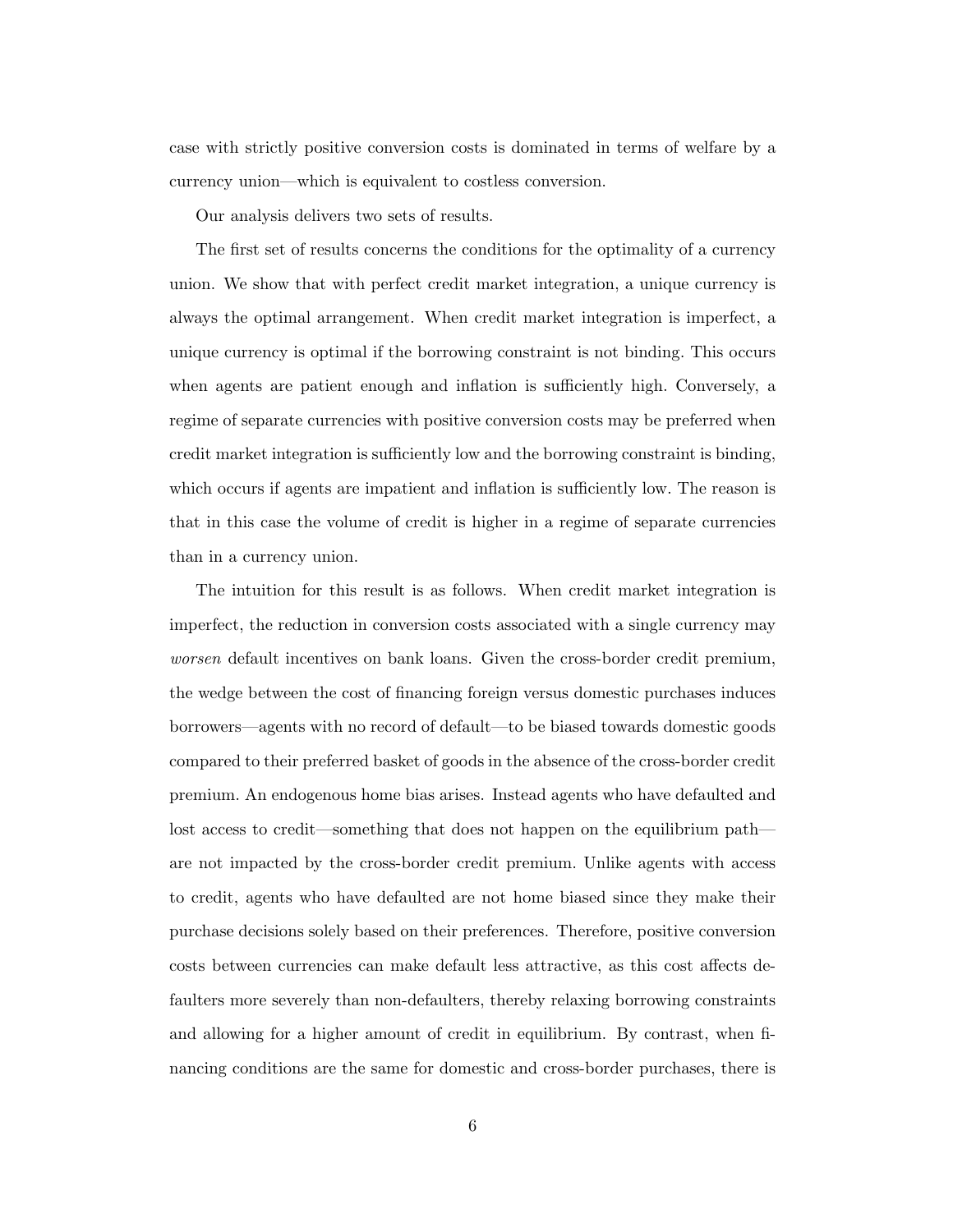no home bias, and a conversion cost between currencies does not attenuate default incentives.

The second set of results concerns how credit varies with the cross-border premium when there is credit rationing in equilibrium. We first show that for both monetary regimes, the volume of credit is monotonically decreasing in the crossborder credit premium. The logic is that a higher cost of cross-border credit leads to a reduction in agents' welfare. This reduces the value of maintaining future access to bank credit which negatively impacts repayment incentives, and results in a lower volume of credit in equilibrium. We then investigate how this impact of the cross-border credit premium varies across monetary regimes. We show that credit crunches—defined as a reduction in the quantity of credit caused by a substantial increase in the cross-border credit premium—are sharper in a currency union than in a regime of separate currencies. This follows from two effects. First, as agents consumption is lower in a regime of separate currencies when the cost of cross-border credit is low, an increase in this cost leads to a lesser reduction in the value of credit, thereby attenuating the negative impact on repayment incentives. Second, an increase in the cross-border premium can trigger an increase in the home bias sufficiently strong for the positive effect of conversion costs on repayment incentives identified above to outweigh the negative impact of an increase in conversion costs on trade.

These results have implications for the current policy debate regarding the architecture of the euro area. Our focus on stationary equilibrium highlights the long-term (structural) ingredients needed for a sustainable currency union, and independently of the design of the tools tailored to deal with financial crises. The policy agenda of the European Commission aims at deepening credit market integration, and is negotiated under the headings "banking union" for banking matters and "capital market union" for direct finance matters, see inter alia [Beck \(2012\)](#page-70-0), [Nieto and White \(2013\)](#page-76-1). The model suggests that in a world of low inflation (or in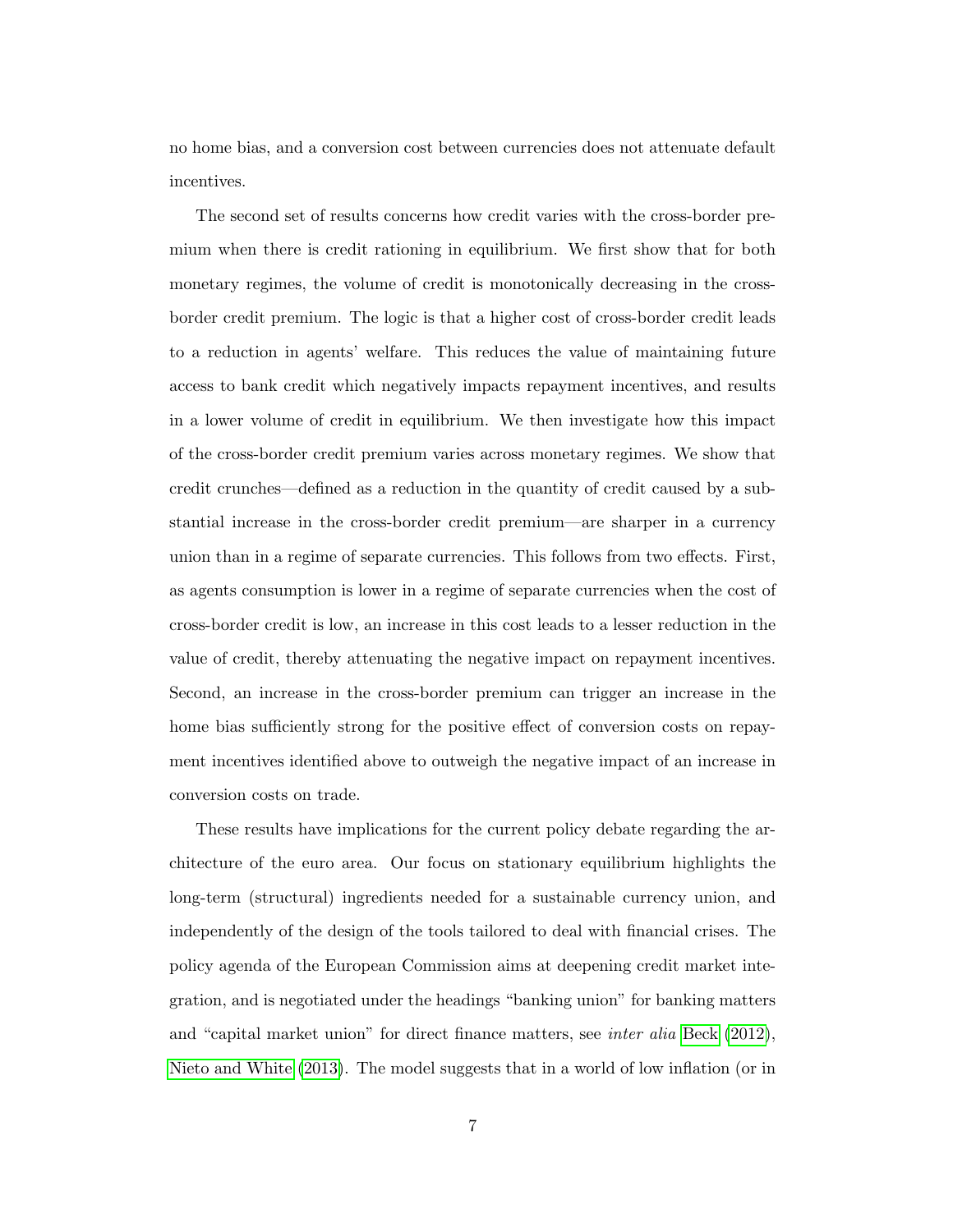which the central bank does not have a complete command of the inflation rate), deeper banking and capital market integration across member states improves the efficiency of the currency union by reducing the incentives to default on credit and thereby supporting both a higher level of welfare and credit.

Our paper extends previous research on the use of money and credit in equilibrium to a two-country framework with potentially imperfect credit market integration. It contributes to the macroeconomic literature on the benefits and costs of monetary unions by showing that their sustainability requires integrated crossborder credit markets, independently of risk-sharing mechanisms or perfect capital and labor mobility. In addition, we contribute to the literature on monetary theory by suggesting a new rationale for the optimality of multiple currencies  $vis-\hat{a}-vis$  a unique currency. In our setup, a regime of separate currencies mitigates the incentives to default on credit and, hence, may be socially preferred even though it entails higher transaction costs in cross-border trades.

The rest of the paper is organized as follows. The environment is laid out in Section [2.](#page-9-0) The conditions for the existence of equilibria are presented in Section [3.](#page-13-0) Section [4](#page-27-0) presents the results pertaining to the welfare implications of a regime of unique versus multiple currencies for different degrees of credit market integration. Section [5](#page-35-0) describes the causes of limited credit market integration in the euro area since its inception. Section [6](#page-37-0) discusses our contribution to the literature. Section [7](#page-41-0) concludes. Proofs are relegated to the Appendix.

## <span id="page-9-0"></span>2 Environment

Time is discrete and continues forever. There are two identical countries, the home country and the foreign country, each populated by a continuum of infinitely-lived agents of unit mass. There are two perfectly divisible non-storable country-specific goods: a home good, denoted as  $q_h$ , and a foreign good, denoted as  $q_f$ . Agents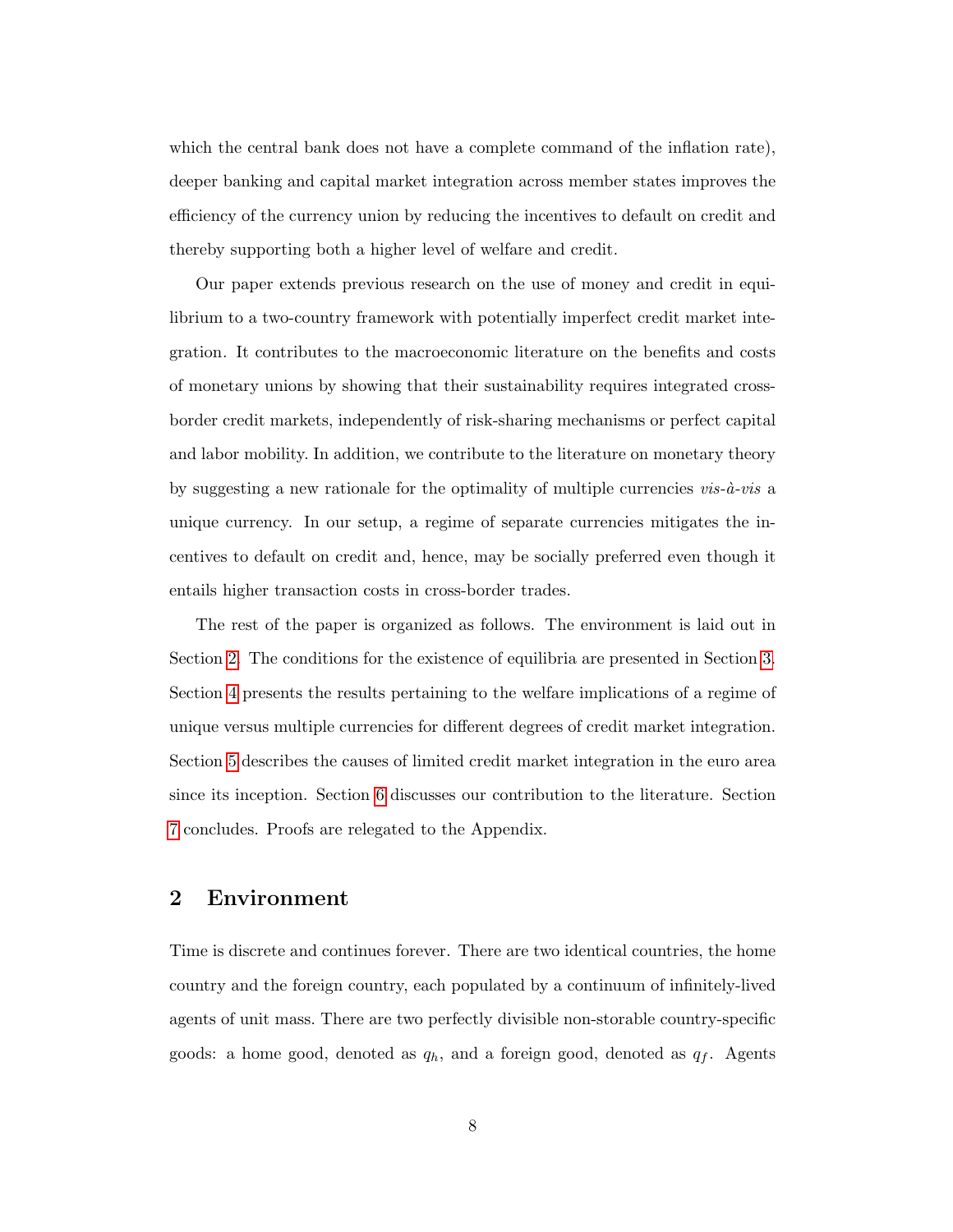discount across periods with factor  $\beta$ . A period is divided in two subperiods. In each period, two competitive markets open sequentially in each country. Before the first market opens, agents receive an idiosyncratic shock that determines whether they are sellers for the current period and gain no utility from consumption (with probability  $(1 - b)$ ), or buyers who want to consume but cannot produce (with probability b). In the second market, all agents can produce and consume a quantity of a generic good denoted as  $x$ , and utility from consumption (or disutility from working) is linear in the quantity of good.

Buyers' preferences in the first subperiod are

<span id="page-10-1"></span>
$$
\max\left[u\left(q_{f}\right)+\eta q_{f},u\left(q_{h}\right)\right]
$$
\n<sup>(1)</sup>

where  $\eta$  is a preference shock which can take values  $\eta = 0, \eta_1, \eta_2$  with probabilities  $\pi_0, \pi_1$  and  $\pi_2$ , and  $0 < \eta_1 < \eta_2$ .<sup>[3](#page-10-0)</sup> The function u satisfies  $u'(q)$ ,  $-u''(q) > 0$ ,  $u'(0) = \infty$  and  $u'(\infty) = 0$ . In addition we assume that  $-u''(q)q \le u'(q)$ . Preferences in [\(1\)](#page-10-1) are such that in equilibrium buyers will consume the home good in periods in which their preference shock  $\eta$  is low and consume the foreign good in periods in which  $\eta$  is high. In the former case they trade in the first market of the home country. In the latter case they travel costlessly to trade in the foreign country and come back to the home country to participate in the second market. For sellers, producing a quantity qin the first subperiod represents a disutility equal to  $c(q) = q$ .

There are two storable, perfectly divisible and intrinsically useless currencies, the home currency and the foreign currency. For simplicity, the quantity of each currency at the beginning of period  $t$  is denoted as  $M$ . The money supply in each country grows at the gross rate  $\gamma = M_{+1}/M$  where the subscript  $+1$  indicates the

<span id="page-10-0"></span><sup>&</sup>lt;sup>3</sup>We assume three realizations of the preference shock  $\eta$  to allow for domestic and foreign consumption on the equilibrium path while creating a wedge between the consumption patterns of agents who borrow and those who do not.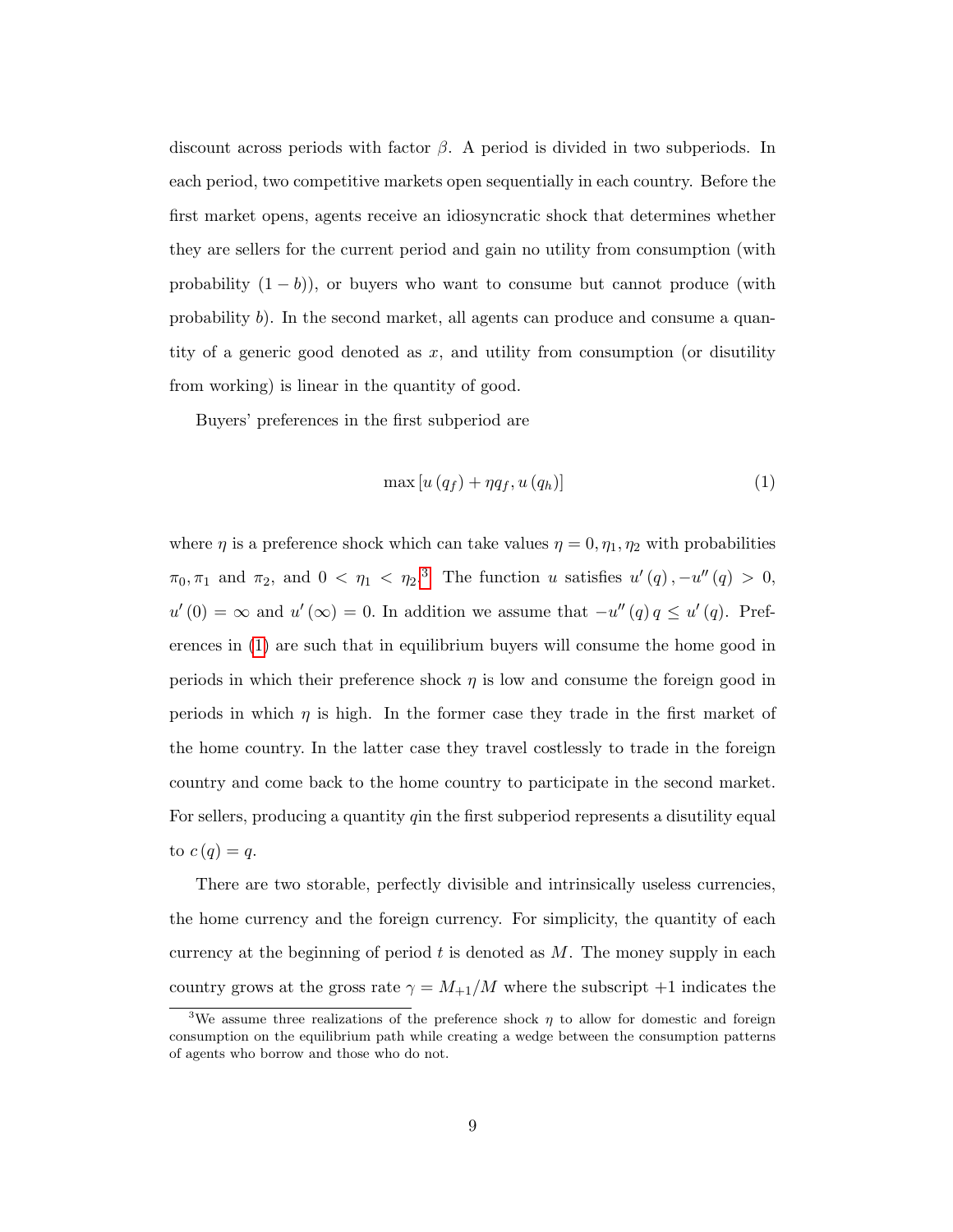following period. Agents receive monetary lump-sum transfers from the central bank equal to  $T = (\gamma - 1) M_{-1}$  during the second market in period t. Consistently with the current euro area situation, we assume that the central bank has no power to tax agents, such that  $\gamma \geq 1$ .<sup>[4](#page-11-0)</sup> In order to motivate a role for a medium of exchange, traders are assumed to be anonymous so that sellers require immediate compensation when they produce. This assumption rules out bilateral credit but not banking credit.

In each country there are competitive banks which take deposits and use them to grant loans as in Berentsen, Camera, and Waller  $(2007)^5$  $(2007)^5$  Banking activities take place before the first market opens. Loans and deposits are paid back during the second subperiod with the corresponding interest. Hence credit is intra-period.<sup>[6](#page-11-2)</sup>

Banks have no enforcement power. However banks are able to exclude agents who have defaulted in the past from banking activities—loans and deposits—for the rest of their lifetimes. Defaulters are also excluded from monetary transfers. Home (foreign) banks can recognize agents from the home (foreign) country.

Agents must incur a disclosure cost in order to reveal their identity and their financial history to banks. We assume that the disclosure cost is dependent on the distance between the agent and the contracting bank. For simplicity, the disclosure cost for a home agent who is located in the home country and contacts a home bank is set to zero. The disclosure cost for a home agent who is located in the foreign country is proportional to the real amount borrowed with factor  $c \geq 0$ .<sup>[7](#page-11-3)</sup> Throughout the paper we refer to parameter c as the cross-border credit

<span id="page-11-0"></span><sup>4</sup>This restriction implies that the Friedman rule is not a feasible policy, so that it is optimal for agents to insure against idiosyncratic shocks using both (costly) cash holdings and banks. This assumption could be relaxed, for instance by assuming that the government can use lump-sum taxes but that agents can evade taxation by not participating in the market - see [Hu, Kennan,](#page-74-0) [and Wallace](#page-74-0) [\(2009\)](#page-74-0) and [Andolfatto](#page-70-1) [\(2010\)](#page-70-1).

<span id="page-11-1"></span><sup>&</sup>lt;sup>5</sup>Given our emphasis on credit markets integration, an important aspect of banks in our setup is that they extend loans in addition to taking deposits. See [Bencivenga and Camera](#page-71-1) [\(2011\)](#page-71-1) for a model in which banks provide liquidity insurance on the liability side but cannot extend credit.

<span id="page-11-2"></span> $6$ As pointed out by Berentsen et al. (2007) quasi-linear preferences in the second market imply that one-period debt contracts are optimal.

<span id="page-11-3"></span><sup>&</sup>lt;sup>7</sup>We assume that home agents can only be recognized by home banks. However our setup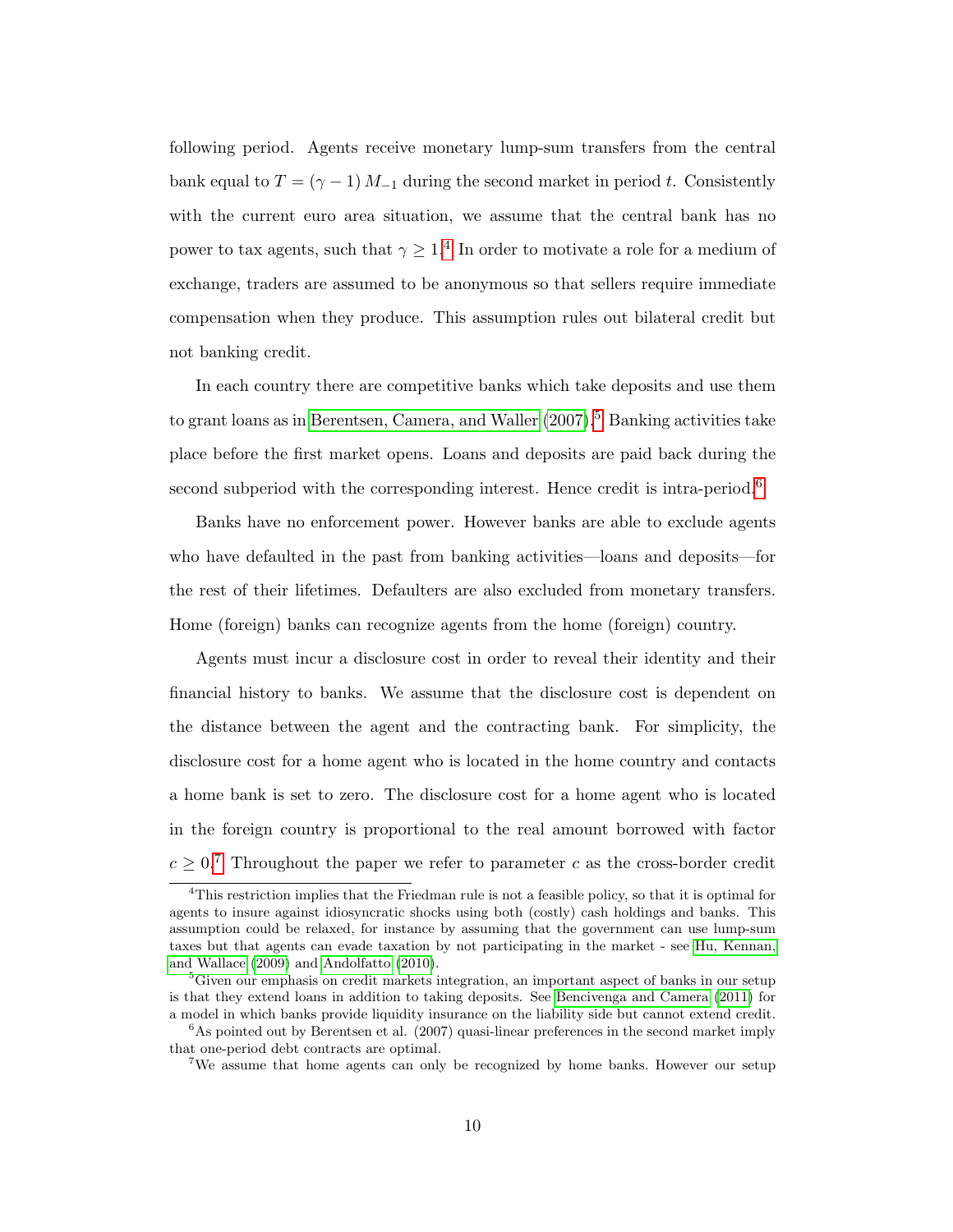premium. When  $c = 0$ , taking out a loan to consume in the home country or in the foreign country is equivalent; i.e. credit market integration is perfect. When  $c > 0$ , financing consumption abroad is more costly than financing consumption in the home country; i.e., there is imperfect credit market integration.<sup>[8](#page-12-0)</sup>

We assume that agents can only hold the currency of their country of residence across subperiods, since our purpose is to assess the effect of forming a currency union when national currencies circulate only in their issuing country.<sup>[9](#page-12-1)</sup> Currencies can be exchanged before the first market opens. As is usual in the literature (see references in footnote 9), exchanging currencies represents a disutility cost  $\varepsilon$  proportional to the real amount of money exchanged. Notice that our modelling choice is very conservative since the welfare-improving effect of conversion costs would be much easier to obtain if the conversion cost was modelled as a monetary cost that is transferred back to agents as lump-sum, since defaulters can be excluded from monetary transfers. Given that the money growth rate is assumed to be the same for the two countries, the case in which the cost  $\varepsilon$  is equal to zero is equivalent to a currency union.

The sequence of trades within a period is depicted in figure [1.](#page-78-0) At the beginning of the period, the preference shocks are realized. Then, buyers decide whether to stay in their home country or to travel to the foreign country. Next, banking

is equivalent to assuming that home agents can contract with foreign banks by incurring the disclosure cost c.

<span id="page-12-0"></span><sup>&</sup>lt;sup>8</sup>In our model, the difference in the conditions to obtain local credit vs. cross-border credit is captured by the disclosure cost  $c$  which reflects the information friction caused by spatial separation and lack of information sharing across borders. In reality, many features render crossborder credit or domestic credit for cross-border purchases more costly or more difficult to obtain. For details see Section 5.

<span id="page-12-1"></span><sup>&</sup>lt;sup>9</sup>If agents could costlessly hold the foreign currency, the desirability of a currency union between symmetric countries would presumably not be an issue. Indeed it would amount to removing conversion costs that would only partially affect the holding of diversified portfolios. The 'onecountry one-currency' setup allows for greater tractability while being a reasonable assumption in a model intended to formalize the retail credit market. See [King, Wallace, and Weber](#page-74-1) [\(1992\)](#page-74-1) for a paper which considers different types of agents, those forced by law to hold the currency of their country of residence, and those free to hold any currency. See [Engineer](#page-73-0) [\(2000\)](#page-73-0), [Head and](#page-74-2) [Shi](#page-74-2) [\(2003\)](#page-74-2), [Camera, Craig, and Waller](#page-71-2) [\(2004\)](#page-71-2), [Zhang](#page-77-0) [\(2014\)](#page-77-0) and [Geromichalos and Simonovska](#page-73-1) [\(2014\)](#page-73-1) for models on the choice of an asset portfolio.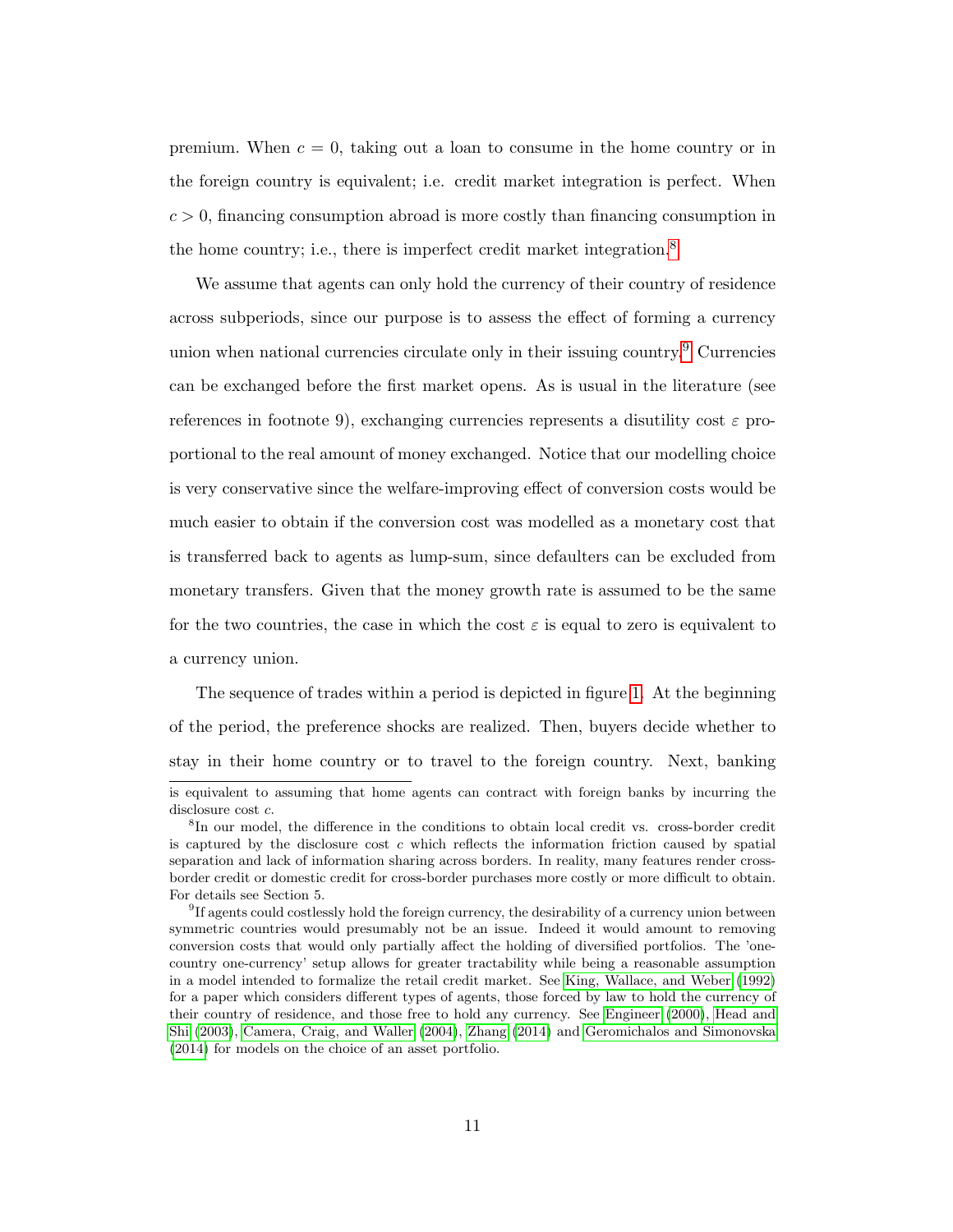activities (loans and deposits) take place. Then the first market and the second market open sequentially. Agents who have travelled in the current period come back to their home country before the opening of the second market.

[Figure 1 about here.]

# <span id="page-13-0"></span>3 Symmetric equilibrium

We focus on stationary equilibria in which end-of-period real money balances are constant and positive, so that

<span id="page-13-1"></span>
$$
\gamma = M/M_{-1} = \phi_{-1}/\phi \tag{2}
$$

where  $\phi$  is the price of money in real terms during the second market. Let  $V(m)$  denote the value function of an agent who holds an amount  $m$  of money at the beginning of a period, before learning the realization of the preference shock.  $W_k(m, \ell_k)$ is the expected value from entering the second market with  $m$  units of money balances and an amount  $\ell_k$  of loans (a negative value of  $\ell_k$  denotes deposits). The index  $k = h, f, s$  denotes whether the agent has taken out a loan for home consumption, taken out a loan for foreign consumption or deposited at the beginning of the period. In what follows, we analyze a representative period t and solve the model backwards from the second market to the first market. Since countries are perfectly symmetric, we only present the optimal choices by agents from the home country.

#### 3.1 The second market

In the second market, agents consume or produce, reimburse loans or redeem deposits, and adjust their money balances. Denote as  $i_h$   $(i_f)$  the interest rate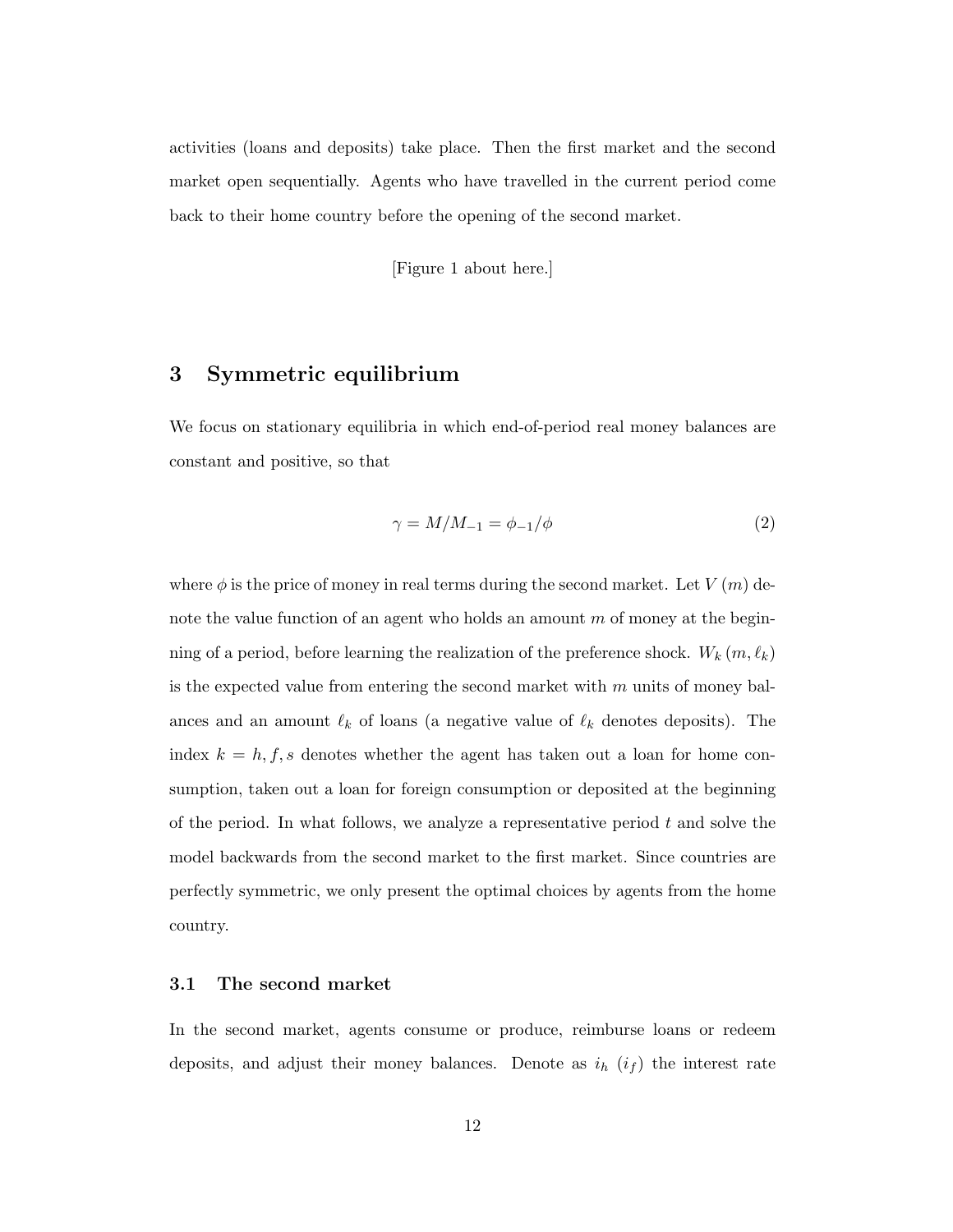on loans for home (foreign) consumption and  $i<sub>s</sub>$  the interest rate on deposits. If an agent has borrowed an amount  $\ell_h$  ( $\ell_f$ ), he must repay an amount equal to  $\ell_h (1 + i_h)(\ell_f (1 + i_f))$ . If an agent has deposited an amount  $\ell_s$ , he obtains  $\ell_s (1 + i_s)$ . The representative agent chooses his next period monetary holdings,  $m_{+1}$ , and his consumption (production) of the generic good, x, in order to maximize  $W_k(m, \ell_k)$  subject to the budget constraint:

$$
\max_{x,m_{+1}} W_k(m, \ell_k) = x + \beta V(m_{+1})
$$
  
s.t. 
$$
x + \phi \ell_k (1 + i_k) + \phi m_{+1} = \phi m + \phi T
$$

where  $T = (\gamma - 1) M_{-1}$  is a lump-sum transfer from the central bank. The budget constraint states that the sum of an agent's current consumption, loan repayment (or deposit's redemption if  $\ell_k = \ell_s < 0$ ) and next-period money holdings equals his current money holdings plus the monetary transfer from the central bank.

Inserting the budget constraint into the objective function, the above program simplifies to

$$
\max_{m_{+1}}\left[-\phi m_{+1}+\phi m-\phi \ell_{k}\left(1+i_{k}\right)+\phi T+\beta V\left(m_{+1}\right)\right].
$$

The first-order condition on  $m_{+1}$  is

<span id="page-14-0"></span>
$$
\beta V'(m_{+1}) = \phi \tag{3}
$$

where  $V'(m_{+1})$  is the marginal value of an additional unit of money taken into period  $t + 1$ . Notice that  $m_{+1}$  is the same for all agents, regardless of their initial money holdings m. The envelope conditions are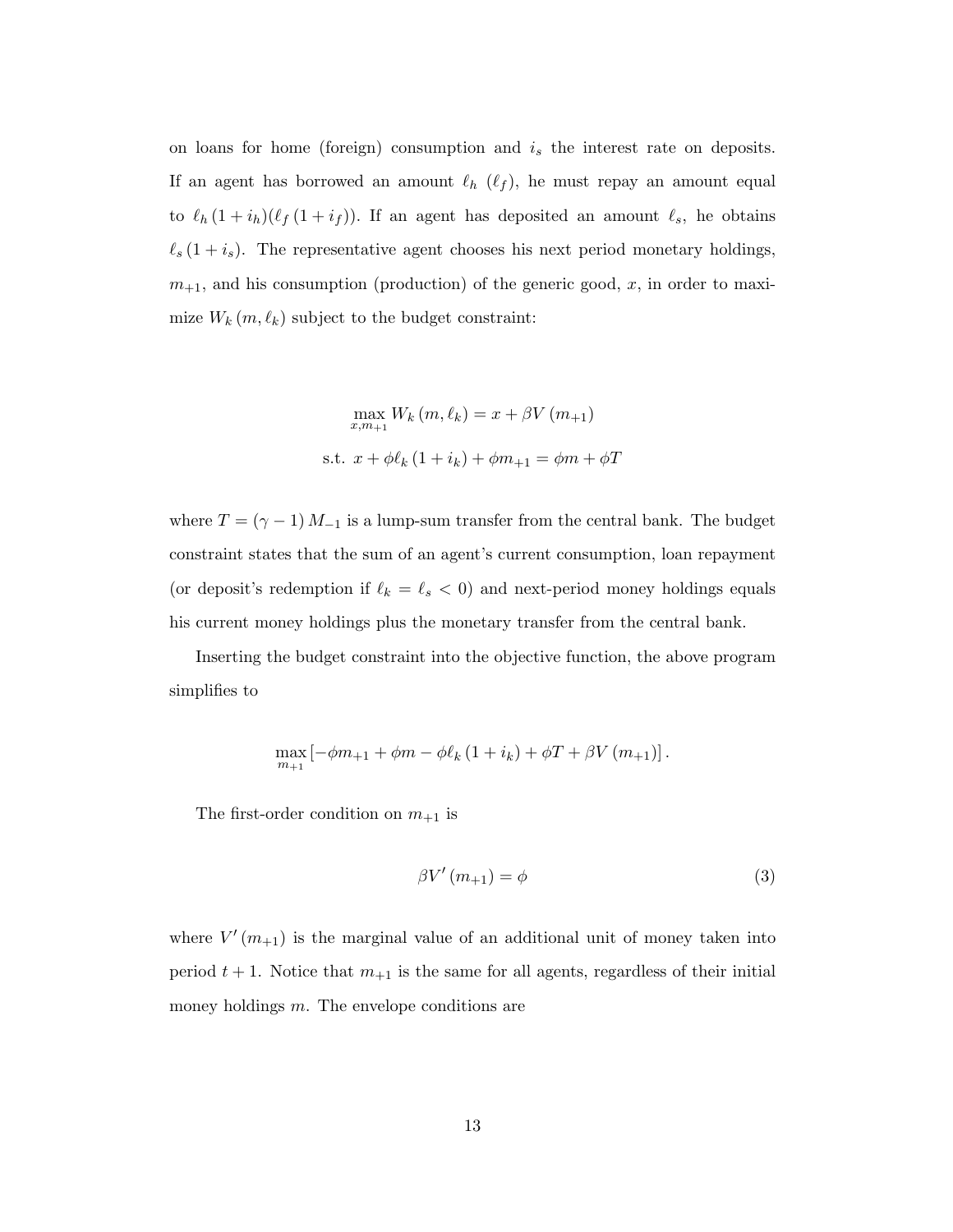<span id="page-15-0"></span>
$$
W_{k,m} = \phi
$$
  

$$
W_{k,\ell_k} = -\phi \left(1 + i_k\right). \tag{4}
$$

#### 3.2 The first market

#### 3.2.1 Sellers

Since sellers do not derive utility from consumption, they choose to deposit their currency holdings at the bank. Let  $p$  denote the price of first-market goods. In the first market the representative seller chooses how much to produce  $q_s$  and the amount of his deposits  $\ell_s$ , subject to the deposit constraint by which the seller's deposits are limited by his currency holdings. The program for a seller in the first market is

$$
\max_{q_s, \ell_s} \left[ -q_s + W_s \left( m_{-1} + \ell_s + pq_s, \ell_s \right) \right]
$$
  
s.t.  $-\ell_s \leq m_{-1}$ 

where  $m_{-1}$  are currency holdings taken from the previous period. The first-order condition on  $q_s$  is

$$
W_{s,m}p=1.
$$

Using [\(4\)](#page-15-0), it becomes

<span id="page-15-1"></span>
$$
\phi p = 1. \tag{5}
$$

Condition [\(5\)](#page-15-1) states that prices  $\phi$  and p are such that sellers are indifferent between producing in the first market and producing in the second market.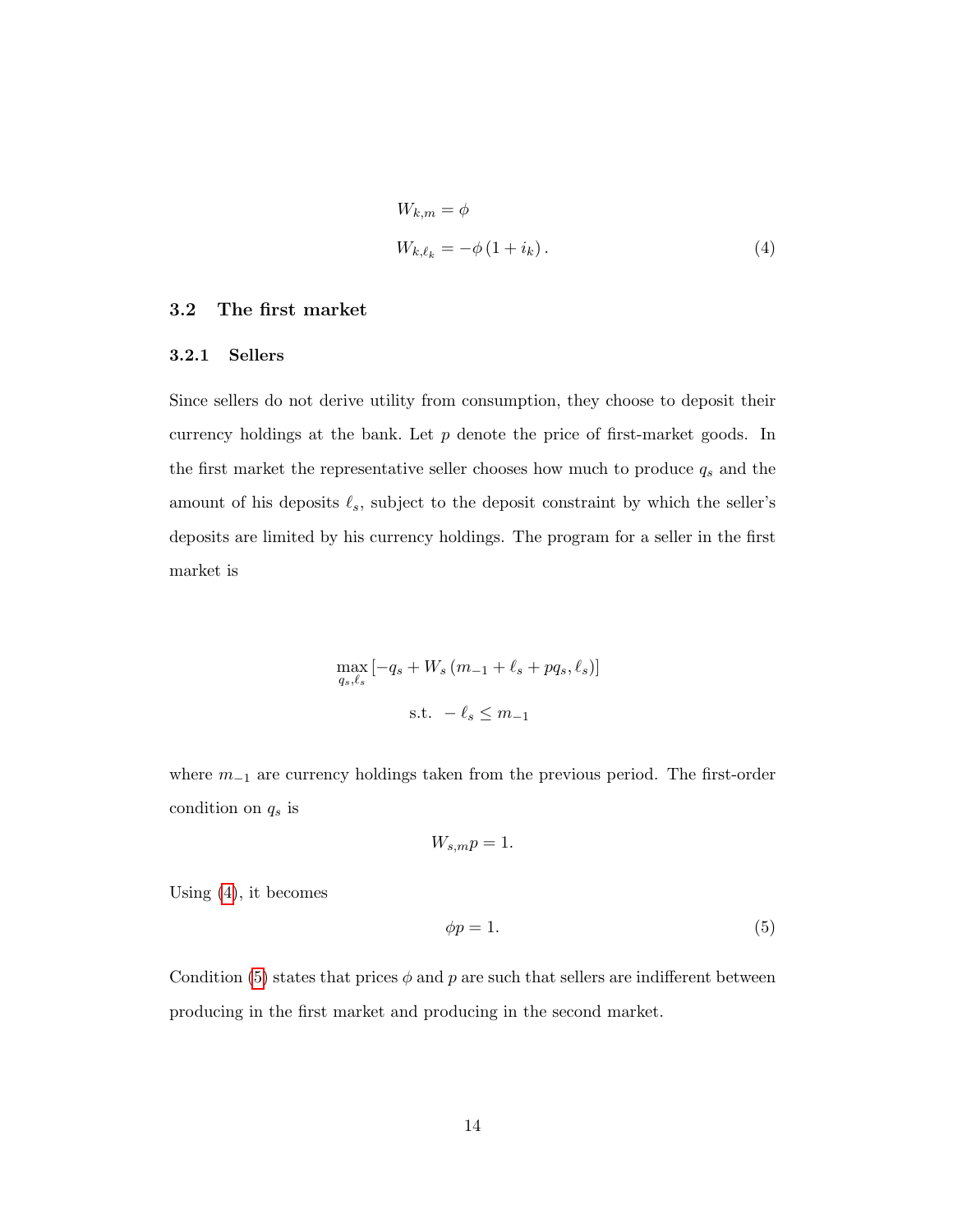The first-order condition on  $\ell_s$  can be written as

<span id="page-16-0"></span>
$$
\phi i_s = \mu_s \tag{6}
$$

where  $\mu_s$  is the multiplier associated with the deposit constraint. According to condition  $(6)$ , if the interest rate  $i_s$  is positive, the deposit constraint is always binding and sellers deposit their entire currency holdings.

#### 3.2.2 Buyers

At the beginning of each period, buyers learn the realized value of the preference shock  $\eta$  that determines the utility of consuming the foreign good. Then, buyers decide to consume in their home country or abroad during the first market. Given preferences [\(1\)](#page-10-1), it is straightforward to see that buyers' travel decisions follow a simple cutoff rule: Buyers consume the home good when  $\eta \leq \eta^*$  and consume the foreign good when  $\eta > \eta^*$ , where the threshold  $\eta^*$  is endogenously determined (see Section [3.5\)](#page-20-0).

Denote as  $q_h^{\eta}$  $\eta_h^{\eta}$  (q $\eta_f^{\eta}$  $f'(f)$  the quantity of home (foreign) goods consumed by a buyer with preference shock  $\eta$ . Denote as  $\ell_h^{\eta}$  $\eta_h^{\eta}$  ( $\ell_f^{\eta}$  $f''_f$ ) the loan taken out by a buyer with preference shock  $\eta$  who consumes the home (foreign) good. Since banks can distinguish domestic from foreign transactions, they can potentially set different borrowing limits. Let  $\bar{\ell}_f$  indicate the maximal amount that an agent traveling abroad can borrow. Similarly  $\bar{\ell}_h$  indicates the borrowing limit for an agent who consumes the home good.

Since optimal quantities may differ for buyers who stay in the home country and those who travel abroad, we distinguish two cases. Consider first a buyer who consumes the home good (that is with shock  $\eta \leq \eta^*$ ). This buyer maximizes the utility from consuming  $q_h^{\eta}$  $\frac{\eta}{h}$  subject to two constraints: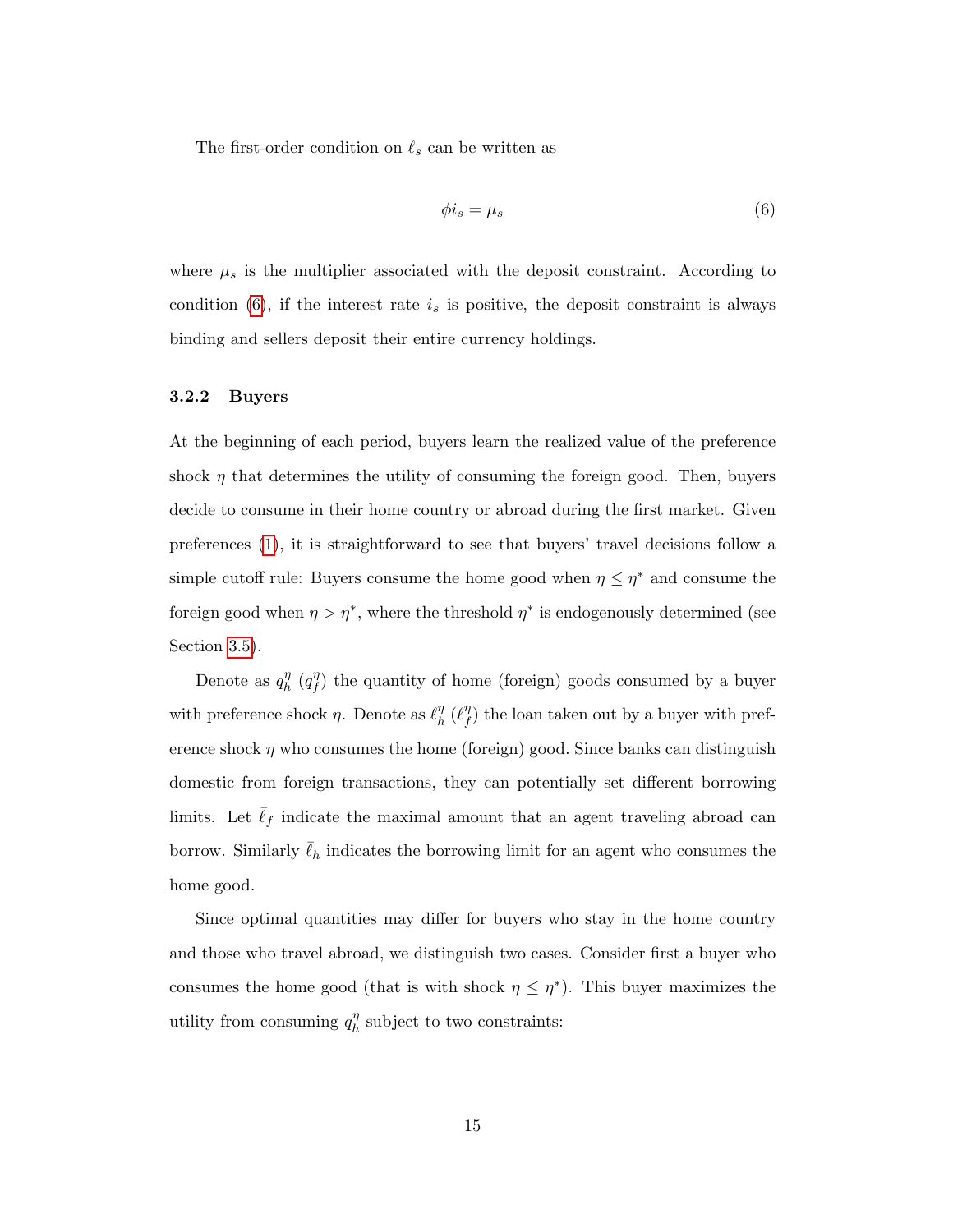$$
\max_{q_h^n, \ell_h^n} u(q_h^\eta) + W_h \left(m_{-1} + \ell_h^\eta - pq_h^\eta, \ell_h^\eta\right)
$$
\n
$$
\text{s.t. } pq_h^\eta \le m_{-1} + \ell_h^\eta \tag{7}
$$

<span id="page-17-1"></span><span id="page-17-0"></span>
$$
\ell_h^{\eta} \le \bar{\ell}_h. \tag{8}
$$

The first constraint is the cash constraint by which the buyer cannot spend more than his initial money holdings plus his loan. The second constraint is the borrowing constraint set by banks to ensure loan repayment (see Section [3.6\)](#page-21-0).

Using [\(4\)](#page-15-0) and [\(5\)](#page-15-1), the first-order condition on  $q_h^{\eta}$  $\frac{\eta}{h}$  is

<span id="page-17-2"></span>
$$
u'\left(q_h^{\eta}\right) = 1 + \mu_h^{\eta}/\phi\tag{9}
$$

where  $\mu_h^{\eta}$  $\frac{\eta}{h}$  is the multiplier associated with the cash constraint [\(7\)](#page-17-0). The first-order condition on  $\ell_h^{\eta}$  $\frac{\eta}{h}$  for this buyer can be written as

<span id="page-17-3"></span>
$$
\mu_h^{\eta} - \phi i_h = \lambda_h^{\eta},\tag{10}
$$

where  $\lambda_h^{\eta}$  $\frac{\eta}{h}$  is the multiplier associated with the borrowing constraint [\(8\)](#page-17-1). Using [\(9\)](#page-17-2) to substitute for  $\mu_h^{\eta}$  $\eta'$ , condition [\(10\)](#page-17-3) can be rewritten as

<span id="page-17-4"></span>
$$
u'\left(q_h^{\eta}\right) = 1 + i_h + \lambda_h^{\eta}/\phi. \tag{11}
$$

Consider next the program for a buyer who consumes abroad (with shock  $\eta > \eta^*$ ). His consumption quantity solves: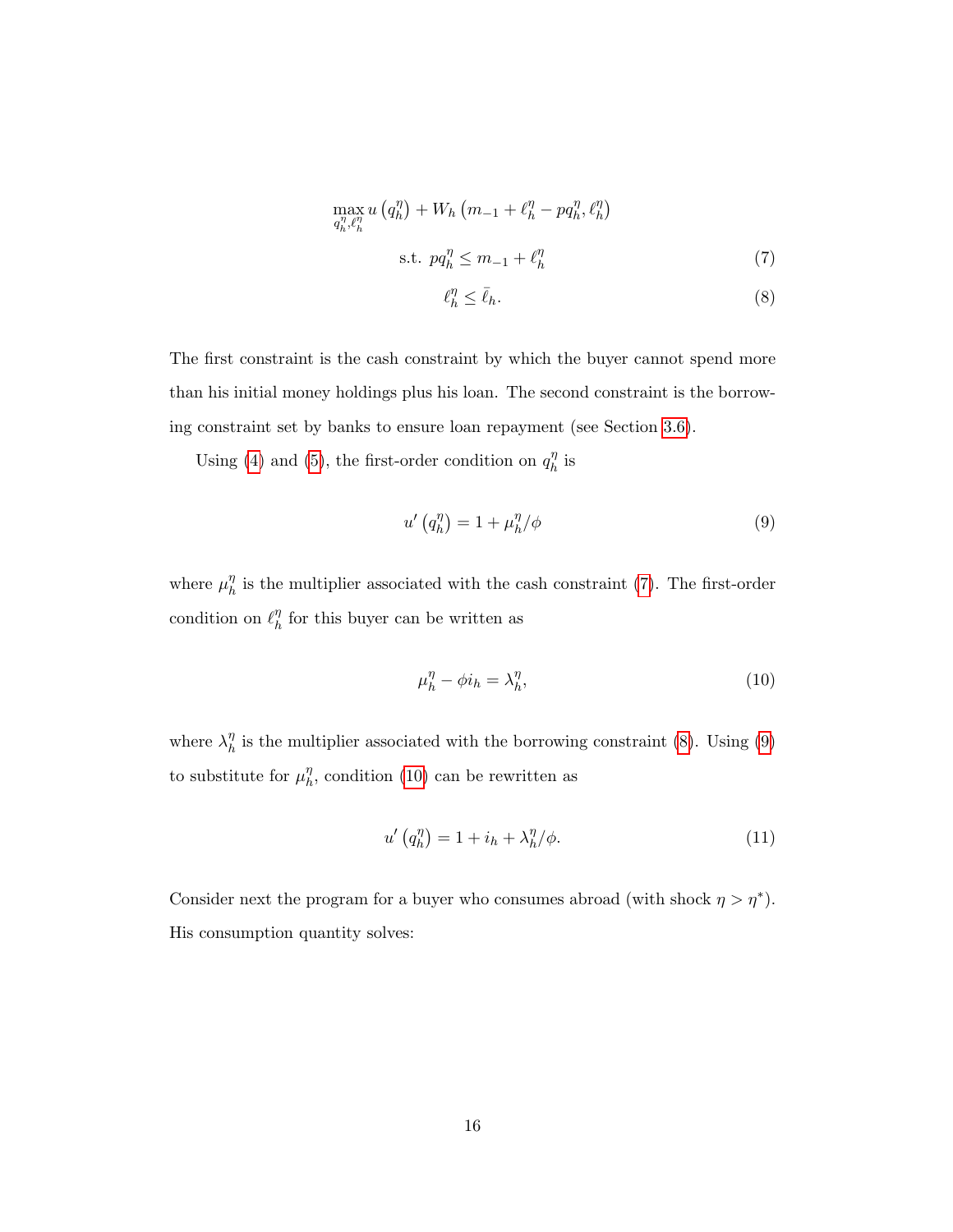$$
\max_{q_f^{\eta}, \ell_f^{\eta}} u\left(q_f^{\eta}\right) + \left(\eta - \varepsilon\right) q_f^{\eta} - c \ell_f^{\eta}/p + W_f \left(m_{-1} + \ell_f^{\eta} - p q_f^{\eta}, \ell_f^{\eta}\right)
$$
\n
$$
\text{s.t. } pq_f^{\eta} \le m_{-1} + \ell_f^{\eta},\tag{12}
$$

<span id="page-18-1"></span><span id="page-18-0"></span>
$$
\ell_f^{\eta} \le \bar{\ell}_f. \tag{13}
$$

Compared to the buyer who consumes the home good, the buyer who consumes the foreign good bears the cross-border credit premium to disclose his identity and his financial history to banks  $(c\ell_f^{\eta}/p)$  and incurs conversion costs on his purchase  $(\varepsilon q_f^{\eta}$  $\binom{\eta}{f}$ .

Using [\(4\)](#page-15-0) and [\(5\)](#page-15-1), the first-order condition on  $q_f^{\eta}$  $^{\prime\prime}_f$  is

<span id="page-18-3"></span>
$$
u'\left(q_f^{\eta}\right) + \eta = 1 + \varepsilon + \mu_f^{\eta}/\phi \tag{14}
$$

where  $\mu_t^{\eta}$  $_{f}^{\eta}$  is the multiplier associated with the cash constraint [\(12\)](#page-18-0). The first-order condition on  $\ell_f^{\eta}$  $\int_{f}^{\eta}$  can be written as

<span id="page-18-4"></span>
$$
u'\left(q_f^{\eta}\right) + \eta - \varepsilon - c = 1 + i_f + \lambda_f^{\eta}/\phi \tag{15}
$$

where  $\lambda_f^{\eta}$  $_{f}^{\eta}$  is the multiplier associated with the borrowing constraint [\(13\)](#page-18-1).

#### 3.3 Market clearing

Market clearing in the loan market yields

<span id="page-18-2"></span>
$$
(1-b)\,\ell_s + b \sum_{\eta \le \eta^*} \pi_\eta \ell_h^\eta + b \sum_{\eta > \eta^*} \pi_\eta \ell_f^\eta = 0. \tag{16}
$$

The sum of the deposits made by sellers and the loans taken out by all buyers—i.e., those who consume the home good and those who consume the foreign good—is equal to zero. For sellers, it is optimal to deposit their entire money holdings for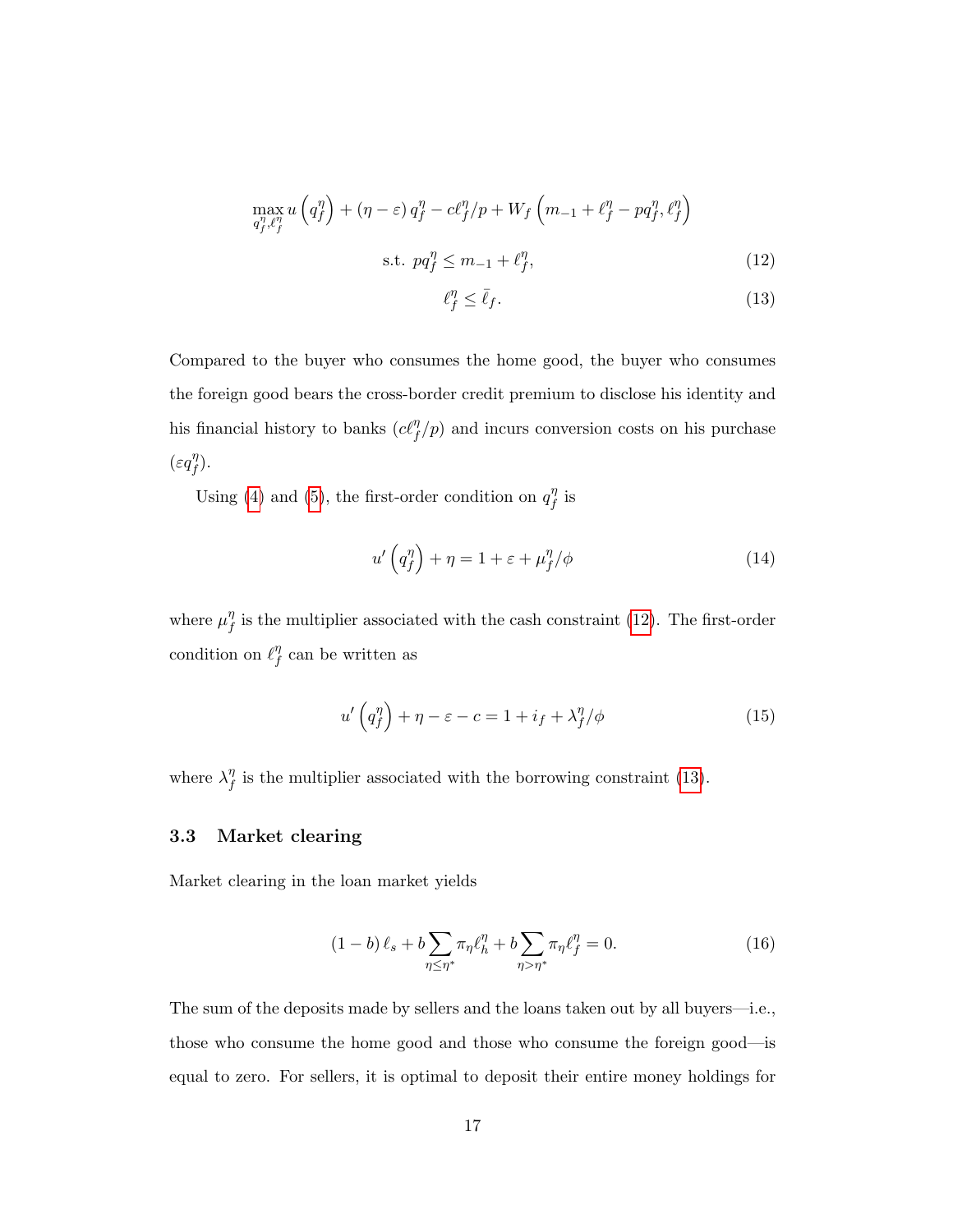any  $\gamma \ge 1$ . Thus  $m_{-1} = -\ell_s$ , and [\(16\)](#page-18-2) becomes

<span id="page-19-0"></span>
$$
(1-b)\,m_{-1} = b \sum_{\eta \le \eta^*} \pi_\eta \ell_h^{\eta} + b \sum_{\eta > \eta^*} \pi_\eta \ell_f^{\eta}.\tag{17}
$$

Since countries are symmetric, market clearing in the first market for goods yields

<span id="page-19-2"></span>
$$
b\sum_{\eta \le \eta^*} \pi_{\eta} q_h^{\eta} + b\sum_{\eta > \eta^*} \pi_{\eta} q_f^{\eta} = (1 - b) q_s.
$$
 (18)

#### 3.4 Marginal value of money

The expected utility for an agent who starts a period with  $m$  units of money is:

$$
V(m) = b \sum_{\eta \leq \eta^*} \pi_{\eta} \left[ u \left( q_h^{\eta} \right) + W_h \left( m + \ell_h^{\eta} - p q_h^{\eta}, \ell_h^{\eta} \right) \right]
$$
  
+ 
$$
b \sum_{\eta > \eta^*} \pi_{\eta} \left[ u \left( q_f^{\eta} \right) + (\eta - \varepsilon) q_f^{\eta} - \phi \ell_f^{\eta} c + W_f \left( m + \ell_f^{\eta} - p q_f^{\eta}, \ell_f^{\eta} \right) \right]
$$
  
+ 
$$
(1 - b) \left[ -q_s + W_s \left( m + \ell_s + p q_s, \ell_s \right) \right].
$$

Given  $(5)$  cash constraints  $(7)$  and  $(12)$  imply that

<span id="page-19-1"></span>
$$
q_h^{\eta} \le \phi \left( m_{-1} + \ell_h^{\eta} \right)
$$
  

$$
q_f^{\eta} \le \phi \left( m_{-1} + \ell_f^{\eta} \right).
$$
 (19)

Using  $(4)$ ,  $(5)$ ,  $(6)$ ,  $(9)$  and  $(14)$ , the marginal value of money is

$$
\frac{\partial V}{\partial m} = b\phi \sum_{\eta \leq \eta^*} \pi_{\eta} u' \left( q_n^{\eta} \right) + b\phi \sum_{\eta > \eta^*} \pi_{\eta} \left[ u' \left( q_f^{\eta} \right) + \eta - \varepsilon \right] + (1 - b) \phi \left( 1 + i_s \right).
$$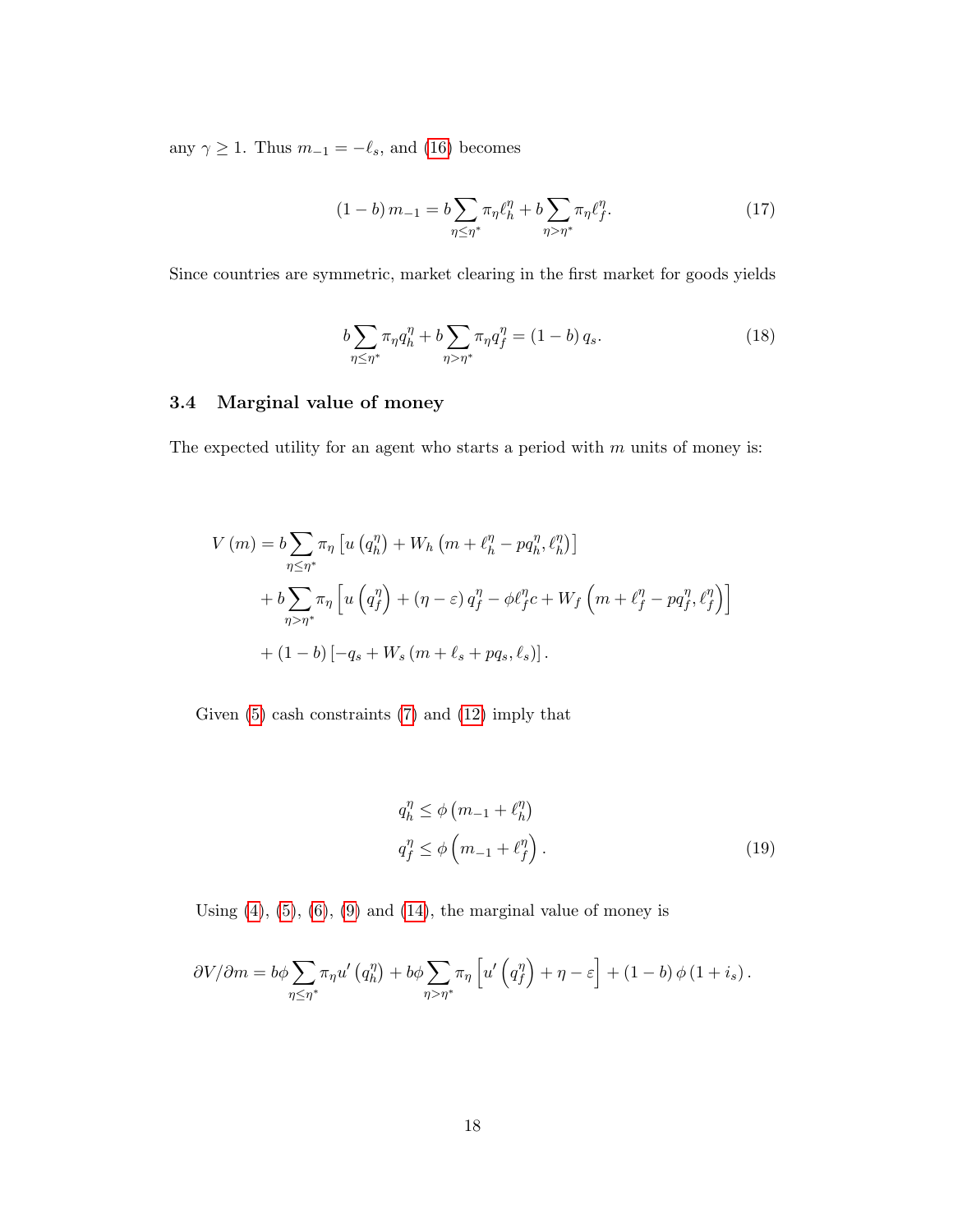Using [\(2\)](#page-13-1) and [\(3\)](#page-14-0), this condition becomes

<span id="page-20-2"></span>
$$
\gamma/\beta = b \sum_{\eta \le \eta^*} \pi_{\eta} u' \left( q_h^{\eta} \right) + b \sum_{\eta > \eta^*} \pi_{\eta} \left[ u' \left( q_f^{\eta} \right) + \eta - \varepsilon \right] + (1 - b) \left( 1 + i_s \right). \tag{20}
$$

The left-hand side of this equation represents the marginal cost of acquiring an additional unit of money while the right-hand side represents its marginal benefit: With probability *b* the agent consumes the home good (for  $\eta \leq \eta^*$ ) or the foreign good (for  $\eta > \eta^*$ ), and with probability  $(1 - b)$  the agent is a seller and earns interest on his deposits.

#### <span id="page-20-0"></span>3.5 Travel decision

As discussed above, buyers' travel equilibrium decisions can be represented by a threshold  $\eta^*$  such that buyers with shock  $\eta \leq \eta^*$  consume at home while buyers with  $\eta > \eta^*$  consume abroad. This threshold corresponds to the virtual value of the preference parameter  $\eta$  such that the value of staying in the home country is equal to the value of traveling to the foreign country. The threshold  $\eta^*$  is defined by

<span id="page-20-1"></span>
$$
u\left(q_h^{\eta^*}\right) - \phi \ell_h^{\eta^*} \left(1 + i_h\right) = u\left(q_f^{\eta^*}\right) + q_f^{\eta^*} \left(\eta^* - \varepsilon\right) - \phi \ell_f^{\eta^*} \left(1 + i_f + c\right). \tag{21}
$$

On the left-hand side of [\(21\)](#page-20-1), the value of purchasing  $q_h^{\eta^*}$  $\frac{\eta}{h}$  is equal to the utility from consumption minus the cost of reimbursing the loan for home-good consumption. On the right-hand side of [\(21\)](#page-20-1), the value of purchasing  $q_t^{\eta^*}$  $\int_{f}^{\eta}$  is equal to the utility from consumption minus the cross-border credit premium, the cost of reimbursing the loan for foreign-good consumption and the conversion costs.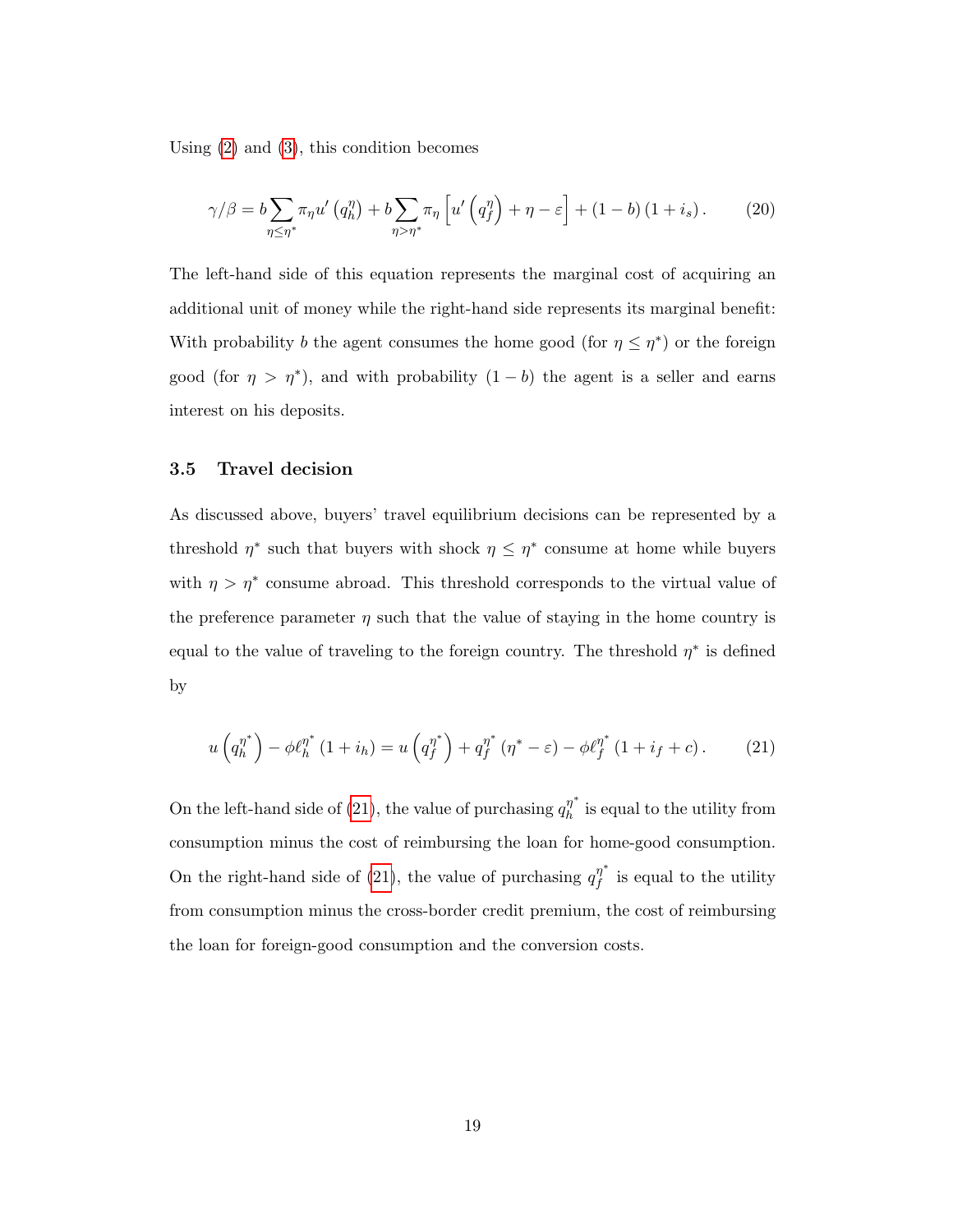#### <span id="page-21-0"></span>3.6 Borrowing constraint

Banks have no enforcement power. Therefore they must set a borrowing constraint that ensures voluntary debt repayment: They choose the amount of loans  $\bar{\ell}_h$  and  $\bar{\ell}_f$  such that the payoff to an agent who repays his debt is at least equal to the payoff to a defaulter.

Denote as  $\hat{q}^{\eta}_{h}$  $\stackrel{\eta}{h}$  ( $\hat{q}^{\eta}_{f}$  $f'(f)$  the quantity of the home (foreign) good consumed by an agent with preference shock  $\eta$  who has defaulted in the past. The term  $\hat{m}_{-1}$ denotes money holdings brought by a defaulter from the previous period.

Since utility from consuming the foreign good is higher than utility from consuming the home good for  $\eta > 0$  given [\(1\)](#page-10-1), defaulters could be cash-constrained for  $\eta = \eta_1, \eta_2$  and not cash-constrained for  $\eta = 0$ . Lemma [1](#page-21-1) states that defaulters are cash-constrained for all realizations of the preference shock  $\eta$  if agents are sufficiently impatient.

<span id="page-21-1"></span>**Lemma 1** Let  $\tilde{\beta} = [1 + b(\pi_1\eta_1 + \pi_2\eta_2)]^{-1}$ . Defaulters are cash-constrained for all realizations of  $\eta$  for  $\beta > \tilde{\beta}/\gamma$ . In particular, if  $\beta > \tilde{\beta}$  defaulters are cash-constrained for all realizations of  $\eta$  for all  $\gamma \geq 1.10$  $\gamma \geq 1.10$ 

The condition for Lemma [1](#page-21-1) will be satisfied in all the equilibria that we consider. We can thus without loss in generality focus on situations such that defaulters are cash-constrained for all realizations of  $\eta$ , and set  $\hat{q}^{\eta}_{h} = \hat{q}^{\eta}_{f} = \hat{q}$  and  $\hat{m}_{-1} = p\hat{q}$  for all  $\eta$  (since defaulters do not have access to the banking system). Let  $\hat{\eta}^*$  denote the threshold describing the optimal travel decision for an agent who has defaulted in the past. In periods in which  $\eta \leq \hat{\eta}^*$  the defaulter consumes the home good, whereas in periods in which  $\eta > \hat{\eta}^*$  the defaulter consumes the foreign good. The threshold  $\hat{\eta}^*$  is given by

$$
u(\hat{q}) = u(\hat{q}) + (\hat{\eta}^* - \varepsilon)\,\hat{q}.
$$

<span id="page-21-2"></span> $10$ Notice that, in this model, without preference shocks on the utility provided by foreign goods relative to home goods ( $\pi_0 = 1, \pi_1, \pi_2 = 0$  $\pi_0 = 1, \pi_1, \pi_2 = 0$  $\pi_0 = 1, \pi_1, \pi_2 = 0$ ) and given that  $\gamma \geq 1$ , the condition in Lemma 1 is simply  $\beta \leq 1$ .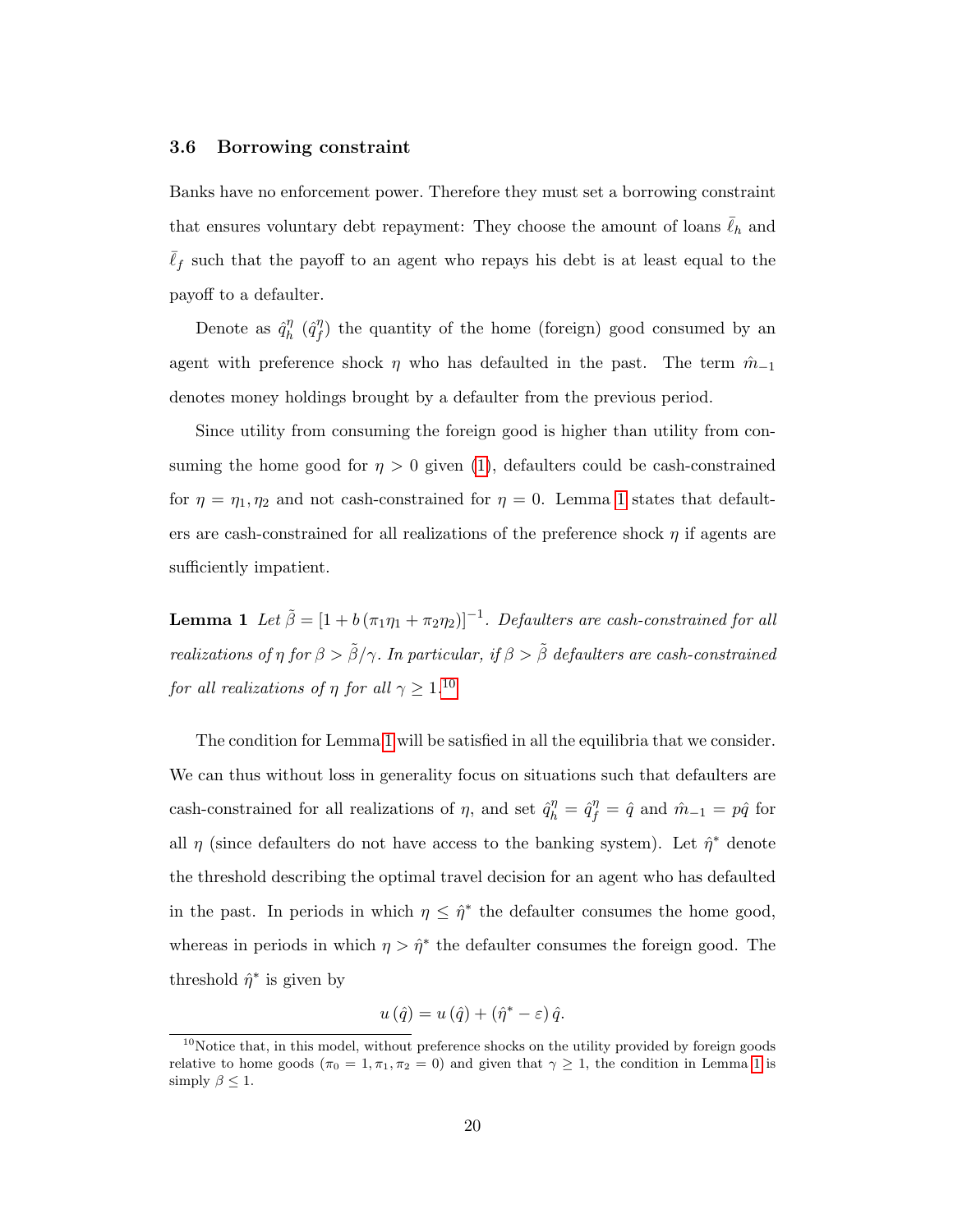According to this condition  $\hat{\eta}^*$  is determined such that the utility derived from consuming the home good is equal to the utility from consuming the foreign good minus the conversion cost. Hence,

<span id="page-22-3"></span>
$$
\hat{\eta}^* = \varepsilon. \tag{22}
$$

Let  $\hat{V}\left( \hat{m}\right)$  indicate the expected utility for a defaulter who starts a period with  $\hat{m}$  units of money and  $\hat{W}(\hat{m})$  indicate the expected utility for a defaulter with  $\hat{m}$ units of money at the beginning of the second market.  $\hat{V}(\hat{m})$  is

$$
\hat{V}(\hat{m}) = b \sum_{\eta \leq \hat{\eta}^*} \pi_{\eta} \left[ u(\hat{q}) + \hat{W}(0) \right] + b \sum_{\eta > \hat{\eta}^*} \left[ u(\hat{q}) + (\eta - \varepsilon) \hat{q} + \hat{W}(0) \right] + (1 - b) \left( -q_s + \hat{W}(\hat{m} + pq_s) \right)
$$

where  $\hat{q}$  is determined by the optimal condition on the money holdings of the defaulter:

<span id="page-22-2"></span>
$$
\gamma/\beta = bu'\left(\hat{q}\right) + b \sum_{\eta > \hat{\eta}^*} \pi_{\eta} \left(\eta - \varepsilon\right) + 1 - b. \tag{23}
$$

<span id="page-22-1"></span>Lemma 2 Assume that the condition stated in Lemma 1 holds. Interest rates satisfy  $i_h = i_f = i_s = i$ . An agent who borrows debt  $\ell$  has an incentive to repay his debt if, and only if,

<span id="page-22-0"></span>
$$
- \phi \ell (1 + i) - \phi m_{+1} + \phi T + \beta V (m_{+1}) \ge -\phi \hat{m}_{+1} + \beta \hat{V} (\hat{m}_{+1}). \tag{24}
$$

Equation  $(24)$  can be expressed equivalently as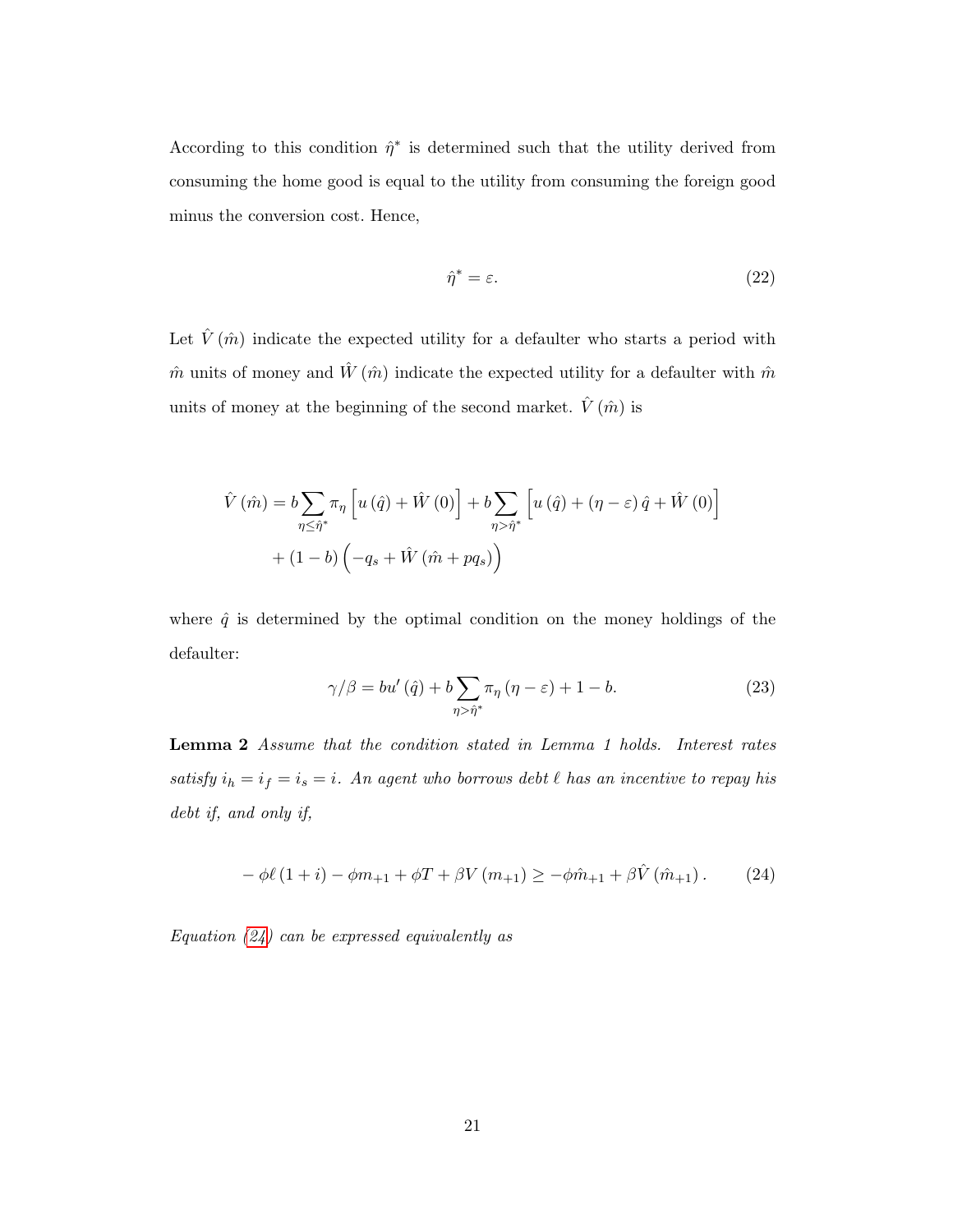<span id="page-23-0"></span>
$$
-\phi \left[\ell \left(1+i\right) + m_{+1} - T\right] + \frac{\beta b}{1-\beta} \left\{ \sum_{\eta \le \eta^*} \pi_{\eta} \left[ u \left(q_{h}^{\eta}\right) - q_{h}^{\eta} \right] + \sum_{\eta > \eta^*} \pi_{\eta} \left[ u \left(q_{f}^{\eta}\right) + \left(\eta - 1 - \varepsilon\right) q_{f}^{\eta} - \phi \ell_{f}^{\eta} c \right] \right\} \ge \frac{\beta b}{1-\beta} \left[ u \left(\hat{q}\right) - \hat{q} + \sum_{\eta > \hat{\eta}^*} \pi_{\eta} \left(\eta - \varepsilon\right) \hat{q} \right] - \frac{\left(\gamma - \beta\right) \hat{q}}{1-\beta}.
$$
\n(25)

Thus banks set identical limits  $\bar{\ell}_h = \bar{\ell}_f = \bar{\ell}$  for home-goods consumption loans and foreign-goods consumption loans.

The left-hand side of the borrowing constraint in equation [\(25\)](#page-23-0) represents the pay-off to an agent who does not default. In period  $t$ , this agent works to pay his loan with the corresponding interest and to recover his money holdings. From  $t+1$  onwards, his expected utility is determined by the net utility he obtains from consuming the home good each time he turns out to be a buyer with  $\eta \leq \eta^*$ , or by the net utility he obtains from consuming the foreign good (minus conversion costs and the cross-border credit premium) each time he turns out to be a buyer with  $\eta > \eta^*$ .

The right-hand side of the borrowing constraint represents the pay-off to a defaulter. If an agent defaults, he does not work to repay the loan taken out at the beginning of  $t$ , nor does he pay the interest on it. His expected lifetime utility is given by the net utility from consuming  $\hat{q}$  as a buyer from  $t + 1$  onwards, minus the cost of adjusting money holdings from t onwards, equal to  $(\gamma - \beta) \hat{q}/(1 - \beta)$ .

According to Lemma [2,](#page-22-1) the equilibrium interest rates on loans for home and foreign consumption are equal  $(i_h = i_f)$  and banks set the borrowing limits  $\bar{\ell}_h$ and  $\bar{\ell}_f$  at the same value  $\bar{\ell}$ . The reason is that the cost c is born at the moment at which the loan is granted, and hence it does not affect the continuation value to an agent at the repayment stage. In addition, since banks make zero profit in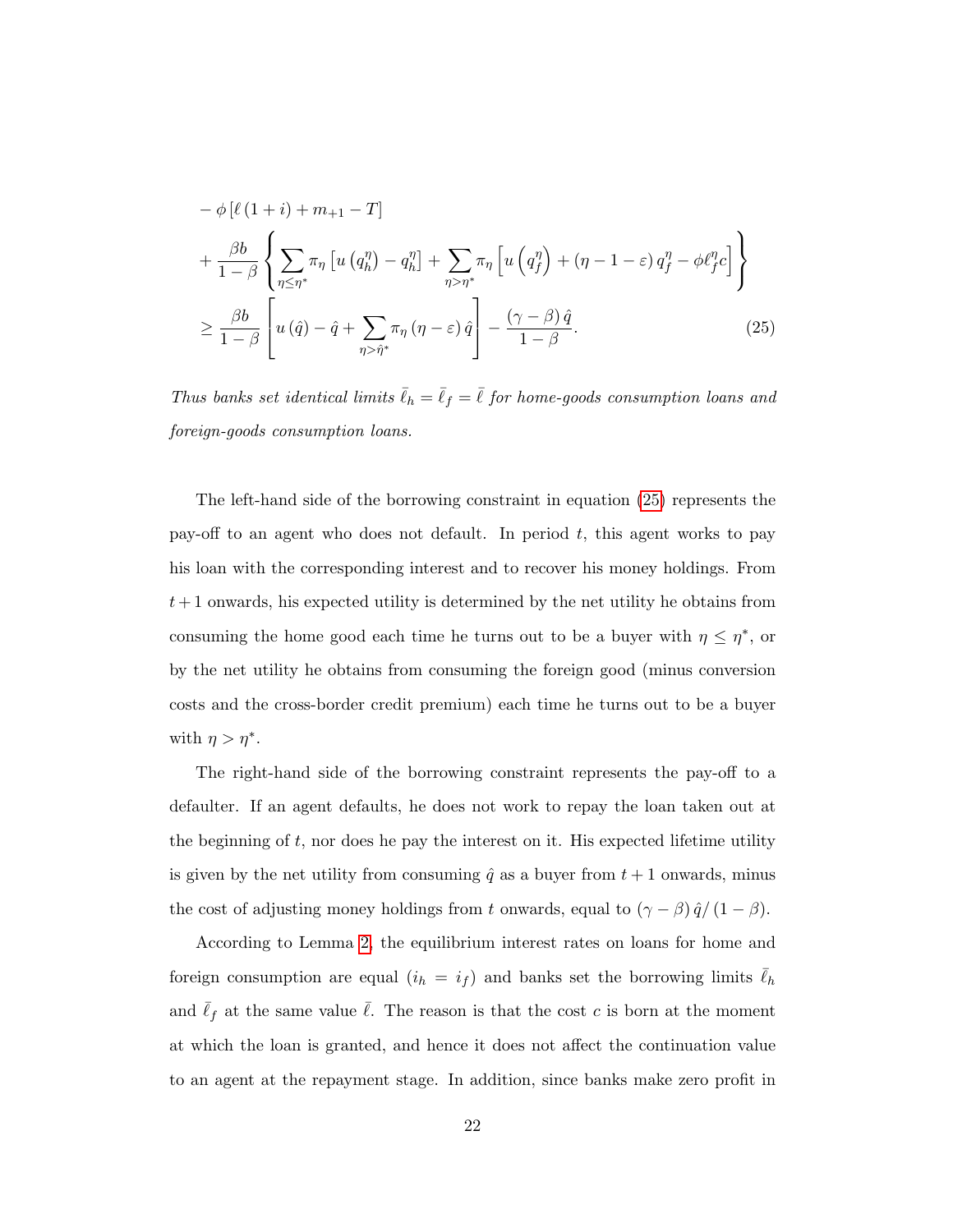equilibrium, it must be that  $i_h = i_f = i_s = i$ .

#### 3.7 Unconstrained and fully-constrained equilibria

In this section we provide conditions on parameter values for the existence of symmetric and stationary equilibria. We consider unconstrained equilibria, in which buyers are not credit constrained regardless of the value of their preference shock  $\eta$ , and fully constrained equilibria in which all buyers are credit constrained.

**Definition 1** An equilibrium is a vector of consumption quantities  $\left\{q_h^n\right\}$  $\eta_h^{\eta}, q_f^{\eta}$  $_{f}^{\eta},\hat{q}\,\Big\},$ traveling thresholds  $\{\eta^*, \hat{\eta}^*\}$ , interest rate i, price of money  $\phi$ , money holdings  $m_{-1}, \:loans\left\{\ell_h^\eta\right\}$  $\{ \theta_h^{\eta}, \ell_f^{\eta} \Big\},$  borrowing limit  $\bar{\ell}$  and multipliers associated with the borrowing  $constant \n\big\{\lambda_h^{\eta}$  $\left\{ \int_{h}^{\eta}, \lambda_{f}^{\eta} \right\}$  for  $\eta \in \{0, \eta_{1}, \eta_{2}\}$  which satisfy  $m_{-1} = M_{-1}$ , [\(11\)](#page-17-4), [\(15\)](#page-18-4), [\(17\)](#page-19-0),  $(19)-(23)$  $(19)-(23)$  $(19)-(23)$  and  $(25)$ . An equilibrium is unconstrained if the borrowing constraint  $(25)$  is slack for all values of  $\eta$ . An equilibrium is fully constrained if the borrowing constraint [\(25\)](#page-23-0) binds for all values of  $\eta$  ( $\ell_h^{\eta} = \ell_f^{\eta} = \overline{\ell}$  for all  $\eta$ ).

The following propositions refer to the existence of the unconstrained equilibrium in which no buyer is credit constrained (Proposition [1\)](#page-24-0) and the fully constrained equilibrium in which all buyers are credit constrained (Proposition [2\)](#page-25-0).

<span id="page-24-0"></span>**Proposition 1** If  $\beta$  is sufficiently high there is  $\tilde{\gamma}$  such that if  $\gamma \geq \tilde{\gamma} \geq 1$ , a unique unconstrained equilibrium exists.

Proposition [1](#page-24-0) states that if the rate of money growth  $\gamma$  is high enough, then an unconstrained equilibrium exists and this equilibrium is unique. For all realizations of  $\eta$ , agents are able to borrow as much as they desire at the prevailing interest rate. This result is usual in monetary models with limited commitment, see [Aiyagari and](#page-70-2) [Williamson \(2000\)](#page-70-2), [Corbae and Ritter \(2004\)](#page-72-0). It extends the result of Proposition 4 in Berentsen et alii (2007) to a two-country framework with potentially imperfect credit market integration.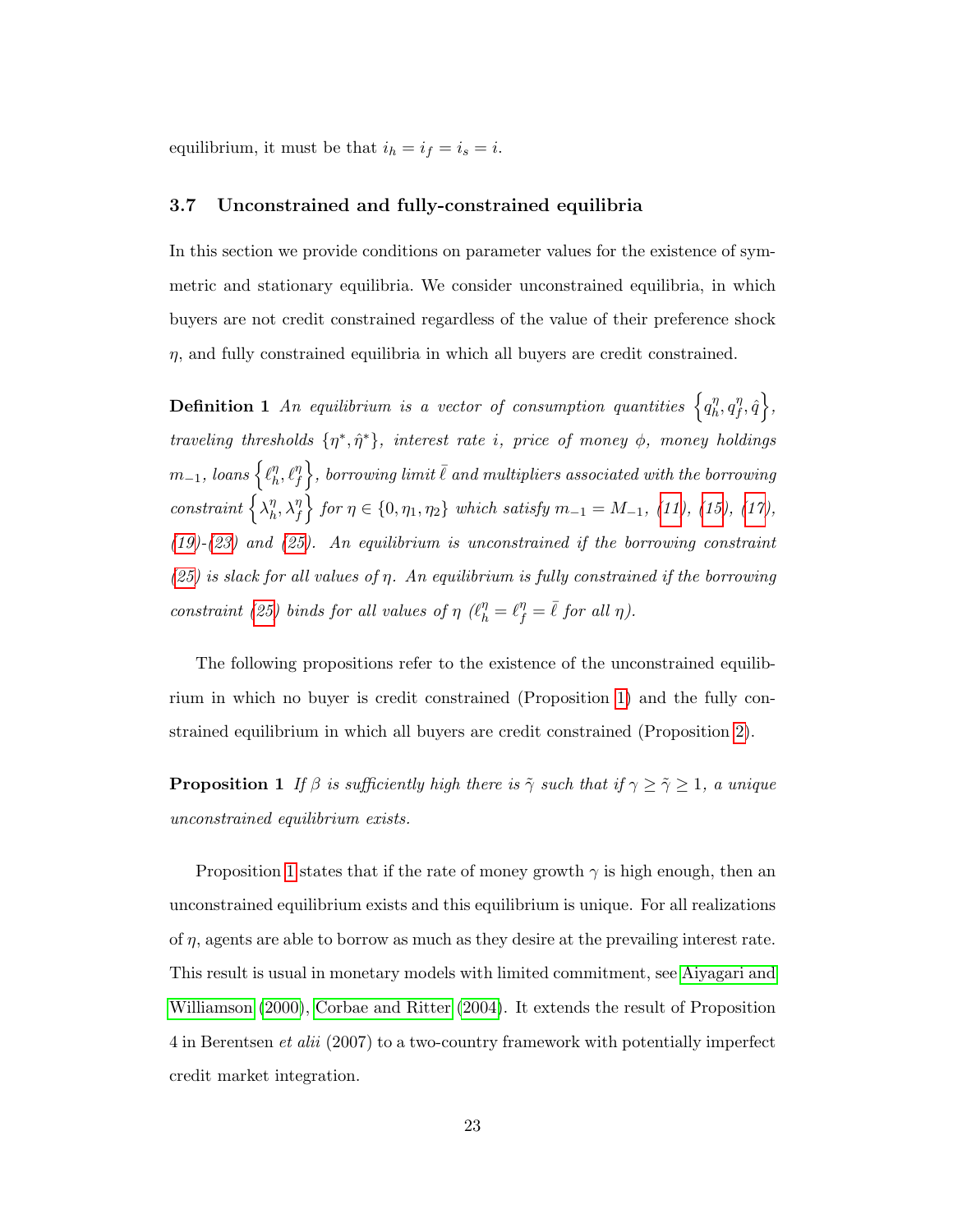This result comes from the impact of inflation on consumption and thus on expected utility. Agents choose the consumption quantity bought in the first market by equating the marginal utility of consumption in this market to the marginal cost of carrying money from the second market in t to the first market in  $t + 1$ . If the rate of money growth  $\gamma$  is higher than the discount factor  $\beta$ , carrying money throughout periods is costly, because agents need to acquire their money holdings before purchasing goods. The higher  $\gamma$  is, the higher the cost of carrying money is, and therefore the higher the marginal utility of consumption in the first market or the lower the level of consumption. The cost of carrying money is mitigated for non-defaulters by the interest that they earn on their idle cash balances when they turn out to be sellers and by the monetary transfers. Therefore, the mere existence of banks allows agents with access to the banking system to enjoy a higher level of consumption in the first market. On the contrary, defaulters are unable to deposit their cash balances and hence do not earn any interest on them. Consequently, they bear a higher cost of carrying money and enjoy a lower level of consumption. When inflation reaches a certain point, defaulters' consumption is so low that agents are unwilling to default. Thus the borrowing constraint is not binding. As a result, there is a level of inflation above which agents borrow their desired amount of money at equilibrium interest rates.

<span id="page-25-0"></span>**Proposition 2** If  $\beta$ ,  $\eta_1$  and  $\eta_2$  are sufficiently low, there is  $\{\gamma^1, \gamma^2\}$  with  $1 \leq$  $\gamma^1 < \gamma^2 < \tilde{\gamma}$  such that if  $\gamma \in [\gamma^1, \gamma^2]$  a fully constrained equilibrium exists. In this fully constrained equilibrium the threshold  $\eta^*$  satisfies

<span id="page-25-1"></span>
$$
\eta^* = \varepsilon + (1 - b)c.\tag{26}
$$

If  $\eta_1 > \eta^*$ , buyers consume the home good with probability  $\pi_0$ . If  $\eta^* \ge \eta_1 > \varepsilon$ buyers consume the home good with probability  $(\pi_0 + \pi_1)$ .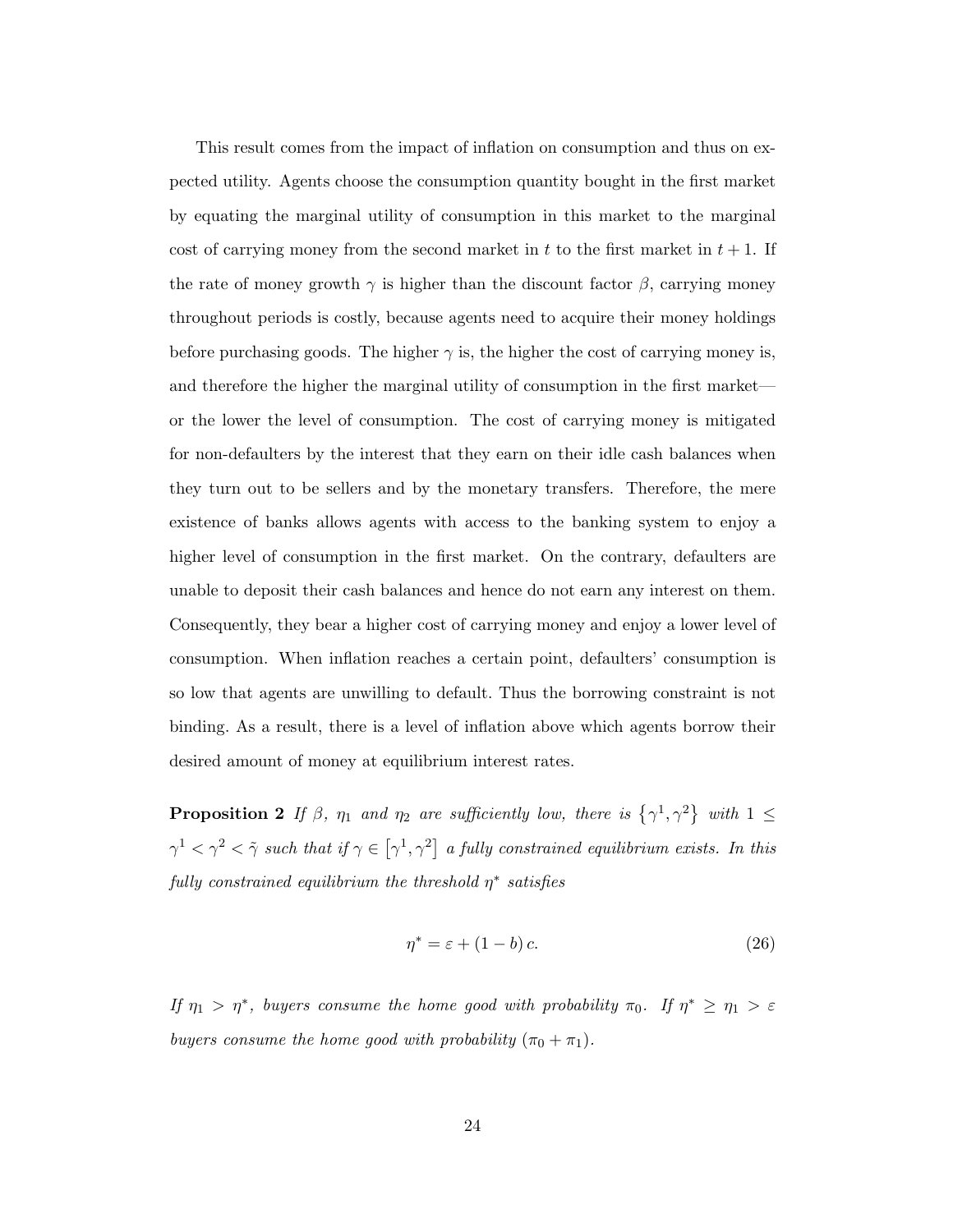In a fully constrained equilibrium, all buyers would like to borrow more money than the banks are willing to provide at the prevailing equilibrium interest rate. Proposition [2](#page-25-0) states that a fully constrained equilibrium exists when the inflation rate is positive and low enough, provided that the discount factor  $\beta$  and the values of the preference shock  $\eta_1$  and  $\eta_2$  are low enough.<sup>[11](#page-26-0)</sup> When inflation is low, the marginal cost of carrying money is low, and defaulters obtain a relatively high level of consumption. Incentives to default are high and the borrowing constraint is binding: Only a limited amount of credit can be sustained in equilibrium because the threat of being excluded from the banking system imposes too mild a cost of default.

Next, we discuss how the travel decision is determined in this equilibrium. Buyers are credit-constrained for all realizations of the preference shock  $\eta$ , thus they borrow the same amount of credit and consume the same quantity of goods regardless of the country in which they consume. Therefore equation [\(21\)](#page-20-1) can be reduced to equation [\(26\)](#page-25-1). In (26), the threshold  $\eta^*$  depends on the extra cost of purchasing foreign goods which consists of the cross-border credit premium and the conversion cost. The conversion cost is paid on the total amount purchased whereas the cross-border credit premium  $c$  is proportional to the share of consumption financed with a bank loan, equal to  $(1 - b)$ .<sup>[12](#page-26-1)</sup>

To decide on the country in which he wishes to trade in the first market, the buyer compares the utility derived from the consumption of the foreign good, that depends on the realization of  $\eta$  and the extra cost of financing it, with the utility derived from the consumption of the home good. Given the realized preference

<span id="page-26-0"></span><sup>&</sup>lt;sup>11</sup>In the main text we do not present the case in which c is so high that buyers never consume the foreign good. The Appendix presents this case with the corresponding proofs.

<span id="page-26-1"></span><sup>&</sup>lt;sup>12</sup>In this equilibrium the share of consumption financed with credit  $l/pq$  is equal to  $(1 - b)$ whereas the share of consumption financed with cash holdings is  $b$ , see equation [\(42\)](#page-50-0) in the proof of Proposition [2](#page-25-0) in the Appendix. Intuitively, cash holdings depend positively on the probability b of becoming a buyer since agents are more inclined to accumulate costly money holdings when they have a greater opportunity to spend them. Credit is used to finance the difference between desired consumption and cash holdings.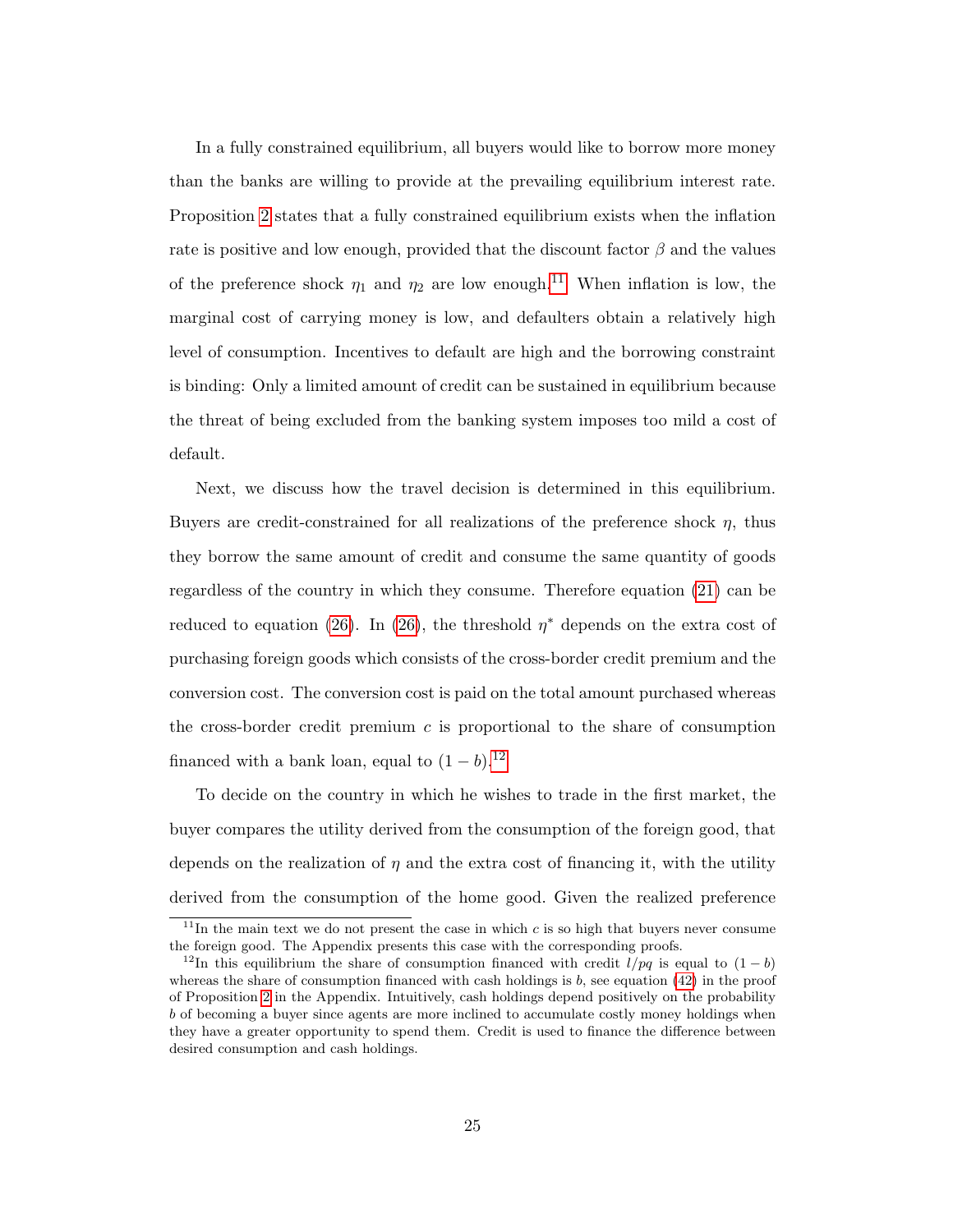shock, there is a level of the financing cost above which an agent switches from consumption of the foreign good to consumption of the home good even for a positive value of  $\eta$ . As stated in Proposition [2,](#page-25-0) if  $\eta_1 > \eta_1^* = \varepsilon + (1 - b)c$ , the crossborder credit premium is low, so buyers consume the home good only when  $\eta$  is zero—with probability  $\pi_0$ —and there is no home-bias. If  $\eta_2 > \eta_1^* = \varepsilon + (1 - b)c \geq$  $\eta_1 > \varepsilon$  the cross-border credit premium is high and buyers consume the home good when  $\eta$  is equal to zero or to  $\eta_1$ —i.e., with probability  $(\pi_0 + \pi_1)$ . This defines a home bias in consumption which is triggered by a sufficiently high cross-border credit premium and (or) conversion cost. When the cost of converting one currency into the other is negligible, an agent's bias towards home consumption will be due to imperfect credit market integration.

### <span id="page-27-0"></span>4 Currency conversion costs, credit and welfare

This section presents the main results of the paper. We analyze the effect of making currency exchange costly on both credit and welfare; i.e., the expected lifetime utility of the representative agent. Given  $(1)$ ,  $(5)$  and  $(18)$ , welfare is defined as

$$
\mathcal{W} = \frac{b}{1-\beta} \left\{ \sum_{\eta \leq \eta^*} \pi_{\eta} \left[ u \left( q_h^{\eta} \right) - q_h^{\eta} \right] + \sum_{\eta > \eta^*} \pi_{\eta} \left[ u \left( q_f^{\eta} \right) + \left( \eta - 1 - \varepsilon \right) q_f^{\eta} - \phi \ell_f^{\eta} c \right] \right\} . \tag{27}
$$

We ask when a monetary union is optimal; i.e., for which values of the parameter space welfare is maximal when  $\varepsilon = 0$ . We derive conditions on c and  $\gamma$ such that agents prefer a regime of separate currencies ( $\varepsilon > 0$ ) instead of a unified currency.[13](#page-27-1) We then provide a comparative statics result on how credit and welfare depend on c. Finally, we construct an example in which a regime of separate

<span id="page-27-1"></span> $13$ We focus on the comparison of steady state welfare levels and abstract from any cost of entry or exit from a currency union. This comparison can be extended to a setup in which the cost of exit is fixed, as suggested by the empirical discussion in [Eichengreen](#page-73-2) [\(2007\)](#page-73-2).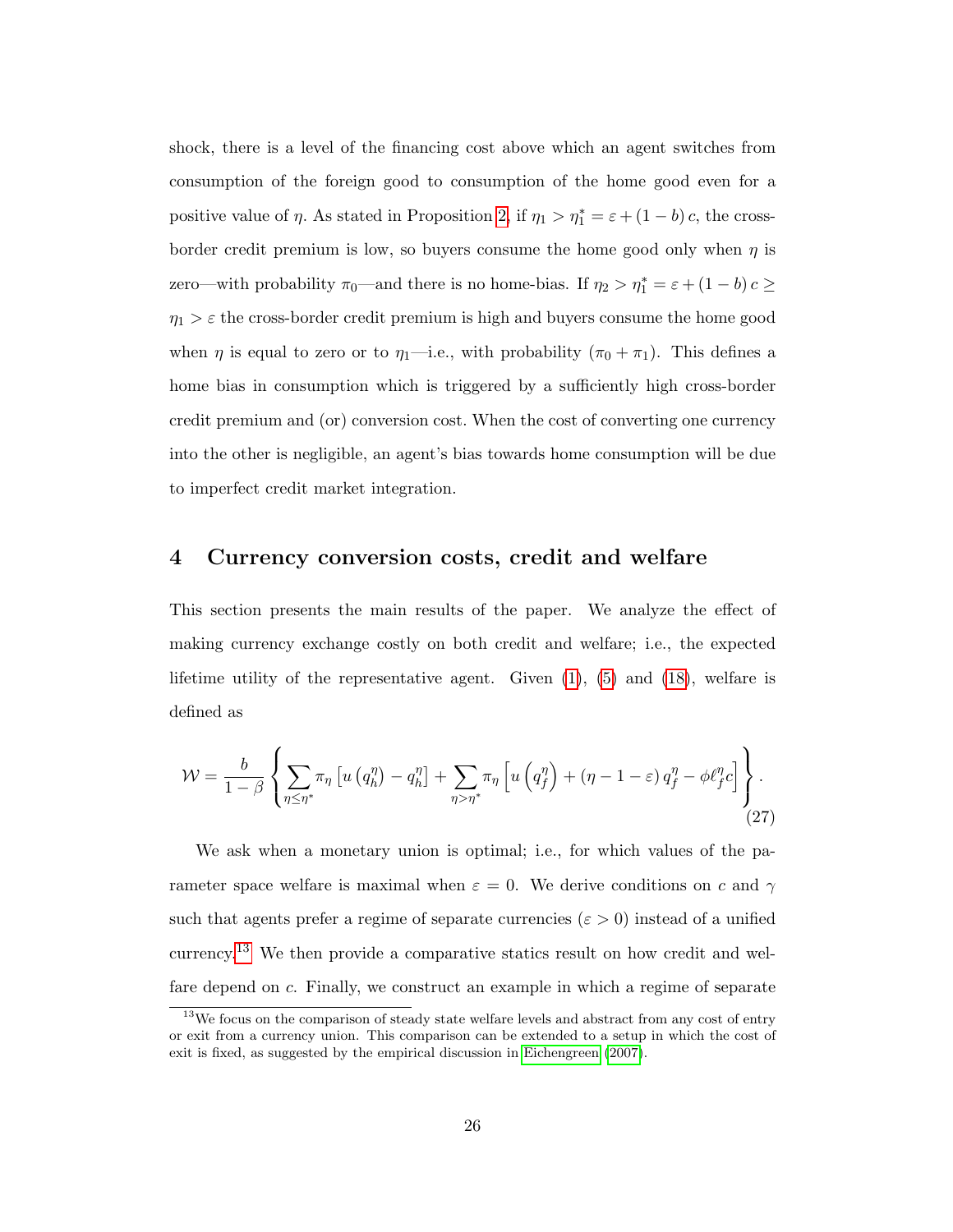currencies is optimal, even if inflation is optimally chosen.

#### 4.1 When is a monetary union optimal?

In this section, we show that in economies with money and credit agents prefer a monetary union if, for exogenous reasons, the inflation rate  $\gamma$  is high enough or if the credit market integration between countries is deep enough; i.e., the level of the cross-border credit premium  $c$  is low enough. The next proposition assesses the effect of implementing conversion costs between the two currencies when agents are not credit-constrained.

<span id="page-28-0"></span>**Proposition 3** In an unconstrained equilibrium, imposing a conversion cost  $\varepsilon > 0$ leaves the consumption of the home good  $(q_h^{\eta})$  $\binom{n}{h}$  unchanged, decreases the consumption of the foreign good  $(q_f^{\eta})$  $f(\eta f)$  for all  $\eta$ , increases the real quantity of credit financing  $home\text{-}good\ consumption\ (\phi\ell_{h}^{\eta})\ and\ decreases\ the\ real\ quantity\ of\ credit\ financing$ foreign-good consumption ( $\phi \ell_f^{\eta}$ ). The overall effect is welfare worsening.

Proposition [3](#page-28-0) states that imposing positive conversion costs is unambiguously detrimental to welfare if agents are not credit constrained. There are redistributive effects across types of agents depending on the good—home or foreign—that they consume. A positive conversion cost increases the marginal cost of purchasing the foreign good. Hence buyers decrease their expected consumption of the foreign good so that its marginal utility matches its marginal cost. In addition, conversion costs do not affect the individually optimal consumption quantity of the home good. Consequently, agents choose to carry a lower amount of costly monetary holdings across periods, as they are anyway able to borrow as much as they want. Thus buyers who stay in the home country take out greater loans following an increase in conversion costs. Conversely, agents who consume abroad need to borrow less because the decrease in money holdings is lower than the decrease in their desired consumption of the foreign good. Since the consumption of the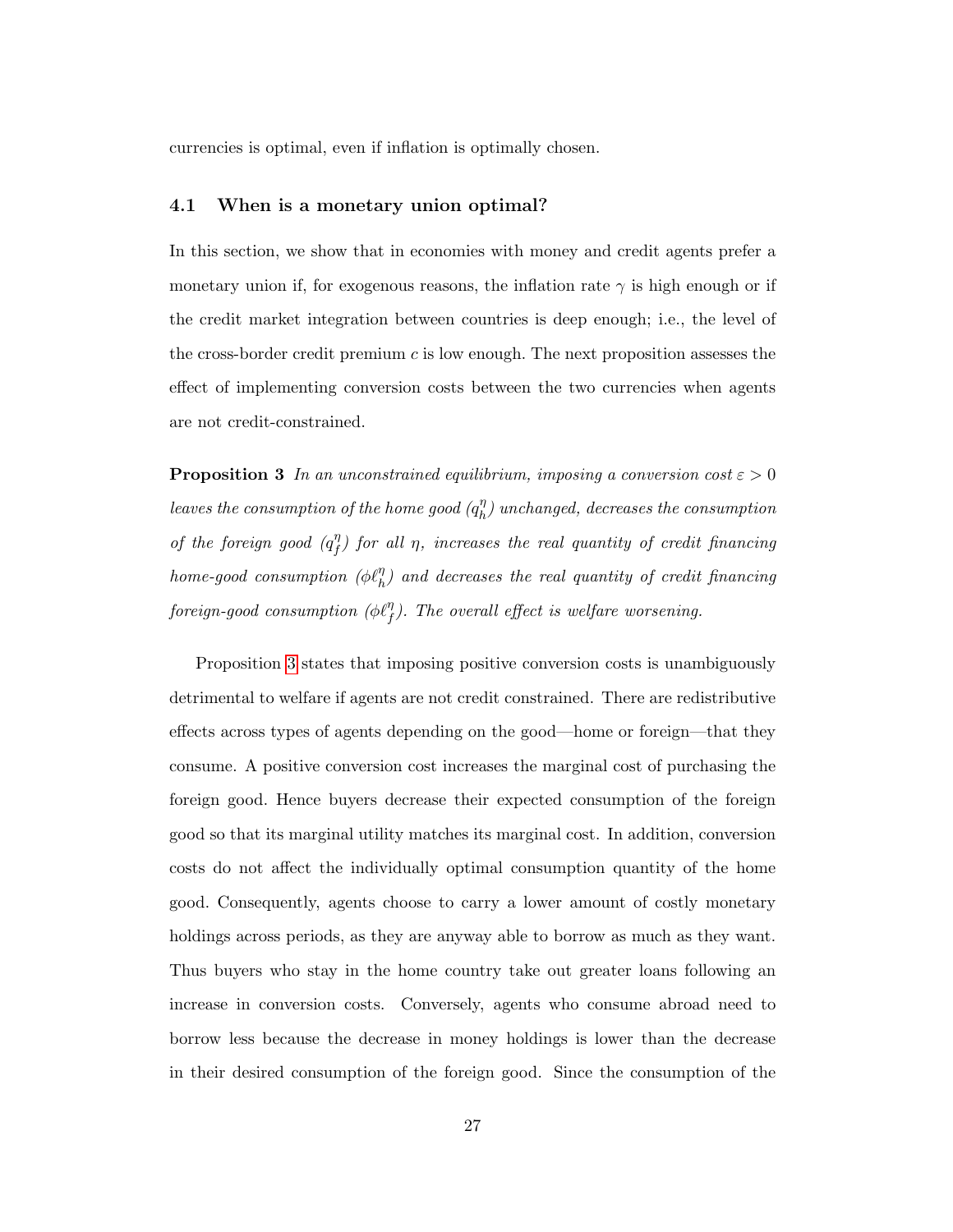foreign good decreases and the consumption of the home good is unaffected with conversion costs, it follows that the overall effect on utility is negative.

Next, we analyze the effect of conversion costs when agents are credit-constrained. The following proposition refers to the case in which agents are credit-constrained and credit market integration among countries is sufficiently deep; i.e.,  $c < \eta_1/(1-b)$ .

<span id="page-29-0"></span>**Proposition 4** Let  $c < \eta_1/(1-b)$ . In a fully constrained equilibrium, the imposition of a conversion cost  $\varepsilon > 0$  triggers a reduction in the consumption of both goods  $(q_h^{\eta})$  $\eta_h^{\eta}, q_f^{\eta}$  $f(\eta^{\eta})$  and in the real quantity of credit  $(\phi \ell^{\eta}_h, \phi \ell^{\eta}_f)$  and worsens welfare.

According to Proposition [4,](#page-29-0) imposing positive conversion costs is welfare-worsening when agents are credit constrained and the credit markets of the two countries are relatively well integrated; i.e., if the cross-border credit premium c multiplied by the share  $(1 - b)$  of consumption financed with credit is smaller than the intermediate value of the preference shock for the foreign good,  $\eta_1$ . In the fully constrained equilibrium, agents are constrained for all realizations of  $\eta$ . Thus, they all borrow the same amount, equal to the borrowing limit, regardless of the value of their preference shock. In addition agents reduce their money holdings when conversion costs increase, since the marginal value of money decreases with conversion costs, see equation [\(20\)](#page-20-2). As a result, an increase in conversion costs entails a reduction in the consumption of both the home good and the foreign good. As in the case in which agents are not constrained, when agents are credit-constrained and credit market integration is deep enough, the imposition of conversion costs makes agents reduce their consumption and so it is unambiguously detrimental to welfare.

We can conclude that a monetary union is always optimal when no agent is credit constrained and when all agents are credit-constrained and the cross-border credit premium is low.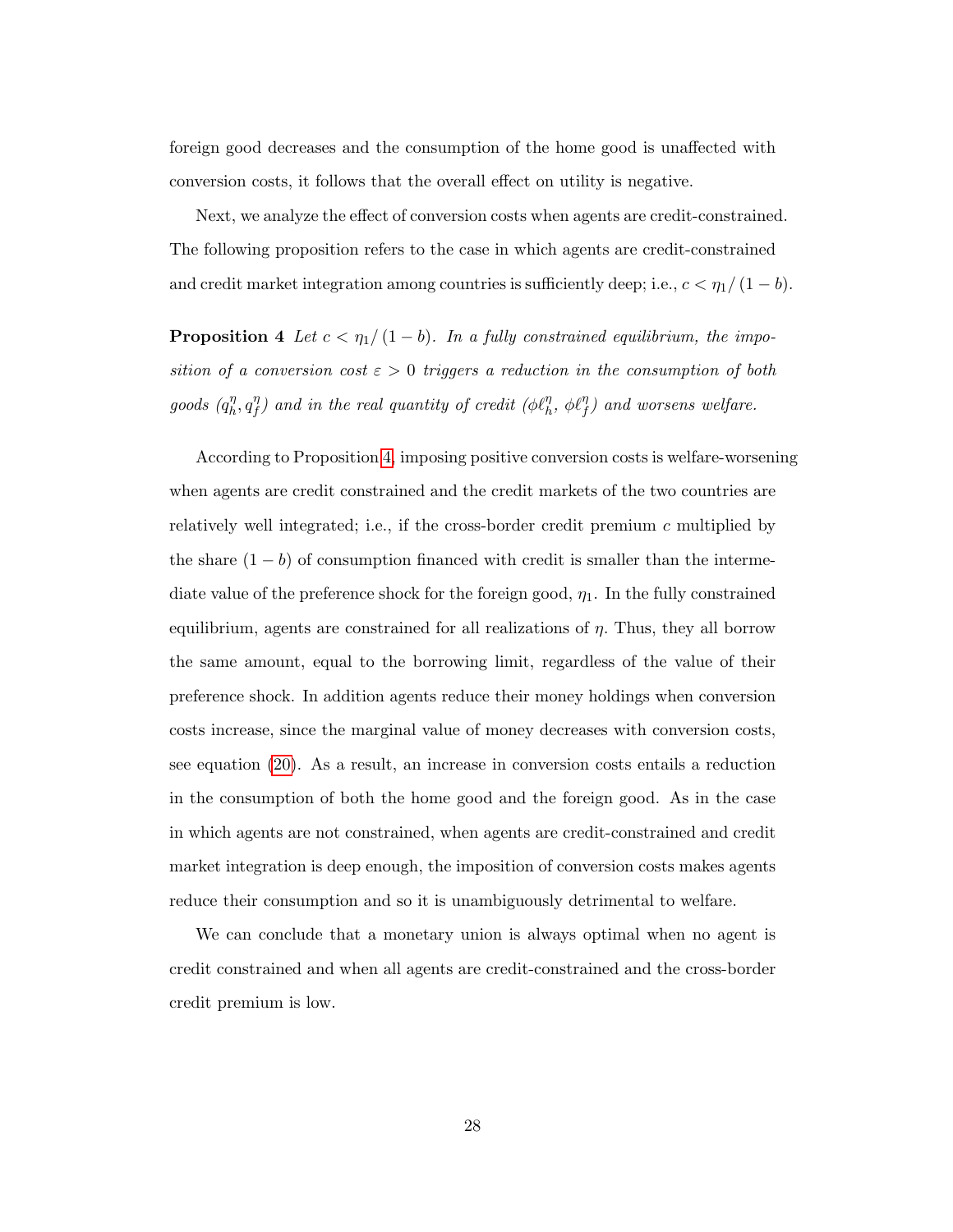#### 4.2 Monetary and non-monetary causes for monetary disunion

In this section we explain why the previous result on the optimality of a monetary union may be reversed. We depart from existing models that study the conditions for the optimality of monetary union by explicitly considering the possibility of imperfect credit market integration among countries; i.e., when the premium on cross-border credit  $c$  is high. We start from a situation of a monetary union between countries—agents do not pay any currency conversion cost  $\varepsilon$ —and imperfect credit market integration. We ask whether agents' welfare may be improved by imposing a positive conversion cost between currencies.

<span id="page-30-0"></span>**Proposition 5** Let  $c > \eta_1/(1-b)$ . There are  $\hat{\pi}_2 > 0$  and  $\hat{\gamma}^2$  with  $\gamma^1 < \hat{\gamma}^2 \leq \gamma^2$ , such that for  $\pi_2 \leq \hat{\pi}_2$  and  $\gamma \in [\gamma^1, \hat{\gamma}^2]$  in a fully constrained equilibrium the imposition of a conversion cost  $\varepsilon > 0$  increases the consumption of both goods  $(q_h^{\eta})$  $\eta_h^{\eta}, q_f^{\eta}$  $f(\eta)$  and the quantity of credit  $(\phi \ell_h^{\eta}, \phi \ell_f^{\eta})$ , and improves welfare.

Proposition [5](#page-30-0) states that imposing positive conversion costs is welfare improving if agents are credit-constrained, the cross-border credit premium  $c$  is sufficiently high, and the probability  $\pi_2$  of having a strong preference for the foreign good is sufficiently low. A positive conversion cost has a differential impact on the lifetime utility of a defaulter on loan repayment, compared to a non-defaulter. The reason is that defaulters consume more often abroad than non-defaulters and hence pay the conversion cost more frequently. A positive conversion cost therefore reduces the ex ante incentives to default, which relaxes the borrowing constraint. To understand why defaulters are not home-biased while non-defaulters are, let us compare their respective travel and consumption choices. A high level of c reduces the willingness of a non-defaulter to consume the foreign good. When the cost of using credit to finance purchases abroad  $(1 - b) c$  is greater than  $\eta_1$ , buyers choose to consume the foreign good only when the realized value of  $\eta$  is  $\eta_2$ , and choose to consume the home good when  $\eta = 0, \eta_1$ . The foreign good is consumed with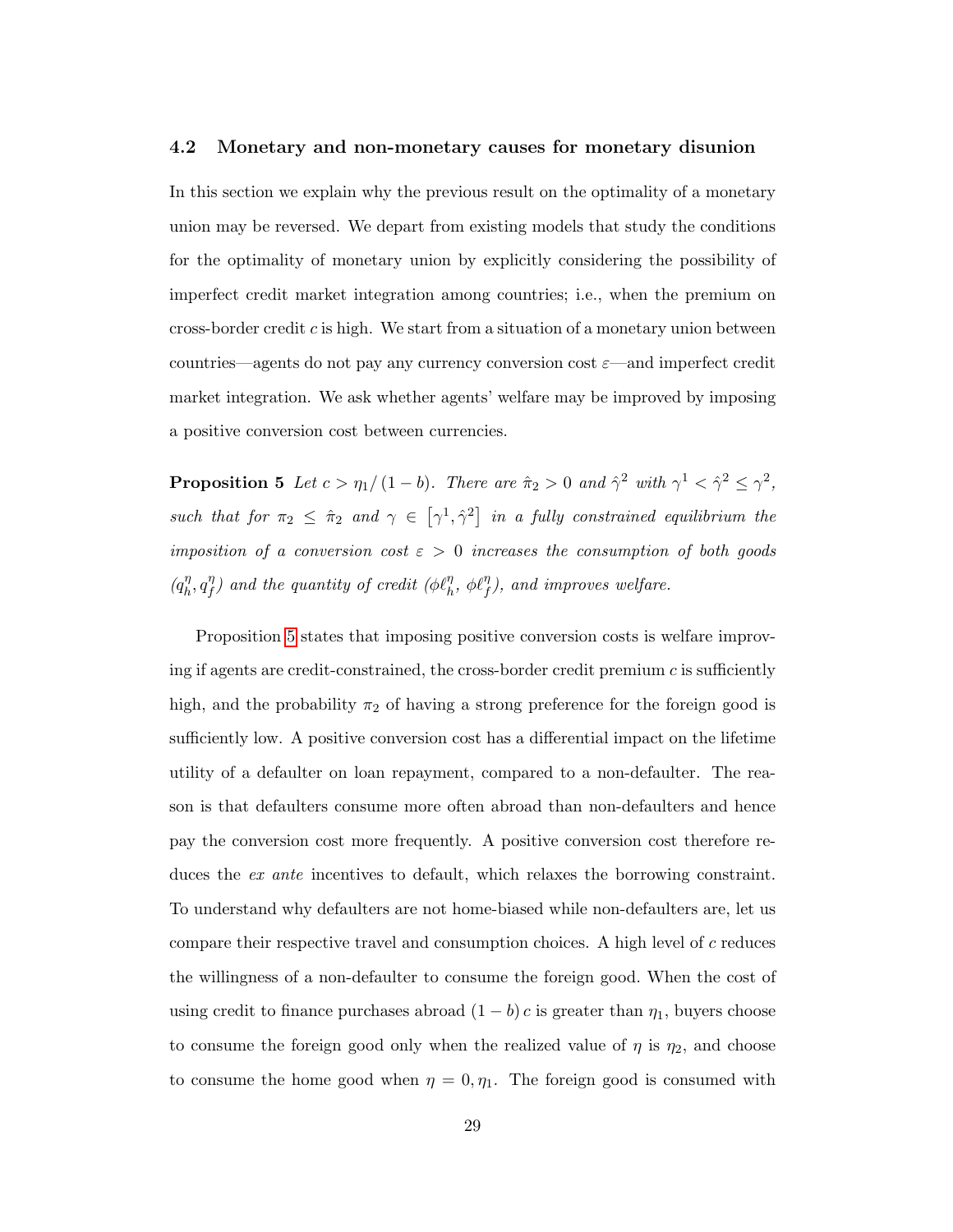probability  $\pi_2$ . By contrast, a defaulter cannot borrow and hence his decision  $\hat{\eta}^*$ is independent of c (see equation [22\)](#page-22-3). When  $\varepsilon = 0$ , he consumes the foreign good for any  $\eta$  higher than 0 (for  $\eta = \eta_1, \eta_2$ ); i.e., with probability  $(\pi_1 + \pi_2)$ .

Since defaulters pay the conversion cost more often than home-biased nondefaulters, a positive conversion cost makes default less attractive. In equilibrium a higher level of credit can be sustained, thereby allowing higher consumption. However, conversion costs increase the marginal cost of purchasing goods for nondefaulters as well. Therefore, for conversion costs to be welfare improving, it must be that the probability  $\pi_2$  is sufficiently small so that the negative effect of conversion costs on the consumption of the foreign good is more than compensated by the effect of conversion costs on incentives to default. The condition that  $\pi_2$  is lower than the threshold value  $\hat{\pi}_2$  in Proposition [5](#page-30-0) states that the probability  $\pi_2$ that non-defaulters pay the conversion cost must be relatively low.[14](#page-31-0)

The reason why the positive effect of conversion costs on welfare does not hold when the cross-border credit premium is low and agents are credit-constrained, is that the consumption pattern is the same for defaulters and non-defaulters. For  $c < \eta_1 (1 - b)$  and  $\varepsilon = 0$ , non-defaulters travel if their preference shock  $\eta$ is  $\eta_1$  or  $\eta_2$ , since [\(26\)](#page-25-1) implies that  $\eta_1 > \eta^*$ . As a result,  $\eta^*, \hat{\eta}^* \leq \eta_1$ ; i.e., nondefaulters consume the foreign good and therefore pay the conversion costs as often as defaulters.

Next we discuss two potential causes for monetary disunion: first a monetary cause—a variation of the level  $\gamma$  of monetary injections—and then a non-monetary cause—an increase in the cross-border credit premium c.

<span id="page-31-0"></span> $14$ If c is high enough to lead buyers to consume the home good for all realizations of the preference shock  $\eta$ , conversion costs are only born by defaulters and hence their unique effect is to relax the borrowing constraint. Therefore an increase in conversion costs unambiguously improves welfare regardless of the probabilities associated with the different values of the preference shock. The Appendix contains the proof of this result.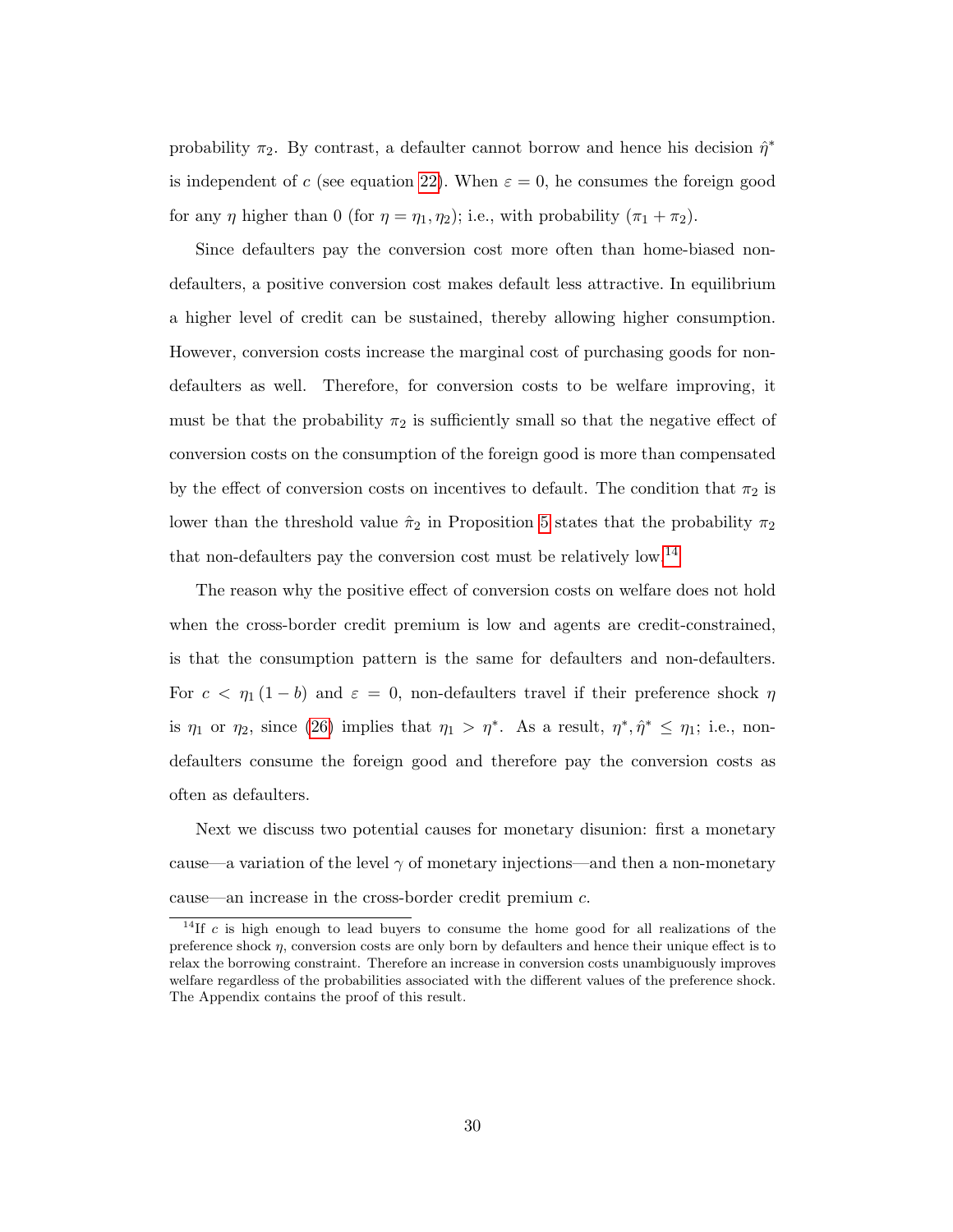Monetary cause for currency disunion. We now ask whether a currency disunion may be optimal following a variation in the growth rate of the money supply and hence in the rate of inflation. Proposition [1](#page-24-0) states that agents are unconstrained for sufficiently high values of  $\gamma$ , in which case they always prefer trading in a monetary union according to Proposition [3,](#page-28-0) regardless of the level of the cross-border credit premium. Proposition [2](#page-25-0) states that agents may be creditconstrained for values of  $\gamma$  below a certain threshold  $\gamma^2$ . Propositions [4](#page-29-0) and [5](#page-30-0) refer to the case in which agents are credit-constrained. They state that if the cross-border credit premium  $c$  is low enough, welfare is higher in a regime with no conversion costs between currencies than in a regime with positive conversion costs (Proposition [4\)](#page-29-0), whereas the opposite is true when the cross-border credit premium is sufficiently high if the probability  $\pi_2$  is sufficiently low (Proposition [5\)](#page-30-0). Therefore comparison of propositions [1](#page-24-0) and [3](#page-28-0) with propositions [2](#page-25-0) and [5](#page-30-0) suggests the following interpretation: For any sufficiently high level of the cross-border credit premium and a sufficiently low level of  $\pi_2$ , a reduction in the level of monetary injections below  $\gamma^2$  makes agents switch from a preference for the monetary union to a preference for separate monies. The following corollary sums up this discussion.

Corollary 6 A comparison of Propositions [1](#page-24-0) and [3](#page-28-0) with Propositions [2](#page-25-0) and [4](#page-29-0) shows that if  $c < \eta_1/(1-b)$ , the currency union is optimal regardless of the level of  $\gamma$ . Comparison of Propositions [1](#page-24-0) and [3](#page-28-0) with Propositions [2](#page-25-0) and [5](#page-30-0) shows that if  $c \geq \eta_1/(1-b)$  and  $\pi_2$  is relatively low, the level of  $\gamma$  matters for the optimality of the currency union. In particular, a decrease in the rate of inflation from a high enough level of inflation  $(\gamma > \tilde{\gamma})$  to low levels  $(\gamma < \gamma^2)$  can lead to a shift from a situation in which a currency union is optimal to one in which separate currencies are preferred.

Non-monetary cause for monetary disunion. We now look at a potential non-monetary cause for the sub-optimality of a monetary union. We follow a tra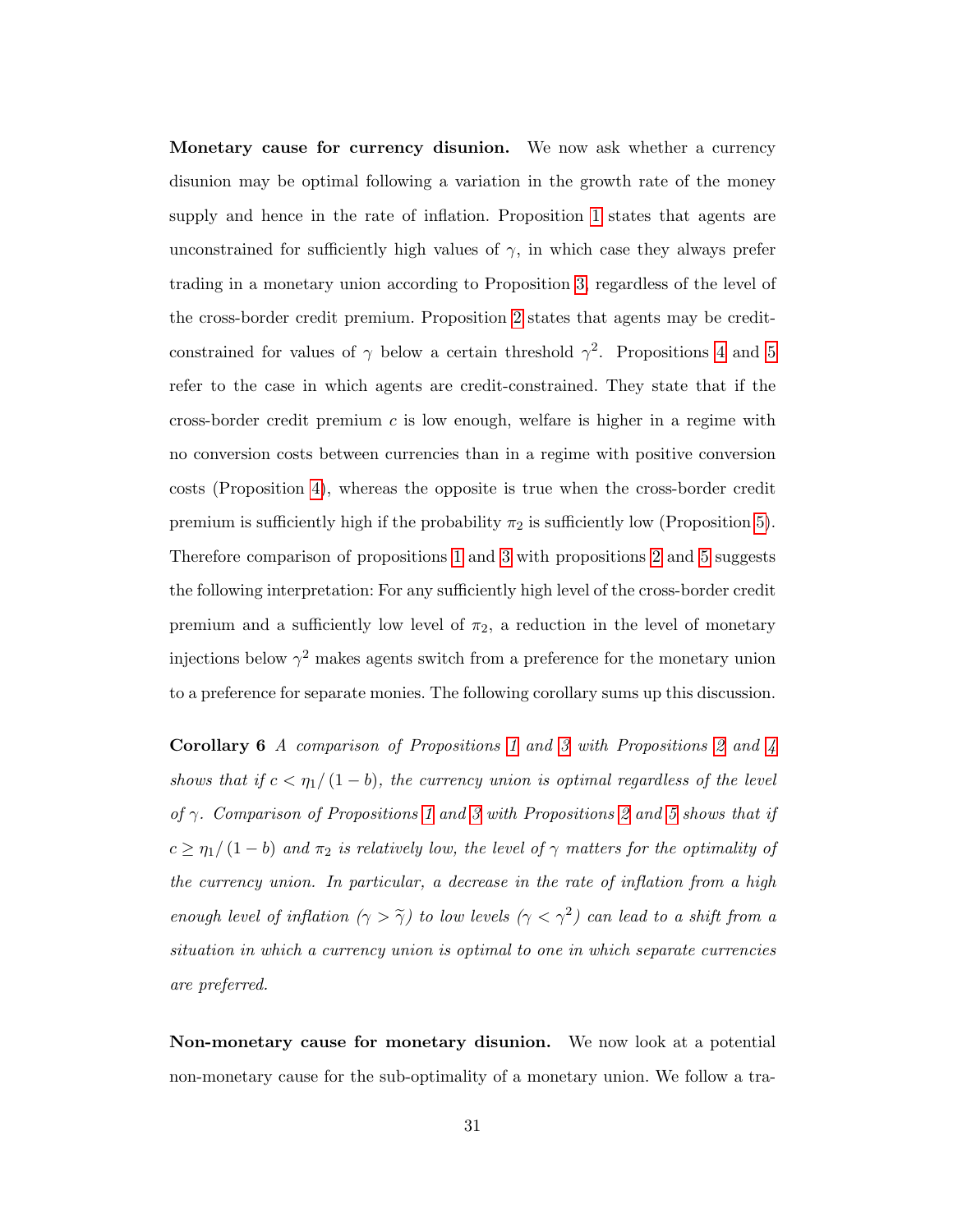ditional interpretation of financial crises that sees their origin in an increase in the real cost associated with the extension of bank credit, see for example [Bernanke](#page-71-3) [\(1983\)](#page-71-3), [Gertler and Kiyotaki \(2007\)](#page-73-3). In our model, the non-monetary factor is a variation of the real cost c for agents to obtain cross-border loans. This interpretation is consistent with recent empirical evidence which has shown that the Japanese and the subprime crises had an asymmetric impact on bank lending to the economy: Credit granted by foreign banks decreased more than credit granted by domestic banks, something that may be interpreted as a differential cost of getting different types of credit.[15](#page-33-0)

Following this view, our model suggests that the sustainability of a monetary union is directly impacted by the non-monetary factor given by an increase in the cost c when the inflation rate is low enough. The next corollary summarizes the effect of an increase in  $c$  in a situation of low inflation.

Corollary 7 Comparison of Propositions [4](#page-29-0) and [5](#page-30-0) shows that for low levels of inflation, an increase in the cross-border credit premium from a low level ( $c <$  $\eta_1/\left(1-b\right)$ ) to a high level  $(c > \eta_1/\left(1-b\right))$  may lead to a shift from a situation in which a currency union is optimal to one in which separate currencies are preferred.

Credit crunch compared across monetary regimes. We define a credit crunch as a decrease in the real amount of credit triggered by an exogenous increase in  $c$  that is sufficiently high to induce a home bias in consumption. Before comparing the size of a credit crunch across currency arrangements, Proposition [8](#page-33-1) establishes that any increase in the cross-border credit premium c reduces the quantity of credit when agents are credit-constrained.

<span id="page-33-1"></span>**Proposition 8** Let  $0 < c_0 < \eta_1/(1-b) < c_1$ . If a fully constrained equilibrium exists for all  $c \in [c_0, c_1]$ , an increase in c from  $c_0$  to  $c \leq c_1$  leads to a decrease in the real amount of total credit and worsens welfare.

<span id="page-33-0"></span><sup>&</sup>lt;sup>15</sup>See [Peek and Rosengren](#page-76-2) [\(1997\)](#page-76-2), [De Haas and van Lelyveld](#page-72-1) [\(2010\)](#page-72-1), [Popov and Udell](#page-76-3) [\(2012\)](#page-76-3).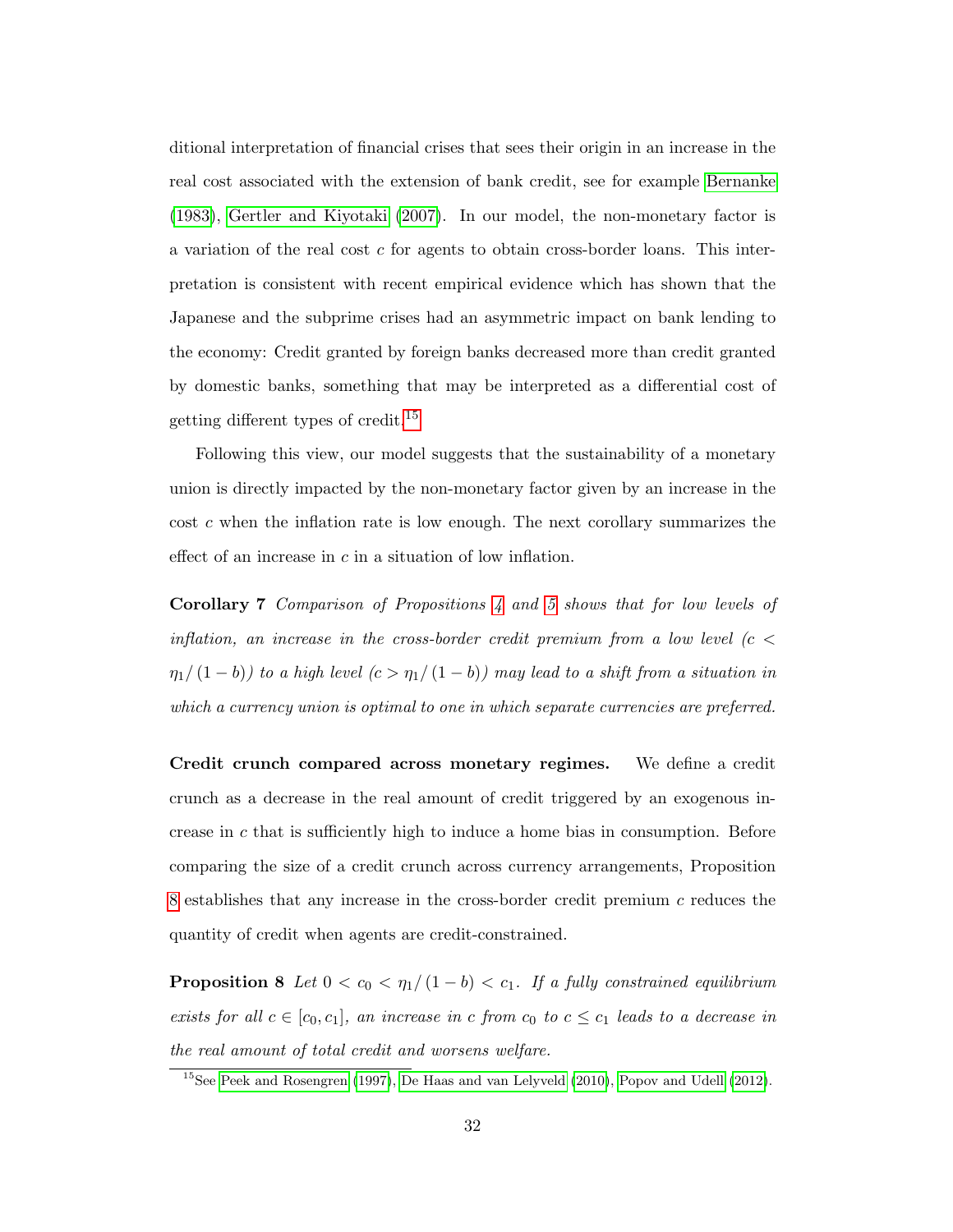Proposition [8](#page-33-1) shows that an increase in c reduces the amount of credit both when it impacts the travel decision and when it does not. The reason is that a greater value of c reduces agents' expected lifetime utility and hence their repayment incentives. The dashed curve in Figure [2](#page-79-0) plots the volume of credit as a function of c in a fully constrained equilibrium under a regime of currency union.<sup>[16](#page-34-0)</sup> For low levels of c, credit is continuously decreasing in  $c$ . When c reaches the threshold value  $\eta_1/(1-b)$ , credit shrinks sharply—the credit crunch—because the agents' decision on how often to consume the foreign good gets distorted, with a resulting fall in their lifetime utility. Agents who previously consumed the foreign good with probability  $(\pi_1 + \pi_2)$  now opt for consuming it with probability  $\pi_2$ . For values of c greater than  $\eta_1/(1-b)$ , the effect of c on credit is monotonously negative.

<span id="page-34-1"></span>Corollary 9 Let  $0 < c_0 < \eta_1/(1-b) < c_1$ . A comparison of Propositions [4](#page-29-0) and [5](#page-30-0) shows that if c increases from  $c_0$  to  $c_1$  and  $\pi_2$  is sufficiently low there is a range of values of  $\gamma$  such that the decrease in credit is greater if  $\varepsilon = 0$  than if  $\varepsilon > 0$ .

Corollary [9](#page-34-1) deals with the case in which the increase in  $c$  is sufficiently high to generate a home bias in consumption when agents are credit constrained. Such an increase in c generates a sharper decrease in the quantity of credit in a regime of currency union—when  $\varepsilon = 0$ —than in a regime of separate currencies—i.e. when  $\varepsilon > 0$ . The solid line in Figure [2](#page-79-0) represents the evolution of credit in a regime of separate currencies. Comparison with the dashed line shows that a currency union is the regime that provides the highest volume of credit and consumption when  $c < \eta_1/(1-b)$ . However the credit crunch triggered by an increase in c above the threshold  $\eta_1/(1-b)$  is less acute in a regime of separate currencies than in a currency union.

<span id="page-34-0"></span><sup>&</sup>lt;sup>16</sup>Figure [2](#page-79-0) is drawn assuming that  $u(q) = (q^{\alpha})/\alpha$  and parameter values  $\alpha = 0.2, \beta = 0.9$ ,  $b = 0.3, \eta_1 = 0.02, \eta_2 = 0.05, \pi_1 = 0.2, \pi_2 = 0.02, \gamma = 1.01$  and  $\varepsilon = 0.001$  for the regime of separate currencies. The software program Mathematica was used to check that the conditions for the existence of the fully constrained equilibrium are satisfied.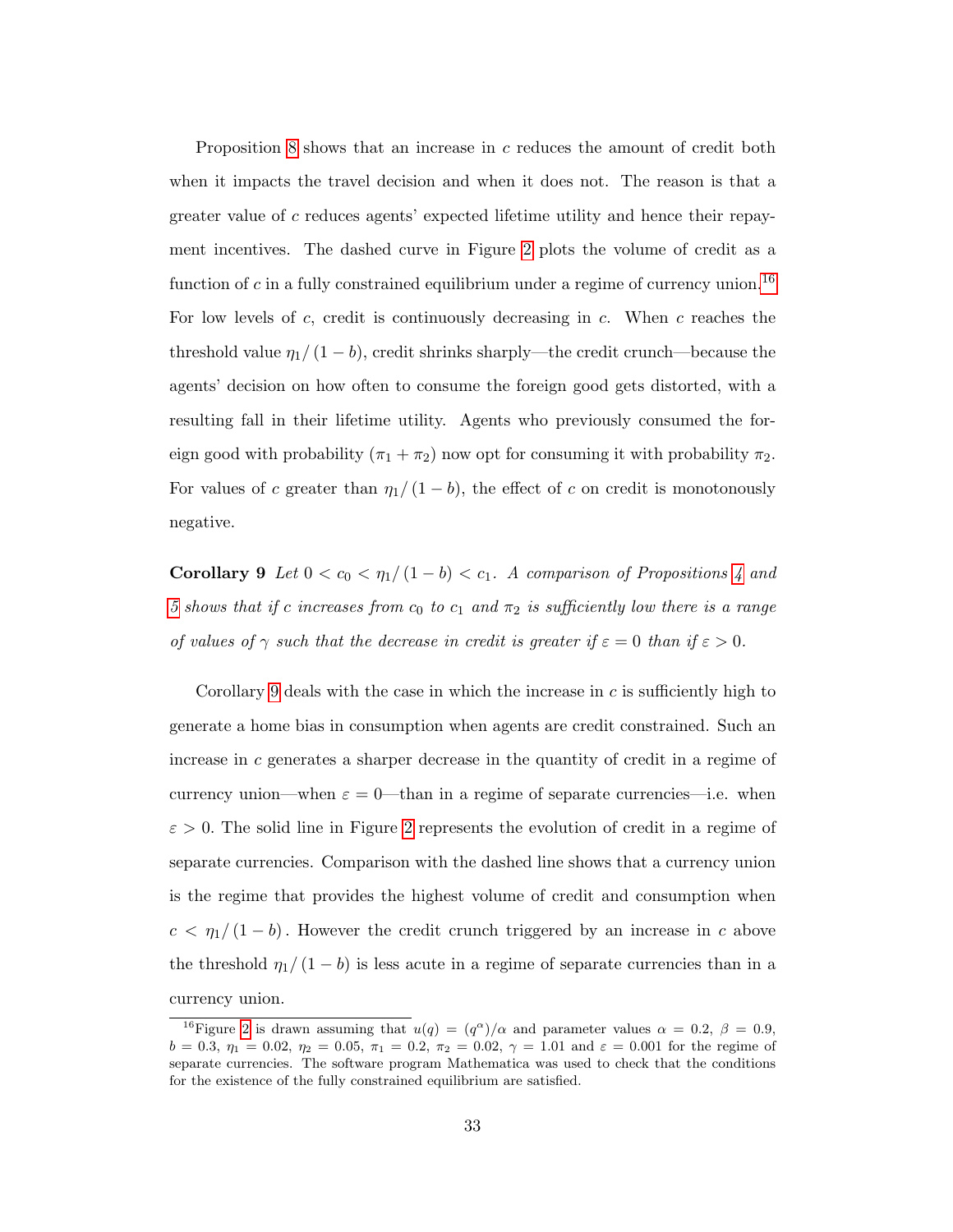#### [Figure 2 about here.]

The simulation reported in Figure [3](#page-80-0) shows that parameter values exist for which welfare is higher with positive conversion costs than with an optimal positive rate of inflation in a currency union. The dashed line corresponds to welfare as a function of the inflation rate when there are no conversion costs. Welfare is maximized at an inflation rate equal to 2.6% ( $\gamma = 1.026$ ). The solid line represents the welfare attained in a regime of separate currencies. In this example, conversion costs between currencies improve welfare in the fully constrained and partially constrained equilibria even when inflation is chosen optimally. Consistent with Proposition [3,](#page-28-0) in a unconstrained equilibrium conversion costs worsen welfare.

## <span id="page-35-0"></span>5 Credit market integration in the euro area

In this section we review the evidence on existing barriers to cross-border credit in the euro area. Financial market integration in the euro area increased considerably with the introduction of the euro in 1999 and the various regulatory initiatives aimed at creating a single European financial market [\(Hartmann, Maddaloni, and](#page-74-3) [Manganelli, 2003,](#page-74-3) [ECB, 2007,](#page-72-2) [2012\)](#page-72-3). The money market and the government bonds market became fully integrated, whereas the degree of integration of corporate bonds and equity markets across member states also increased [\(De Haan,](#page-72-4) [Oosterloo, and Schoenmaker, 2009\)](#page-72-4).<sup>[17](#page-35-1)</sup>

Nevertheless, the financing of households and small and medium enterprises, highly reliant on bank credit, has remained mostly segmented across member states since the creation of the euro (Sørensen and Gutiérrez, 2006, [Kleimeier and Sander,](#page-75-0) [2007,](#page-75-0) [ECB, 2008,](#page-72-5) [Gropp and Kashyap, 2009\)](#page-73-4). The share of cross-border loans in total loans granted by monetary financial institutions to non-financial entities within the euro area increased from 3% by the end of the 1990s to slightly less

<span id="page-35-1"></span> $17A$  dramatic contraction in cross-border banking activity in the aftermath of the subprime crisis has been documented [\(Milesi-Ferreti and Tille, 2011,](#page-75-1) [Manna, 2011\)](#page-75-2).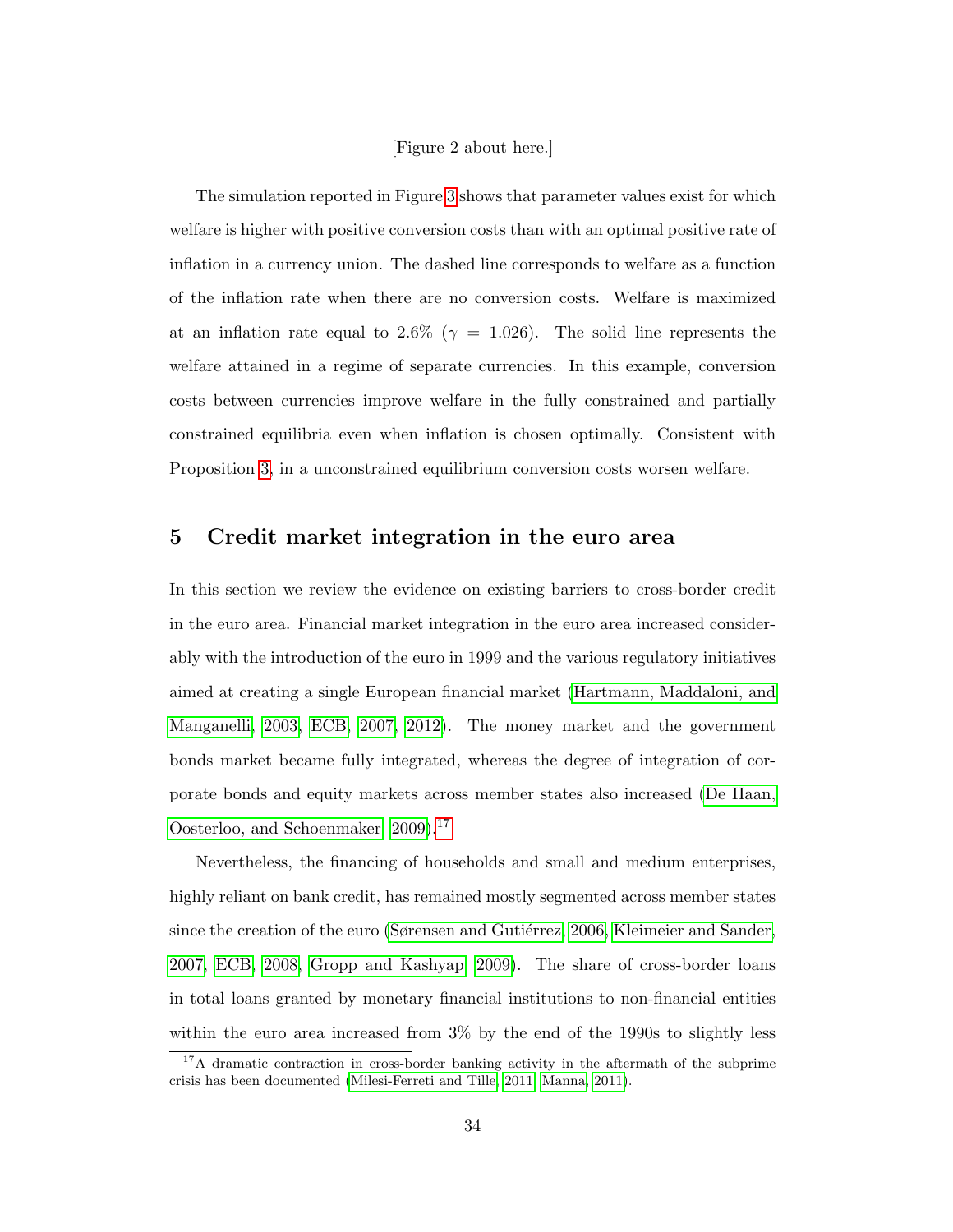than  $6\%$  in 2008 to further decrease to about  $5\%$ <sup>[18](#page-36-0)</sup> As the European Central Bank asserts, "cross-border banking through branches or subsidiaries has remained limited"[\(ECB, 2012,](#page-72-0) p.90-91). ECB President M. Draghi stated that "integration [in the euro area] was largely based on short term interbank debt rather than on equity or direct cross-border lending to firms and households" [\(Draghi, 2014a\)](#page-72-1).

Informational asymmetries across the borders are key in explaining the low-level of cross-border credit to non-financial entities within the euro area. Creditors' access to information on non-resident borrowers remains limited despite regulatory measures taken by the European Commission to ensure non-discriminatory access to credit data.[19](#page-36-1) While data on debtors is reported at the state level to credit registers operated by central banks and to private credit bureaus, cross-border information sharing occurs only among a subset of public credit registers and mainly on legal persons. In addition, the lack of harmonization among states both on the type of information reported and on the standards for processing it hampers the use of credit information by foreign creditors [\(Jentzsch, 2007\)](#page-74-0). As a result, for borrowers it is difficult to obtain credit in a member state in which they have no credit history. The informational disadvantage of foreign creditors within the euro area has also negatively affected their entry through branches into other member states [\(Giannetti, Jentzsch, and Spagnolo, 2009\)](#page-73-0).

In our model, the difference in the conditions to obtain cross-border credit  $vis-\hat{a}$  $vis$  local credit is captured by the extra cost  $c$  that borrowers must incur to disclose their identity and their financial history whenever they want to obtain credit across the borders. Aside from informational frictions, however, several institutional features make it ultimately more difficult for borrowers to obtain cross-border credit in

<span id="page-36-1"></span><span id="page-36-0"></span> $^{18}$  Calculations based on data available at http://sdw.ecb.europa.eu/.

 $19$ See for instance [European Commission](#page-73-1) [\(2014b\)](#page-73-1). Jentzsch and San José Rientra [\(2003\)](#page-74-1) report that EU banks have less access to cross-border information on their EU customers than U.S. banks have on their customers across U.S. states. [Jentzsch](#page-74-0) [\(2007\)](#page-74-0) points out to the existence of discriminatory rules on cross-border data exchange adopted by EU countries to limit competition within their jurisdictions.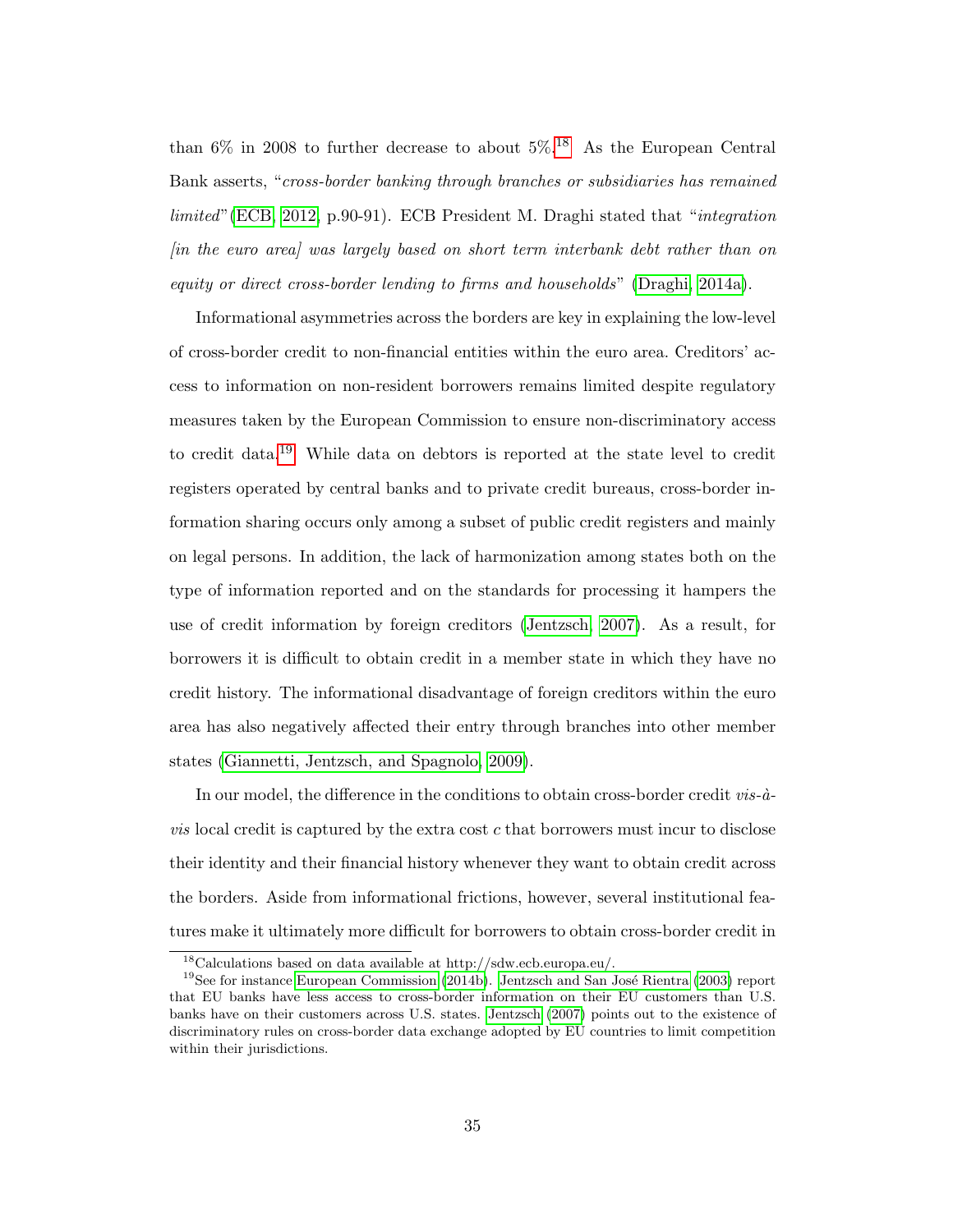the euro area. Differences in debt recovery and foreclosure procedures with no automatic judicial cooperation among states hinder cross-border credit. The diversity in standards for property valuation, tax systems and even languages across member states also limits the provision of credit across the borders [Allen, Beck, Carletti,](#page-70-0) [Lane, Schoenmaker, and Wagner \(2011\)](#page-70-0), [European Commission \(2014b,](#page-73-1)[a\)](#page-73-2). Finally, the extension of cross-border credit has been constrained by supervisory and regulatory policies at the state level.<sup>[20](#page-37-0)</sup> Although the creation of the euro was accompanied by EU initiatives to reduce barriers to the inter-state exchange of financial services, the timing of the transposition of the EU directives reflected each state's preference towards cross-border financial integration [\(Kalemli-Ozcan,](#page-74-2) Papaioannou, and Peydró, 2010). While between 1999 and 2014 banks' supervision remained a state-level prerogative in the euro area, during the financial crisis some policies of supervisors could have encouraged the fragmentation of local credit markets [\(Gros, 2012\)](#page-73-3). The existence of country-specific financial safety nets is found to act as a barrier to cross-border banking (Bertay, Demirguç-Kunt, and Huizinga, [2011\)](#page-71-0). In the words of the ECB President M. Draghi, the insufficient credit market integration in the euro area is related to "hidden barriers to cross-border activity linked to national preferences" [\(Draghi, 2014b\)](#page-72-2). $^{21}$  $^{21}$  $^{21}$ 

## 6 Relation to the literature

Our work is related to four streams of literature. The paper contributes to the broad macroeconomic literature analyzing the costs and benefits of monetary unions.[22](#page-37-2)

<span id="page-37-0"></span> $^{20}$ See [Aglietta and Scialom](#page-70-1) [\(2003\)](#page-70-1) for a discussion related to the euro area supervisory authorities and [Houston, Lin, and Ma](#page-74-3) [\(2012\)](#page-74-3) for an empirical investigation showing that banks activity is influenced by the regulatory environment.

<span id="page-37-1"></span> $^{21}$ See also Constâncio [\(2014\)](#page-71-1). The trend towards the ring-fencing of banking activities at the state level may be reversed by the devolution of the supervision of banks to the ECB in November 2014. In this respect, a recently stated objective of the ECB is that "a Spanish firm should be able to borrow from a Spanish bank at the same price at which it would borrow from a Dutch bank" [\(Draghi, 2013\)](#page-72-3).

<span id="page-37-2"></span> $22$ See [Mongelli](#page-75-0) [\(2002\)](#page-75-0) and [Beetsma and Giuliodori](#page-70-2) [\(2010\)](#page-70-2) for surveys.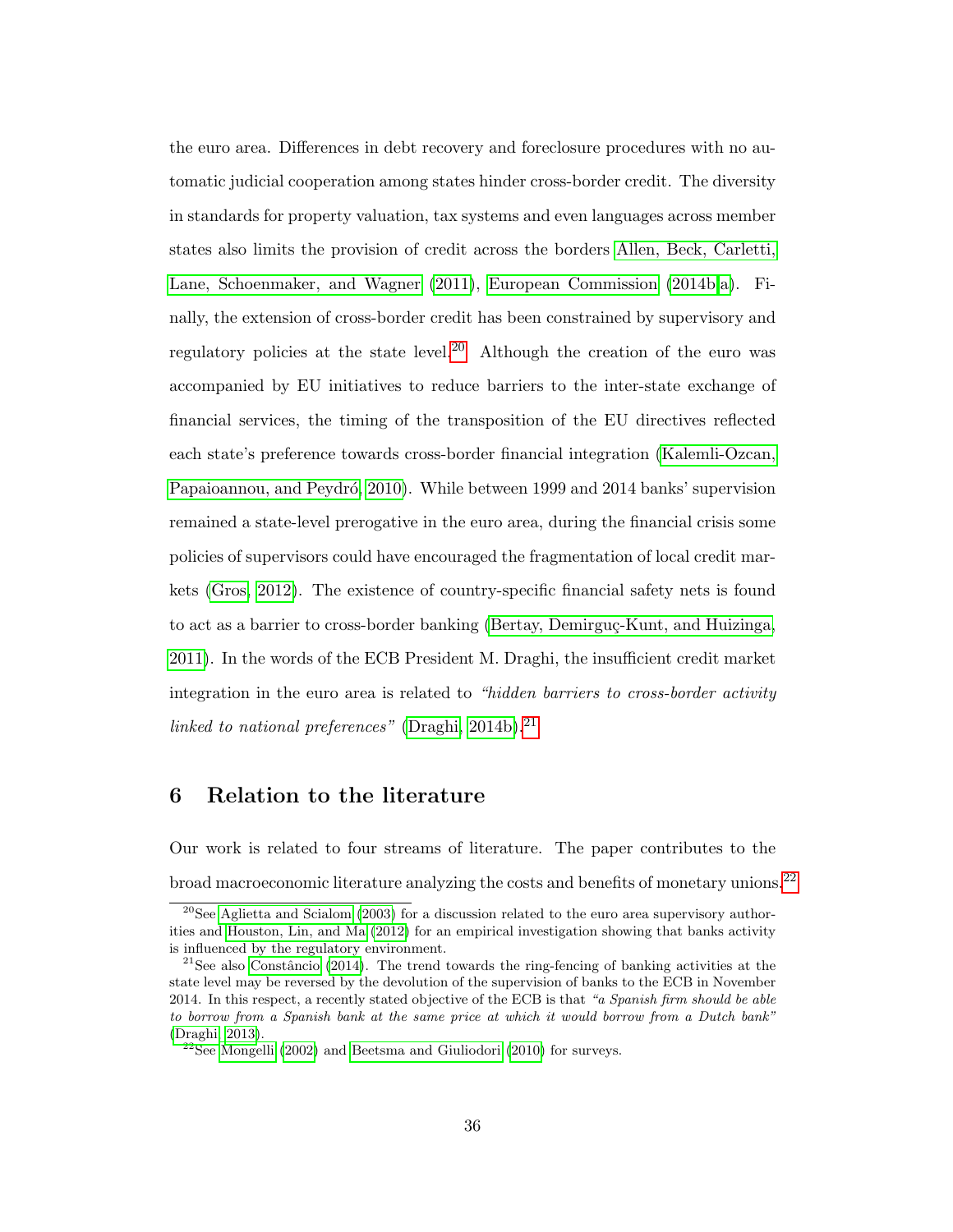To underscore our contribution, our stylized framework deliberately leaves aside several dimensions already analyzed in that literature. Our work is also relevant to the literature using monetary search models to assess the effects of multiple currencies.

Asymmetric shocks. We abstract from any source of heterogeneity or asymmetric shocks, so that the type of tradeoffs emphasized in the literature on optimal currency areas do not arise in our setup [\(Mundell, 1961,](#page-75-1) [Benigno, 2004\)](#page-71-2). The main focus of these investigations is on macroeconomic stabilization, and on the cost associated with the loss of the ability to use monetary policy to react to countryspecific shocks. It has been argued that this cost to monetary unification is lower when alternative stabilization tools are available at the national level [\(Cooper and](#page-71-3) [Kempf, 2004,](#page-71-3) [Gali and Monacelli, 2008\)](#page-73-4) or in the presence of supra-national risksharing arrangements; e.g., through financial integration [\(Mundell, 1973\)](#page-75-2) or fiscal transfers [\(Kenen, 1969\)](#page-74-4). By contrast our paper offers a case for credit market integration in a currency union independent of any stabilization or risk-sharing considerations.

Frictions of monetary policy. Several papers have argued that a currency union can mitigate the inflation bias that results from the time inconsistency of monetary policy identified by [Barro and Gordon \(1983\)](#page-70-3). In [Alesina and Barro](#page-70-4) [\(2002\)](#page-70-4), countries lacking internal discipline can commit to monetary stability by joining a currency union with a low-inflation anchor country. [Cooley and Quadrini](#page-71-4) [\(2003\)](#page-71-4) demonstrate that monetary unification allows countries to benefit from lower inflation by internalizing a negative externality arising between independent monetary authorities under no commitment. Such inflation-generating externalities and the resulting gains from monetary policy coordination can stem from individual countries incentives to manipulate terms of trade, or from an attempt to tax the domestic currency holding of foreigners by means of inflation [\(Cooper and Kempf,](#page-71-5)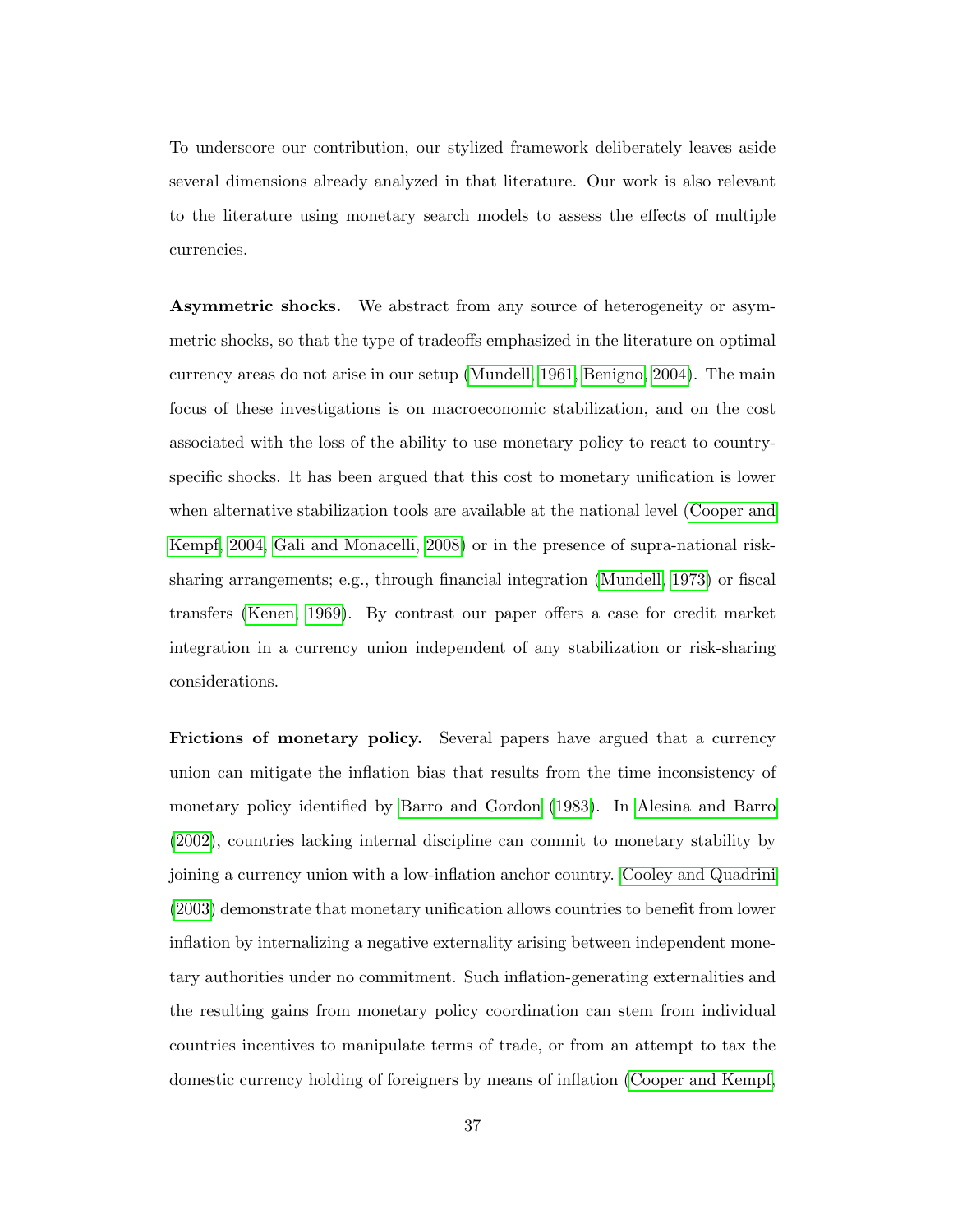[2003,](#page-71-5) [Liu and Shi, 2010\)](#page-75-3). Our work differs from these studies by considering monetary authorities that are fully committed to a given (exogenous) inflation rate. Importantly, we compare the currency union and the separate currencies regimes for the same monetary policy.<sup>[23](#page-39-0)</sup> This allows us to derive new insights into the link between inflation, credit integration and the desirability (or lack thereof) of monetary unions. In particular, we show in Section [4.2](#page-30-0) that when credit integration is low a unique currency regime may be optimal only for sufficiently high levels of inflation. This suggests that high-inflation monetary unions are sustainable, and that countries experiencing high inflation may choose to form a monetary union for reasons unrelated to a reduction in the level of the inflation. By contrast, papers analyzing monetary unions as a way to commit to low inflation suggest that one should mainly observe monetary unions with low inflation levels.

Fiscal and monetary policies interactions. Our results are not driven by fiscal considerations and we have no role for public spending and borrowing. This distinguishes our work from the numerous studies that have analyzed the interactions between monetary and fiscal policies in a monetary union. Motivated by the debate on the European Monetary Union, several papers have discussed the need for fiscal constraints to contain the risk of applying monetary financing of the fiscal deficits to (sub)national governments. [Chari and Kehoe \(2007\)](#page-71-6) argue that the time-inconsistency problem of the single monetary authority creates a free-rider problem in fiscal policies, leading to excessive debts and inflation in the absence of debt constraints. [Beetsma and Uhlig \(1999\)](#page-70-5) show that currency integration exacerbates pre-existing moral hazard problems in government borrowing arising from political distortions, thus explaining why countries have incentives to commit to a balance budget *after* joining a monetary union.<sup>[24](#page-39-1)</sup> These studies focus

<span id="page-39-0"></span> $^{23}$ However, our results do not hinge on exogenous inflation, and the effect of conversion costs that we identify does not disappear when inflation is chosen optimally (see Section [7.1\)](#page-79-0).

<span id="page-39-1"></span> $^{24}$ One important assumption underlying these results is that the central bank inflates away some of the real value of public debt. In the terminology of [Sargent and Wallace](#page-76-0) [\(1981\)](#page-76-0), this corresponds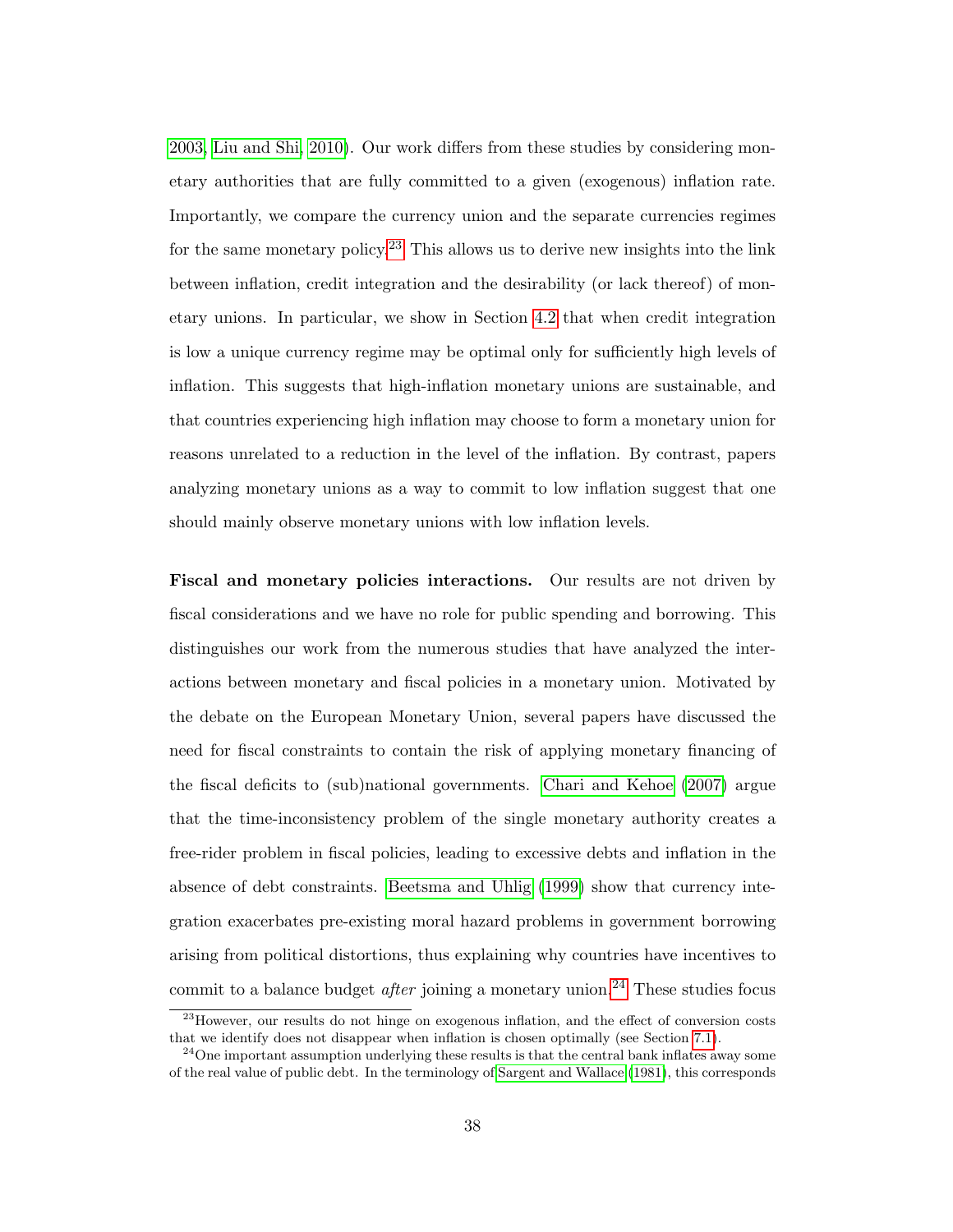primarily on the issue of the monetisation of fiscal deficits,[25](#page-40-0) ruling out default on government debt. Other papers suggests that the possibility of default on public debt may impact the sustainability of monetary unions. It has been argued that a currency union may be unsustainable because it forbids over-indebted governments to reduce their real debt-burden through inflation and currency devaluation [\(Goodhart, 2011,](#page-73-5) [De Grauwe, 2013,](#page-72-4) [Sims, 2013\)](#page-76-1). In [Aguiar, Amador, Farhi, and](#page-70-6) [Gopinath \(2014\)](#page-70-6), the level of welfare and vulnerability to rollover debt crises of countries in a monetary union are shown to depend on the distribution of government debts in the union. These studies focus on default on government debt and are silent about credit market integration. By contrast, we focus on the default incentives of private borrowers and show how credit market integration affects the sustainability of the currency union from the perspective of private agents.

Costs and benefits of multiple currencies. Our work is also related to a few papers analyzing the potential benefits of multiple monies when there is a commitment issue on the side of private agents rather than public authorities. Early search-theoretic models of monetary exchange which investigate the issue of multiple currencies found that one currency is always optimal (see e.g. [Matsuyama,](#page-75-4) [Kiyotaki, and Matsui \(1993\)](#page-75-4), [Wright and Trejos \(2001\)](#page-77-0)). Building on [Ravikumar](#page-76-2) [and Wallace \(2001\)](#page-76-2), [Kiyotaki and Moore \(2003\)](#page-74-5) show that multiple currencies may be preferred to a single currency when it allows agents to enjoy the benefits of a greater degree of specialization in the production of goods. [Kocherlakota and](#page-75-5) [Krueger \(1999\)](#page-75-5) provides a setup where multiple monies can be optimal, because they allow agents to credibly signal private information concerning the type of goods (home vs. foreign) that they prefer. In a related vein, [Kocherlakota \(2002\)](#page-75-6)

to a regime of 'fiscal dominance'. These problems need not arise, and debt constraints may be sub-optimal, in a monetary-dominance regime where the central bank credibly commits to not accommodate fiscal authority's profligacy [\(Dornbusch, 1997,](#page-72-5) [Chari and Kehoe, 2007\)](#page-71-6).

<span id="page-40-0"></span><sup>&</sup>lt;sup>25</sup>See [Dixit and Lambertini](#page-72-6) [\(2001\)](#page-72-6), [Trejos](#page-77-1) [\(2004\)](#page-77-1) and [Cooper, Kempf, and Peled](#page-72-7) [\(2010\)](#page-72-7) for related studies. [Sargent](#page-76-3) [\(2012\)](#page-76-3) uses U.S. history to draw lessons on the coordination of fiscal and monetary policies in a currency union.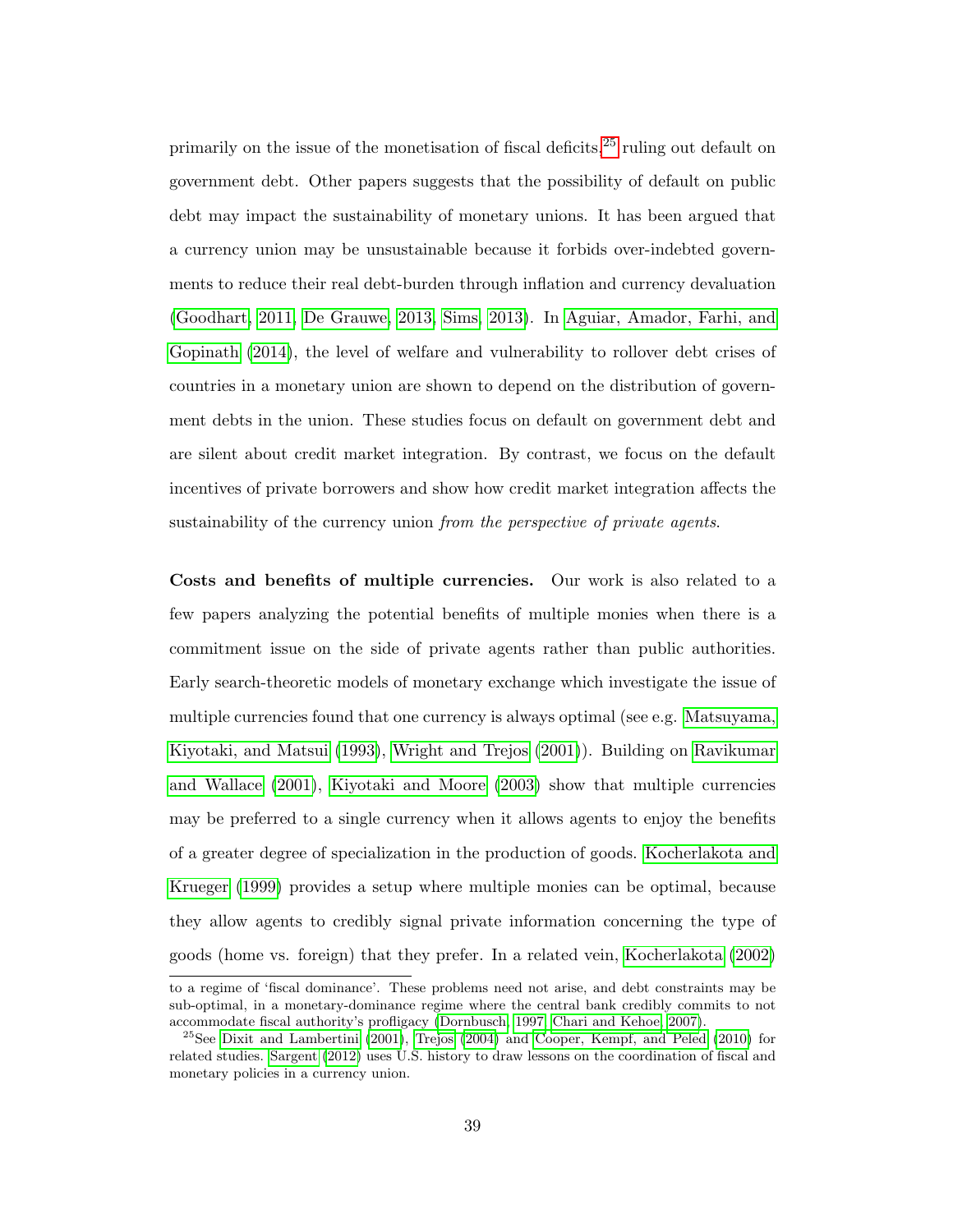demonstrates that two monies can be useful by allowing agents to signal their (unobservable) money holdings. We emphasize a distinct tradeoff, making the point that when credit integration is imperfect, a unique currency can increase the outside option associated with default, and exacerbate agents' incentives to default on their bank loans.

## 7 Conclusion

With the euro area context in mind, we study a situation in which there is perfect integration with respect to the currency dimension but potentially imperfect integration of credit markets across different jurisdictions. The model presented shows that the ability of a currency union to improve agents' welfare depends on the degree of credit market integration. We capture a high level of credit market integration by a low level of the premium that agents bear in order to have access to credit to trade in another jurisdiction. We show that when this premium is sufficiently low agents always prefer using a unique currency. However, if countries are unable or unwilling to sufficiently reduce the cross-border credit premium, welfare may be impaired by the adoption of a unique currency. The reason is that a currency union may be a cause of credit rationing when the supply of bank credit adapts to borrowers default incentives. This issue may be especially acute in times of crisis when impediments to cross-border credit, condensed in our model by the cross-border credit premium, increase.

The unification of banking markets has remained an overlooked issue of monetary union arrangements. In the two prominent examples of monetary unions formed during the last two centuries—the United States and the euro area—the original design endowed a single organization with the right to issue currency, while credit markets remained segmented across states mainly owing to decentral-ized bank regulation and supervision at the state level.<sup>[26](#page-41-0)</sup> Both ended up by seeking

<span id="page-41-0"></span><sup>26</sup>The U.S. constitution is the founding act of the currency union in the United States. The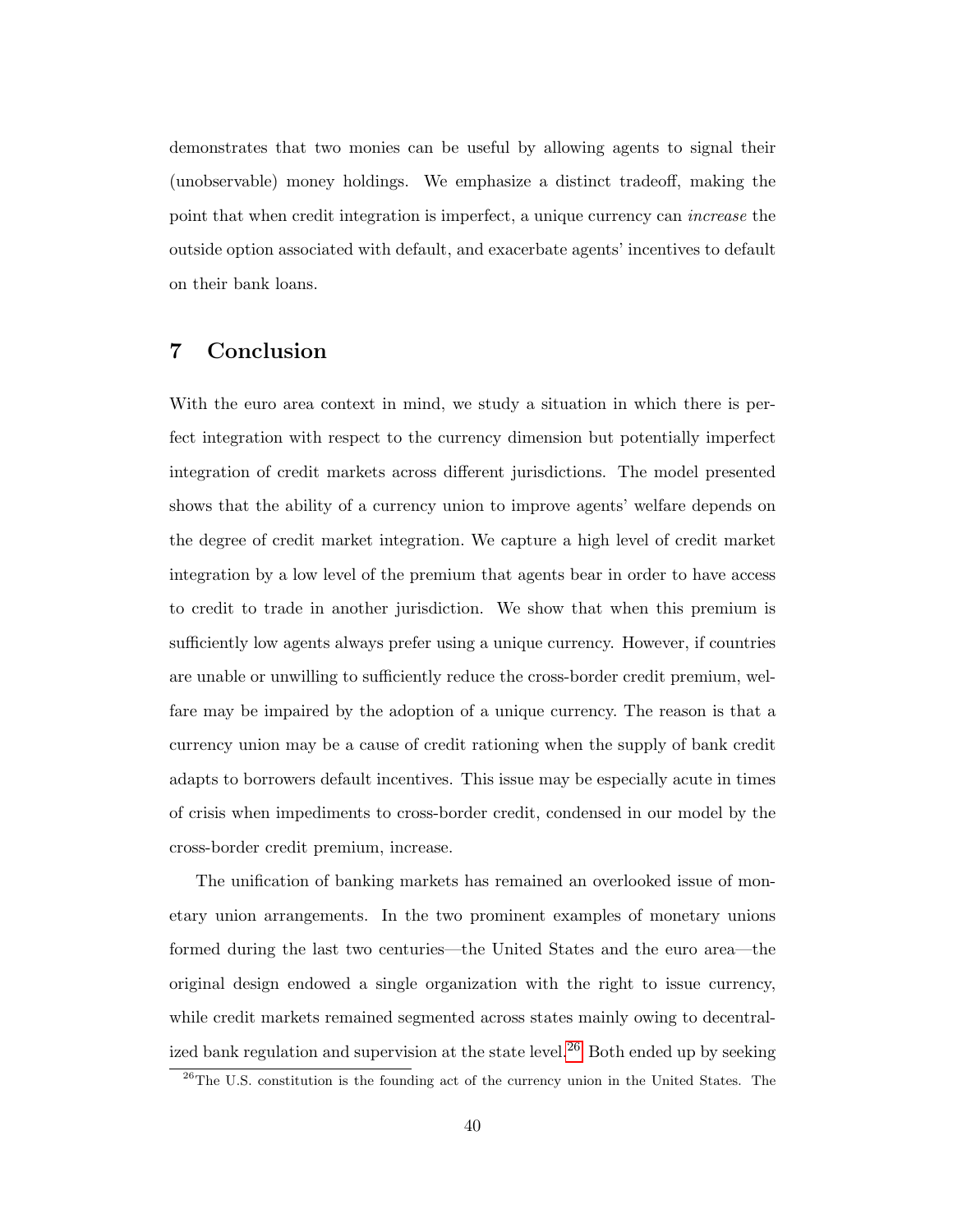greater credit market integration across states and devolving part of banking reg-ulation and supervision to the federal authorities.<sup>[27](#page-42-0)</sup> This paper suggests that this did not occur by chance, but instead that with low inflation credit market integration is a requisite to reap the gains of a unique currency.

This paper provides a stylized model with both spatial separation between borrowers and lenders and the need for lenders to identify the borrowers' credit history in order to rationalize the imperfection in credit market integration. Thus, our analysis remains silent on other specific obstacles to credit market integration. At the state level, the limited capacity that banks have in seizing collateral or revenue across jurisdictions and the absence of automatic inter-state judicial cooperation constitute barriers to cross-border credit. In addition, state banking supervisory or regulatory authorities may impose limits to cross-border credit. We leave the analysis of the welfare impact of these underlying factors of the degree of credit market integration for future research.

## Appendix

**Proof of Lemma [1.](#page-21-0)** If defaulters are cash-constrained for all realizations of  $\eta$ , it must be that  $u'(\hat{q})$ ,  $u'(\hat{q}) + \eta_1 - \varepsilon$ ,  $u'(\hat{q}) + \eta_2 - \varepsilon > 1$ . Since we only consider parameter values such that  $\eta_1, \eta_2 > \varepsilon$ , it is sufficient to show that in the conjectured equilibria  $u'(\hat{q}) > 1$  holds to ensure that defaulters are cash-constrained for all

U.S. regime of banknote issuance varied during the 19th century but the Mint was always the authority in charge of issuing the dollar in specie, see [Rolnick, Smith, and Weber](#page-76-4) [\(2003\)](#page-76-4). The Maastricht treaty creates the euro and endows the ECB with the right to issue the currency.

<span id="page-42-0"></span> $27$ The U.S. experience exemplifies the distinction between a currency union and a fully-fledged monetary union. During the 19th century periodic systemic banking crises triggered discussions on the redesign of the regime of currency issuance [\(Rousseau, 2013\)](#page-76-5). Differences in regulatory frameworks during the National Banking Act period caused distortions on the credit market that "stimulated the public to press for currency and banking reform" [\(White, 1982\)](#page-77-2).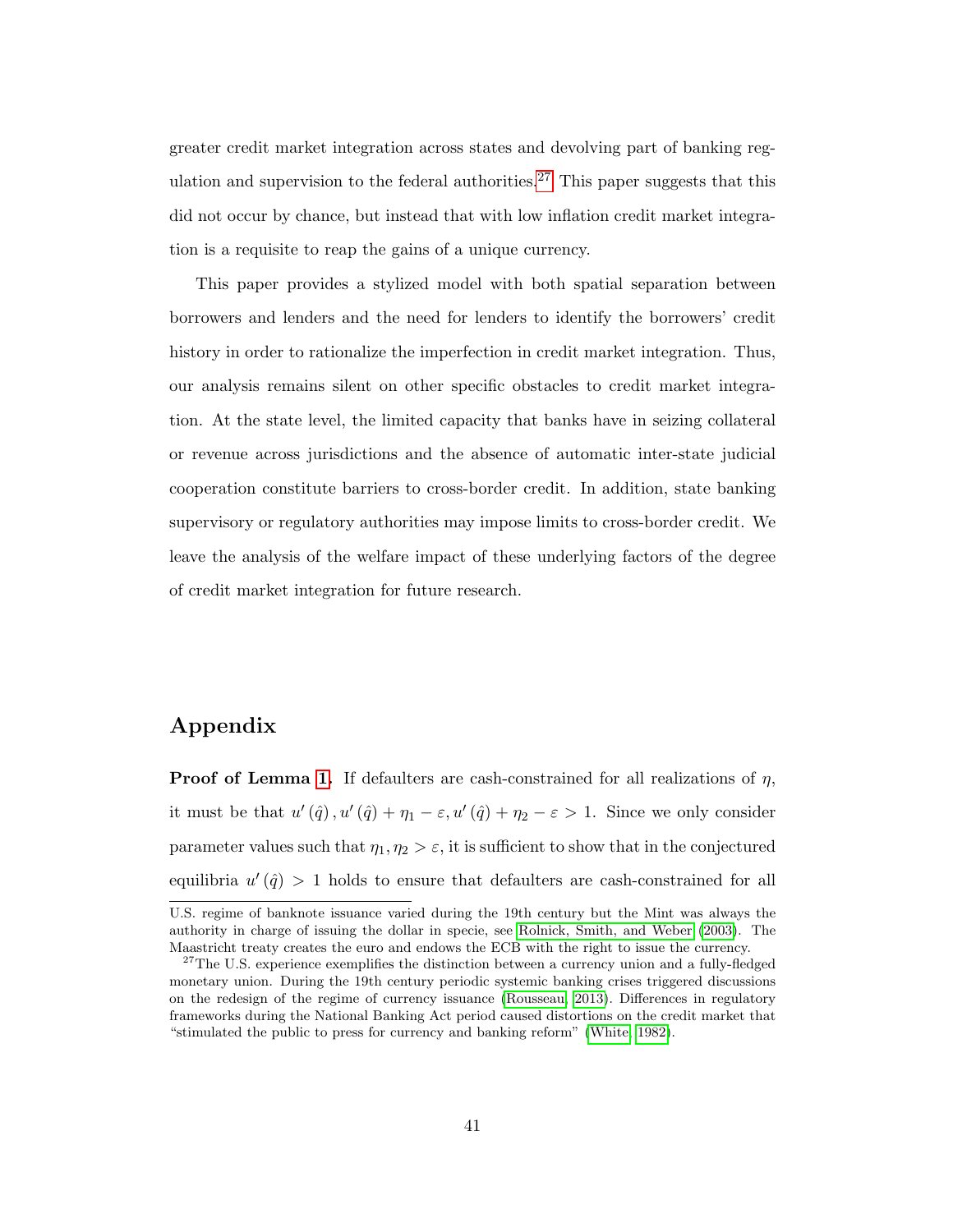realizations of  $\eta$ . From [\(22\)](#page-22-0) and [\(23\)](#page-22-1) we get

<span id="page-43-1"></span>
$$
u'(\hat{q}) - 1 = (\gamma/\beta - 1) / b - [\pi_1 (\eta_1 - \varepsilon) + \pi_2 (\eta_2 - \varepsilon)].
$$
 (28)

Thus if  $\beta > \left\{ \left[1 + b\left(\pi_1\eta_1 + \pi_2\eta_2\right)\right]\gamma \right\}^{-1}$  it follows that  $u'(\hat{q}) > 1$  always holds for  $\varepsilon \geq 0$  whereas if  $\beta \leq \tilde{\beta}$  it follows that  $u'(\hat{q}) > 1$  always holds for  $\gamma \geq 1$  and  $\varepsilon \geq 0.$ 

**Proof of Lemma [2.](#page-22-2)** We first show that any agent repays iff [\(24\)](#page-22-3) holds. Conjecture that  $\mathbf{i}_h = \mathbf{i}_f = \mathbf{i}$ . First, observe that [\(24\)](#page-22-3) corresponds to the incentive constraint for any agent at the repayment date (in the second market), and as such must hold for any  $\eta$ . To show that condition [\(24\)](#page-22-3) is also sufficient, it suffices to show that no type  $\eta$  has an incentive to deviate at the borrowing stage. Let  $\Gamma =$  $\beta\left(V\left(m_{+1}\right)-\hat{V}\left(\hat{m}_{+1}\right)\right)-\phi\left(m_{+1}-T-\hat{m}_{+1}\right),$  and rewrite [\(24\)](#page-22-3) as

$$
\phi \ell \left(1+i\right) \le \Gamma. \tag{29}
$$

This defines a first debt limit  $\bar{\ell}^1 \equiv \frac{\Gamma}{\phi(1-\Gamma)}$  $\frac{1}{\phi(1+i)}$  for all  $\eta$ . Now, consider an agent with preference shock  $\eta$  and debt  $\ell^{\eta} \leq \bar{\ell}$  (with  $\bar{\ell} \geq 0$  arbitrary). With no loss of generality, consider the case of local consumption. For this agent not to deviate at the borrowing stage, it must be the case that

<span id="page-43-0"></span>
$$
u\left(\frac{m+\ell^{\eta}}{p}\right) - \phi \ell^{\eta} (1+i) - \phi m_{+1} + \phi T + \beta V(m_{+1}) \ge u\left(\frac{m+\bar{\ell}}{p}\right) - \phi \hat{m}_{+1} + \beta \hat{V}(\hat{m}_{+1}),
$$
\n(30)

since an agent that will default borrows up to the limit  $\overline{\ell}$ . Notice that because the right-hand side is increasing in  $\bar{\ell}$ , [\(30\)](#page-43-0) defines a second debt limit  $\bar{\ell}^2$  to be imposed on type  $\eta$ . To show that [\(30\)](#page-43-0) is redundant, we show that  $\bar{\ell}^1 \leq \bar{\ell}^2$ . Assume the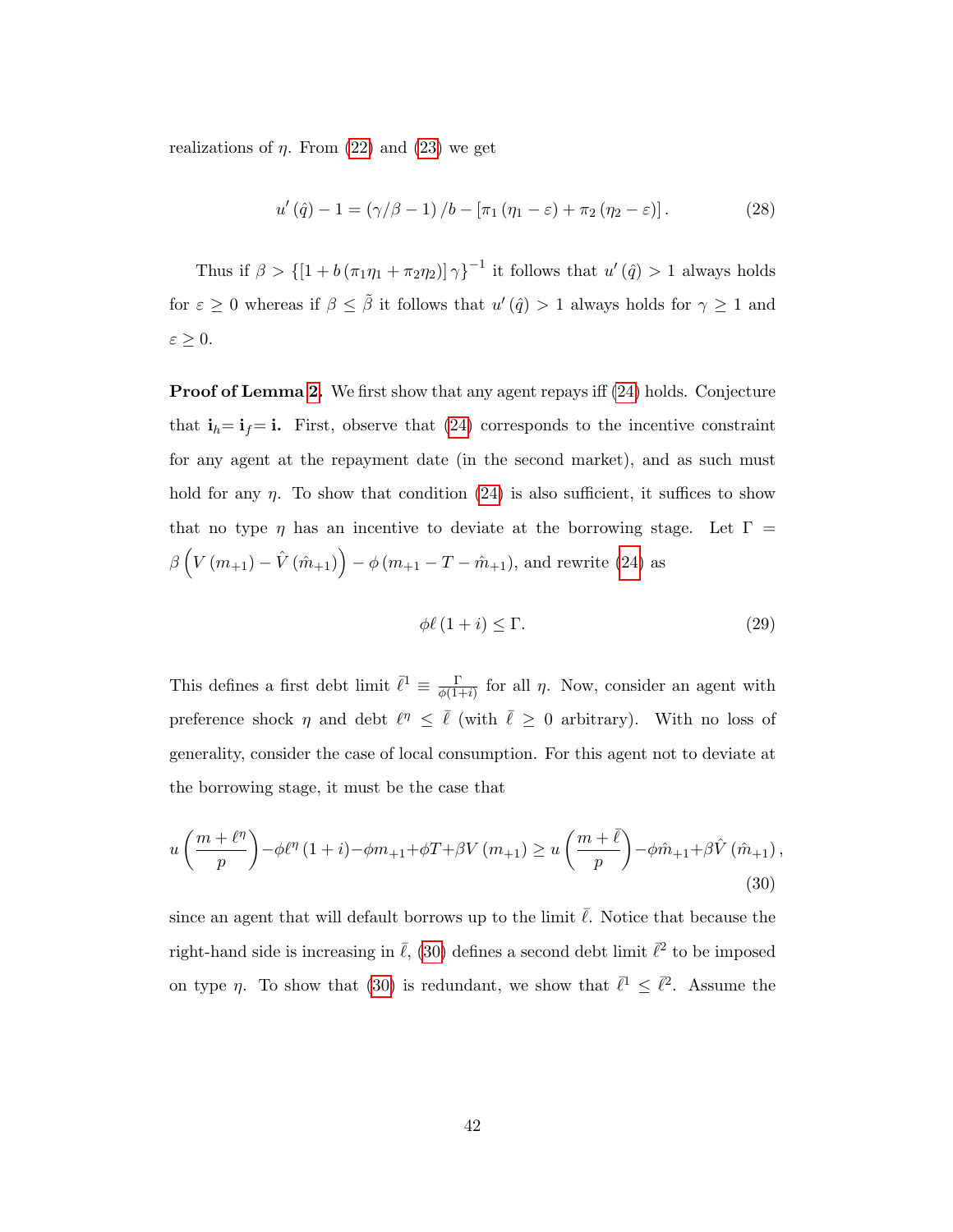contrary, that is  $\bar{\ell}^1 > \bar{\ell}^2$ . Using [\(30\)](#page-43-0),

<span id="page-44-0"></span>
$$
u\left(\frac{m+\bar{\ell}^2}{p}\right) = u\left(\frac{m+\ell^{\eta}}{p}\right) - \phi\ell^{\eta}\left(1+i\right) + \Gamma,\tag{31}
$$

where  $\ell^{\eta}$  is the equilibrium borrowing for type  $\eta$ . Since  $\ell^{\eta}$  is chosen optimally (and  $\bar{\ell}^2$  can be chosen) we have

<span id="page-44-1"></span>
$$
u\left(\frac{m+\ell^n}{p}\right) - \phi\ell^\eta \left(1+i\right) \ge u\left(\frac{m+\bar{\ell}^2}{p}\right) - \phi\bar{\ell}^2 \left(1+i\right). \tag{32}
$$

From [\(31\)](#page-44-0) and [\(32\)](#page-44-1),

$$
u\left(\frac{m+\bar{\ell}^2}{p}\right) \geq u\left(\frac{m+\bar{\ell}^2}{p}\right) - \phi\bar{\ell}^2 (1+i) + \Gamma,
$$

which gives  $\bar{\ell}^2 \geq \frac{\Gamma}{\phi(1+i)} = \bar{\ell}^1$ , a contradiction. Hence,  $\bar{\ell}^1 \leq \bar{\ell}^2$  and [\(24\)](#page-22-3) is both sufficient and necessary for repayment incentives.

Since  $\bar{\ell}^1$  does not depend on  $\eta$ , it also follows that  $\bar{\ell}_h = \bar{\ell}_f = \bar{\ell}$ . Furthermore, since agents' continuation value at the settlement stage is equal for all buyers regardless of the good that they have consumed in the first market, the interest rate on loans for home consumption and the interest rate on loans for foreign consumption must also be equal in equilibrium; i.e.  $i_h = i_f$ . In addition, since banks make no profits it must be that  $i_h = i_f = i_s = i$ . Otherwise a bank could attract all borrowers by offering a lower interest rate and/or all depositors by offering a higher interest rate.

To conclude, we check that [\(25\)](#page-23-0) is equivalent to [\(24\)](#page-22-3). Denote as  $x_i^{\eta}$  $j'$  and  $x_s$  the amount of consumption by the buyer with preference shock  $\eta$  who consumes good  $j = (h, f)$  and the amount of consumption by the seller, respectively, in the second market. When the settlement stage arrives, the pay-off to a buyer with preference given by  $\eta$  who repays his debt for consumption of good  $j = (h, f)$  is: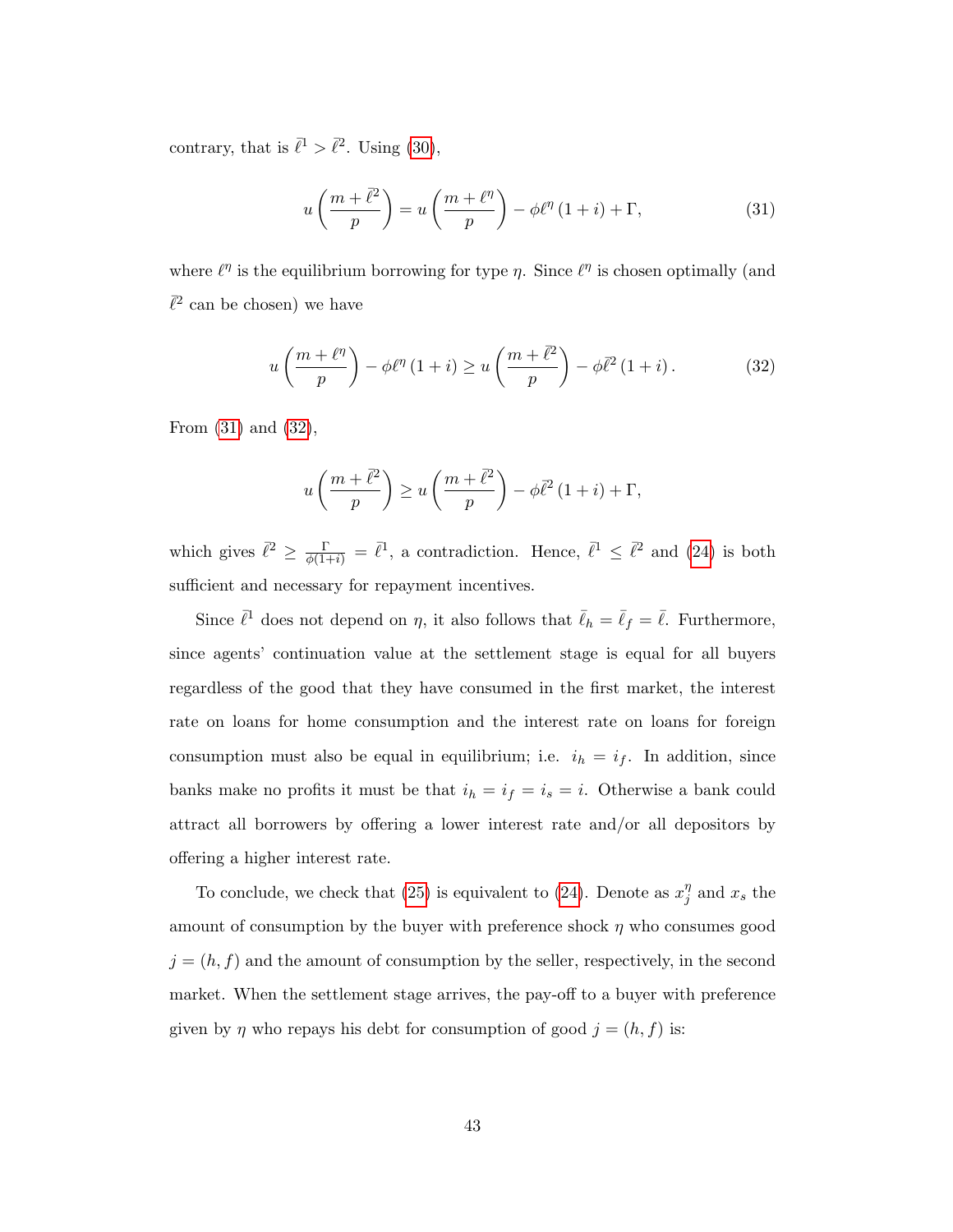$$
x_j^{\eta} + \frac{\beta b}{1 - \beta} \left\{ \sum_{\eta \leq \eta^*} \pi_{\eta} \left[ u \left( q_h^{\eta} \right) + x_h^{\eta} \right] + \sum_{\eta > \eta^*} \pi_{\eta} \left[ u \left( q_f^{\eta} \right) + (\eta - \varepsilon) q_f^{\eta} - \phi \ell_f^{\eta} c + x_f^{\eta} \right] \right\}
$$

$$
- \frac{\beta (1 - b)}{1 - \beta} (q_s - x_s).
$$

The pay-off to a defaulter with preference shock  $\eta$  who consumes good  $j=(h,f)$ is

$$
\bar{x}_j^{\eta} + \frac{\beta b}{1-\beta} \left\{ u(\hat{q}) + \sum_{\eta \leq \hat{\eta}^*} \pi_{\eta} \hat{x}_h^{\eta} + \sum_{\eta > \hat{\eta}^*} \pi_{\eta} \left[ (\eta - \varepsilon) \, \hat{q} + \hat{x}_f^{\eta} \right] \right\} - \frac{\beta \, (1-b)}{1-\beta} \, (q_s - \hat{x}_s)
$$

where  $\bar{x}_i^{\eta}$  $\eta$  is consumption by the agent in the period in which he defaults and  $\hat{x}_h^{\eta}$  $_h^\eta,$  $\hat{x}^{\eta}_{f}$  $\hat{x}_s$  and  $\hat{x}_s$  are net consumption by the defaulter in subsequent periods in case he is a buyer with preference shock  $\eta \leq \hat{\eta}^*$ , a buyer with preference shock  $\eta > \hat{\eta}^*$ , or a seller.

Consumption quantities  $x_i^{\eta}$  $j<sup>η</sup>$  and  $x<sub>s</sub>$  are

<span id="page-45-0"></span>
$$
x_j^{\eta} = -\phi \ell_j^{\eta} (1 + i) - \phi m_{+1} + \phi T
$$
  

$$
x_s = -\phi \ell_s (1 + i) + \phi p q_s - \phi m_{+1} + \phi T.
$$
 (33)

where  $T = (\gamma - 1) M_{-1}$ . In a symmetric equilibrium,  $m_{-1} = M_{-1}$ . In addition,  $m_{-1} = -\ell_s$ . Using [\(5\)](#page-15-0), [\(16\)](#page-18-0)-[\(19\)](#page-19-0) and [\(33\)](#page-45-0), we verify the market clearing condition in the second market:

$$
b\sum_{\eta \le \eta^*} \pi_\eta x_h^{\eta} + b\sum_{\eta > \eta^*} \pi_\eta x_f^{\eta} + (1 - b) x_s = 0.
$$

Consumption quantities by the defaulter  $\bar{x}_i^{\eta}$  $j^{\eta}, \hat{x}_h^{\eta}$  $\hat{r}^{\eta}_h$ ,  $\hat{x}^{\eta}_f$  $\int_{f}^{\eta}$  and  $\hat{x}_s$  are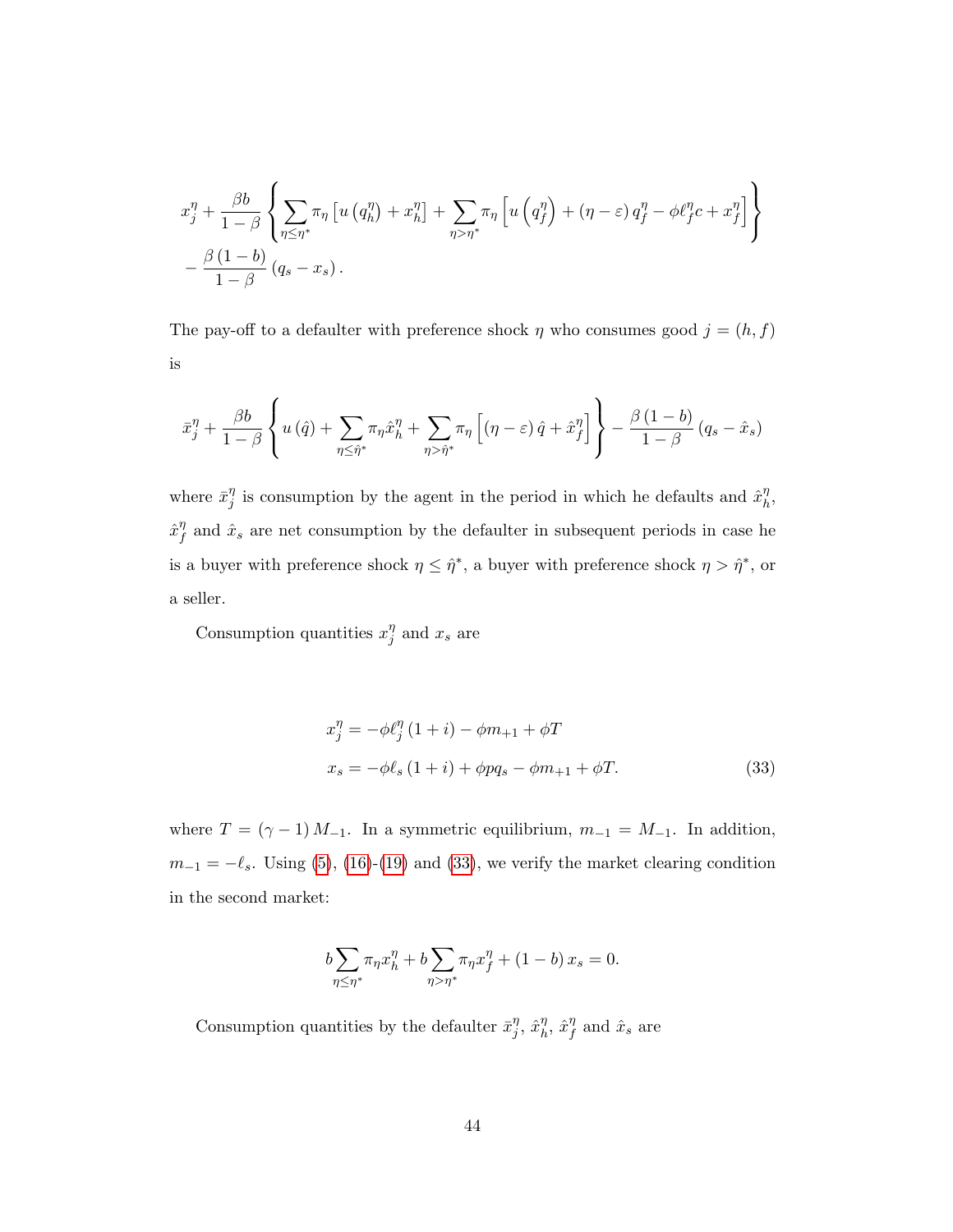<span id="page-46-0"></span>
$$
\begin{aligned}\n\bar{x}_j^\eta &= \hat{x}_h^\eta = \hat{x}_f^\eta = -\phi \hat{m}_{+1} = -\gamma \hat{q} \\
\hat{x}_s &= \hat{x}_j^\eta + \phi \hat{m}_{-1} + q_s = -\left(\gamma - 1\right) \hat{q} + q_s\n\end{aligned} \tag{34}
$$

since  $\phi \hat{m}_{-1} = \hat{q}$  and  $\hat{m}_{+1}/\hat{m}_{-1} = \gamma$ . Using [\(33\)](#page-45-0) and [\(34\)](#page-46-0), the borrowing constraint can be rewritten as in [\(25\)](#page-23-0).

Proof of Proposition [1](#page-24-0). We first rewrite the equilibrium equations that correspond to an unconstrained equilibrium and then show that the borrowing constraint is effectively slack for  $\gamma$  sufficiently high.

Conjecture an unconstrained equilibrium by setting  $\lambda_h^{\eta} = 0$  and  $\lambda_f^{\eta} = 0$  for all  $\eta$ . From [\(1\)](#page-10-0), note that the consumption quantity of home goods does not depend on  $\eta$  so in what follows we set  $q_h^{\eta} = q_h$  and  $\ell_h^{\eta} = \ell_h$ . [\(11\)](#page-17-0) and [\(15\)](#page-18-1) become

<span id="page-46-1"></span>
$$
u'(q_h) = 1 + i
$$
  

$$
u'\left(q_f^{\eta}\right) + \eta - \varepsilon - c = 1 + i.
$$
 (35)

Hence [\(20\)](#page-20-0) can be rewritten as

<span id="page-46-2"></span>
$$
\gamma/\beta - b \sum_{\eta > \eta^*} \pi_\eta c = 1 + i. \tag{36}
$$

Thus,  $q_h$  and  $q_f^{\eta}$  $\int_{f}^{\eta}$  are immediately pinned down for a given value of  $\gamma$ . From  $(17)$  and  $(19)$ , we get

<span id="page-46-3"></span>
$$
\phi \ell_h = (1 - b) q_h - b \sum_{\eta > \eta^*} \pi_\eta \left( q_f^\eta - q_h \right) \tag{37}
$$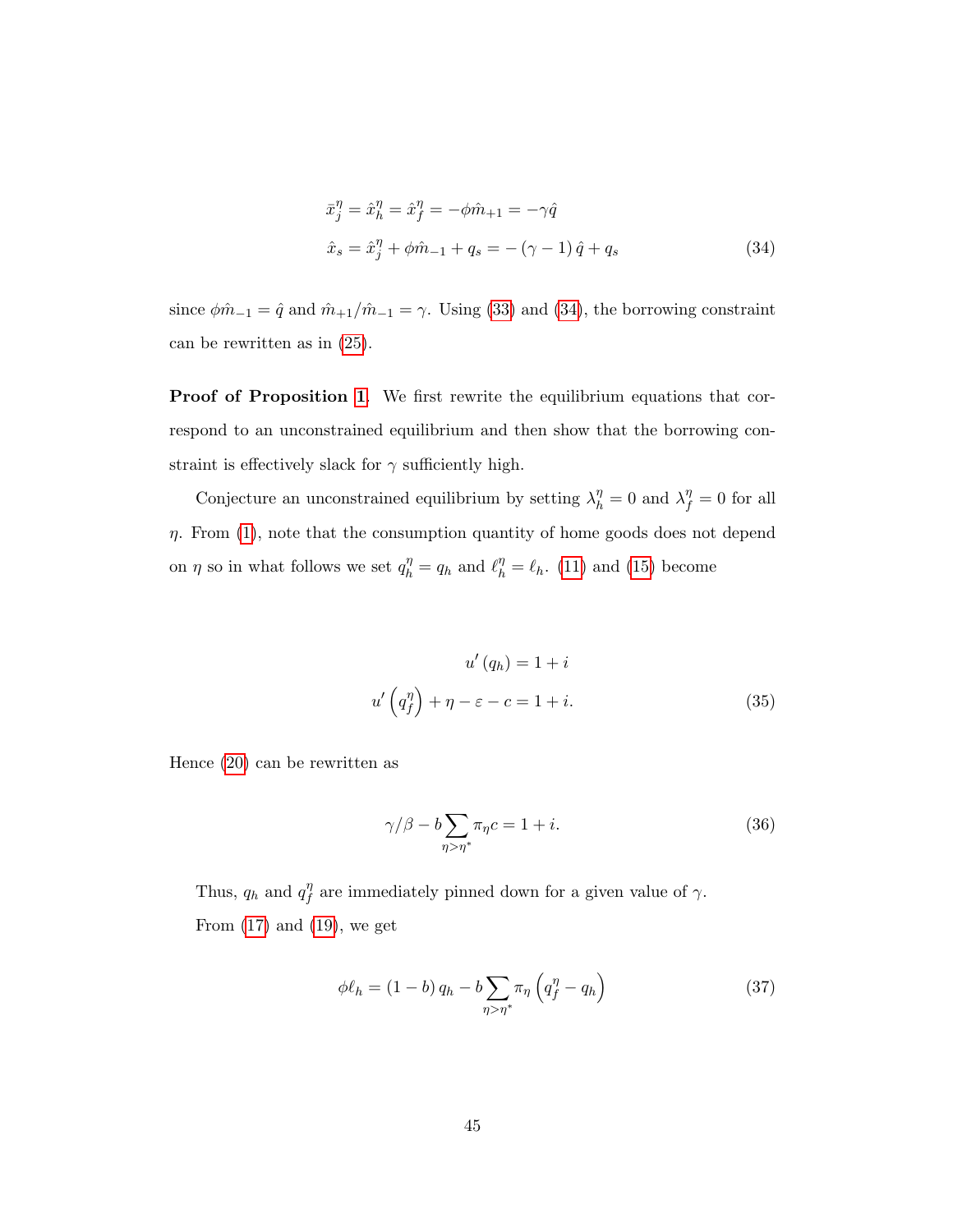and

<span id="page-47-0"></span>
$$
q_h - \phi \ell_h = q_f^{\eta} - \phi \ell_f^{\eta} \tag{38}
$$

for all  $\eta$ .

From [\(28\)](#page-43-1), a defaulter effectively consumes  $\hat{q}$  for  $\gamma$  sufficiently high regardless of the value of the preference shock. From [\(23\)](#page-22-1), [\(35\)](#page-46-1), and [\(36\)](#page-46-2), it follows that  $\hat{q} < q_h, q_f^{\eta}$  $f'$  for  $\gamma$  sufficiently high. Hence, by the mean value theorem  $u(q_h) - u(q) >$  $u'\left(q_h\right)\left(q_h-\hat{q}\right)$ . Similarly,  $u\left(q_f^\eta\right)$  $\begin{pmatrix} \eta \ f \end{pmatrix} - u \left( \hat{q} \right) > u' \left( q \eta \right)$  $\binom{\eta}{f}\left(q_f^\eta-\hat{q}\right)$ . Therefore, a sufficient condition for the borrowing constraint [\(25\)](#page-23-0) to be non-binding is

$$
-\phi\left[\ell\left(1+i\right)+m_{-1}\right]+\frac{\beta b}{1-\beta}\left\{\sum_{\eta>\eta^*}\pi_{\eta}\left[\left(\eta-\varepsilon\right)q_{f}^{\eta}-\phi\ell_{f}^{\eta}c\right]-\sum_{\eta>\hat{\eta}^*}\pi_{\eta}\left(\eta-\varepsilon\right)\hat{q}\right\}
$$

$$
+\frac{\beta b}{1-\beta}\left\{\sum_{\eta\leq\eta^*}\pi_{\eta}\left[u'\left(q_{h}\right)-1\right]\left(q_{h}-\hat{q}\right)+\sum_{\eta>\eta^*}\pi_{\eta}\left[u'\left(q_{f}^{\eta}\right)-1\right]\left(q_{f}^{\eta}-\hat{q}\right)\right\}
$$

$$
\geq-\frac{\left(\gamma-\beta\right)\hat{q}}{1-\beta}.
$$

Given [\(35\)](#page-46-1), [\(37\)](#page-46-3) and [\(38\)](#page-47-0), this condition can be rewritten as

<span id="page-47-1"></span>
$$
-\phi\left[\ell\left(1+i\right)+m_{-1}\right]+\frac{\beta b^2 c}{1-\beta}\sum_{\eta>\eta^*}\pi_{\eta}\left[q_h+\sum_{\eta>\eta^*}\pi_{\eta}\left(q_f^{\eta}-q_h\right)\right]
$$

$$
+\frac{\beta bi}{1-\beta}\left(\sum_{\eta\leq\eta^*}\pi_{\eta}q_h+\sum_{\eta>\eta^*}\pi_{\eta}q_f^{\eta}\right)+\frac{\beta b}{1-\beta}\left[\sum_{\eta>\eta^*}\pi_{\eta}\left(\eta-\varepsilon\right)-\sum_{\eta>\hat{\eta}^*}\pi_{\eta}\left(\eta-\varepsilon\right)\right]\hat{q}
$$

$$
\geq-\frac{\left(\gamma-\beta\right)\hat{q}}{1-\beta}+\frac{\beta b}{1-\beta}\left(i+c\sum_{\eta>\eta^*}\pi_{\eta}\right)\hat{q}.\tag{39}
$$

We consider two different cases. First, consider the case of an agent who has consumed the home good in the current period. Using [\(19\)](#page-19-0), [\(36\)](#page-46-2) and [\(37\)](#page-46-3), [\(39\)](#page-47-1) becomes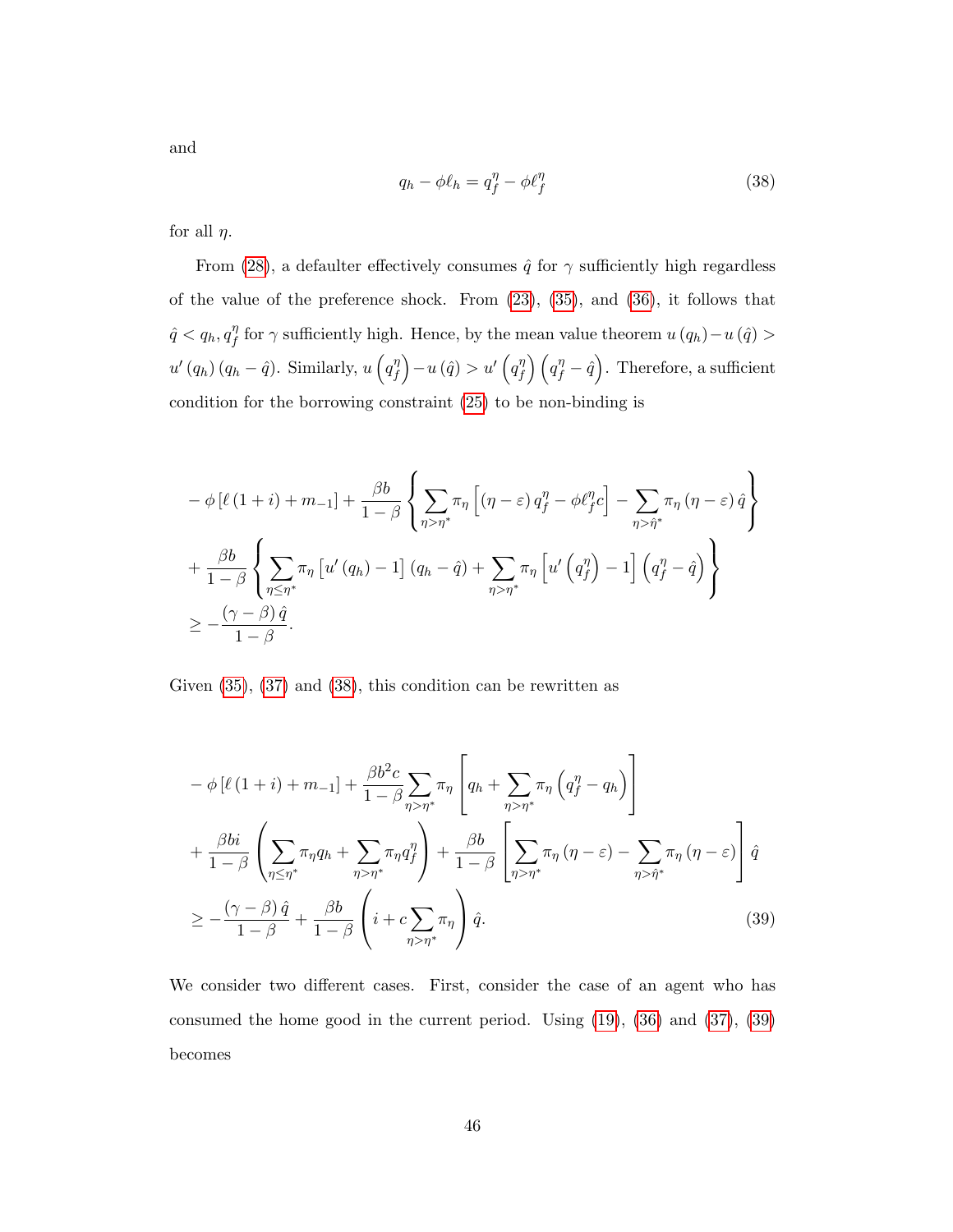$$
-(1-b) q_h i + b \sum_{\eta > \eta^*} \pi_{\eta} \left( q_f^{\eta} - q_h \right) i - q_h + \frac{\beta b^2 c}{1 - \beta} \sum_{\eta > \eta^*} \pi_{\eta} \left[ q_h + \sum_{\eta > \eta^*} \pi_{\eta} \left( q_f^{\eta} - q_h \right) \right]
$$
  
+ 
$$
\frac{\beta bi}{1 - \beta} \left( \sum_{\eta \leq \eta^*} \pi_{\eta} q_h + \sum_{\eta > \eta^*} \pi_{\eta} q_f^{\eta} \right)
$$
  

$$
\geq -\beta i \frac{1 - b}{1 - \beta} \hat{q} - \frac{\beta b}{1 - \beta} \left[ \sum_{\eta > \eta^*} \pi_{\eta} \left( \eta - \varepsilon \right) - \sum_{\eta > \hat{\eta}^*} \pi_{\eta} \left( \eta - \varepsilon \right) \right] \hat{q}.
$$

Since all terms with  $q_f^{\eta}$  $\int_{f}^{\eta}$  in the above inequality are positive, one way to show that this inequality holds for  $\gamma$  sufficiently high is to consider the following sufficient condition

$$
- q_h i - q_h + \frac{\beta b^2 c q_h}{1 - \beta} \sum_{\eta > \eta^*} \pi_\eta \sum_{\eta \le \eta^*} \pi_\eta + q_h i \frac{b}{1 - \beta} \sum_{\eta \le \eta^*} \pi_\eta
$$
  

$$
\ge -\frac{\beta i (1 - b)}{1 - \beta} \hat{q} - \frac{\beta b}{1 - \beta} \left[ \sum_{\eta > \eta^*} \pi_\eta (\eta - \varepsilon) - \sum_{\eta > \hat{\eta}^*} \pi_\eta (\eta - \varepsilon) \right] \hat{q}.
$$

Since  $\eta^* \geq \hat{\eta}^*$ , note that if  $\gamma$  is high enough the right-hand side in the above inequality is unambiguously negative given [\(36\)](#page-46-2). Therefore, the right-hand side can be dismissed and it is sufficient for this inequality to hold that

<span id="page-48-0"></span>
$$
\left(-1+\frac{b}{1-\beta}\sum_{\eta\leq\eta^*}\pi_{\eta}\right)i\geq 1-\frac{\beta b^2c}{1-\beta}\sum_{\eta>\eta^*}\pi_{\eta}\sum_{\eta\leq\eta^*}\pi_{\eta}.\tag{40}
$$

From [\(36\)](#page-46-2), the left-hand side in the above inequality is increasing in  $\gamma$ , provided that  $\beta$  is sufficiently high (it is sufficient that  $\beta > 1 - b\pi_0$  since  $\sum$  $\sum_{\eta \leq \eta^*} \pi_\eta \geq \pi_0$ ).

Second, consider the case of an agent who has consumed the foreign good in the current period. Using  $(19)$ ,  $(36)$ ,  $(37)$  and  $(38)$ ,  $(39)$  can be written as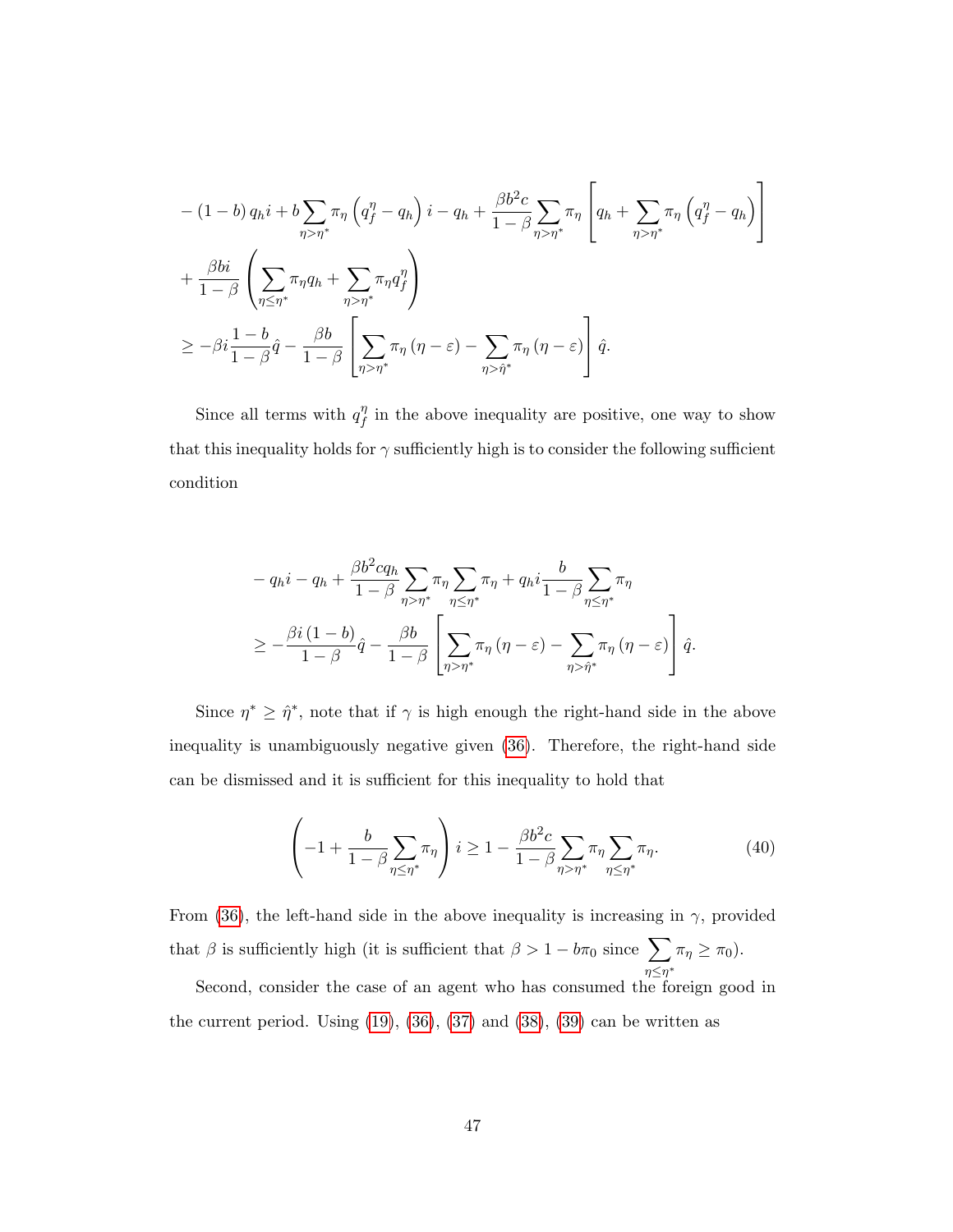$$
\left(-q_f^{\eta} + b \sum_{\eta > \eta^*} \pi_{\eta} q_f^{\eta} + b \sum_{\eta \leq \eta^*} \pi_{\eta} q_h\right) i - q_f^{\eta} + \frac{\beta b^2 c}{1 - \beta} \sum_{\eta > \eta^*} \pi_{\eta} \left(\sum_{\eta \leq \eta^*} \pi_{\eta} q_h + \sum_{\eta > \eta^*} \pi_{\eta} q_f^{\eta}\right) + \frac{\beta bi}{1 - \beta} \left(\sum_{\eta \leq \eta^*} \pi_{\eta} q_h + \sum_{\eta > \eta^*} \pi_{\eta} q_f^{\eta}\right) \geq -\beta i \frac{1 - b}{1 - \beta} \hat{q} - \frac{\beta b}{1 - \beta} \left[\sum_{\eta > \eta^*} \pi_{\eta} (\eta - \varepsilon) - \sum_{\eta > \hat{\eta}^*} \pi_{\eta} (\eta - \varepsilon) \right] \hat{q}.
$$

In the above inequality, all terms with  $q_h$  are positive and the right-hand side is negative if  $\gamma$  is high enough (as stated in the case of the borrowing constraint for consumption of home goods). Thus, one way to show that this inequality holds for  $\gamma$  sufficiently high is to consider the following sufficient condition

$$
\left(-q_f^{\eta} + \frac{b}{1-\beta} \sum_{\eta > \eta^*} \pi_{\eta} q_f^{\eta}\right) i - q_f^{\eta} + \frac{\beta b^2 c}{1-\beta} \sum_{\eta > \eta^*} \pi_{\eta} \sum_{\eta > \eta^*} \pi_{\eta} q_f^{\eta} \ge 0.
$$

Since in an equilibrium with positive consumption of foreign goods  $q_f^{\eta} \le q_f^{\eta_2}$ f and  $\sum$  $\eta > \eta^*$  $\pi_{\eta}q_f^{\eta} \geq \pi_2q_f^{\eta_2}$  $f''^2$ , it is sufficient that

$$
\left(-q_{f}^{\eta_2}+\frac{b}{1-\beta}\pi_2 q_{f}^{\eta_2}\right)i-q_{f}^{\eta_2}+\frac{\beta b^2 c \pi_2 q_{f}^{\eta_2}}{1-\beta}\!\!\sum_{\eta>\eta^*}\!\!\pi_\eta\geq 0.
$$

If  $\beta > 1 - b\pi_2$ , then a sufficient condition is

<span id="page-49-0"></span>
$$
\left(-1+\frac{b\pi_2}{1-\beta}\right)i \ge 1-\frac{\beta b^2 c \pi_2}{1-\beta} \sum_{\eta>\eta^*} \pi_\eta. \tag{41}
$$

From [\(36\)](#page-46-2), the left-hand side in the above inequality is increasing in  $\gamma$ , provided that  $\beta$  is sufficiently high.

To sum up, [\(40\)](#page-48-0) and [\(41\)](#page-49-0) hold if  $\gamma$  is sufficiently high. In addition from [\(36\)](#page-46-2) a high value of  $\gamma$  ensures  $i \geq 0$ . Hence an unconstrained equilibrium exists. Since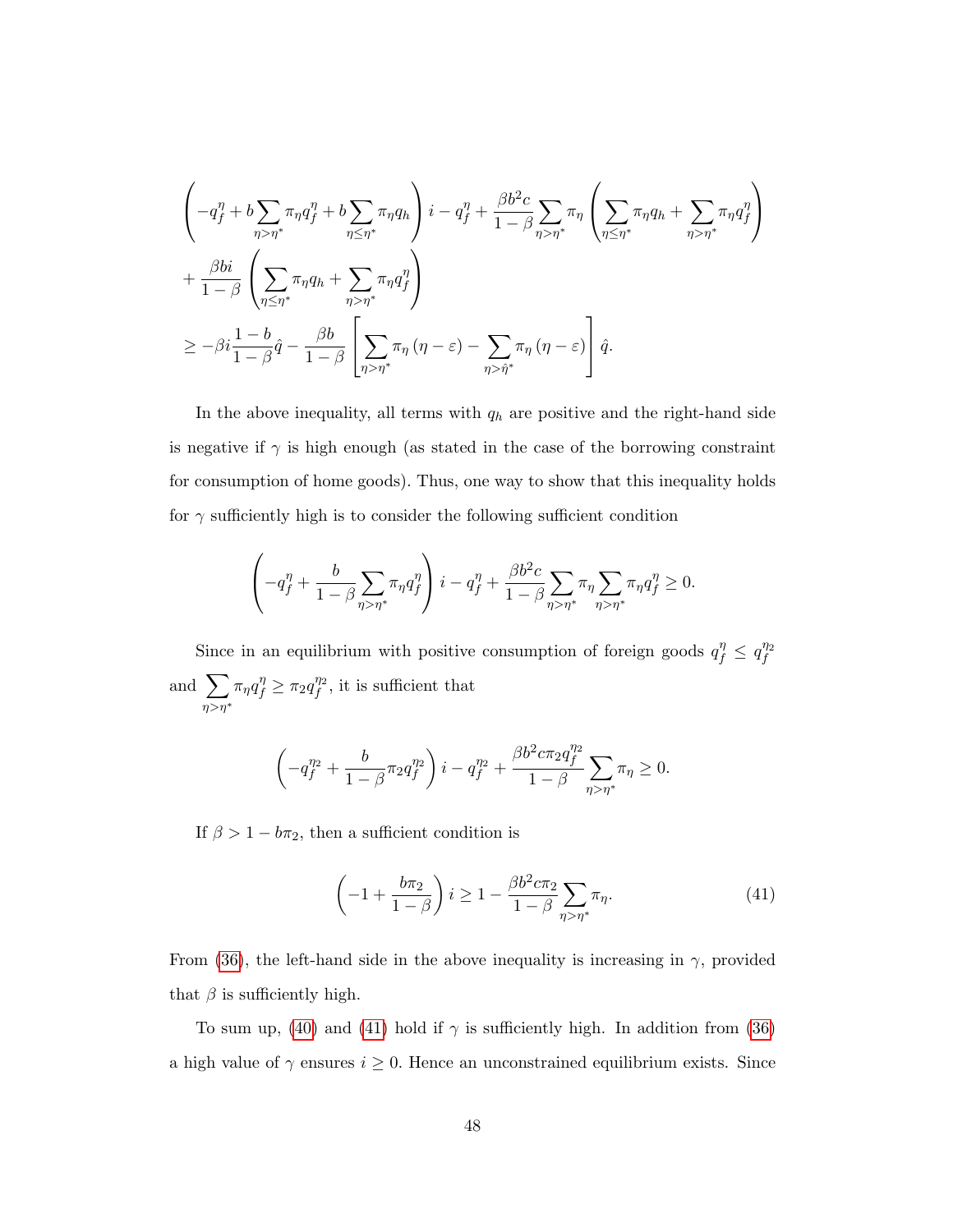[\(36\)](#page-46-2) pins down a unique value of i and [\(35\)](#page-46-1) pins down unique values of  $q_h$  and  $q_f^{\eta}$ f for all  $\eta$  this equilibrium is unique.

**Proof of Proposition [2](#page-25-0).** First, we derive the threshold  $\eta^*$  in a conjectured fully constrained equilibrium. In this equilibrium all buyers are credit-constrained. Since the multiplier associated to the borrowing constraint is positive for all realizations of  $\eta$ , it follows from [\(10\)](#page-17-1), [\(14\)](#page-18-2) and [\(15\)](#page-18-1) that the multiplier associated to the cash constraint is also positive for all values of  $\eta$  and so all buyers are cash-constrained. From Lemma [2,](#page-22-2)  $\bar{\ell}_h = \bar{\ell}_f$ . Thus we can write  $q_h = q_f^{\eta} = q$  and  $\ell_h = \ell_f^{\eta} = \ell$  for all  $\eta$ . Combining [\(17\)](#page-19-1) and [\(19\)](#page-19-0) yields

<span id="page-50-0"></span>
$$
\phi \ell = (1 - b) q
$$
  

$$
\phi m_{-1} = bq.
$$
 (42)

Therefore, from [\(21\)](#page-20-1) the threshold  $\eta^*$  is equal to  $\varepsilon + (1 - b) c$ .

Second, we prove the existence of a fully constrained equilibrium. We distinguish three cases depending on the value of c:  $\eta_1 > \varepsilon + (1-b)c, \varepsilon < \eta_1 \leq$  $\varepsilon + (1 - b) c < \eta_2$  and  $\varepsilon + (1 - b) c > \eta_2$ . We show for the three cases that a fully constrained equilibrium exists for  $\gamma \in [\gamma^1, \gamma^2]$  where  $\gamma^1$  and  $\gamma^2$  depend on the value of  $c$ . The proof proceeds as follows. First, we rewrite equilibrium equations by conjecturing a fully constrained equilibrium and show that  $i \geq 0$  for  $\gamma \geq \gamma^1$ . Then we show that there is an interval  $[\gamma^1, \gamma^2]$  such that the borrowing constraint binds for all buyers; i.e., for any value of  $\eta$ .

For the cases  $\eta_1 \leq \varepsilon + (1 - b)c < \eta_2$  and  $\eta_2 \leq \varepsilon + (1 - b)c$ , we show that sufficiently low values of  $\eta_1$  and  $\eta_2$  ensure that an agent with preference shock  $\eta_1$  or  $\eta_2$  always prefers borrowing in order to consume the home good instead of consuming the foreign good by using only his money holdings.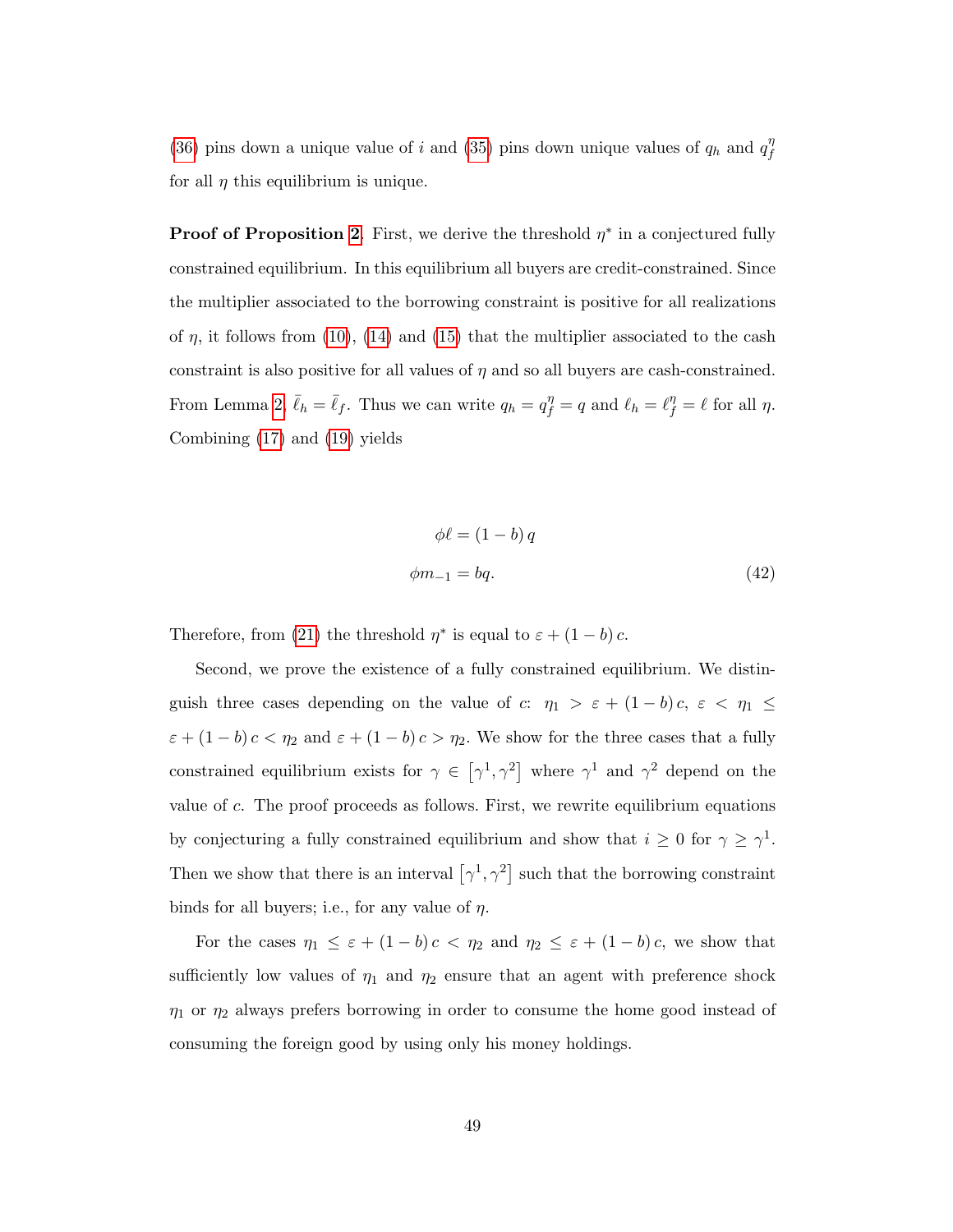Case  $\eta_1 > \varepsilon + (1 - b) c$ .

Using the solutions for  $\eta^*$  and  $\hat{\eta}^*$  stated in [\(22\)](#page-22-0) and [\(26\)](#page-25-1),  $\eta^*, \hat{\eta}^* < \eta_1$ . [\(20\)](#page-20-0) and [\(23\)](#page-22-1) can be rewritten as

<span id="page-51-0"></span>
$$
\gamma/\beta - 1 = b \left[ u'(q) + \pi_1 (\eta_1 - \varepsilon) + \pi_2 (\eta_2 - \varepsilon) - 1 \right] + (1 - b)i \tag{43}
$$

and

<span id="page-51-1"></span>
$$
\gamma/\beta - 1 = b \left[ u' \left( \hat{q} \right) + \pi_1 \left( \eta_1 - \varepsilon \right) + \pi_2 \left( \eta_2 - \varepsilon \right) - 1 \right]. \tag{44}
$$

For a constrained equilibrium to exist, it must be that  $i \geq 0$ , which requires  $q \geq \hat{q}$  given [\(43\)](#page-51-0) and [\(44\)](#page-51-1). Denote as  $\gamma^{1}$  the value of  $\gamma$  such that  $\hat{q} = q$  and as  $\gamma^1$  the value of  $\gamma$  such that  $i = 0$  in a fully constrained equilibrium. From [\(43\)](#page-51-0) and [\(44\)](#page-51-1),  $\gamma^1 = \gamma^1$ . Rewrite the borrowing constraint [\(25\)](#page-23-0) by conjecturing a fully constrained equilibrium for the case  $\eta^*, \hat{\eta}^* < \eta_1$ . Using [\(42\)](#page-50-0) equation [\(25\)](#page-23-0) becomes

$$
-i(1-b)q - q
$$
\n
$$
+ \frac{\beta b}{1-\beta} [u(q) - q + \pi_1 (\eta_1 - \varepsilon) q + \pi_2 (\eta_2 - \varepsilon) q - (\pi_1 + \pi_2) (1-b) cq]
$$
\n
$$
= \frac{\beta b}{1-\beta} [u(\hat{q}) - \hat{q} + \pi_1 (\eta_1 - \varepsilon) \hat{q} + \pi_2 (\eta_2 - \varepsilon) \hat{q}] - \frac{(\gamma - \beta) \hat{q}}{1-\beta}.
$$
\n(45)

From [\(45\)](#page-51-2) it follows that

<span id="page-51-2"></span>
$$
\gamma^{1\prime} = 1 + \beta b (\pi_1 + \pi_2) (1 - b) c.
$$

Next we must ensure that  $\partial i/\partial \gamma \geq 0$  for  $\gamma \geq \gamma^{1'} = \gamma^1$ . Differentiate [\(45\)](#page-51-2) with respect to  $\gamma$  to get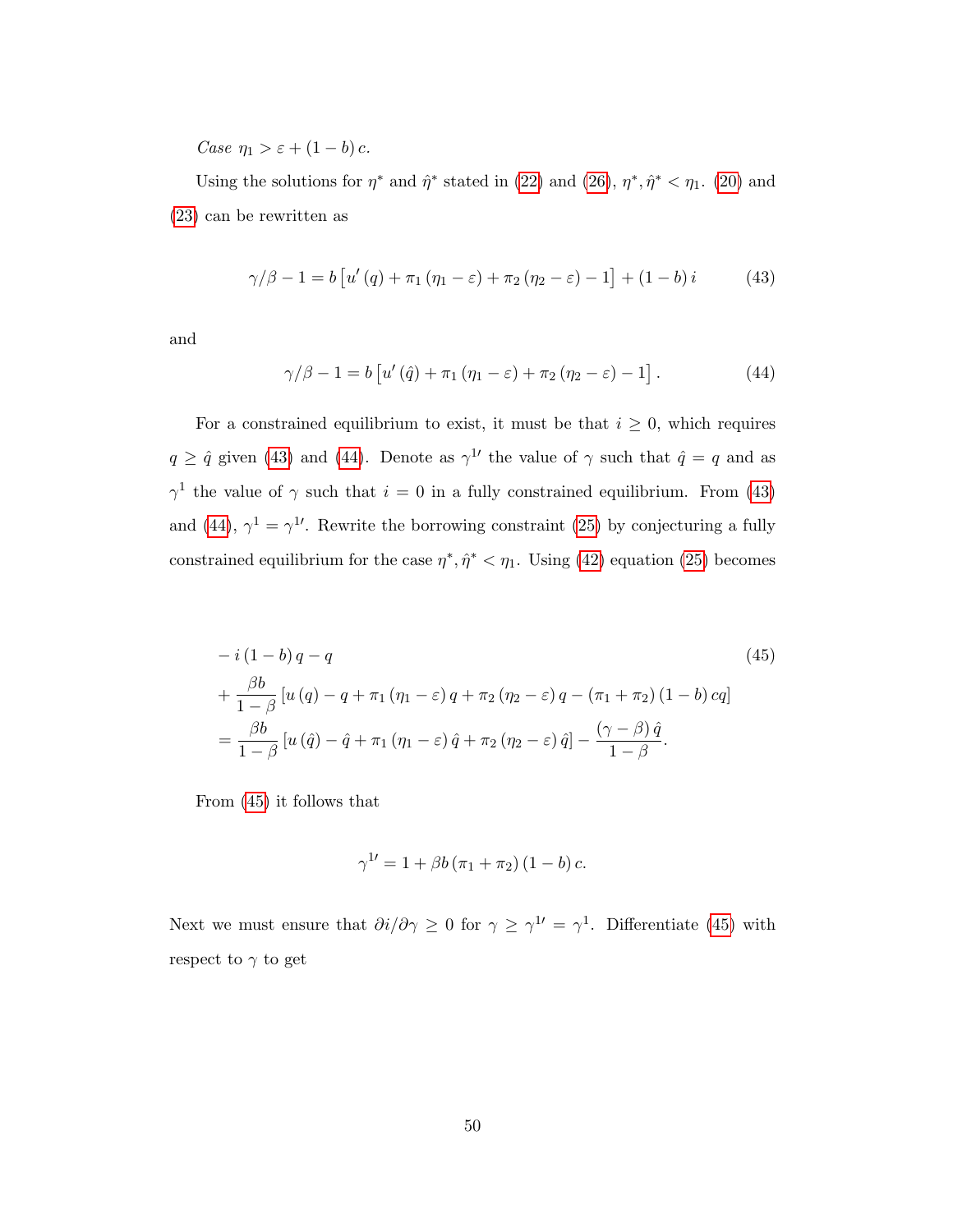$$
-\frac{\partial i}{\partial \gamma} (1 - b) q - [i (1 - b) + 1] \frac{\partial q}{\partial \gamma}
$$
(46)  
 
$$
+\frac{\beta b}{1 - \beta} \{ u'(q) - 1 + \pi_1 (\eta_1 - \varepsilon) + \pi_2 (\eta_2 - \varepsilon) - (\pi_1 + \pi_2) (1 - b) c \} \frac{\partial q}{\partial \gamma}
$$
  

$$
= \frac{\beta b}{1 - \beta} \{ u'(q) - 1 + \pi_1 (\eta_1 - \varepsilon) + \pi_2 (\eta_2 - \varepsilon) \} \frac{\partial \hat{q}}{\partial \gamma} - \frac{\gamma - \beta}{1 - \beta} \frac{\partial \hat{q}}{\partial \gamma} - \frac{\hat{q}}{1 - \beta}.
$$

From [\(43\)](#page-51-0),

<span id="page-52-2"></span><span id="page-52-1"></span><span id="page-52-0"></span>
$$
(1-b)\frac{\partial i}{\partial \gamma} = 1/\beta - bu''(q)\frac{\partial q}{\partial \gamma}.
$$
 (47)

Use [\(43\)](#page-51-0), [\(44\)](#page-51-1), [\(46\)](#page-52-0) and [\(47\)](#page-52-1) to get

$$
\frac{\partial q}{\partial \gamma} = \frac{\left(1 - \beta\right) q/\beta - \hat{q}}{\left(1 - \beta\right) bu''\left(q\right) q + \gamma - 1 - i\left(1 - b\right) - \beta b \left(\pi_1 + \pi_2\right)\left(1 - b\right)c}
$$

and

<span id="page-52-3"></span>
$$
(1-b)\,\beta\frac{\partial i}{\partial \gamma} = \frac{\gamma - 1 - i\,(1-b) - \beta b\,(\pi_1 + \pi_2)\,(1-b)\,c + \beta bu''\,(q)\,\hat{q}}{(1-\beta)\,bu''\,(q)\,q + \gamma - 1 - i\,(1-b) - \beta b\,(\pi_1 + \pi_2)\,(1-b)\,c}.\tag{48}
$$

From [\(45\)](#page-51-2), we get

$$
\gamma - i (1 - b) - 1 - \beta b (\pi_1 + \pi_2) (1 - b) c
$$
\n
$$
= \gamma - \beta b (\pi_1 + \pi_2) (1 - b) c + \frac{\beta b}{1 - \beta} \frac{u(\hat{q}) + [-1 + \pi_1 (\eta_1 - \varepsilon) + \pi_2 (\eta_2 - \varepsilon)] \hat{q}}{q}
$$
\n
$$
- \frac{(\gamma - \beta) \hat{q}/q}{1 - \beta} - \frac{\beta b}{1 - \beta} \frac{u(q) - q + \pi_1 (\eta_1 - \varepsilon) q + \pi_2 (\eta_2 - \varepsilon) q - (\pi_1 + \pi_2) (1 - b) c q}{q}.
$$
\n(49)

By the mean value theorem,  $u(q) - u(\hat{q}) > u'(q)(q - \hat{q})$  for  $q > \hat{q}$ . Therefore, for  $q>\hat{q}$  (or  $i>0)$  we verify from [\(49\)](#page-52-2) that

$$
\gamma - i (1 - b) - 1 - \beta b (\pi_1 + \pi_2) (1 - b) c < -\beta (1 - b) i \frac{\hat{q}}{q}
$$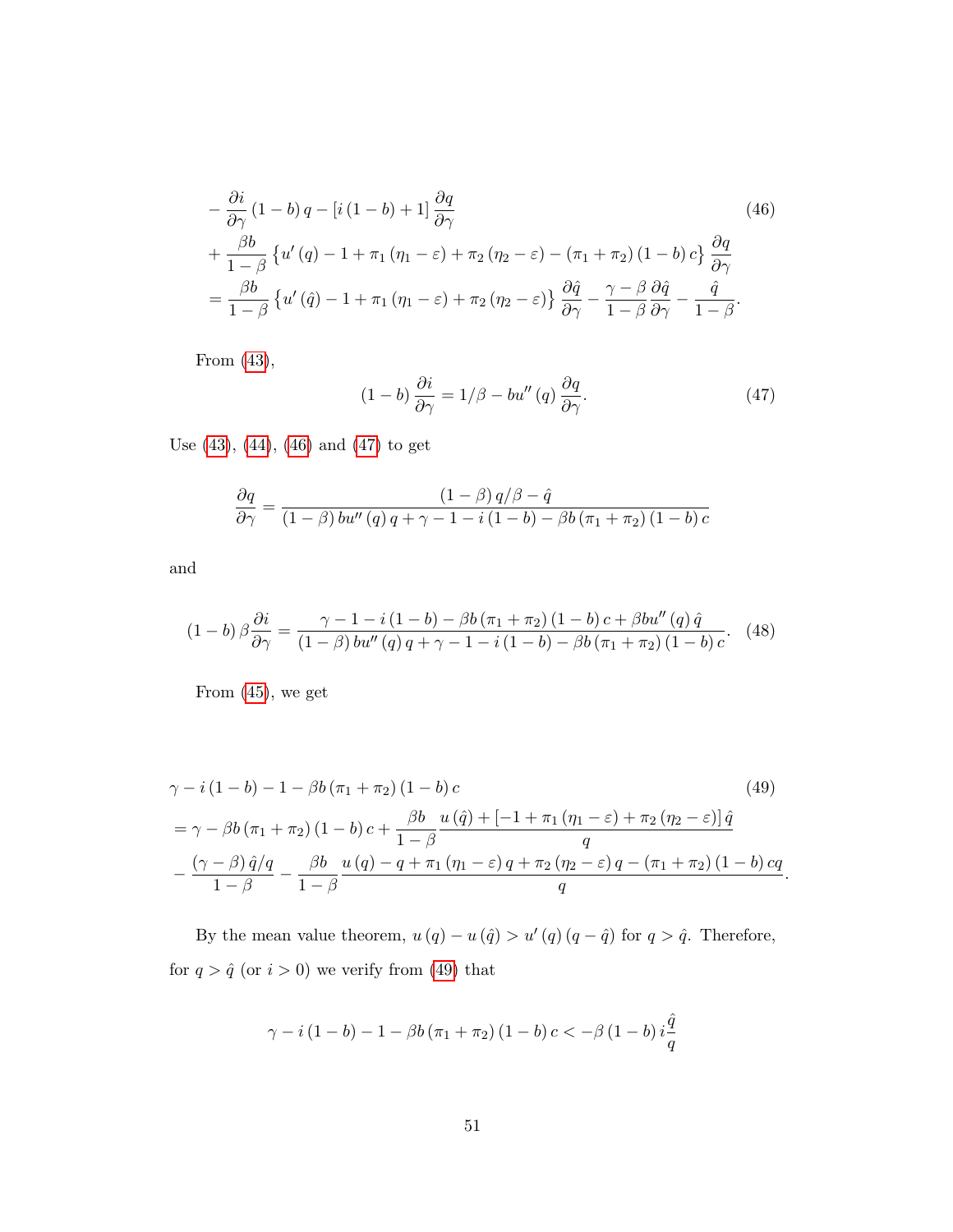so  $\gamma - i(1 - b) - 1 - \beta b(\pi_1 + \pi_2)(1 - b)$  c is unambiguously negative for  $i > 0$  and given  $\gamma^1$  it is equal to zero for  $i = 0$ . Therefore from [\(48\)](#page-52-3) it follows that  $\partial i/\partial \gamma > 0$ for  $i \geq 0$  provided that the borrowing constraint binds. Since  $\partial i/\partial \gamma > 0$  at  $\gamma = \gamma^1$ ,  $i > 0$  at  $\gamma$  slightly higher than  $\gamma^1$ . In turn, this implies that  $\partial i/\partial \gamma > 0$  for  $\gamma$  slightly higher than  $\gamma^1$ . Therefore,  $i > 0$  for a higher value of  $\gamma$ . Thus there is an interval of values of  $\gamma \geq \gamma^1$  for which  $i \geq 0$ .

To conclude, we must ensure that the representative agent is credit-constrained for all values of  $\eta$  as we conjectured at the beginning of the proof. We show that he is credit-constrained for a range of values of  $\gamma$ . Since  $\eta_1 > (1 - b)c + \varepsilon$ , two subcases may exist:  $\eta_1 - c - \varepsilon > 0$  and  $\eta_1 - c - \varepsilon \leq 0$ .

Subcase  $\eta_1 - c - \varepsilon > 0$ : For the agent who consumes the home good, given [\(11\)](#page-17-0) the multiplier of the borrowing constraint [\(25\)](#page-23-0) is positive at  $\gamma = \gamma^1$  if  $u'(q) - 1 > 0$ . From [\(43\)](#page-51-0), this is the case if  $\gamma/\beta - 1 - b\pi_1 (\eta_1 - \varepsilon) - b\pi_2 (\eta_2 - \varepsilon) > 0$  at  $\gamma = \gamma^1 = \gamma^{1'}$ . Since  $\gamma \ge 1$  and  $\varepsilon \ge 0$ , this inequality always holds if  $1/\beta - 1 - b\pi_1\eta_1 - b\pi_2\eta_2 > 0$ . Since  $\eta_1-c-\varepsilon > 0$  and  $\eta_2 > \eta_1$ , given [\(15\)](#page-18-1) this condition implies that the multiplier of the borrowing constraint is also positive for the agent who consumes the foreign good. It follows that if  $\beta$  is sufficiently low agents are credit-constrained for all realizations of the preference shock for an interval of values of  $\gamma \geq \gamma^1$ .

Subcase  $\eta_1 - c - \varepsilon \leq 0$ : For an agent with preference shock  $\eta_1$ , given [\(15\)](#page-18-1) the multiplier of the borrowing constraint [\(25\)](#page-23-0) is positive at  $\gamma = \gamma^1$  if  $u'(q) + \eta_1 - 1$  $c-\varepsilon > 0$ . From [\(43\)](#page-51-0), this is the case if  $(\gamma/\beta - 1) / b - \pi_1 (\eta_1 - \varepsilon) - \pi_2 (\eta_2 - \varepsilon) + \eta_1$  $c - \varepsilon > 0$  at  $\gamma = \gamma^1 = \gamma^1$ . Since  $\gamma \ge 1$ ,  $\varepsilon \ge 0$  and  $\eta_1 > \varepsilon + (1 - b) c$ , this inequality always holds if  $(1/\beta - 1)/b - \pi_1 \eta_1 - \pi_2 \eta_2 - b \eta_1/(1 - b) > 0$ . Since  $\eta_2 > \eta_1$  and  $\eta_1-c-\varepsilon\leq 0$ , this condition implies that the multiplier of the borrowing constraint is also positive for the agent whose preference shock is  $\eta_2$  and for the agent who consumes the home good given [\(11\)](#page-17-0). It follows that if  $\beta$  is sufficiently low agents are credit-constrained for all realizations of the preference shock for an interval of values of  $\gamma \geq \gamma^1$ .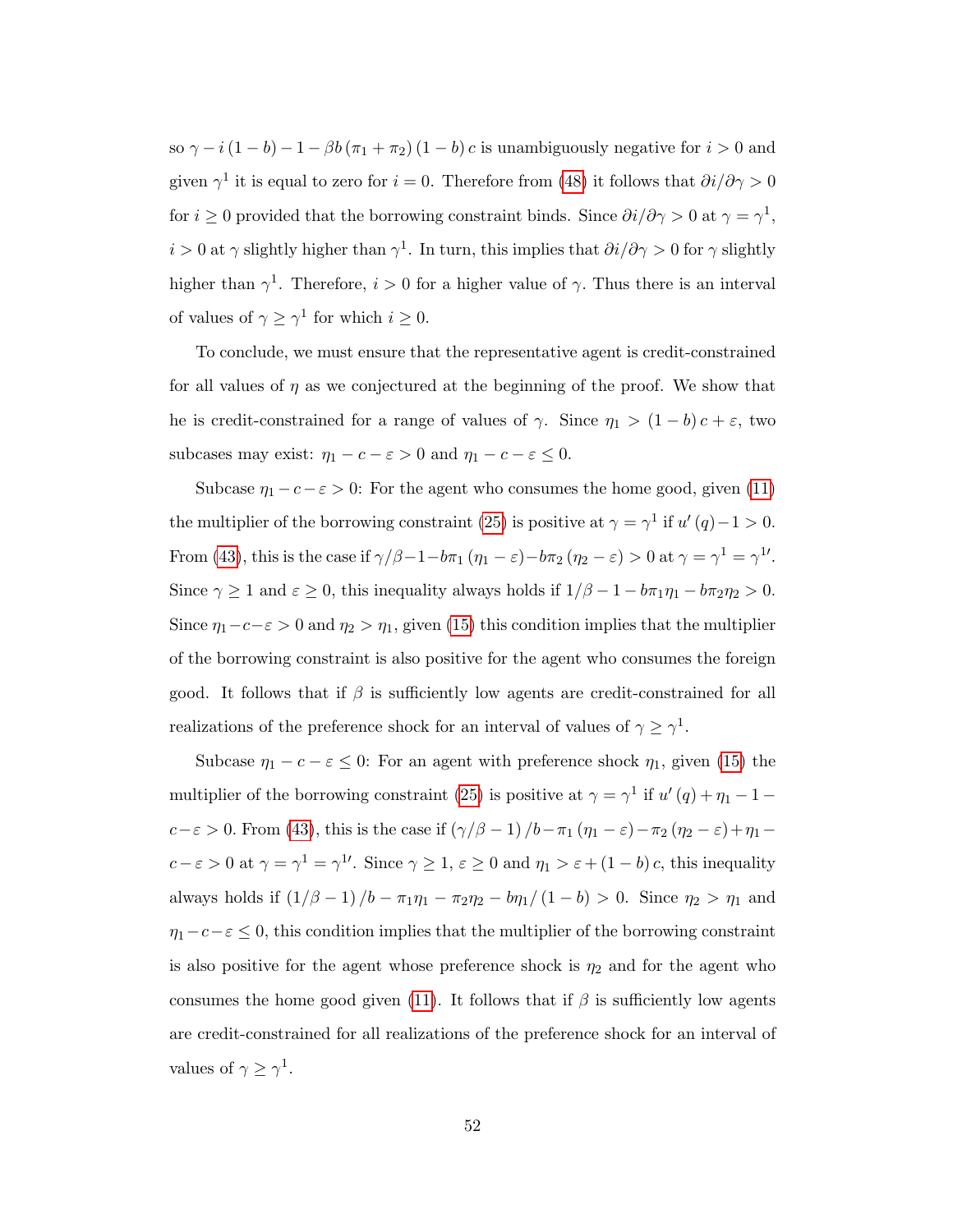Therefore there is an interval  $[\gamma^1, \gamma^2]$  such that if  $\gamma \in [\gamma^1, \gamma^2]$  then a fully constrained equilibrium in which  $i \geq 0$  exists.

Case  $\varepsilon < \eta_1 \leq \varepsilon + (1 - b) c < \eta_2$ .

Using the solutions for  $\eta^*$  and  $\hat{\eta}^*$  stated in [\(22\)](#page-22-0) and [\(26\)](#page-25-1),  $\eta^* > \eta_1$  and  $\hat{\eta}^* < \eta_1$ . [\(20\)](#page-20-0) and [\(23\)](#page-22-1) can be rewritten as

<span id="page-54-0"></span>
$$
\gamma/\beta = bu'(q) + b\pi_2 (\eta_2 - \varepsilon) + (1 - b)(1 + i)
$$
\n(50)

and

<span id="page-54-1"></span>
$$
\gamma/\beta - 1 = b \left[ u'(\hat{q}) + \pi_1 (\eta_1 - \varepsilon) + \pi_2 (\eta_2 - \varepsilon) - 1 \right]. \tag{51}
$$

For a constrained equilibrium to exist, it must be that  $i \geq 0$ . Denote as  $\gamma^{1}$ the value of  $\gamma$  such that  $\hat{q} = q$  and as  $\gamma^1$  the value of  $\gamma$  such that  $i = 0$  in a fully constrained equilibrium. From [\(50\)](#page-54-0) and [\(51\)](#page-54-1) it follows that  $(1 - b)i = b\pi_1 (\eta_1 - \varepsilon)$ at  $\gamma = \gamma^{1}$  so  $i > 0$ . Rewrite the borrowing constraint [\(25\)](#page-23-0) by conjecturing a fully constrained equilibrium for the case  $\eta_1 \leq \eta^* < \eta_2$  and  $\hat{\eta}^* < \eta_1$ . Using [\(42\)](#page-50-0) equation [\(25\)](#page-23-0) becomes

$$
-i(1-b)q - q + \frac{\beta b}{1-\beta} \{u(q) - q + \pi_2 [\eta_2 - \varepsilon - (1-b) c] q\}
$$
(52)  
= 
$$
\frac{\beta b}{1-\beta} \{u(\hat{q}) + [-1 + \pi_1 (\eta_1 - \varepsilon) + \pi_2 (\eta_2 - \varepsilon)] \hat{q}\} - \frac{(\gamma - \beta) \hat{q}}{1-\beta}.
$$

From [\(52\)](#page-54-2) it follows that

<span id="page-54-3"></span><span id="page-54-2"></span>
$$
\gamma^{1'} = 1 + \beta b \pi_2 (1 - b) c + b \pi_1 (\eta_1 - \varepsilon).
$$
 (53)

Next we must ensure that  $\partial i/\partial \gamma \geq 0$  for  $\gamma \geq \gamma^{1}$ . Differentiate [\(52\)](#page-54-2) with respect to  $\gamma$  to get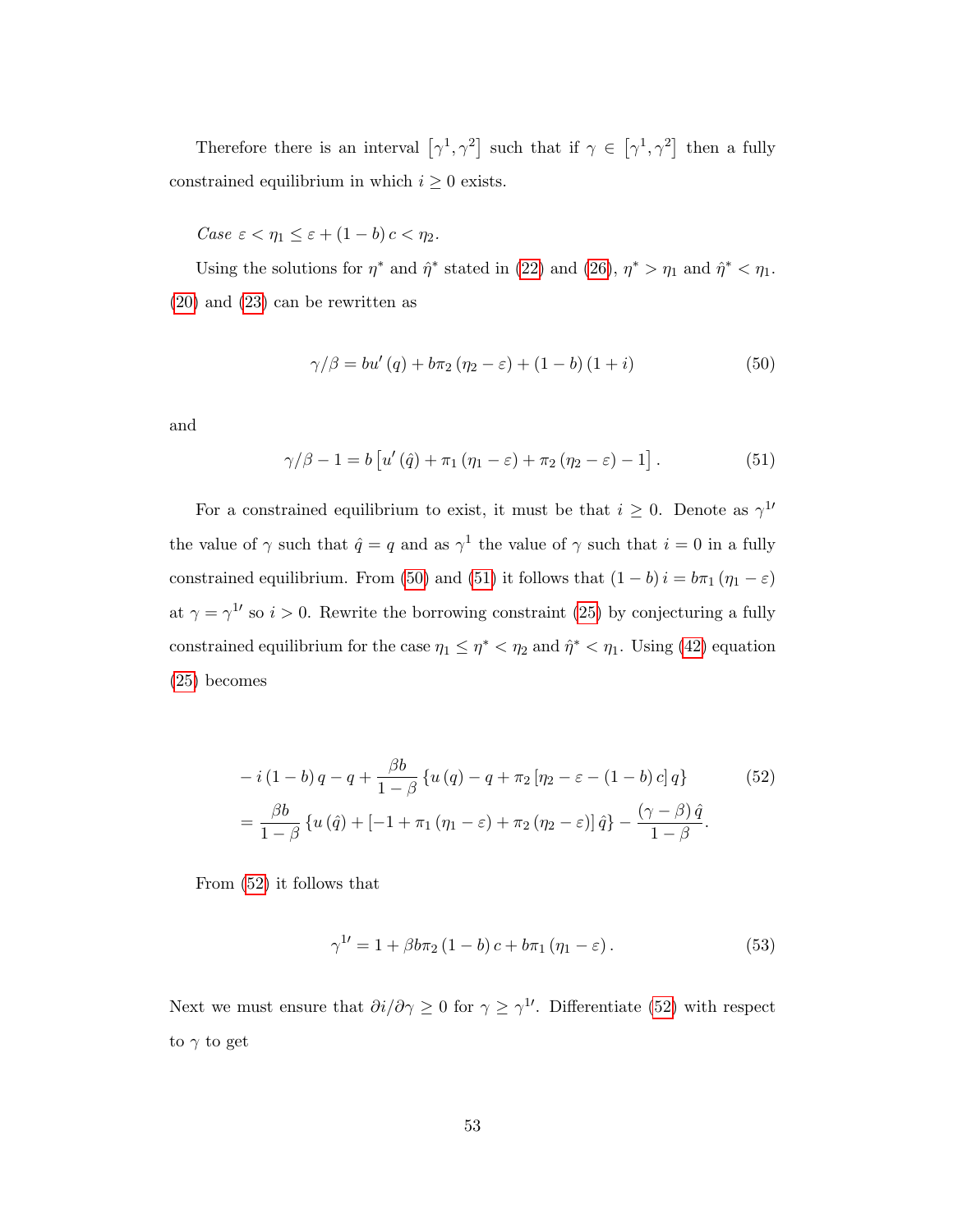$$
-\frac{\partial i}{\partial \gamma} (1-b) q - [i (1-b) + 1] \frac{\partial q}{\partial \gamma} + \frac{\beta b}{1-\beta} \{ u'(q) - 1 + \pi_2 [\eta_2 - \varepsilon - (1-b) c] \} \frac{\partial q}{\partial \gamma}
$$
  

$$
= \frac{\beta b}{1-\beta} \{ u'(q) - 1 + \pi_1 (\eta_1 - \varepsilon) + \pi_2 (\eta_2 - \varepsilon) \} \frac{\partial \hat{q}}{\partial \gamma} - \frac{\gamma - \beta}{1-\beta} \frac{\partial \hat{q}}{\partial \gamma} - \frac{\hat{q}}{1-\beta}.
$$
 (54)

From [\(50\)](#page-54-0),

<span id="page-55-2"></span><span id="page-55-1"></span><span id="page-55-0"></span>
$$
(1-b)\frac{\partial i}{\partial \gamma} = 1/\beta - bu''(q)\frac{\partial q}{\partial \gamma}.
$$
 (55)

Use [\(50\)](#page-54-0), [\(51\)](#page-54-1), [\(54\)](#page-55-0) and [\(55\)](#page-55-1) to get

$$
\frac{\partial q}{\partial \gamma} = \frac{(1-\beta) q/\beta - \hat{q}}{(1-\beta) bu''(q) q + \gamma - 1 - (1-b) i - \beta b \pi_2 (1-b) c}
$$

and

<span id="page-55-3"></span>
$$
(1-b)\,\beta\frac{\partial i}{\partial \gamma} = \frac{\beta bu''(q)\,\hat{q} + \gamma - 1 - (1-b)\,i - \beta b\pi_2\,(1-b)\,c}{(1-\beta)\,bu''(q)\,q + \gamma - 1 - (1-b)\,i - \beta b\pi_2\,(1-b)\,c}.\tag{56}
$$

From [\(52\)](#page-54-2), we get

$$
\gamma - i(1 - b) - 1 - \beta b \pi_2 (1 - b) c \qquad (57)
$$
  
=  $\gamma - \beta b \pi_2 (1 - b) c + \frac{\beta b}{1 - \beta} \frac{u(\hat{q}) + [-1 + \pi_1 (\eta_1 - \varepsilon) + \pi_2 (\eta_2 - \varepsilon)] \hat{q}}{q} - \frac{(\gamma - \beta) \hat{q}/q}{1 - \beta}$   
-  $\frac{\beta b}{1 - \beta} \frac{u(q) - q + \pi_2 [\eta_2 - \varepsilon - (1 - b) c] q}{q}.$  (57)

By the mean value theorem,  $u(q) - u(\hat{q}) > u'(q)(q - \hat{q})$  for  $q > \hat{q}$ . Therefore, for  $q > \hat{q}$  (or  $(1 - b)i > b\pi_1 (\eta_1 - \varepsilon)$ ) we verify from [\(57\)](#page-55-2) that

$$
\gamma - i(1 - b) - 1 - \beta b \pi_2 (1 - b) c < \beta \left[ b \pi_1 (\eta_1 - \varepsilon) - (1 - b) i \right] \hat{q}/q
$$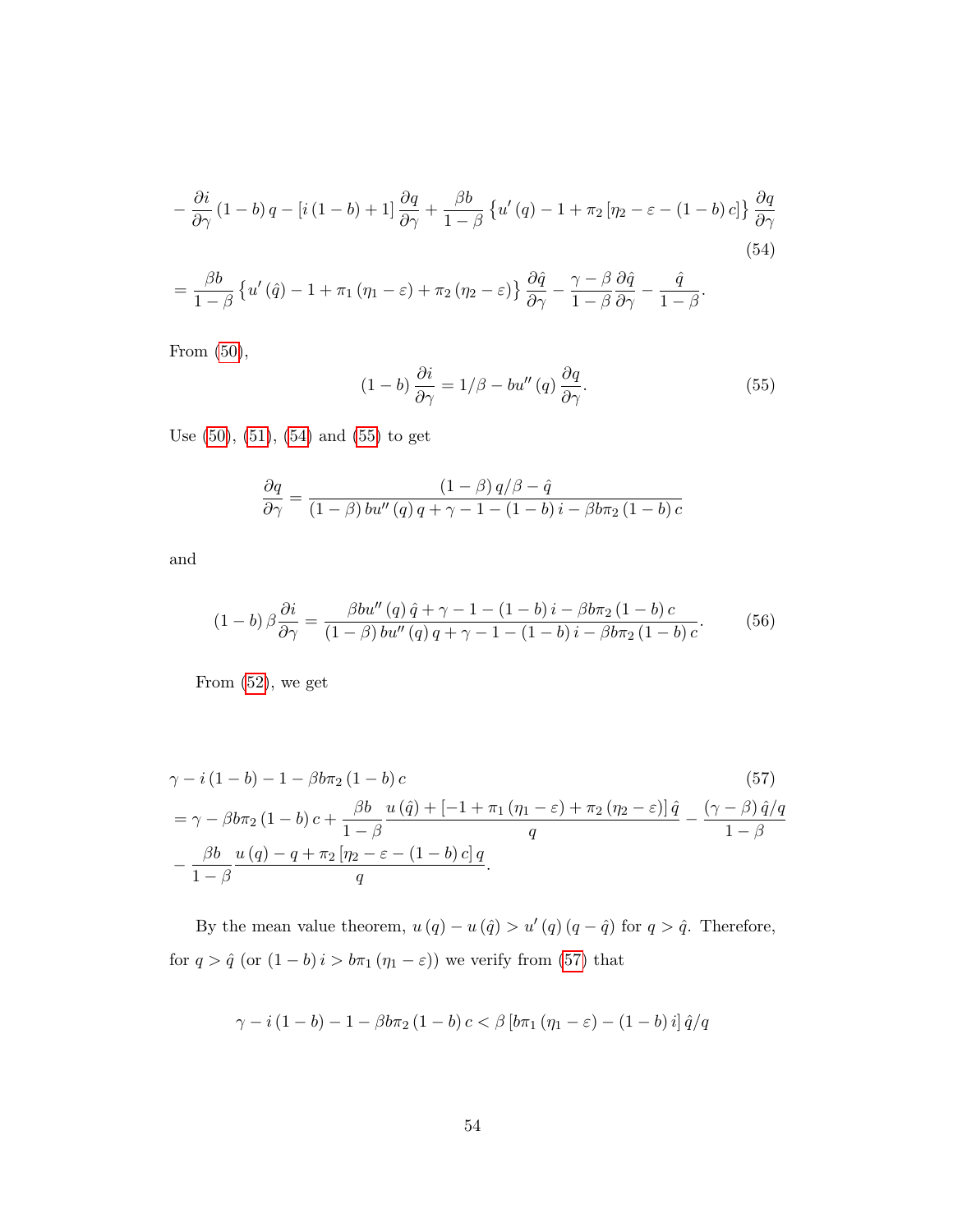so  $\gamma - i(1 - b) - 1 - \beta b \pi_2 (1 - b) c$  is unambiguously negative for  $(1 - b)i$  $b\pi_1(\eta_1-\varepsilon)$  and given  $\gamma^{1'}$  it is equal to zero at  $(1-b)i = b\pi_1(\eta_1-\varepsilon)$ . There-fore from [\(56\)](#page-55-3) it follows that  $\partial i/\partial \gamma>0$  for  $i\geq b\pi_1\left(\eta_1-\varepsilon\right)/\left(1-b\right)>0$  provided that the borrowing constraint binds. Since  $\partial i/\partial \gamma > 0$  at  $\gamma = \gamma^{1}$ ,  $(1 - b)i$  is slightly higher than  $b\pi_1(\eta_1-\varepsilon)$  for  $\gamma$  slightly higher than  $\gamma^{1'}$ . In turn, this implies that  $\partial i/\partial \gamma > 0$  for  $\gamma$  slightly higher than  $\gamma^{1'}$ . Therefore  $i > b\pi_1 (\eta_1 - \varepsilon) / (1 - b) > 0$ for a higher value of  $\gamma$ . Since  $i > 0$  at  $\gamma = \gamma^{1'}$ ,  $\gamma^{1} < \gamma^{1'}$  and there is an interval of values of  $\gamma \geq \gamma^1$  for which  $i \geq 0$ .

To conclude, we must ensure that the representative agent is credit-constrained for all values of  $\eta$  as we conjectured at the beginning of the proof. We show that he is credit-constrained for a range of values of  $\gamma$ . Since  $\varepsilon < \eta_1 \leq \varepsilon + (1 - b)c < \eta_2$ , two subcases may exist:  $\eta_2 - c - \varepsilon > 0$  and  $\eta_2 - c - \varepsilon \leq 0$ .

Subcase  $\eta_2 - c - \varepsilon > 0$ : For the agent who consumes the home good, given [\(11\)](#page-17-0) the multiplier of the borrowing constraint [\(25\)](#page-23-0) is positive if  $u'(q) - 1 - i > 0$ . From [\(50\)](#page-54-0), at  $\gamma = \gamma^{1}$  this is the case if  $\gamma/\beta - 1 - b\pi_2 (\eta_2 - \varepsilon) - b\pi_1 (\eta_1 - \varepsilon) / (1 - b) > 0$ . Since  $\gamma \ge 1$  and  $\varepsilon \ge 0$ , this always holds if  $1/\beta - 1 - b\pi_2\eta_2 - b\pi_1\eta_1/(1-b) > 0$ . It is straightforward that this condition also implies that  $u'(q) - 1 - i > 0$  for  $0 \leq (1 - b) i \leq b\pi_1 (\eta_1 - \varepsilon)$  and  $\gamma \in [\gamma^1, \gamma^{1'}]$ . Since  $\eta_2 - c - \varepsilon > 0$ , given [\(15\)](#page-18-1) this condition also implies that the multiplier of the borrowing constraint is also positive for the agent who consumes the foreign good. It follows that if  $\beta$  is sufficiently low agents are credit constrained for all realizations of the preference shock for an interval of values of  $\gamma \geq \gamma^1$ .

Subcase  $\eta_2 - c - \varepsilon \leq 0$ : For an agent with preference shock  $\eta_2$ , given [\(15\)](#page-18-1) the multiplier of the borrowing constraint [\(25\)](#page-23-0) is positive if  $u'(q) - 1 - i + \eta_2$  $c - \varepsilon > 0$ . From [\(50\)](#page-54-0), at  $\gamma = \gamma^{1}$  this is the case if  $(\gamma/\beta - 1)/b - \pi_2(\eta_2 - \varepsilon)$  $\pi_1 (\eta_1 - \varepsilon) / (1 - b) + \eta_2 - c - \varepsilon > 0$ . Since  $\gamma \ge 1$ ,  $\varepsilon \ge 0$  and  $\eta_2 > (1 - b) c + \varepsilon$ , this always holds if  $\left(\frac{1}{\beta}-1\right)/b - \pi_2\eta_2 - \pi_1\eta_1/(1-b) + \frac{b\eta_2}{(1-b)} > 0$ . It is straightforward that this condition also implies that  $u'(q) - 1 - i + \eta_2 - c - \varepsilon > 0$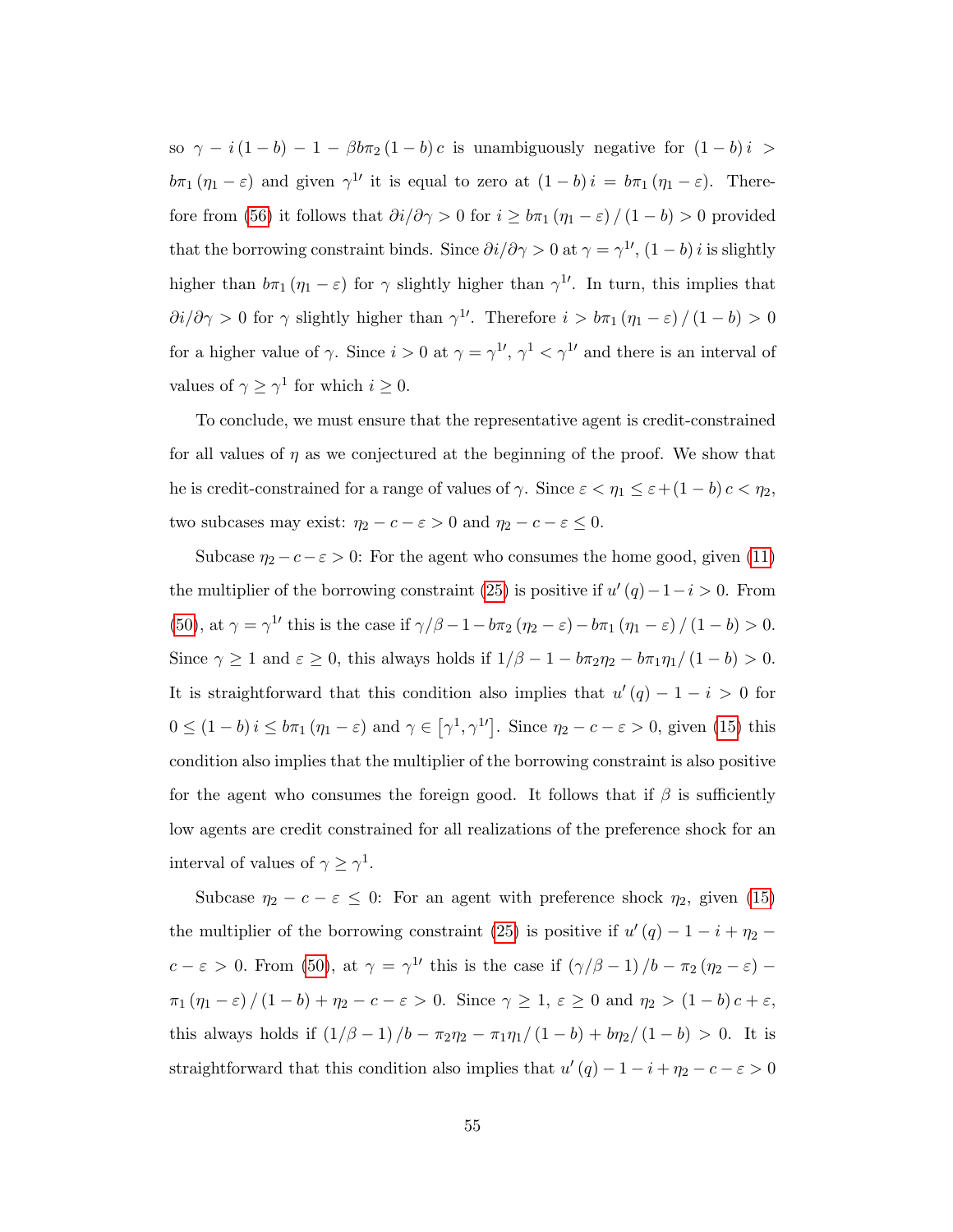for  $0 \leq (1-b)i \leq b\pi_1(\eta_1-\varepsilon)$  and  $\gamma \in [\gamma^1, \gamma^{1'}]$ . Since  $\eta_2 - c - \varepsilon < 0$ , given [\(11\)](#page-17-0) this condition also implies that the multiplier of the borrowing constraint is also positive for the agent who consumes the foreign good. It follows that if  $\beta$  is sufficiently low agents are credit constrained for all realizations of the preference shock for an interval of values of  $\gamma \geq \gamma^1$ .

Finally note that an agent with  $\eta = \eta_1$  could prefer to consume the foreign good by using only his money holdings instead of borrowing and consuming the home good, but this possibility can be dismissed. That is, the following condition is satisfied

$$
u(q) - \phi\ell(1 + i) \ge u(m_{-1}) + (\eta_1 - \varepsilon) m_{-1}.
$$

From [\(42\)](#page-50-0), this expression can be written as

$$
u(q) - (1 - b) q (1 + i) \ge u (bq) + (\eta_1 - \varepsilon) bq.
$$

Since  $u(q) - u(bq) > u'(q) (1 - b) q$  and in a fully constrained equilibrium  $i \leq$  $u'(q) - 1$ , it follows that it is always possible to define a value  $\bar{\eta}_1$  such that if  $\eta_1 \leq \bar{\eta}_1$  the above inequality holds.

Therefore there is an interval  $[\gamma^1, \gamma^2]$  such that if  $\gamma \in [\gamma^1, \gamma^2]$  then a fully constrained equilibrium in which  $i \geq 0$  exists.

Case  $\eta_2 < \varepsilon + (1 - b) c$ .

Using the solutions for  $\eta^*$  and  $\hat{\eta}^*$  stated in [\(22\)](#page-22-0) and [\(26\)](#page-25-1),  $\eta^* > \eta_2$  and  $\hat{\eta}^* < \eta_1$ . [\(20\)](#page-20-0) and [\(23\)](#page-22-1) can be rewritten as

<span id="page-57-0"></span>
$$
\gamma/\beta - 1 = b [u'(q) - 1] + (1 - b)i \tag{58}
$$

and

<span id="page-57-1"></span>
$$
\gamma/\beta - 1 = b \left[ u'(\hat{q}) + \pi_1 (\eta_1 - \varepsilon) + \pi_2 (\eta_2 - \varepsilon) - 1 \right]. \tag{59}
$$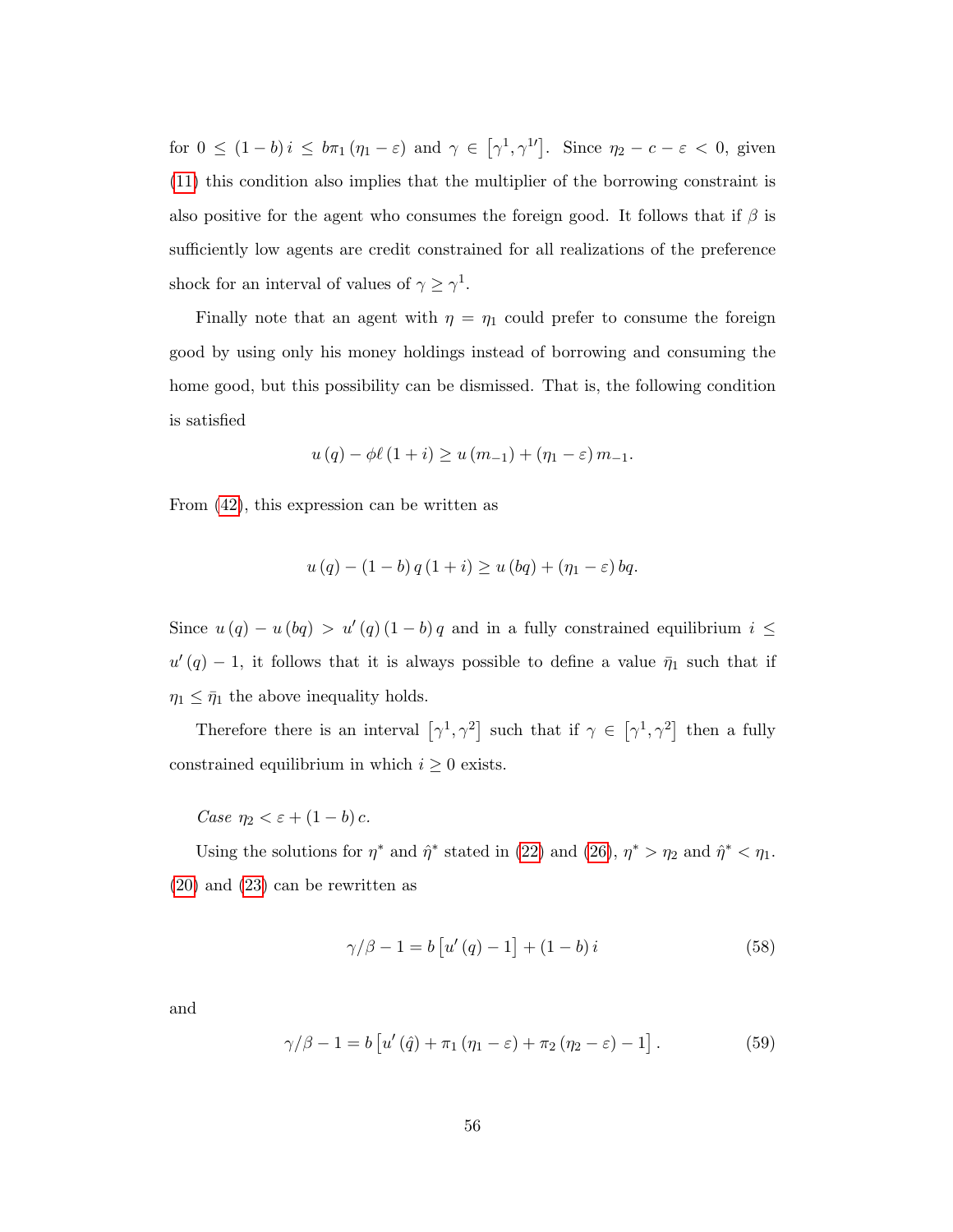For a constrained equilibrium to exist, it must be that  $i \geq 0$ . Denote as  $\gamma^{1}$  the value of  $\gamma$  such that  $\hat{q} = q$  and as  $\gamma^1$  the value of  $\gamma$  such that  $i = 0$  in a fully con-strained equilibrium. From [\(58\)](#page-57-0) and [\(59\)](#page-57-1),  $(1 - b)i = b [\pi_1 (\eta_1 - \varepsilon) + \pi_2 (\eta_2 - \varepsilon)]$  at  $\gamma = \gamma^{1}$ . Rewrite the borrowing constraint [\(25\)](#page-23-0) by conjecturing a fully constrained equilibrium for the case  $\eta^* > \eta_2$  and  $\hat{\eta}^* < \eta_1$ . Using [\(42\)](#page-50-0) it becomes

$$
-i(1-b)q - q + \frac{\beta b}{1-\beta} [u(q) - q]
$$
  
= 
$$
\frac{\beta b}{1-\beta} [u(\hat{q}) - \hat{q} + \pi_1 (\eta_1 - \varepsilon) \hat{q} + \pi_2 (\eta_2 - \varepsilon) \hat{q}] - \frac{(\gamma - \beta) \hat{q}}{1-\beta}.
$$
 (60)

From [\(60\)](#page-58-0) it follows that

<span id="page-58-0"></span>
$$
\gamma^{1\prime}=1+b\left[\pi_1\left(\eta_1-\varepsilon\right)+\pi_2\left(\eta_2-\varepsilon\right)\right].
$$

Next we must ensure that  $\partial i/\partial \gamma \geq 0$  for  $\gamma \geq \gamma^{1}$ . Differentiate [\(60\)](#page-58-0) with respect to  $\gamma$  to get

$$
-\frac{\partial i}{\partial \gamma} (1 - b) q - [i (1 - b) + 1] \frac{\partial q}{\partial \gamma} + \frac{\beta b}{1 - \beta} [u'(q) - 1] \frac{\partial q}{\partial \gamma}
$$
  
= 
$$
\frac{\beta b}{1 - \beta} \{ u'(q) - 1 + \pi_1 (\eta_1 - \varepsilon) + \pi_2 (\eta_2 - \varepsilon) \} \frac{\partial \hat{q}}{\partial \gamma} - \frac{\gamma - \beta}{1 - \beta} \frac{\partial \hat{q}}{\partial \gamma} - \frac{\hat{q}}{1 - \beta}.
$$
 (61)

From [\(58\)](#page-57-0),

<span id="page-58-2"></span><span id="page-58-1"></span>
$$
(1-b)\frac{\partial i}{\partial \gamma} = 1/\beta - bu''(q)\frac{\partial q}{\partial \gamma}.
$$
 (62)

Use [\(58\)](#page-57-0), [\(59\)](#page-57-1), [\(61\)](#page-58-1) and [\(62\)](#page-58-2) to get

$$
\frac{\partial q}{\partial \gamma} = \frac{(1-\beta) q/\beta - \hat{q}}{\gamma - 1 - i (1-b) + (1-\beta) bu''(q) q}
$$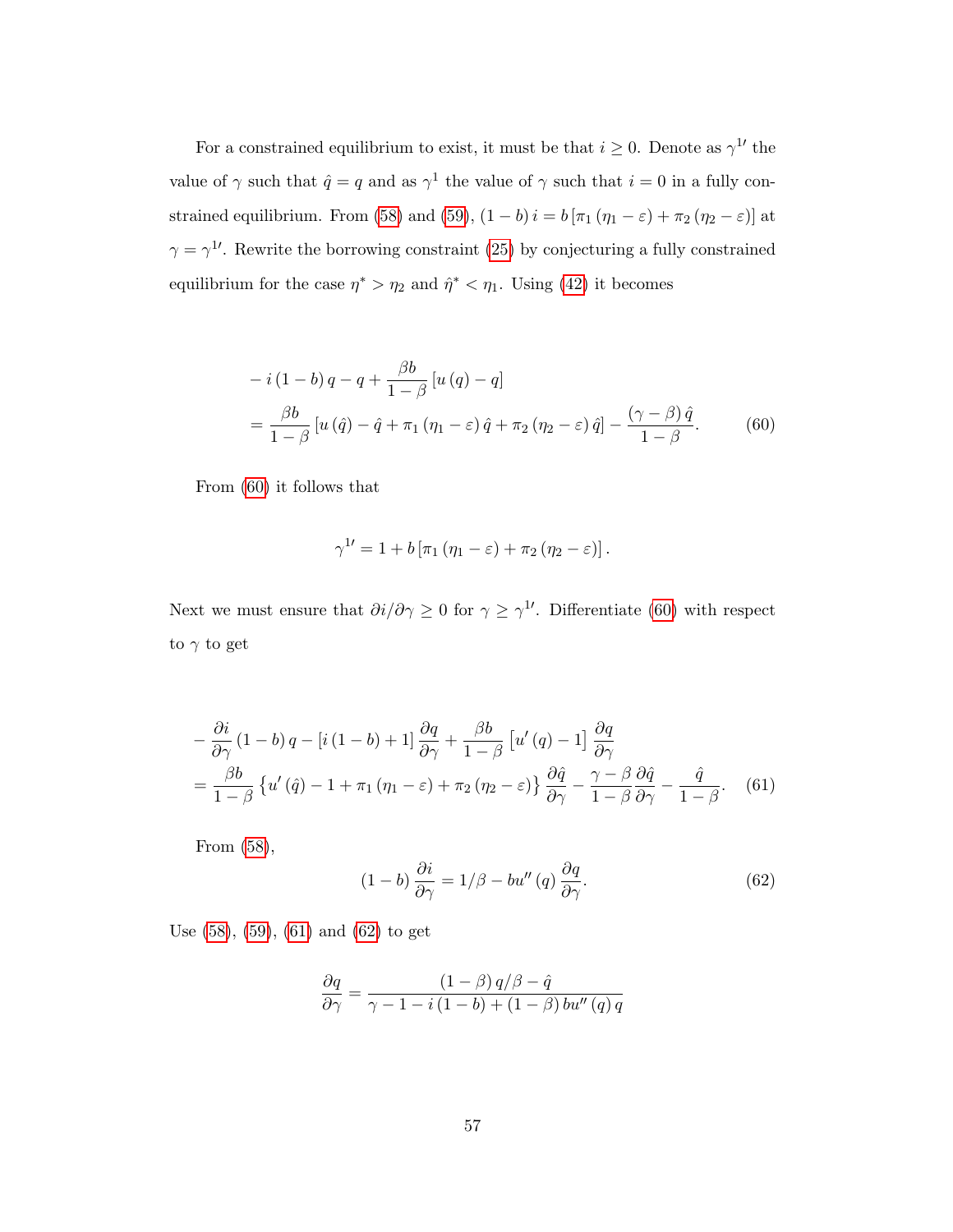and

<span id="page-59-1"></span><span id="page-59-0"></span>
$$
(1-b)\,\beta\frac{\partial i}{\partial \gamma} = \frac{\gamma - 1 - i\,(1-b) + \beta bu''\,(q)\,\hat{q}}{\gamma - 1 - i\,(1-b) + (1-\beta)\,bu''\,(q)\,q}.\tag{63}
$$

From [\(60\)](#page-58-0), we get

$$
\gamma - i(1 - b) - 1 + \frac{\beta b}{1 - \beta} \frac{u(q) - q}{q}
$$
  
= 
$$
\gamma + \frac{\beta b}{1 - \beta} \frac{u(\hat{q}) - \hat{q} + \pi_1(\eta_1 - \varepsilon) \hat{q} + \pi_2(\eta_2 - \varepsilon) \hat{q}}{q} - \frac{(\gamma - \beta) \hat{q}/q}{1 - \beta}.
$$
 (64)

By the mean value theorem,  $u(q) - u(\hat{q}) > u'(q)(q - \hat{q})$  for  $q > \hat{q}$ . Therefore, for  $q > \hat{q}$  (or  $i > b \left[ \pi_1 (\eta_1 - \varepsilon) + \pi_2 (\eta_2 - \varepsilon) \right] / (1 - b)$ ) we verify from [\(64\)](#page-59-0) that

$$
\gamma - i (1 - b) - 1 < \beta \left\{ b \left[ \pi_1 (\eta_1 - \varepsilon) + \pi_2 (\eta_2 - \varepsilon) \right] - (1 - b) i \right\} \hat{q}/q
$$

so  $\gamma-i(1-b)-1$  is unambiguously negative for  $(1-b)i > b \left[\pi_1(\eta_1-\varepsilon) + \pi_2(\eta_2-\varepsilon)\right]$ and given  $\gamma^{1}$  it is equal to zero at  $(1-b)i = b [\pi_1 (\eta_1 - \varepsilon) + \pi_2 (\eta_2 - \varepsilon)].$  Therefore from [\(63\)](#page-59-1) it follows that  $\partial i/\partial \gamma > 0$  for  $i \ge b [\pi_1 (\eta_1 - \varepsilon) + \pi_2 (\eta_2 - \varepsilon)] > 0$  provided that the borrowing constraint binds. Since  $\partial i/\partial \gamma > 0$  at  $\gamma = \gamma^{1}$ ,  $(1 - b)i$ is slightly higher than  $b [\pi_1 (\eta_1 - \varepsilon) + \pi_2 (\eta_2 - \varepsilon)]$  for  $\gamma$  slightly higher than  $\gamma^{1'}$ . In turn, this implies that  $\partial i/\partial \gamma > 0$  for  $\gamma$  slightly higher than  $\gamma^{1}$ . Therefore  $i > b \left[\pi_1 (\eta_1 - \varepsilon) + \pi_2 (\eta_2 - \varepsilon)\right] / (1 - b) > 0$  for a higher value of  $\gamma$ . Since  $i > 0$  at  $\gamma = \gamma^{1'}$ ,  $\gamma^{1} < \gamma^{1'}$  and there is an interval of values of  $\gamma \ge 0$  for which  $i \ge 0$ .

To conclude, we must ensure that the representative agent is credit-constrained for all values of  $\eta$  as we conjectured at the beginning of the proof. When  $\eta_2$  <  $\varepsilon + (1 - b)c$ , the agent consumes the home good for all realizations of the preference shock. Given [\(11\)](#page-17-0), the multiplier of the borrowing constraint [\(25\)](#page-23-0) is positive if  $u'(q) - 1 - i > 0$ . From [\(58\)](#page-57-0), at  $\gamma = \gamma^{1}$  this is the case if  $\gamma/\beta - 1$  $b \left[\pi_1 (\eta_1 - \varepsilon) + \pi_2 (\eta_2 - \varepsilon)\right] / (1 - b) > 0$ . Since  $\gamma \ge 1$  and  $\varepsilon \ge 0$ , this always holds if  $1/\beta - 1 - b(\pi_1 \eta_1 + \pi_2 \eta_2) / (1 - b) > 0$ . It is straightforward that this condition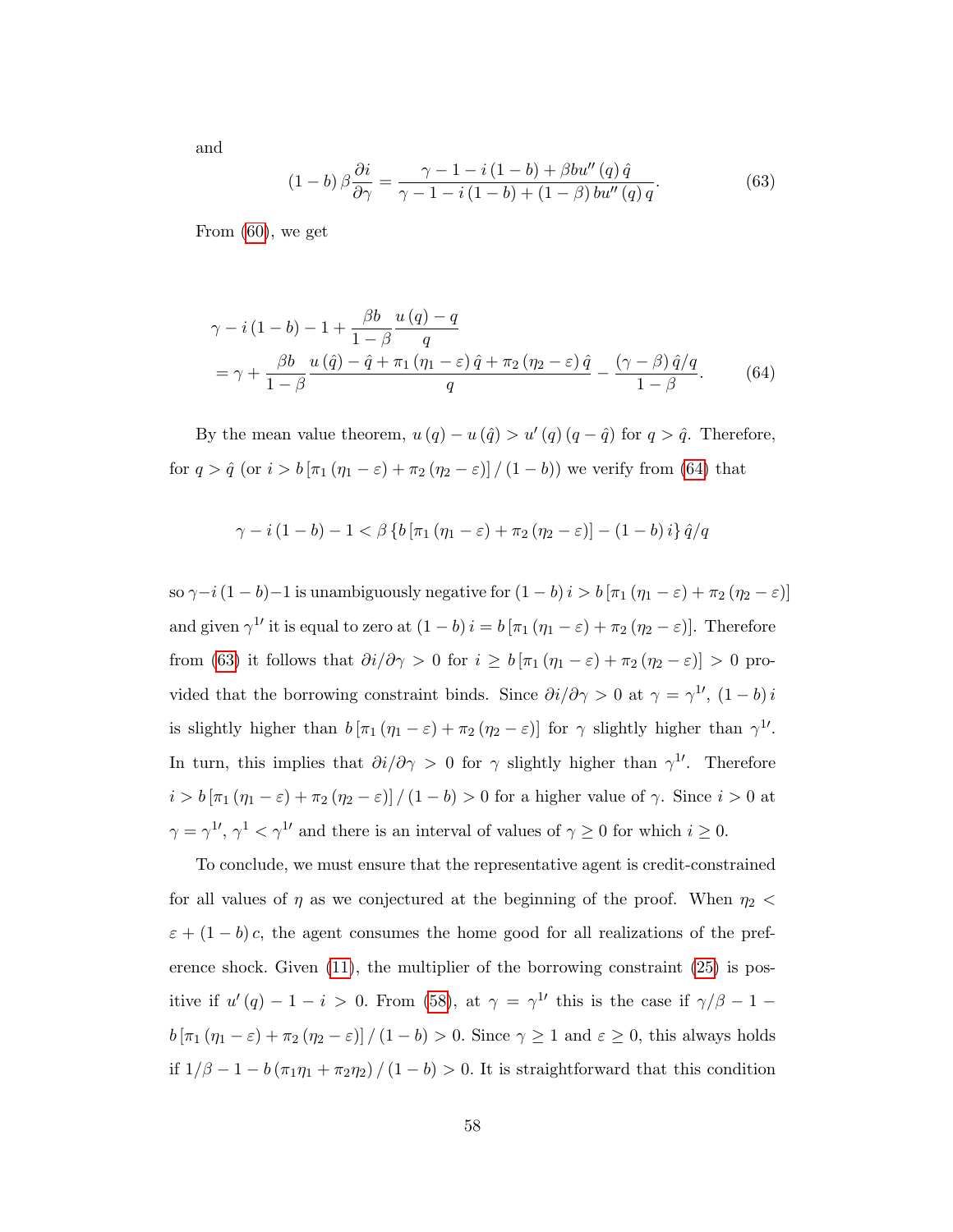also implies that  $u'(q) - 1 - i > 0$  for  $0 \le (1 - b)i \le b [\pi_1 (\eta_1 - \varepsilon) + \pi_2 (\eta_2 - \varepsilon)]$  and  $\gamma \in \left[\gamma^1, \gamma^1\right]$ . It follows that if  $\beta$  is sufficiently low agents are credit constrained for all realizations of the preference shock for an interval of values of  $\gamma \geq \gamma^1$ .

Finally note that an agent with  $\eta = \eta_1, \eta_2$  could prefer to consume the foreign good by using only his money holdings instead of borrowing and consuming the home good, but this possibility can be dismissed. That is, the following condition is satisfied

$$
u(q) - \phi\ell(1 + i) \ge u(m_{-1}) + (\eta_2 - \varepsilon) m_{-1}.
$$

From [\(42\)](#page-50-0), this expression can be written as

$$
u(q) - (1 - b) q (1 + i) \ge u (bq) + (\eta_2 - \varepsilon) bq.
$$

Since  $u(q) - u(bq) > u'(q) (1 - b) q$  and in a fully constrained equilibrium  $i \leq$  $u'(q) - 1$ , it follows that it is always possible to define a value  $\bar{\eta}_2$  such that if  $\eta_2 \leq \bar{\eta}_2$  the above inequality holds. Further, the above inequality implies that  $u (q) - (1 - b) q (1 + i) \ge u (bq) + (\eta_1 - \varepsilon) bq$  since  $\eta_2 > \eta_1$ .

Therefore there is an interval  $[\gamma^1, \gamma^2]$  such that if  $\gamma \in [\gamma^1, \gamma^2]$  then a fully constrained equilibrium in which  $i \geq 0$  exists.

Proof of Proposition [3](#page-28-0). Given  $(35)$ ,  $(20)$  can be written as

$$
\gamma/\beta = u'\left(q_f^{\eta}\right) + \eta - \varepsilon - \left(1 - b \sum_{\eta > \eta^*} \pi_{\eta}\right) c.
$$

Hence

<span id="page-60-0"></span>
$$
\frac{\partial q_f^{\eta}}{\partial \varepsilon} = \frac{1}{u'' \left( q_f^{\eta} \right)}\tag{65}
$$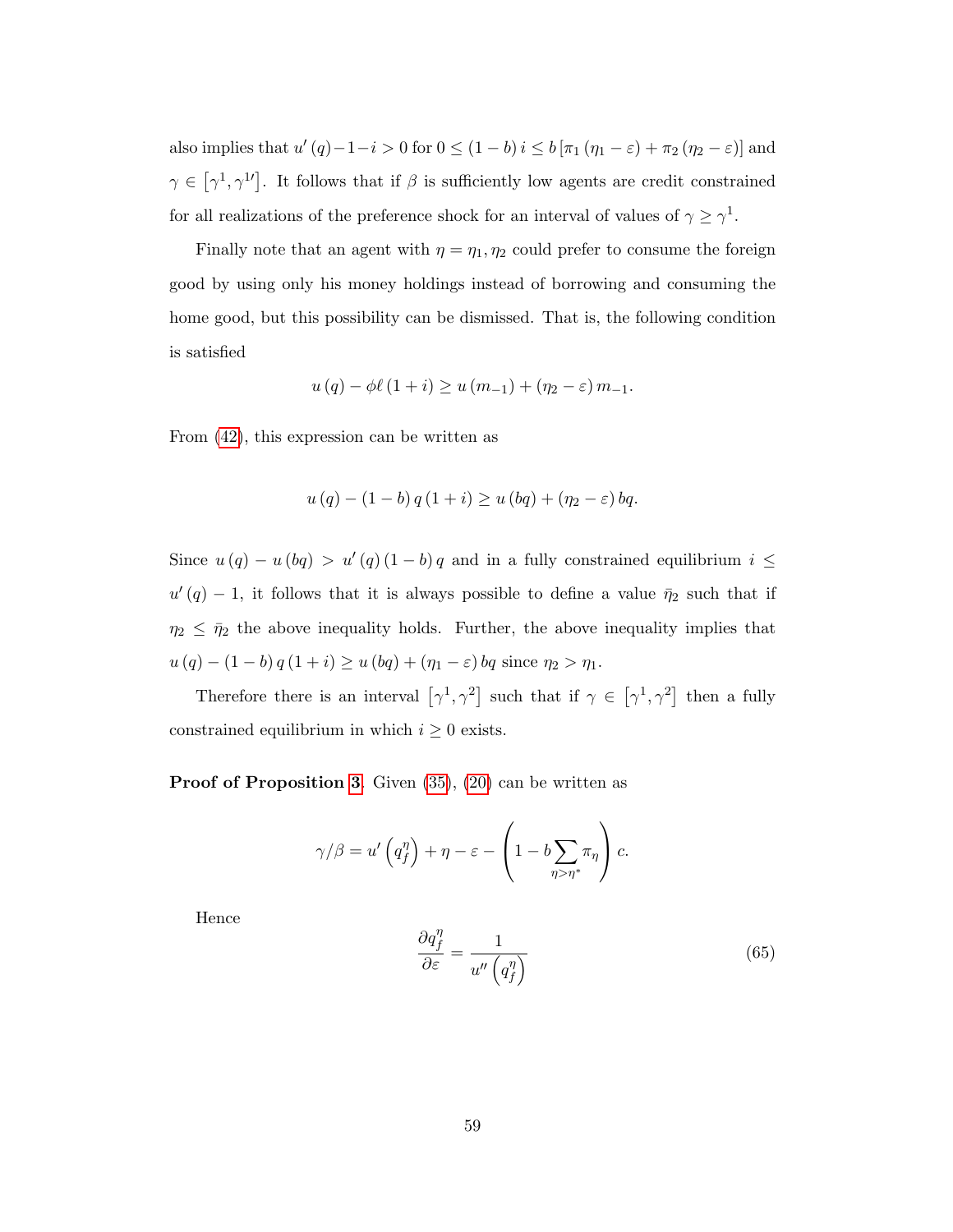so that  $\partial q_f^{\eta}/\partial \varepsilon < 0$ . From [\(35\)](#page-46-1) and [\(65\)](#page-60-0),  $\partial q_h/\partial \varepsilon = 0$ . From [\(37\)](#page-46-3) and [\(38\)](#page-47-0), we get

$$
\frac{\partial \left(\phi \ell_{h}\right)}{\partial \varepsilon}=-b\underset{\eta>\eta^{*}}{\sum}\pi_{\eta}\frac{\partial q_{f}^{\eta}}{\partial \varepsilon}
$$

and

$$
\frac{\partial \left(\phi \ell_f^{\eta}\right)}{\partial \varepsilon} = \left(1 - b \sum_{\eta > \eta^*} \pi_\eta\right) \frac{\partial q_f^{\eta}}{\partial \varepsilon}.
$$

Given [\(65\)](#page-60-0), we get  $\partial (\phi \ell_h) / \partial \varepsilon > 0$  and  $\partial (\phi \ell_f^{\eta}) / \partial \varepsilon < 0$ . Differentiating [\(27\)](#page-27-0) with respect to  $\varepsilon$  yields

$$
\frac{\partial \mathcal{W}}{\partial \varepsilon} = \frac{b}{1 - \beta} \sum_{\eta > \eta^*} \pi_{\eta} \left\{ \left[ u' \left( q_f^{\eta} \right) - 1 + \eta - \varepsilon - c + b \sum_{\eta > \eta^*} \pi_{\eta} c \right] \frac{\partial q_f^{\eta}}{\partial \varepsilon} - q_f^{\eta} \right\}.
$$

Since  $u'$   $\left(q_{f}^{\eta}\right)$  $\binom{n}{f} - 1 + \eta - \varepsilon - c > 0$  for all  $\eta > \eta^*$  from [\(35\)](#page-46-1) and  $\partial q_f^{\eta}/\partial \varepsilon < 0$  from [\(65\)](#page-60-0), it follows that  $\frac{\partial W}{\partial \varepsilon} < 0$ .

**Proof of Proposition [4](#page-29-0).** Let  $c < (\eta_1 - \varepsilon) / (1 - b)$  and consider a fully constrained equilibrium in which  $\lambda_h^{\eta}$  $\eta_h^{\eta}, \lambda_f^{\eta} > 0$  and the borrowing constraint [\(25\)](#page-23-0) holds with equality. As in the proof of Proposition [2,](#page-25-0) we can set  $\phi \ell_h = \phi \ell_f^{\eta} = \phi \ell$  and  $q_h = q_f^{\eta} = q$  for all  $\eta$ . Given [\(26\)](#page-25-1) and [\(42\)](#page-50-0), welfare defined in [\(27\)](#page-27-0) becomes

<span id="page-61-0"></span>
$$
W\left(\frac{b}{1-\beta}\right)^{-1} = u(q) + (-1 + \pi_1 \eta_1 + \pi_2 \eta_2) q - (\pi_1 + \pi_2) \left[\varepsilon + (1-b)c\right] q. \tag{66}
$$

Differentiate the borrowing constraint for the case  $c < \left(\eta_1 - \varepsilon\right)/\left(1 - b\right)$  stated in [\(45\)](#page-51-2) with respect to  $\varepsilon$  to get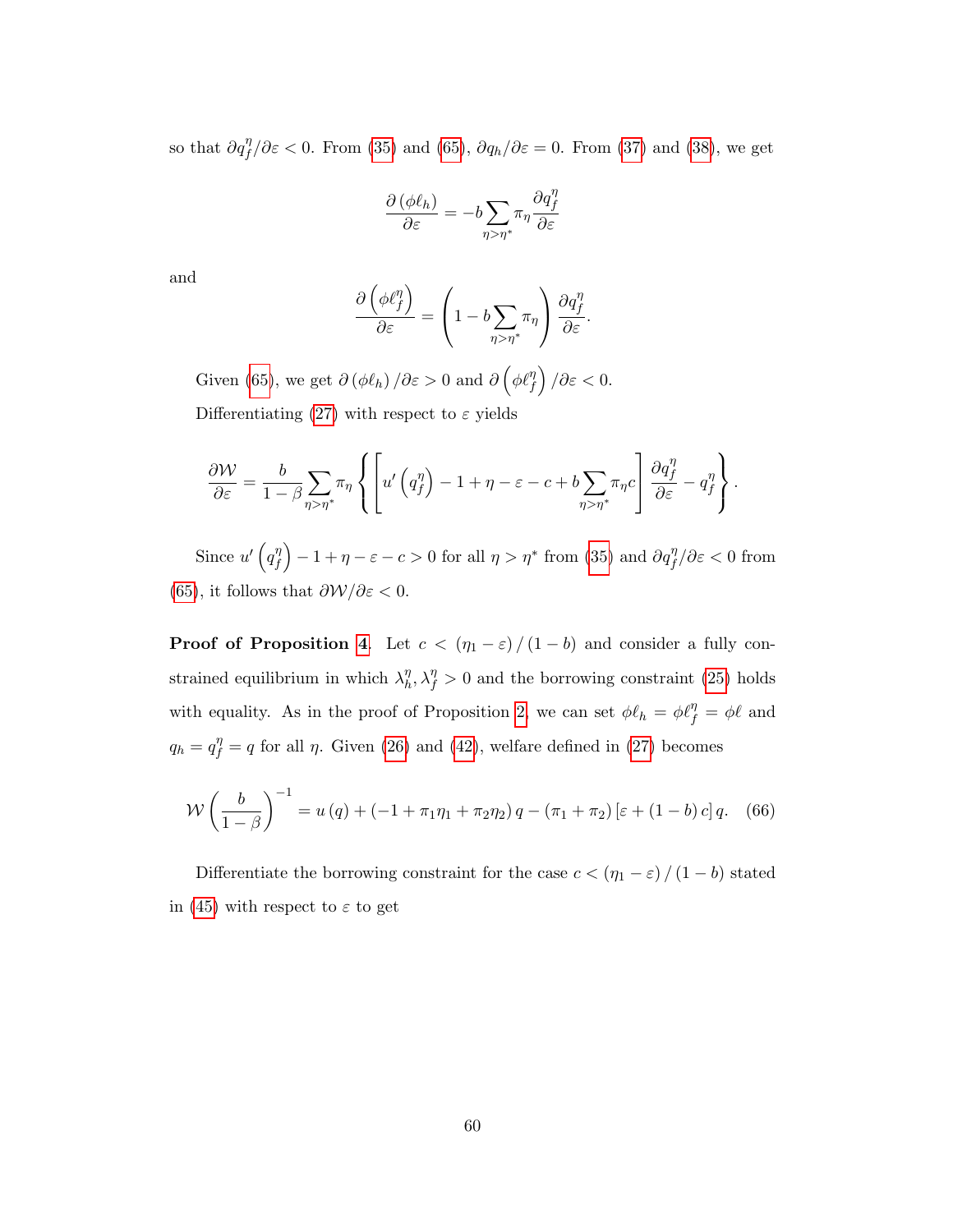$$
- [1 + (1 - b) i] \frac{\partial q}{\partial \varepsilon} - (1 - b) \frac{\partial i}{\partial \varepsilon} q - \frac{\beta b (\pi_1 + \pi_2)}{1 - \beta} q
$$
(67)  
+ 
$$
\frac{\beta b}{1 - \beta} \{ u'(q) - 1 + \pi_1 \eta_1 + \pi_2 \eta_2 - (\pi_1 + \pi_2) [\varepsilon + (1 - b) c] \} \frac{\partial q}{\partial \varepsilon}
$$
  
= 
$$
\frac{\beta b}{1 - \beta} [u'(q) - 1 + \pi_1 (\eta_1 - \varepsilon) + \pi_2 (\eta_2 - \varepsilon)] \frac{\partial \hat{q}}{\partial \varepsilon} - \frac{\beta b (\pi_1 + \pi_2)}{1 - \beta} \hat{q} - \frac{\gamma - \beta}{1 - \beta} \frac{\partial \hat{q}}{\partial \varepsilon}.
$$

Differentiating [\(43\)](#page-51-0) with respect to  $\varepsilon$  yields

<span id="page-62-1"></span><span id="page-62-0"></span>
$$
(1-b)\frac{\partial i}{\partial \varepsilon} = -bu''(q)\frac{\partial q}{\partial \varepsilon} + b(\pi_1 + \pi_2).
$$
 (68)

Rewrite  $(67)$  using  $(43)$ ,  $(44)$  and  $(68)$  to get

<span id="page-62-2"></span>
$$
\frac{\partial q}{\partial \varepsilon} = \frac{b(\pi_1 + \pi_2) [(1 - \beta) q + \beta (q - \hat{q})]}{\gamma - 1 - (1 - b) i - \beta b (\pi_1 + \pi_2) (1 - b) c + (1 - \beta) b q u''(q)}.
$$
(69)

From [\(43\)](#page-51-0) and [\(44\)](#page-51-1),  $q = \hat{q}$  when  $i = 0$  and  $q > \hat{q}$  when  $i > 0$ . From the proof of Proposition [2,](#page-25-0) when  $c < (\eta_1 - \varepsilon) / (1 - b)$  the value of  $\gamma$  such that  $i = 0$  and  $q = \hat{q}$ is  $\gamma^1 = 1 + \beta b (\pi_1 + \pi_2) (1 - b) c$ . Further,  $q \ge \hat{q}$  for  $\gamma \in [\gamma^1, \gamma^2]$ . Therefore, the numerator at the right-hand side in [\(69\)](#page-62-2) is positive for  $\gamma \in [\gamma^1, \gamma^2]$ . From the proof of Proposition [2,](#page-25-0) it can be deduced that the denominator at the right-hand side in [\(69\)](#page-62-2) is negative for  $\gamma \in [\gamma^1, \gamma^2]$ . It follows that in a fully constrained equilibrium  $\partial q/\partial \varepsilon < 0$  for  $\gamma \in [\gamma^1, \gamma^2]$ . Since  $\phi \ell_h = \phi \ell_f^{\eta} = \phi \ell = (1 - b) q$  for all  $\eta$  from [\(42\)](#page-50-0),  $\partial (\phi \ell) / \partial \varepsilon < 0.$ 

Differentiating [\(66\)](#page-61-0) with respect to  $\varepsilon$  yields

$$
\frac{\partial \mathcal{W}}{\partial \varepsilon} \left( \frac{b}{1-\beta} \right)^{-1} = \left\{ u'(q) - 1 + \pi_1 \eta_1 + \pi_2 \eta_2 - (\pi_1 + \pi_2) \left[ \varepsilon + (1-b) c \right] \right\} \frac{\partial q}{\partial \varepsilon} - (\pi_1 + \pi_2) q.
$$

Since  $\eta_1, \eta_2 > \varepsilon + (1 - b)c$  and  $\partial q/\partial \varepsilon < 0$  from [\(69\)](#page-62-2), it follows that  $\partial \mathcal{W}/\partial \varepsilon < 0$ .

**Proof of Proposition [5](#page-30-1).** For this proof we distinguish two cases,  $\varepsilon + (1 - b)c > \eta_2$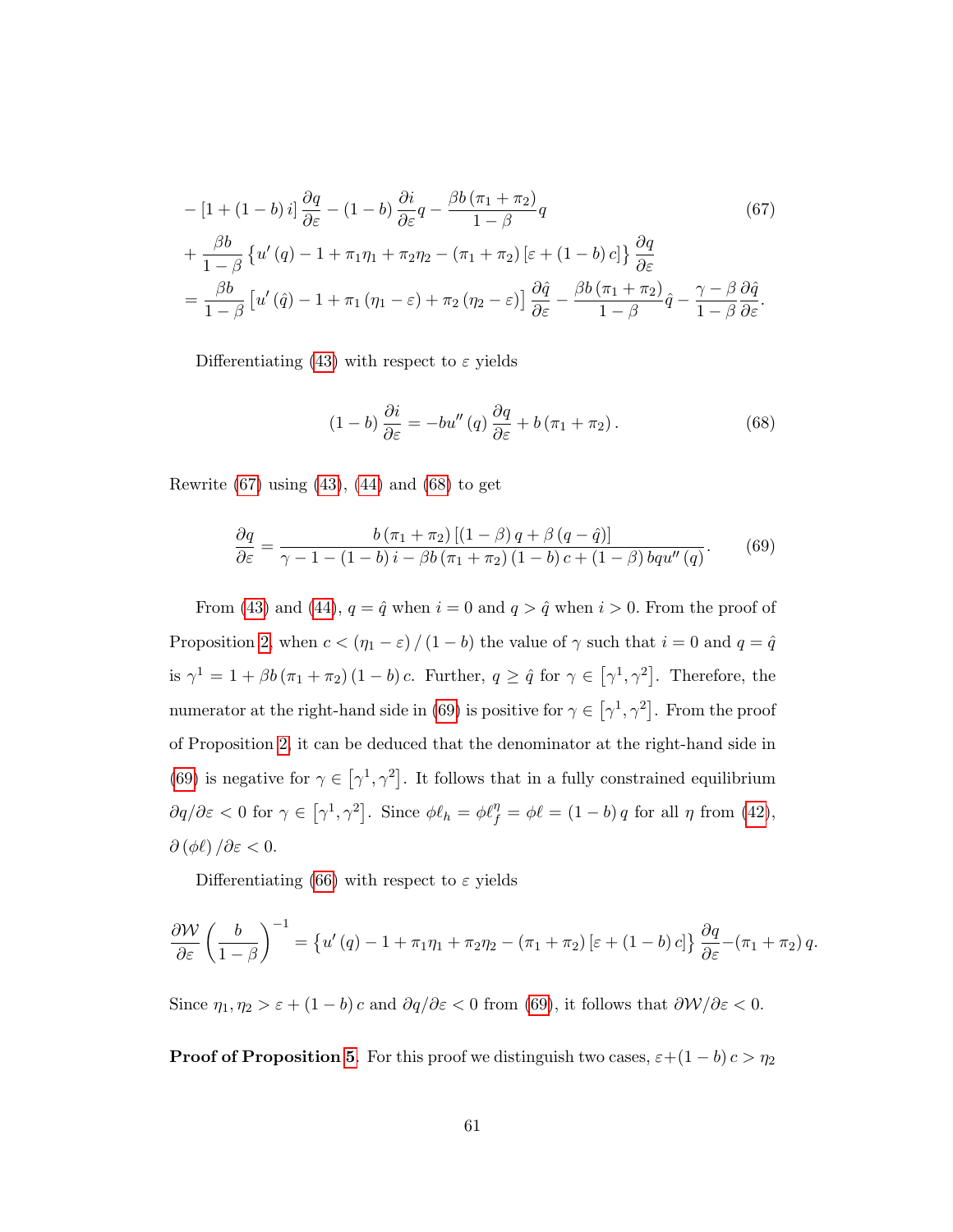and  $\varepsilon < \eta_1 \leq \varepsilon + (1 - b)c < \eta_2$ . In the first case showing that  $\partial \mathcal{W}/\partial \varepsilon > 0$  is straightforward since the non-defaulter consumes only the home good and hence does not incur conversion costs. For the second case it is shown that  $\frac{\partial \mathcal{W}}{\partial \varepsilon} > 0$ holds for  $\pi_2$  sufficiently low.

Consider a fully constrained equilibrium in which  $\lambda_h^{\eta}$  $\eta_h^{\eta}, \lambda_f^{\eta} > 0$  and the borrowing constraint [\(25\)](#page-23-0) holds with equality. As in the proof of Proposition [2,](#page-25-0) we can set  $\phi \ell_h = \phi \ell_f^{\eta} = \phi \ell \text{ and } q_h = q_f^{\eta} = q \text{ for all } \eta.$ 

Case  $\varepsilon + (1 - b) c > \eta_2$ .

Given [\(26\)](#page-25-1), welfare defined in [\(27\)](#page-27-0) becomes

<span id="page-63-3"></span><span id="page-63-0"></span>
$$
\mathcal{W}\left(\frac{b}{1-\beta}\right)^{-1} = u(q) - q. \tag{70}
$$

Differentiate the borrowing constraint for the case  $\varepsilon + (1 - b) c > \eta_2$  stated in [\(60\)](#page-58-0) with respect to  $\varepsilon$  to get

$$
-(1-b)\frac{\partial i}{\partial \varepsilon}q + \frac{\beta b(\pi_1 + \pi_2)}{1-\beta}\hat{q} - [1+(1-b)i]\frac{\partial q}{\partial \varepsilon}
$$
(71)  
+ 
$$
\frac{\beta b}{1-\beta} [u'(q) - 1]\frac{\partial q}{\partial \varepsilon}
$$

$$
= \frac{\beta b}{1-\beta} \left\{ u'(q) - 1 + [\pi_1(\eta_1 - \varepsilon) + \pi_2(\eta_2 - \varepsilon)] \right\} \frac{\partial \hat{q}}{\partial \varepsilon} - \frac{\gamma - \beta}{1-\beta} \frac{\partial \hat{q}}{\partial \varepsilon}.
$$

Differentiating [\(58\)](#page-57-0) with respect to  $\varepsilon$  yields

<span id="page-63-1"></span>
$$
(1-b)\frac{\partial i}{\partial \varepsilon} = -bu''(q)\frac{\partial q}{\partial \varepsilon}.
$$
 (72)

Rewrite [\(71\)](#page-63-0) using [\(58\)](#page-57-0), [\(59\)](#page-57-1) and [\(72\)](#page-63-1)

<span id="page-63-2"></span>
$$
\frac{\partial q}{\partial \varepsilon} = \frac{-\beta b \left(\pi_1 + \pi_2\right) \hat{q} / \left(1 - \beta\right)}{b u'' \left(q\right) q + \left[\gamma - 1 - \left(1 - b\right) i\right] / \left(1 - \beta\right)}.\tag{73}
$$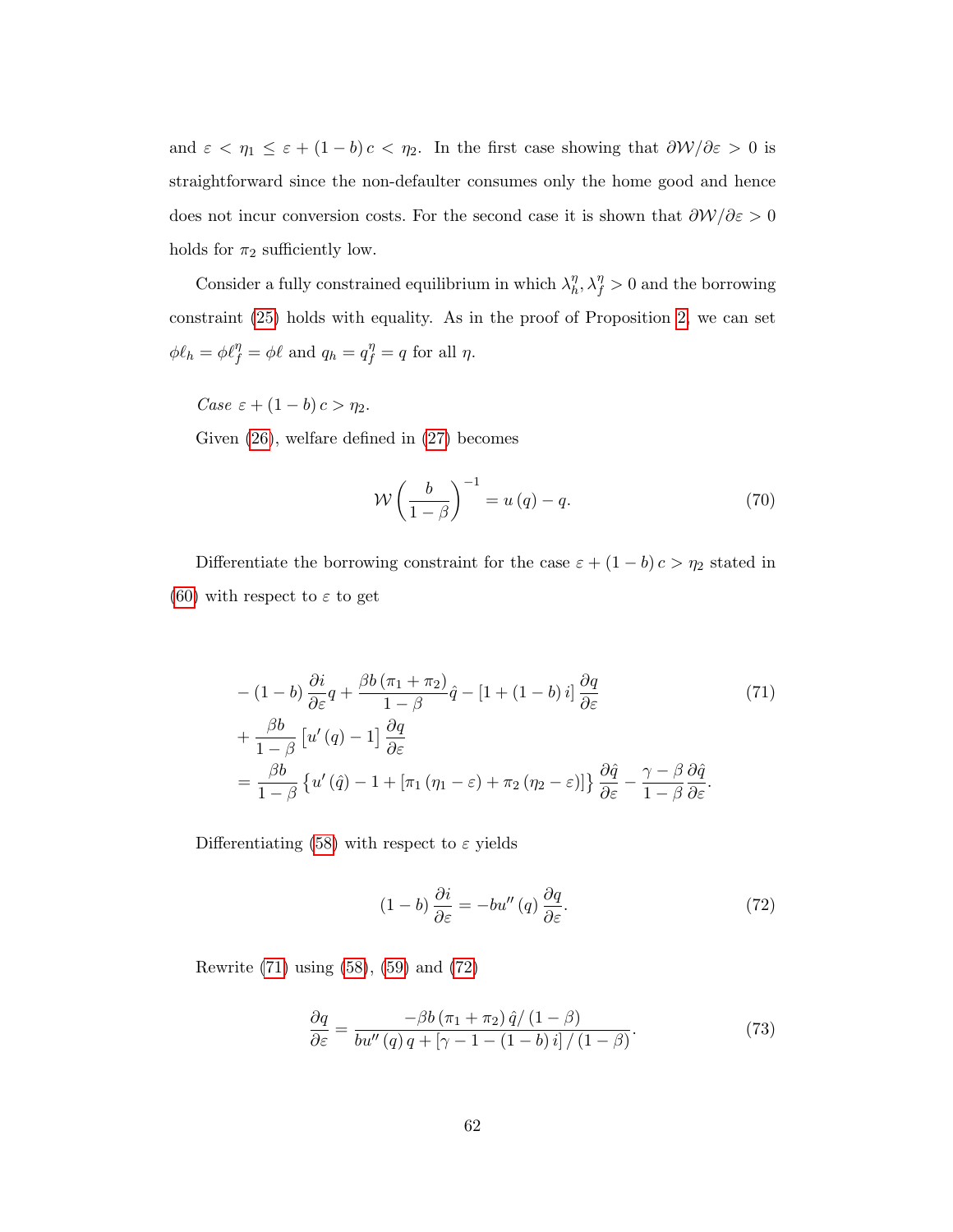From the proof of Proposition [2,](#page-25-0) it can be deduced that the denominator at the right-hand side of [\(73\)](#page-63-2) is negative. Since the numerator at the right-hand side of [\(73\)](#page-63-2) is also negative, it follows that in a fully constrained equilibrium  $\partial q/\partial \epsilon > 0$ . Since  $\phi \ell_h = \phi \ell_f^{\eta} = \phi \ell = (1 - b) q$  for all  $\eta$  from [\(42\)](#page-50-0), it follows that  $\partial (\phi \ell) / \partial \varepsilon > 0$ .

Differentiating [\(70\)](#page-63-3) with respect to  $\varepsilon$  yields

<span id="page-64-0"></span>
$$
\frac{\partial \mathcal{W}}{\partial \varepsilon} \left( \frac{b}{1 - \beta} \right)^{-1} = \left[ u'(q) - 1 \right] \frac{\partial q}{\partial \varepsilon}.
$$
 (74)

Since  $\partial q/\partial \varepsilon > 0$  from [\(73\)](#page-63-2), [\(74\)](#page-64-0) implies that  $\partial \mathcal{W}/\partial \varepsilon > 0$ .

Case  $\varepsilon < \eta_1 \leq \varepsilon + (1 - b) c < \eta_2$ .

Given [\(26\)](#page-25-1) and [\(42\)](#page-50-0), welfare defined in [\(27\)](#page-27-0) becomes

<span id="page-64-3"></span>
$$
\mathcal{W}\left(\frac{b}{1-\beta}\right)^{-1} = u(q) - q + \pi_2 \left[\eta_2 - \varepsilon - (1-b)c\right]q. \tag{75}
$$

Differentiate the borrowing constraint for the case  $\varepsilon < \eta_1 \leq \varepsilon + (1-b)\,c < \eta_2$ stated in [\(52\)](#page-54-2) with respect to  $\varepsilon$  to get

$$
-(1-b)\frac{\partial i}{\partial \varepsilon}q - \frac{\beta b}{1-\beta} \left[\pi_2 q - (\pi_1 + \pi_2)\hat{q}\right]
$$
(76)  

$$
- [1 + (1-b)i] \frac{\partial q}{\partial \varepsilon} + \frac{\beta b}{1-\beta} \left\{u'(q) - 1 + \pi_2 \left[\eta_2 - \varepsilon - (1-b)c\right]\right\} \frac{\partial q}{\partial \varepsilon}
$$
  

$$
= \frac{\beta b}{1-\beta} \left\{u'(q) - 1 + \left[\pi_1 \left(\eta_1 - \varepsilon\right) + \pi_2 \left(\eta_2 - \varepsilon\right)\right]\right\} \frac{\partial \hat{q}}{\partial \varepsilon} - \frac{\gamma - \beta}{1-\beta} \frac{\partial \hat{q}}{\partial \varepsilon}.
$$

Differentiating [\(50\)](#page-54-0) with respect to  $\varepsilon$  yields

<span id="page-64-2"></span><span id="page-64-1"></span>
$$
(1-b)\frac{\partial i}{\partial \varepsilon} = -bu''(q)\frac{\partial q}{\partial \varepsilon} + b\pi_2.
$$
 (77)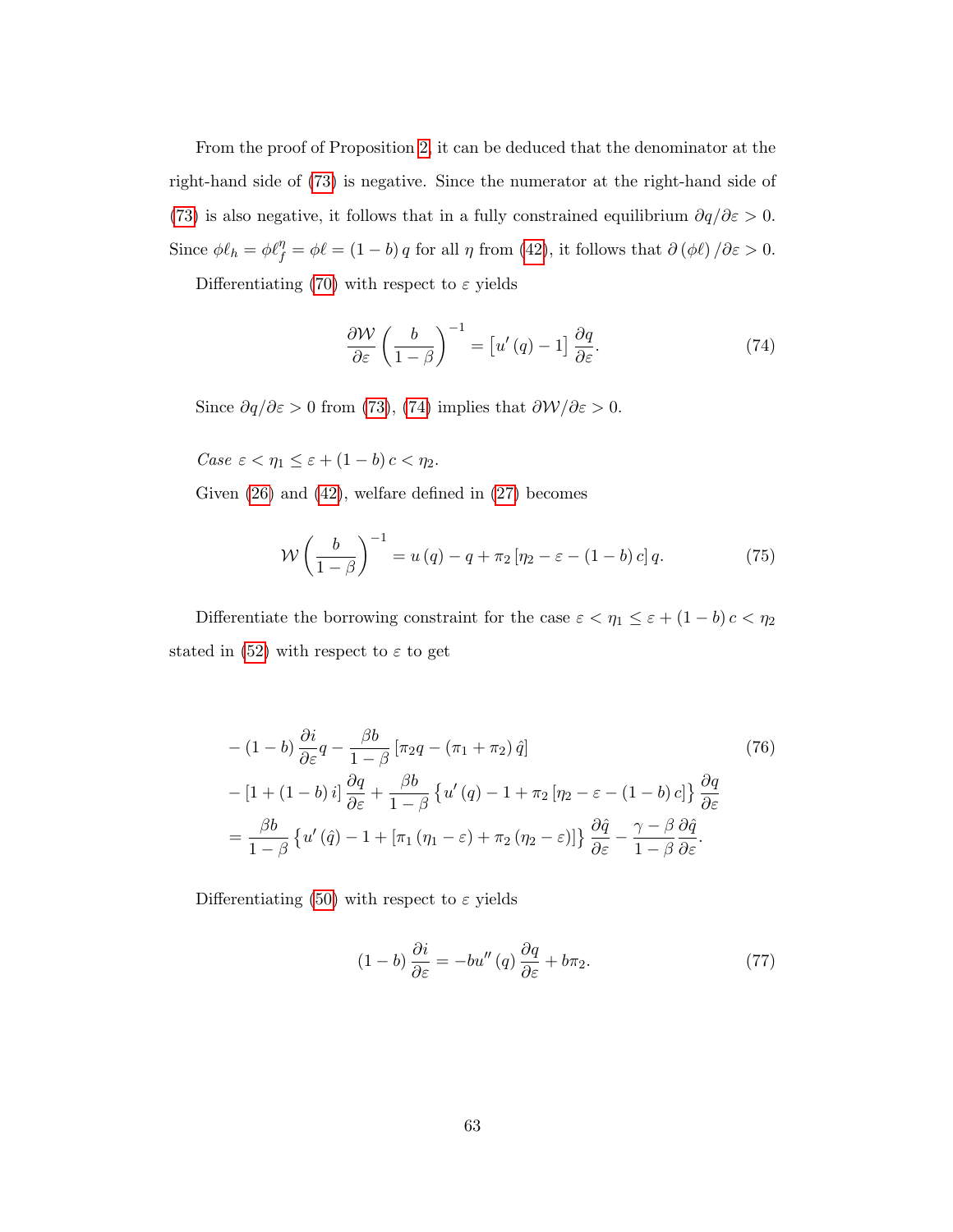Rewrite [\(76\)](#page-64-1) using [\(50\)](#page-54-0), [\(51\)](#page-54-1) and [\(77\)](#page-64-2)

<span id="page-65-0"></span>
$$
\frac{\partial q}{\partial \varepsilon} = \frac{b\pi_2 q + \beta b \left[ \pi_2 q - (\pi_1 + \pi_2) \hat{q} \right] / (1 - \beta)}{b u''(q) q + \left[ \gamma - 1 - (1 - b) i - \beta b (1 - b) \pi_2 c \right] / (1 - \beta)}.
$$
(78)

From the proof of Proposition [2,](#page-25-0) it can be deduced that the denominator at the right-hand side of [\(78\)](#page-65-0) is negative. At  $\gamma = \gamma^{1}$ ,  $q = \hat{q}$  and hence the numerator at the right-hand side of [\(78\)](#page-65-0) is negative if  $\pi_2 - \beta \pi_1/(1 - \beta) < 0$ . Therefore,  $\partial q/\partial \varepsilon > 0$  at  $\gamma = \gamma^{1}$  if  $\pi_2$  is sufficiently low. Since q is increasing in  $\varepsilon$  as long as the numerator at the right-hand side of [\(78\)](#page-65-0) is negative and  $\hat{q}$  is decreasing in  $\varepsilon$ given [\(51\)](#page-54-1), the numerator at the right-hand side of [\(78\)](#page-65-0) is increasing in  $\varepsilon$ . Define  $\gamma^{2}$  the value of  $\gamma$  such that the numerator at the right-hand side of [\(78\)](#page-65-0) is zero given  $\{q, \hat{q}, i\}$  that solve [\(50\)](#page-54-0), [\(51\)](#page-54-1) and [\(52\)](#page-54-2). In addition, let  $\bar{\gamma}^2 = \min(\gamma^2, \gamma^{2\prime})$ . Then in a fully constrained equilibrium  $\partial q/\partial \varepsilon > 0$  for  $\gamma \in [\gamma^1, \bar{\gamma}^2]$ . Since  $\phi \ell_h =$  $\phi \ell_f^{\eta} = \phi \ell = (1 - b) q$  for all  $\eta$  from [\(42\)](#page-50-0),  $\partial (\phi \ell) / \partial \varepsilon > 0$  for  $\gamma \in [\gamma^1, \bar{\gamma}^2]$ .

Differentiating [\(75\)](#page-64-3) with respect to  $\varepsilon$  yields

$$
\frac{\partial W}{\partial \varepsilon} \left( \frac{b}{1 - \beta} \right)^{-1} = \left\{ u'(q) - 1 + \pi_2 \left[ \eta_2 - \varepsilon - (1 - b) c \right] \right\} \frac{\partial q}{\partial \varepsilon} - \pi_2 q. \tag{79}
$$

Using [\(78\)](#page-65-0) for  $\gamma \in [\gamma^1, \gamma^{1'}]$  with  $\gamma^{1'}$  stated in [\(53\)](#page-54-3) it follows that

$$
\frac{\partial \mathcal{W}}{\partial \varepsilon} \left( \frac{b}{1-\beta} \right)^{-1} > \frac{u'(q) - 1 + \pi_2 \left[ \eta_2 - \varepsilon - (1-b) c \right]}{-u''(q)} \left( \frac{\beta \pi_1}{1-\beta} - \pi_2 \right) - \pi_2 q.
$$

Since assumed preferences satisfy  $-u''(q) \, q \le u'(q)$  and  $\eta_2 - \varepsilon - (1 - b) \, c > 0$ , a sufficient condition for  $\partial \mathcal{W}/\partial \varepsilon > 0$  for  $\gamma \in [\gamma^1, \gamma^1]$  is

<span id="page-65-1"></span>
$$
\frac{u'(q) - 1}{u'(q)} \left( \frac{\beta \pi_1}{1 - \beta} - \pi_2 \right) - \pi_2 > 0.
$$
 (80)

The left-hand side at [\(80\)](#page-65-1) is positive at  $\pi_2 = 0$  and given [\(50\)](#page-54-0) is decreasing in  $\pi_2$  for  $\gamma \in [\gamma^1, \gamma^{1'}]$ . Therefore there is a value  $\bar{\pi}_2 > 0$  such that if  $\pi_2 \leq \bar{\pi}_2$  the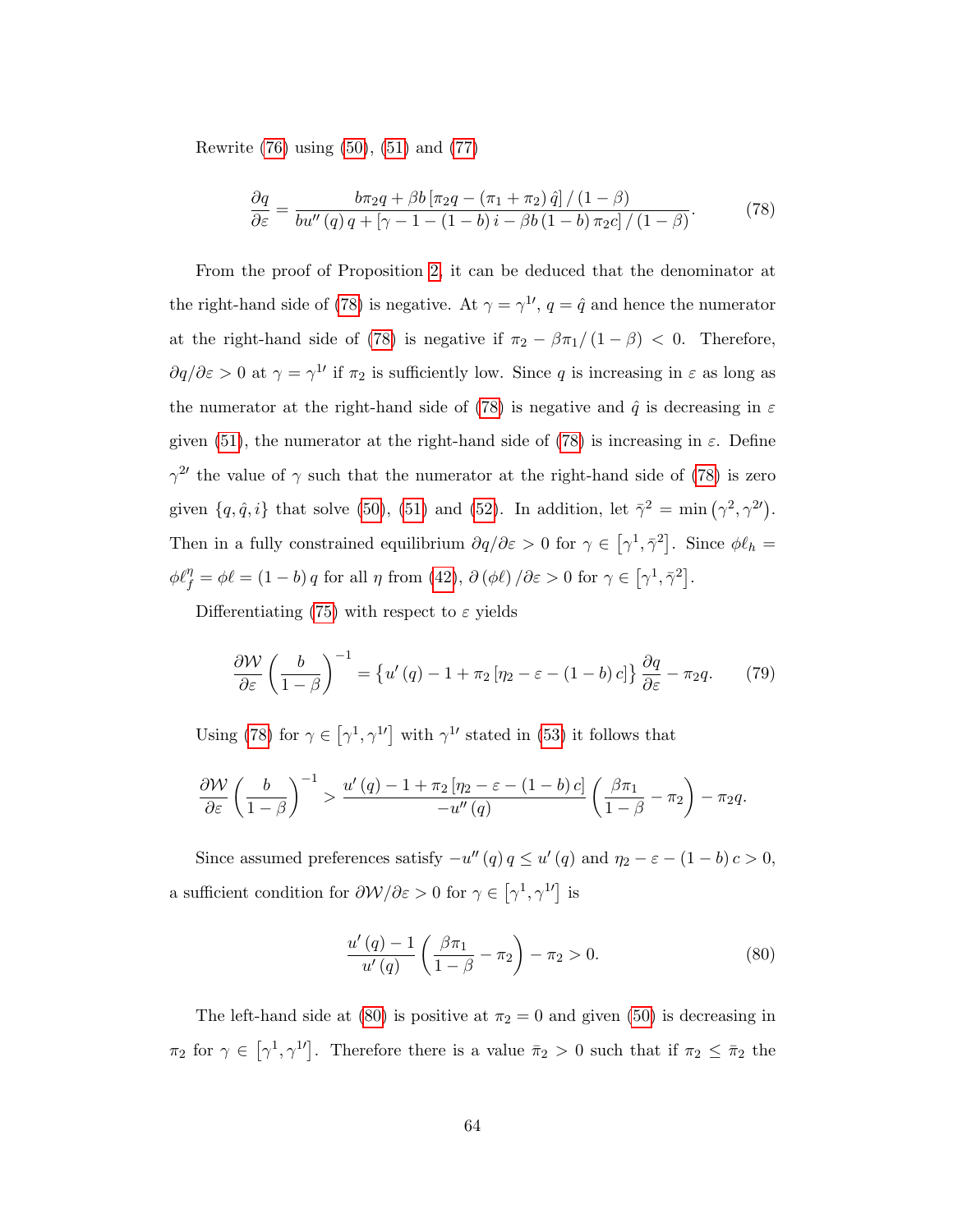left-hand side in [\(80\)](#page-65-1) is positive for  $\gamma \in [\gamma^1, \gamma^{1'}]$ . Since condition (80) is sufficient (but not necessary) there is  $\hat{\pi}_2 > \bar{\pi}_2 > 0$  and  $\hat{\gamma}^2 > \gamma^{1}$  such that if  $\pi_2 \leq \hat{\pi}_2$  then  $\frac{\partial \mathcal{W}}{\partial \varepsilon} > 0 \text{ for } \gamma \in \left[\gamma^1, \hat{\gamma}^2\right].$ 

**Proof of Proposition [8](#page-33-0).** We proceed in three steps to show that the amount of credit is decreasing in c. Consider two cases:  $\varepsilon = 0$  and  $\varepsilon > 0$ . First, we show that q is decreasing in c from some value  $c_0$  up to some value  $c < \eta_1/(1-b)$  in the case  $\varepsilon = 0$  and up to some value  $c < (\eta_1 - \varepsilon) / (1 - b)$  in the case  $\varepsilon > 0$ . To prove that an increase in  $c$  entails a decrease in credit in a fully constrained equilibrium in which  $\varepsilon + (1 - b)c \le \eta_1$  with  $\varepsilon \ge 0$ , differentiate the borrowing constraint stated in  $(45)$  with respect to c:

$$
-[(1-b)i+1]\frac{\partial q}{\partial c} - (1-b)q\frac{\partial i}{\partial c} - \frac{\beta b}{1-\beta}(\pi_1 + \pi_2)(1-b)q
$$
\n
$$
+\frac{\beta b}{1-\beta}\left\{u'(q) - 1 + \pi_1\eta_1 + \pi_2\eta_2 - (\pi_1 + \pi_2)[\varepsilon + (1-b)c]\right\}\frac{\partial q}{\partial c} = 0.
$$
\n(81)

From [\(43\)](#page-51-0) we get

<span id="page-66-1"></span><span id="page-66-0"></span>
$$
(1-b)\frac{\partial i}{\partial c} = -bu''(q)\frac{\partial q}{\partial c}.
$$
\n(82)

Use  $(43)$  and  $(82)$  to rewrite  $(81)$  as follows

<span id="page-66-2"></span>
$$
\frac{\partial q}{\partial c} = \frac{\beta b (\pi_1 + \pi_2) (1 - b) q / (1 - \beta)}{b u'' (q) q + [\gamma - 1 - (1 - b) i - \beta b (\pi_1 + \pi_2) (1 - b) c] / (1 - \beta)}.
$$
(83)

From the proof of Proposition [2,](#page-25-0) in the case  $\varepsilon + (1 - b)c < \eta_1$  of a fully constrained equilibrium the denominator at the right-hand side in [\(83\)](#page-66-2) is negative. Since in the fully constrained equilibrium  $\ell_h = \ell_f^{\eta} = \ell$  for all  $\eta$  and  $\phi \ell = (1 - b) q$ from [\(42\)](#page-50-0), it follows that  $\partial (\phi \ell)/\partial c <0$  for  $c<(\eta_1 - \varepsilon)/(1-b)$ . Since  $\partial q/\partial c <0$ for all  $c < (\eta_1 - \varepsilon) / (1 - b)$  it follows that, in the case  $\varepsilon = 0$ , q and  $(\phi \ell)$  are decreasing in c up to  $c = \eta_1/(1 - b)$  and, in the case  $\varepsilon > 0$ , q and  $\phi\ell$  are decreasing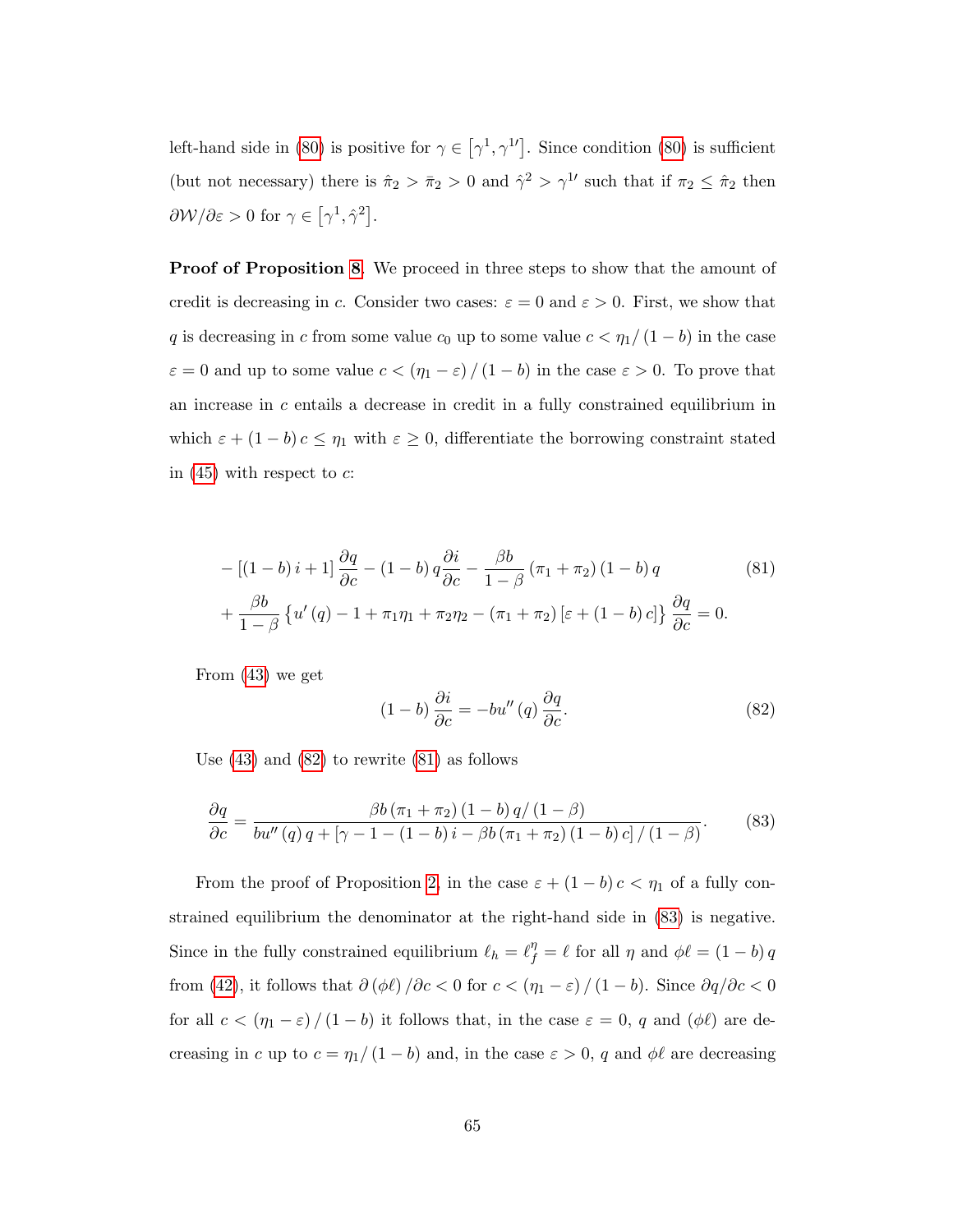in c up to  $c = (\eta_1 - \varepsilon) / (1 - b)$ .

Second, we show that the function  $q = q(c)$  is not continuous. For this, we evaluate the function  $q = q(c)$  at a particular value of  $\gamma$  and infer that its properties hold for a range of values of  $\gamma$ . Consider the case  $\varepsilon = 0$ . The function  $q = q(c)$ jumps below at  $c = \eta_1/(1-b)$ ; i.e.,  $q(c^-) > q(c^+)$  with  $c^- = \eta_1/(1-b) - dc$ ,  $c^+ = \eta_1/(1-b) + dc$  and  $dc \to 0$ . From [\(43\)](#page-51-0) and [\(50\)](#page-54-0), it follows that

<span id="page-67-0"></span>
$$
b [u' (q (c-)) + \pi_1 \eta_1] + (1 - b) i (c-) = bu' (q (c+)) + (1 - b) i (c+)
$$
 (84)

where  $q(c^-)$  and  $i(c^-)$  solve [\(45\)](#page-51-2) and [\(43\)](#page-51-0) (with  $\hat{q}$  being determined by [\(44\)](#page-51-1)), whereas  $q(c^+)$  and  $i(c^+)$  solve [\(52\)](#page-54-2) and [\(50\)](#page-54-0) (with  $\hat{q}$  being determined by [\(51\)](#page-54-1)). At  $\gamma = \gamma^1(c^+, \varepsilon = 0) = 1 + \beta b \pi_2 (1 - b) c^+ + b \pi_1 \eta_1$ ,  $i(c^+) = b \pi_1 \eta_1 / (1 - b)$ . Hence, at  $\gamma = \gamma^1(c^+, \varepsilon = 0)$  [\(84\)](#page-67-0) becomes

<span id="page-67-1"></span>
$$
bu'\left(q\left(c^{-}\right)\right) + \left(1-b\right)i\left(c^{-}\right) = bu'\left(q\left(c^{+}\right)\right). \tag{85}
$$

Note that  $\gamma^1(c^+,\varepsilon = 0) > \gamma^1(c^-,\varepsilon = 0) = 1 + \beta b (\pi_1 + \pi_2) (1 - b) c^-$  provided that  $\beta < 1$ . Thus, at  $\gamma = \gamma^1(c^+, \varepsilon = 0)$ ,  $i(c^-) > 0$  since  $i(c^-) = 0$  at  $\gamma^1(c^-, \varepsilon = 0)$ and  $\partial i/\partial \gamma > 0$  in a fully constrained equilibrium with  $c < \eta_1/(1-b)$  from Propo-sition [2.](#page-25-0) Hence, from [\(85\)](#page-67-1)  $q(c^+) < q(c^-)$ . It follows that the function is discontinuous at  $c = \eta_1/(1-b)$  with  $q(c^+) < q(c^-)$ . Since all functions in [\(84\)](#page-67-0)  $(u'(q(c^-))$ and  $i(c^-)$  which solve [\(45\)](#page-51-2) and [\(43\)](#page-51-0), and  $u'(q(c^+))$  and  $i(c^+)$  which solve [\(52\)](#page-54-2) and [\(50\)](#page-54-0)) are continuous, we can infer that there is a range of values of  $\gamma$  for which the function  $q = q(c)$  is not continuous at  $c = \eta_1/(1-b)$  with  $q(c^+) < q(c^-)$ . From [\(42\)](#page-50-0), it follows that at  $c = \eta_1/(1 - b)$  the function  $\phi\ell$  also jumps below.

Similarly, in the case  $\varepsilon > 0$ , the function  $q = q(c)$  jumps below at  $c =$  $(\eta_1 - \varepsilon) / (1 - b);$  i.e.,  $q(c^{-}) > q(c^{+})$  with  $c^{-} = (\eta_1 - \varepsilon) / (1 - b) - dc, c^{+} =$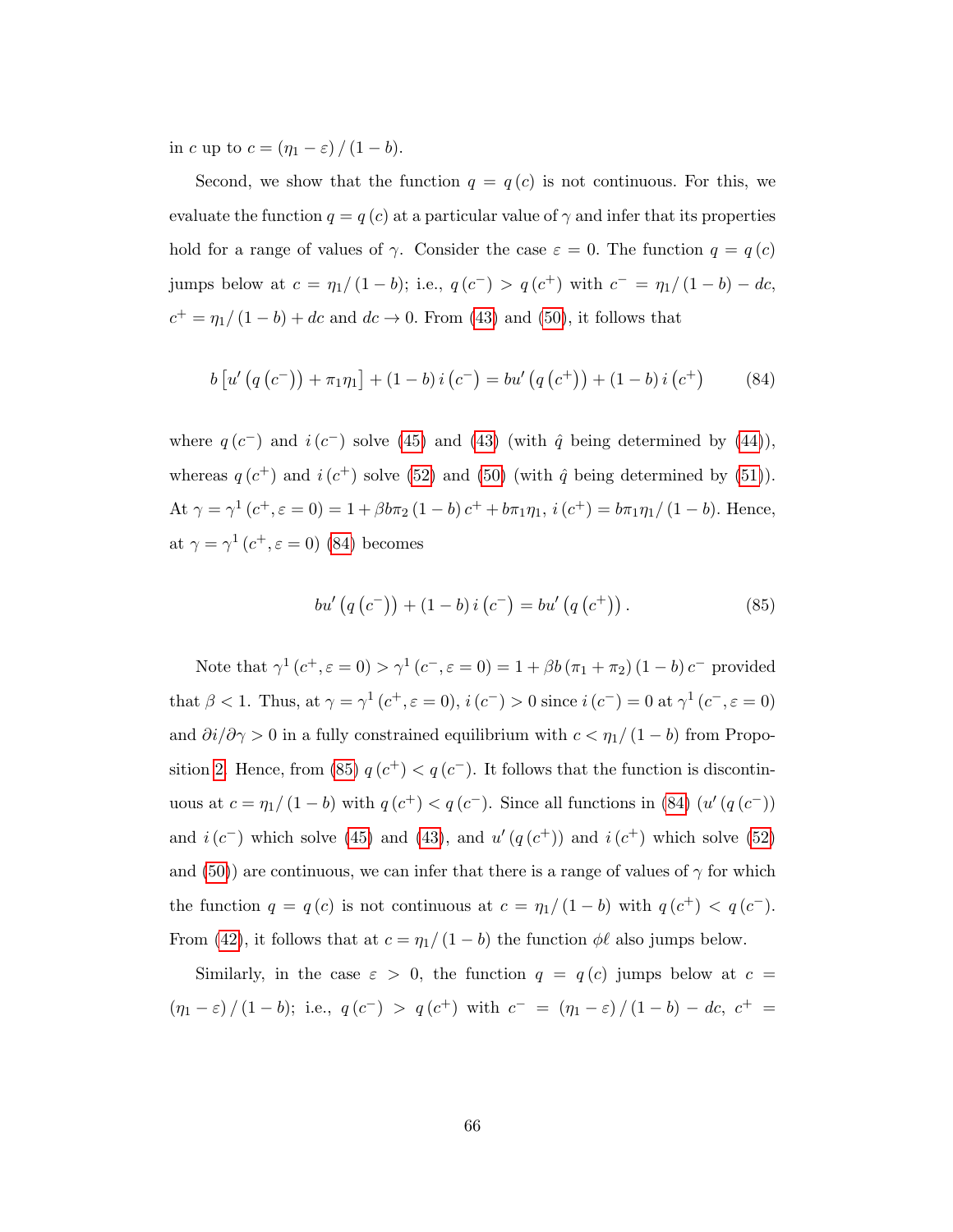$(\eta_1 - \varepsilon) / (1 - b) + dc$  and  $dc \to 0$ . From [\(43\)](#page-51-0) and [\(50\)](#page-54-0), it follows that

<span id="page-68-0"></span>
$$
b [u (q (c-)) + \pi_1 (\eta_1 - \varepsilon)] + (1 - b) i (c-) = bu (q (c+)) + (1 - b) i (c+)
$$
 (86)

where  $q(c^-)$  and  $i(c^-)$  solve [\(45\)](#page-51-2) and [\(43\)](#page-51-0) (with  $\hat{q}$  being determined by [\(44\)](#page-51-1)), whereas  $q(c^+)$  and  $i(c^+)$  solve [\(52\)](#page-54-2) and [\(50\)](#page-54-0) (with  $\hat{q}$  being determined by [\(51\)](#page-54-1)). At  $\gamma = \gamma^1 (c^+, \varepsilon > 0) = 1 + \beta b \pi_2 (1 - b) c^+ + b \pi_1 (\eta_1 - \varepsilon), i (c^+) = b \pi_1 (\eta_1 - \varepsilon) / (1 - b).$ Hence, at  $\gamma = \gamma^1(c^+, \varepsilon > 0)$  [\(86\)](#page-68-0) becomes

<span id="page-68-1"></span>
$$
bu(q (c-)) + (1 - b) i (c-) = bu(q (c+)).
$$
\n(87)

At  $\gamma = \gamma^1(c^+, \varepsilon > 0), i(c^-) > 0$  since  $i(c^-) = 0$  at  $\gamma^1(c^-, \varepsilon > 0), \partial i/\partial \gamma > 0$  in a fully constrained equilibrium with  $c < (\eta_1 - \varepsilon) / (1 - b)$  from Proposition [2,](#page-25-0) and  $\gamma^1(c^+,\varepsilon>0) > \gamma^1(c^-,\varepsilon>0)$ . Thus, from [\(87\)](#page-68-1)  $q(c^+) < q(c^-)$ . It follows that the function is discontinuous at  $c = (\eta_1 - \varepsilon) / (1 - b)$  with  $q(c^+) < q(c^-)$ . Since all functions in [\(86\)](#page-68-0) are continuous, we can infer that there is a range of values of  $\gamma$  for which the function  $q = q(c)$  is not continuous at  $c = (\eta_1 - \varepsilon) / (1 - b)$  with  $q(c^+) < q(c^-)$ . From [\(42\)](#page-50-0), it follows that the function  $\phi\ell$  also jumps below at  $c = (\eta_1 - \varepsilon) / (1 - b).$ 

Third, we show that q is decreasing in c for  $c > \eta_1/(1 - b)$  in the case  $\varepsilon = 0$  and for  $c > (\eta_1 - \varepsilon) / (1 - b)$  in the case  $\varepsilon > 0$ . To prove that this increase in c entails a decrease in credit in a fully constrained equilibrium in which  $\varepsilon + (1 - b) c > \eta_1$ with  $\varepsilon \geq 0$ , differentiate the borrowing constraint stated in [\(52\)](#page-54-2) with respect to c:

<span id="page-68-2"></span>
$$
-[(1-b)i+1]\frac{\partial q}{\partial c} - (1-b)q\frac{\partial i}{\partial c} - \frac{\beta b}{1-\beta}\pi_2(1-b)q
$$
  
+ 
$$
\frac{\beta b}{1-\beta}\left\{u'(q) - 1 + \pi_2[\eta_2 - \varepsilon - (1-b)c]\right\}\frac{\partial q}{\partial c} = 0.
$$
 (88)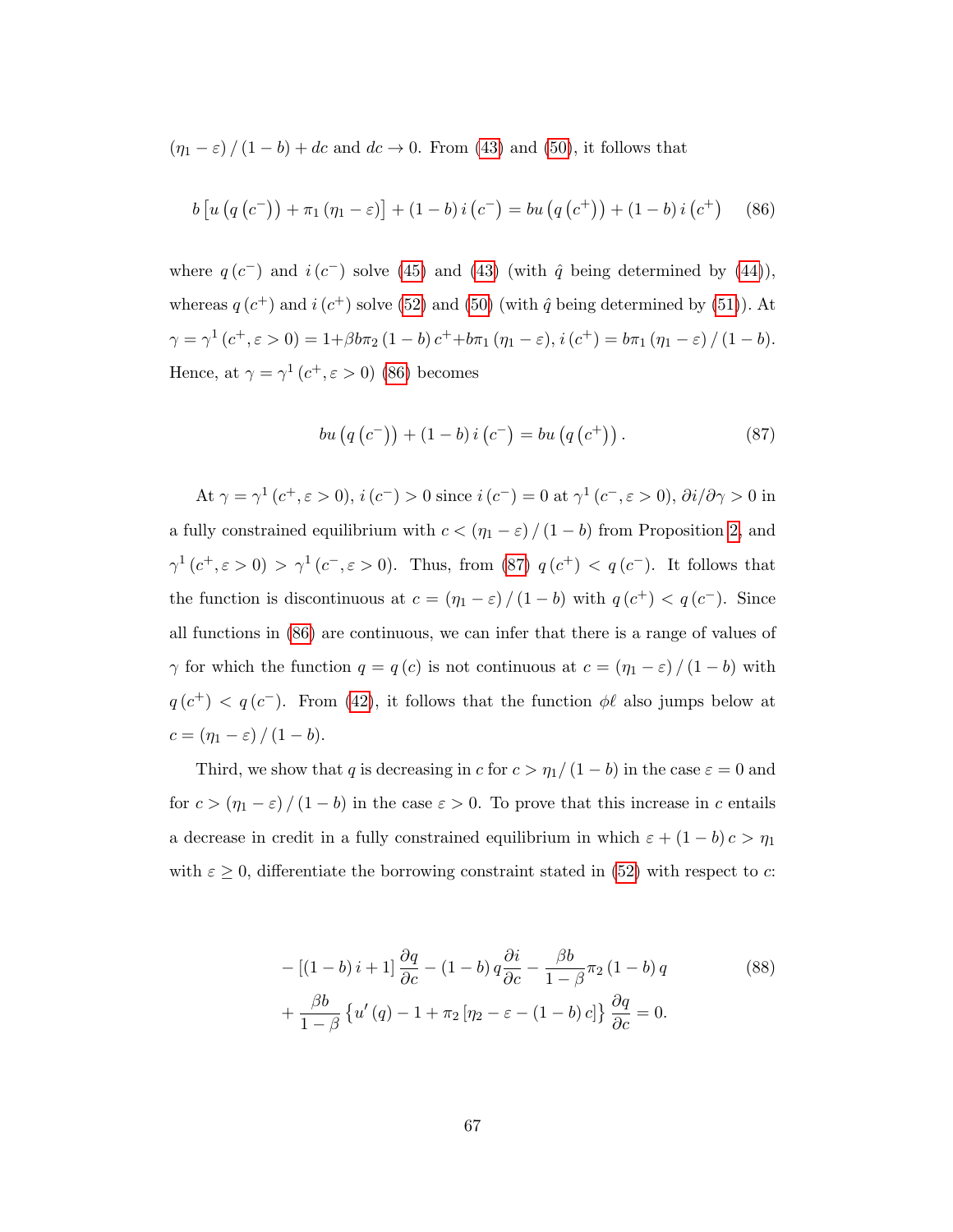From [\(50\)](#page-54-0) we get

<span id="page-69-0"></span>
$$
(1-b)\frac{\partial i}{\partial c} = -bu''(q)\frac{\partial q}{\partial c}.
$$
 (89)

Use [\(50\)](#page-54-0) and [\(89\)](#page-69-0) to rewrite [\(88\)](#page-68-2) as follows

<span id="page-69-1"></span>
$$
\frac{\partial q}{\partial c} = \frac{\beta b \pi_2 (1 - b) q / (1 - \beta)}{b u''(q) q + [\gamma - 1 - (1 - b) i - \beta b \pi_2 (1 - b) c] / (1 - \beta)}.
$$
(90)

As shown in the proof of Proposition [2,](#page-25-0) in a fully constrained equilibrium in the case  $\varepsilon < \eta_1 \leq (1-b)c + \varepsilon < \eta_2$  the denominator at the right-hand side in [\(90\)](#page-69-1) is negative, so  $\partial q/\partial c < 0$ . Since in the fully constrained equilibrium  $\ell_h = \ell_f^{\eta} = \ell$ for all  $\eta$  and  $\phi \ell = (1 - b) q$  from [\(42\)](#page-50-0), it follows that  $\partial (\phi \ell) / \partial c < 0$ .

Finally, from Proposition [4](#page-29-0) for  $\varepsilon + (1 - b) c < \eta_1$ , in a fully constrained equilibrium q and  $\phi\ell$  are decreasing in  $\varepsilon$ . In addition, from Proposition [5](#page-30-1) for  $(1 - b) c > \eta_1$ , there is a range of values of  $\gamma$  for which q and  $\phi\ell$  are increasing in  $\varepsilon$ . Then it is straightforward to verify that if c increases from  $c_0$  to  $c_1$  and a fully constrained equilibrium exists for  $c_0$  and  $c_1$  for this range of values of  $\gamma$ , the decrease in q and  $\phi\ell$  is stronger in the case  $\varepsilon = 0$  than in the case  $\varepsilon > 0$ .

Differentiating  $(66)$  with respect to c yields

$$
\frac{\partial \mathcal{W}}{\partial c} \left( \frac{b}{1 - \beta} \right)^{-1} = \left\{ u'(q) - 1 + \pi_1 \eta_1 + \pi_2 \eta_2 - (\pi_1 + \pi_2) \left[ \varepsilon + (1 - b) c \right] \right\} \frac{\partial q}{\partial c}
$$

$$
- (\pi_1 + \pi_2) (1 - b) q.
$$

Thus  $\frac{\partial \mathcal{W}}{\partial c} > 0$  for all  $(1 - b) c < \eta_1 - \varepsilon$  since  $\frac{\partial q}{\partial c} < 0$  for  $(1 - b) c < \eta_1 - \varepsilon$ . Similarly, after differentiating [\(75\)](#page-64-3) it is straightforward to verify that  $\frac{\partial W}{\partial c} < 0$ for all  $\varepsilon < \eta_1 \le (1 - b)c + \varepsilon < \eta_2$  since  $\partial q / \partial c < 0$  in this case as well. Further, since  $q(c^{+}) < q(c^{-})$  for  $c^{-} = (\eta_1 - \varepsilon) / (1 - b) - dc$ ,  $c^{+} = (\eta_1 - \varepsilon) / (1 - b) + dc$ and  $dc \rightarrow 0$ , comparison of [\(66\)](#page-61-0) and [\(75\)](#page-64-3) demonstrates that welfare at  $c^{+}$  is lower than welfare at  $c^-$ .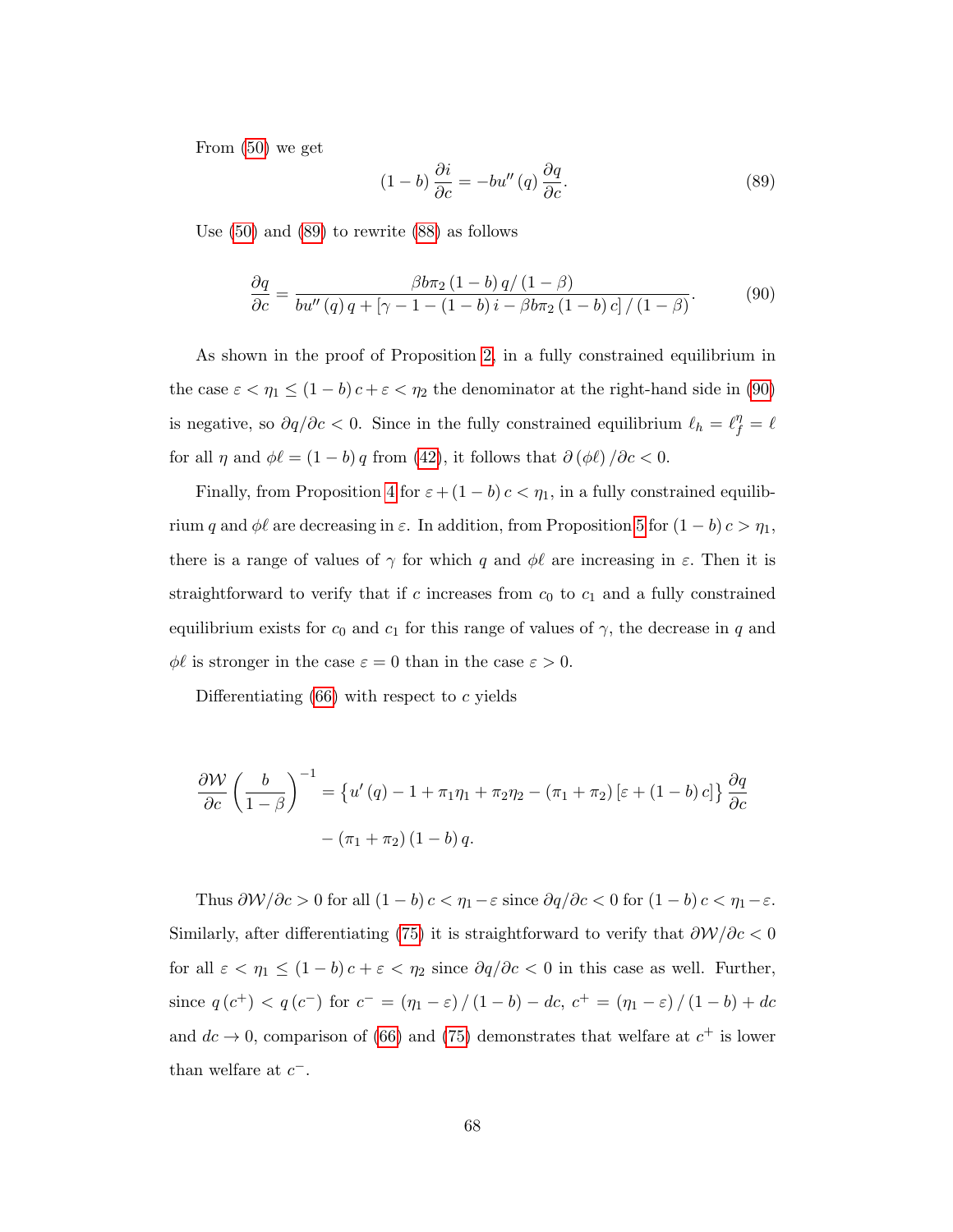## References

- <span id="page-70-1"></span>Aglietta, M. and L. Scialom. 2003. "The Challenge of European Integration for Prudential Policy." Financial Market Group Special Paper, London School of Economics.
- <span id="page-70-6"></span>Aguiar, M., M. Amador, E. Farhi, and G. Gopinath. 2014. "Coordination and crisis in monetary unions." NBER Working Paper No 20277.
- Aiyagari, S. N. and S. Williamson. 2000. "Money and dynamic credit arrangements with private information." *Journal of Economic Theory* 91:248–279.
- <span id="page-70-4"></span>Alesina, A. and R. J. Barro. 2002. "Currency unions." Quarterly Journal of Economics 117:409–436.
- <span id="page-70-0"></span>Allen, F., T. Beck, E. Carletti, P. Lane, D. Schoenmaker, and W. Wagner. 2011. "Cross-border banking in Europe: Implications for financial stability and macroeconomic policies." Tech. rep.
- Andolfatto, D. 2010. "Essential interest-bearing money." Journal of Economic Theory 145:1495–1507.
- <span id="page-70-3"></span>Barro, R. J. and D. B. Gordon. 1983. "Rules, discretion and reputation in a model of monetary policy." Journal of Monetary Economics 12:101–121.
- Beck, T., editor. 2012. Banking Union for Europe: Risks and Challenges. Vox eBook.
- <span id="page-70-2"></span>Beetsma, R. and M. Giuliodori. 2010. "The macroeconomic costs and benefits of the EMU and other monetary unions: An overview of recent research." Journal of Economic Literature 48:603–641.
- <span id="page-70-5"></span>Beetsma, R. and H. Uhlig. 1999. "An Analysis of the Stability and Growth Pact." Economic Journal 74:546–571.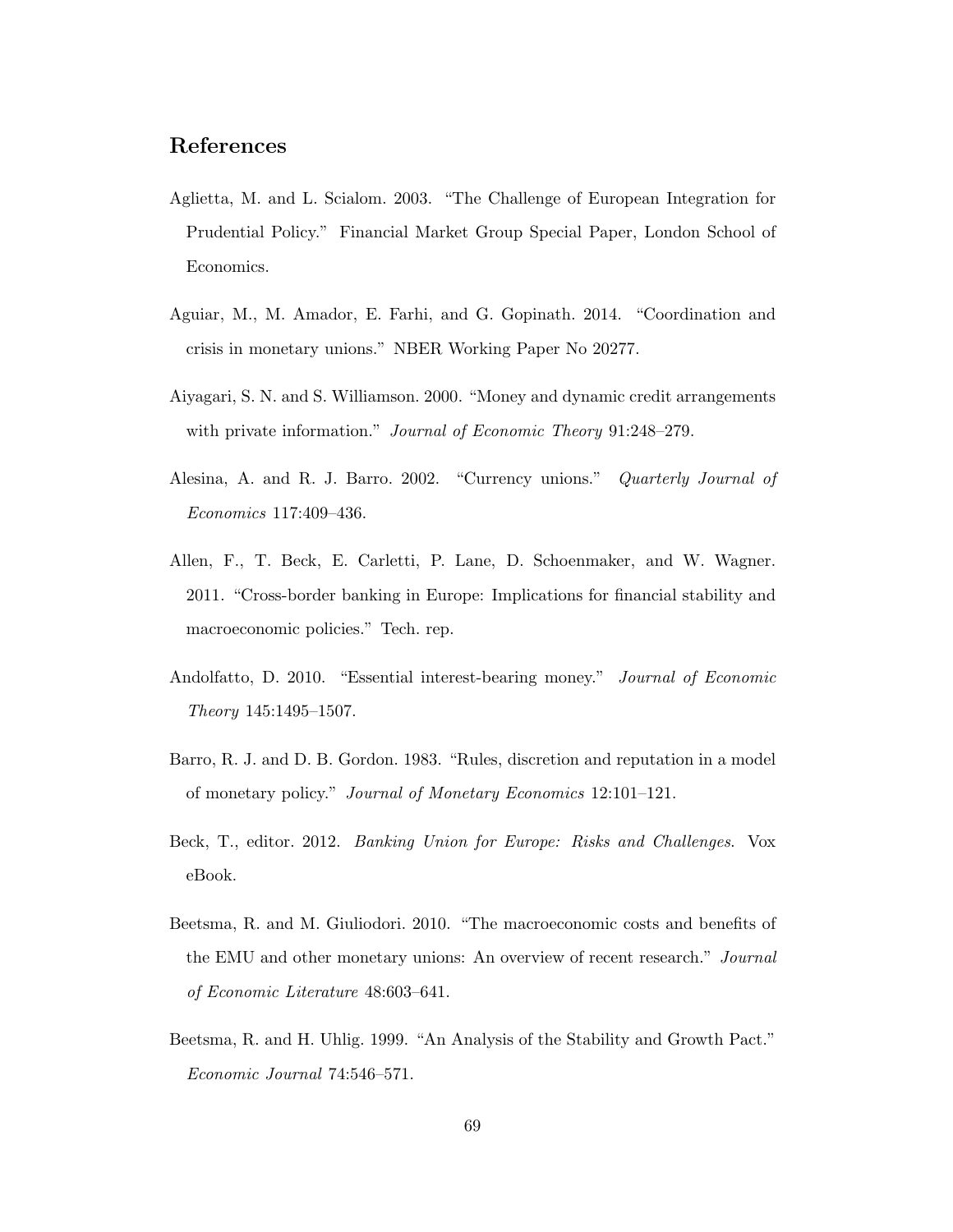- Bencivenga, V. and G. Camera. 2011. "Banking in a matching model of money and capital." Journal of Money, Credit and Banking 43:449–476.
- <span id="page-71-2"></span>Benigno, P. 2004. "Optimal Monetary Policy in A Currency Area." Journal of International Economics 63:293–320.
- Berentsen, A., G. Camera, and C. Waller. 2007. "Money, Credit and Banking." Journal of Economic Theory 135 (1):171–195.
- Bernanke, B. 1983. "Nonmonetary Effects of the Financial Crisis in the Propagation of the Great Depression." American Economic Review 73 (3):257–276.
- <span id="page-71-0"></span>Bertay, A. C., A. Demirguç-Kunt, and H. Huizinga. 2011. "Is Financial Safety Net a Barrier to Cross-Border Banking?" European Bnaking Center Discussion Paper 2011-037.
- Camera, G., B. Craig, and C. Waller. 2004. "Currency Competition in a Fundamental Model of Money." Journal of International Economics 64:521–544.
- <span id="page-71-6"></span>Chari, V.V. and P.J. Kehoe. 2007. "On the need for fiscal constraints in a monetary union." Journal of Monetary Economics 54 (8):2399–2408.
- <span id="page-71-1"></span>Constâncio, V. 2014. "Banking union and European integration." Speech delivered in Vienna, May 12.
- <span id="page-71-4"></span>Cooley, T. and V. Quadrini. 2003. "Common Currencies vs. Monetary Independence." Review of Economic Studies 70:785–806.
- <span id="page-71-5"></span>Cooper, R. and H. Kempf. 2003. "Commitment and the Adoption of a Common Currency." International Economic Review 44 (1):119–142.
- <span id="page-71-3"></span>-. 2004. "Overturning Mundell: fiscal policy in a monetary union." Review of Economic Studies 71:371–396.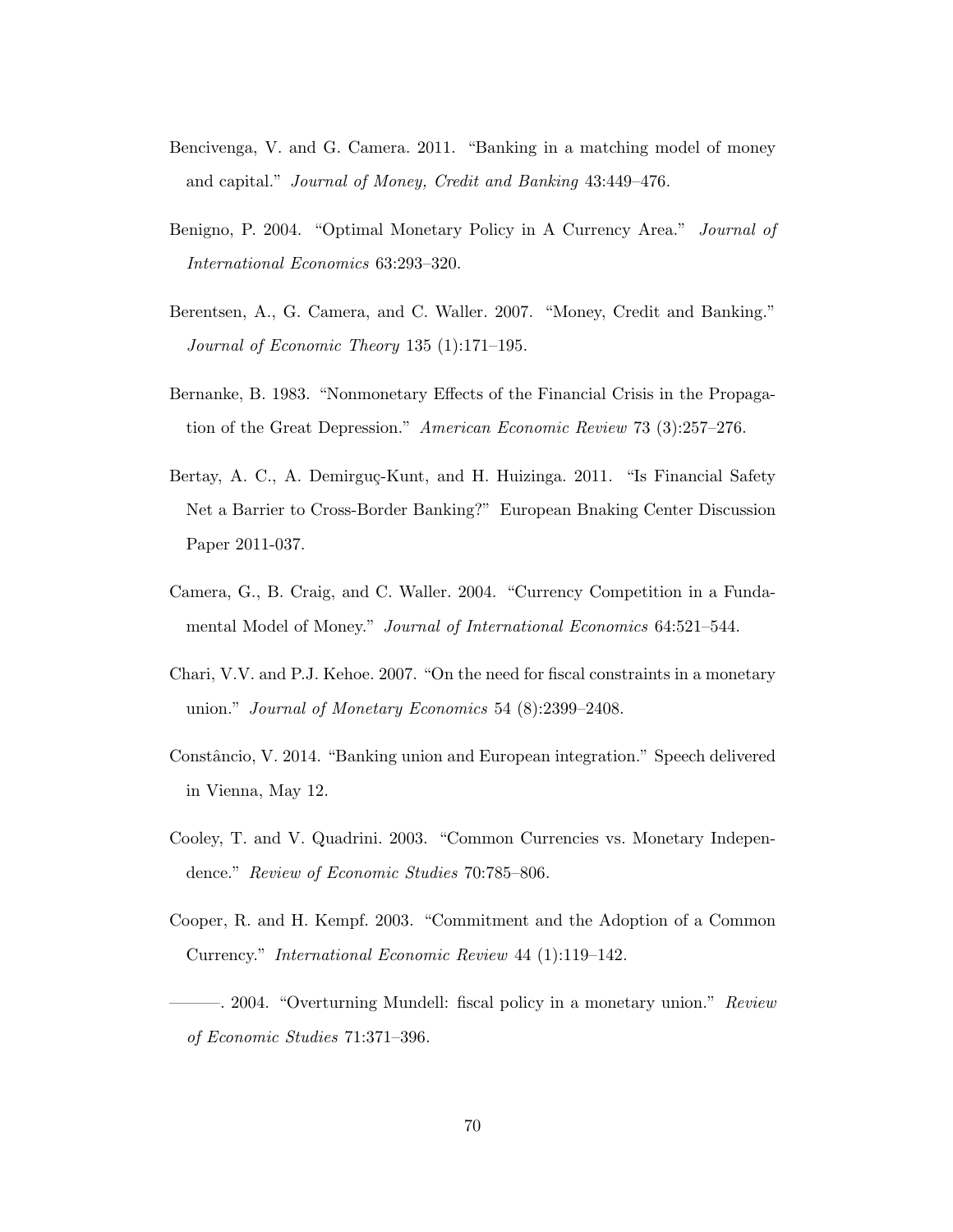- Cooper, R., H. Kempf, and D. Peled. 2010. "Regional debt in monetary unions:Is it inflationary?" European Economic Review 54:345–358.
- Corbae, D. and J. Ritter. 2004. "Decentralized credit and monetary exchange witwith public record keeping." Economic Theory 24:933–951.
- De Grauwe, P. 2013. "The European Central Bank as Lender of Last Resort in the government bond markets." CESifo Economic Studies 59:520–535.
- De Haan, J., S. Oosterloo, and D. Schoenmaker. 2009. European Financial Markets and Institutions. Cambridge University Press.
- De Haas, R. and I. van Lelyveld. 2010. "Internal Capital Markets and Lending by Multinational Bank Subsidiaries." Journal of Financial Intermediation 19:1–25.
- Dixit, A. and L. Lambertini. 2001. "Monetary-fiscal interactions and commitment versus discretion in a monetary union." European Economic Review 45:977–987.
- Dornbusch, R. 1997. "Fiscal aspects of monteray integration." American Economic Review 87:221–223.
- Draghi, M. 2013. "Europe's pursuit of 'a more perfect union'." Speech delivered in Cambridge (MA), October 9.
- ———. 2014a. "A consistent strategy for a sustained recovery." Speech delivered in Paris, March 25.
- ———. 2014b. "Financial integration and banking union." Speech delivered in Brusselss, February 12.
- ECB. 2007. "Financial Integration in Europe." Tech. rep.
- ———. 2008. "Financial Integration in Europe." Tech. rep.
- ———. 2012. "Financial Integration in Europe." Tech. rep.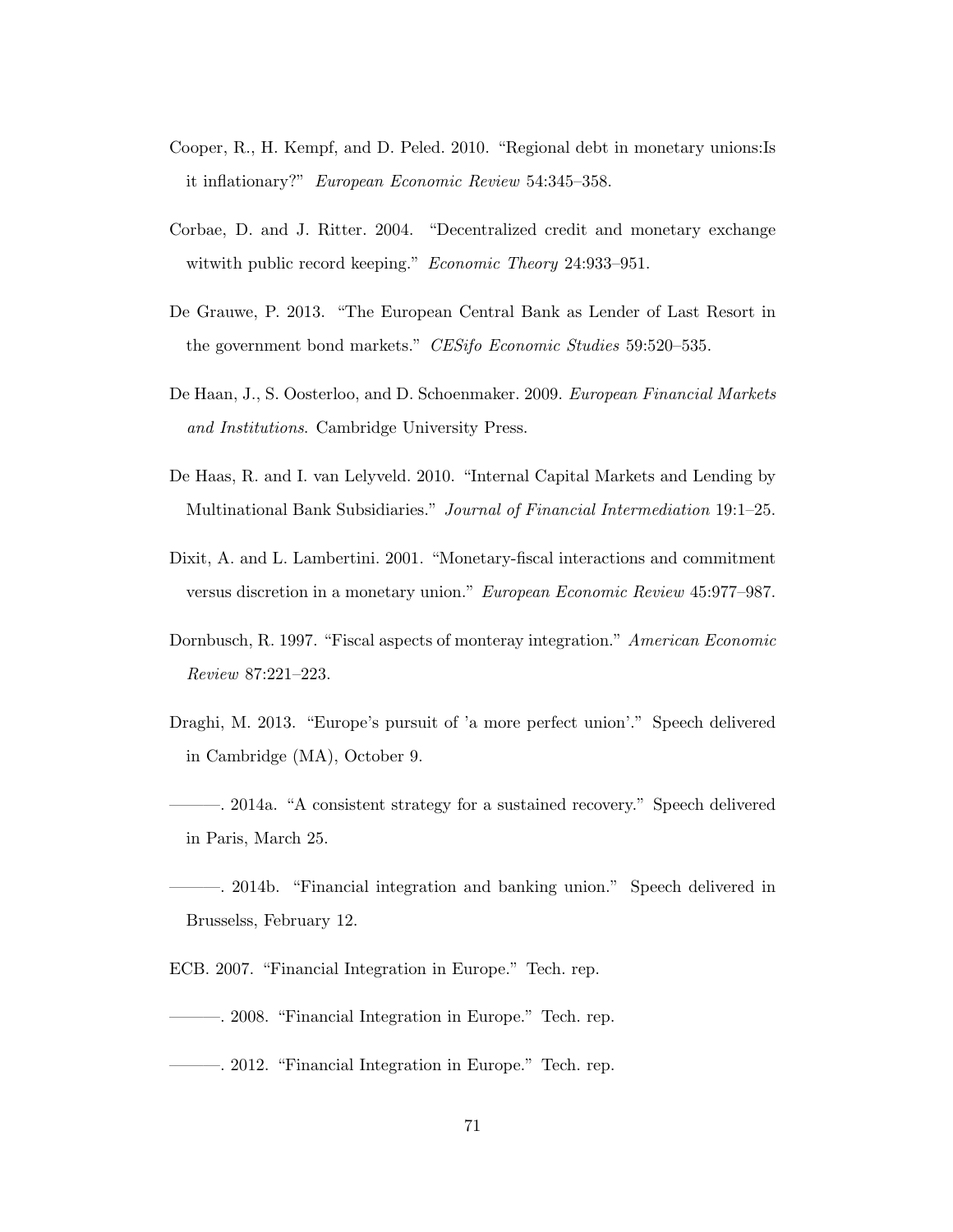- Eichengreen, B. 2007. "The breakup of the Euro area." NBER working paper 13393.
- Engineer, M. 2000. "Currency Transaction Costs and Competing Currencies." Journal of International Economics 52:113–136.
- European Commission. 2014a. "Commission Recommendation of 12.03.2014 on a new approach to business failure and insolvency." Tech. rep.
- ———. 2014b. "Emerging challenges in retail finance and consumer policy, Conference 18 November 2014, Brussels, Final Report." Tech. rep.
- Gali, J. and T. Monacelli. 2008. "Optimal monetary and fiscal policy in a currency union." Journal of International Economics 75:116–132.
- Geromichalos, A. and I. Simonovska. 2014. "Asset Liquidity and International Portfolio Choice." Journal of Economic Theory 151:342–380.
- Gertler, M. and N. Kiyotaki. 2007. "Financial Intermediation and Credit Policy in Business Cycle Analysis." In Handbook of Monetary Economics, vol. 3A, edited by B. Friedman and M. Woodford. Amsterdam: Elsevier, 48–54.
- Giannetti, C., N. Jentzsch, and G. Spagnolo. 2009. "Information sharing and cross-border entries in European banking." Tech. rep.
- Goodhart, C. 2011. "Global macroeconomic and financial supervision: Where next?" NBER Working Paper No 17682.
- Gropp, R. and A. Kashyap. 2009. "A New metric for banking integration in Europe." NBER Working Paper 14735.
- Gros, D. 2012. "The Single European Market in Banking in decline ECB to the rescue?" In Banking Union for Europe. Risks and challenges, edited by T. Beck. Vox eBook, 51–55.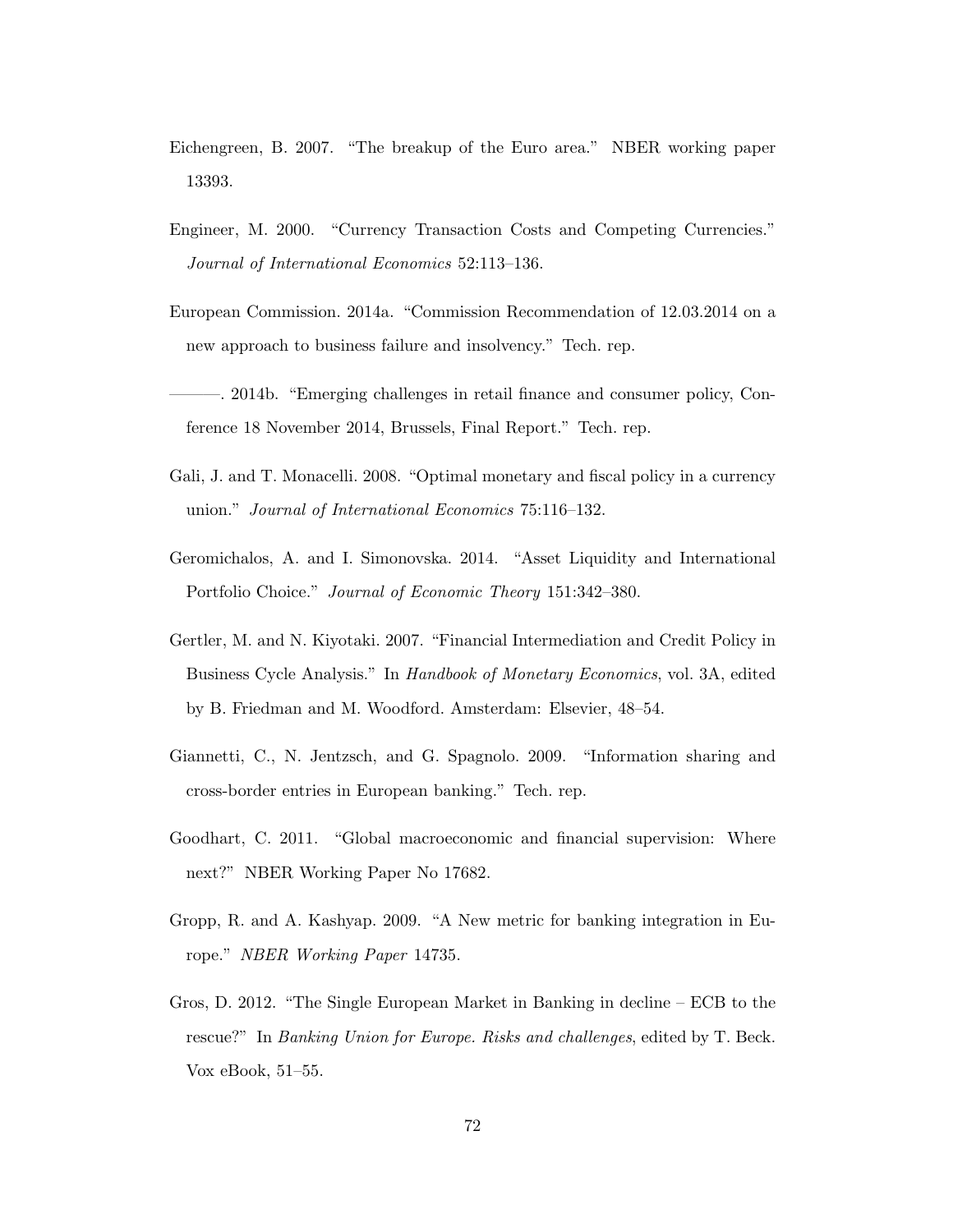- Hartmann, P., A. Maddaloni, and S. Manganelli. 2003. "The euro area financial system: structure, integration and policy initiatives." Oxford Review of Economic Policy 19 (1):180–213.
- Head, A. and S. Shi. 2003. "A Fundamental Theory of Exchange Rates and Direct Currency Trades." Journal of Monetary Economics 50:1555–1591.
- Houston, J. F., C. Lin, and Y. Ma. 2012. "Regulatory Arbitrage and International Bank Flows." 62:1845–95.
- Hu, T. W., J. Kennan, and N. Wallace. 2009. "Coalition-proof trade and the Friedman rule in the Lagos-Wright model." Journal of Political Economy 117:116– 137.
- Jentzsch, N. 2007. "Do we need a European Directive for Credit Reporting?" In CESifo DICE Report, vol. 5, edited by Ifo Institute for Economic Research. 48–54.
- Jentzsch, N. and A. San José Rientra. 2003. "Information Sharing and Its Implications for Consumer Credit Markets: United States vs. Europe." mimeo.
- Kalemli-Ozcan, S., E. Papaioannou, and J.-L. Peydró. 2010. "What lies beneath the euro's effect on financial integration? Currency risk, legal harmonization, or trade?" Journal of International Economics 81:75–88.
- Kenen, P. 1969. "The theory of Optimal Currency Areas: An eclectic view." In Monetary Problems of the International Economy, edited by R.A. Mundell and A.K. Swoboda. Chicago Unisversity Press.
- King, R., N. Wallace, and W. Weber. 1992. "Nonfundamental uncertainty and exchange rates." Journal of International Economics 32:83–108.
- Kiyotaki, N. and J. Moore. 2003. "A Cost of Unified Currency." In Central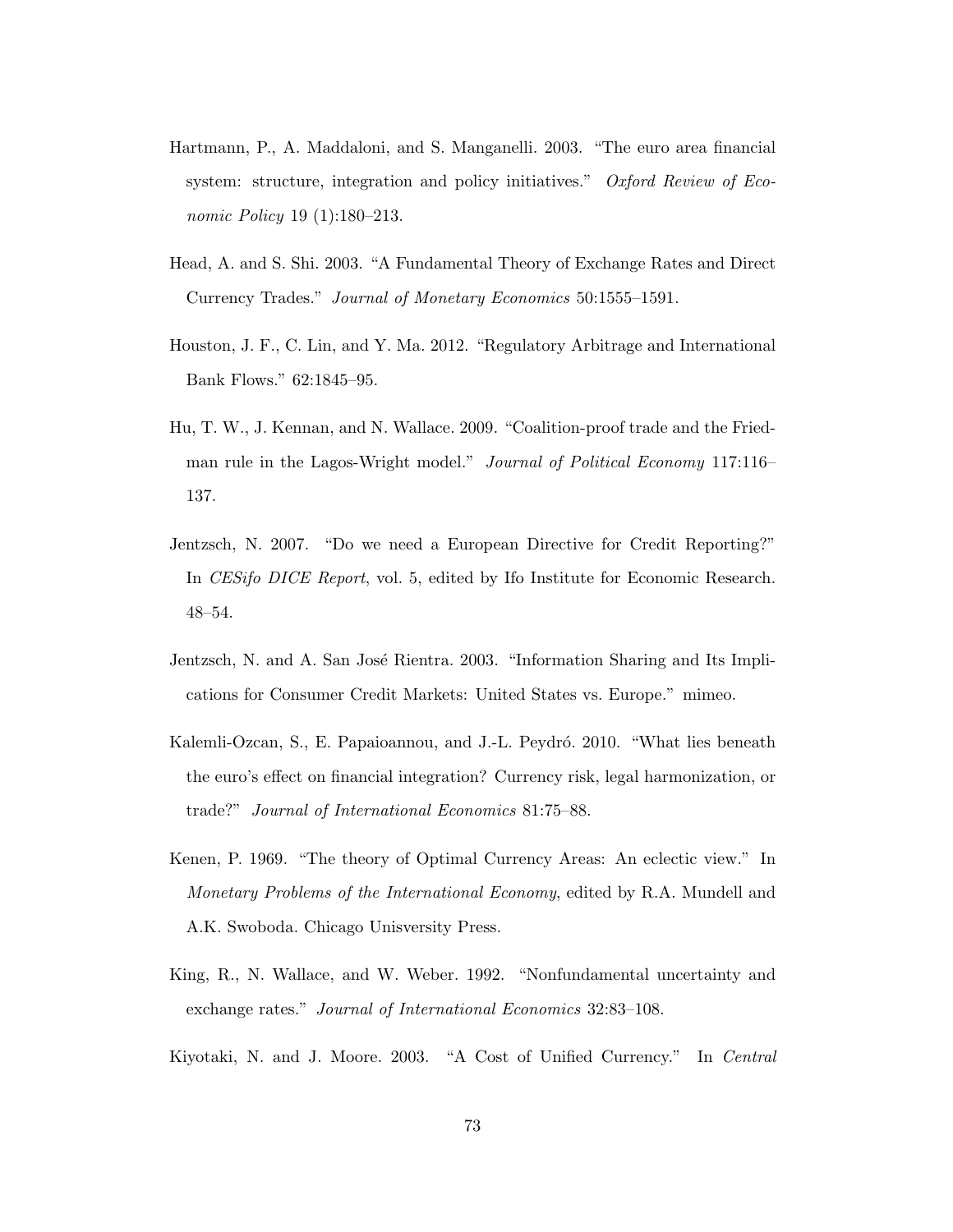Banking, Monetary Theory and Practice: Essays in Honour of Charles Goodhart, edited by P. Mizen. Edward Elgar Publishing.

- Kleimeier, S. and H. Sander. 2007. "Integrating Europe retail banking markets: Where do we stand?" Tech. rep., Centre for European Policy Studies.
- Kocherlakota, N. R. 2002. "The two-money theorem." International Economic Review 43:333–346.
- Kocherlakota, N. R. and T. Krueger. 1999. "A Signaling Model of Multiple Monies." Review of Economic Dynamics 2:231–244.
- Liu, Q. and S. Shi. 2010. "Currency Areas and Monetary Coordination." International Economic Review 51 (3):813–836.
- Manna, M. 2011. "Home Bias in Interbank lending and banks' resolution regimes." Bank of Italy working papers "Temi di Discussione' 816.
- Matsuyama, K., N. Kiyotaki, and A. Matsui. 1993. "Toward a Theory of International Currency." Review of Economic Studies 60:125–140.
- Milesi-Ferreti, G.M. and C. Tille. 2011. "the great retrenchment: international capital flows during the global financial crisis." Economic Policy 26:289–346.
- Mongelli, F. P. 2002. ""New" views on the optimum currency area theory: What is EMU telling us?" ECB Working Paper No 138.
- Mundell, R. 1961. "A Theory of Optimum Currency Areas." American Economic Review 51:657–665.
- Mundell, R.A. 1973. "Uncommon arguments for common currencies." In The economics of common currencies, edited by H.G. Johnson and A.K. Swoboda. Harvard University Press.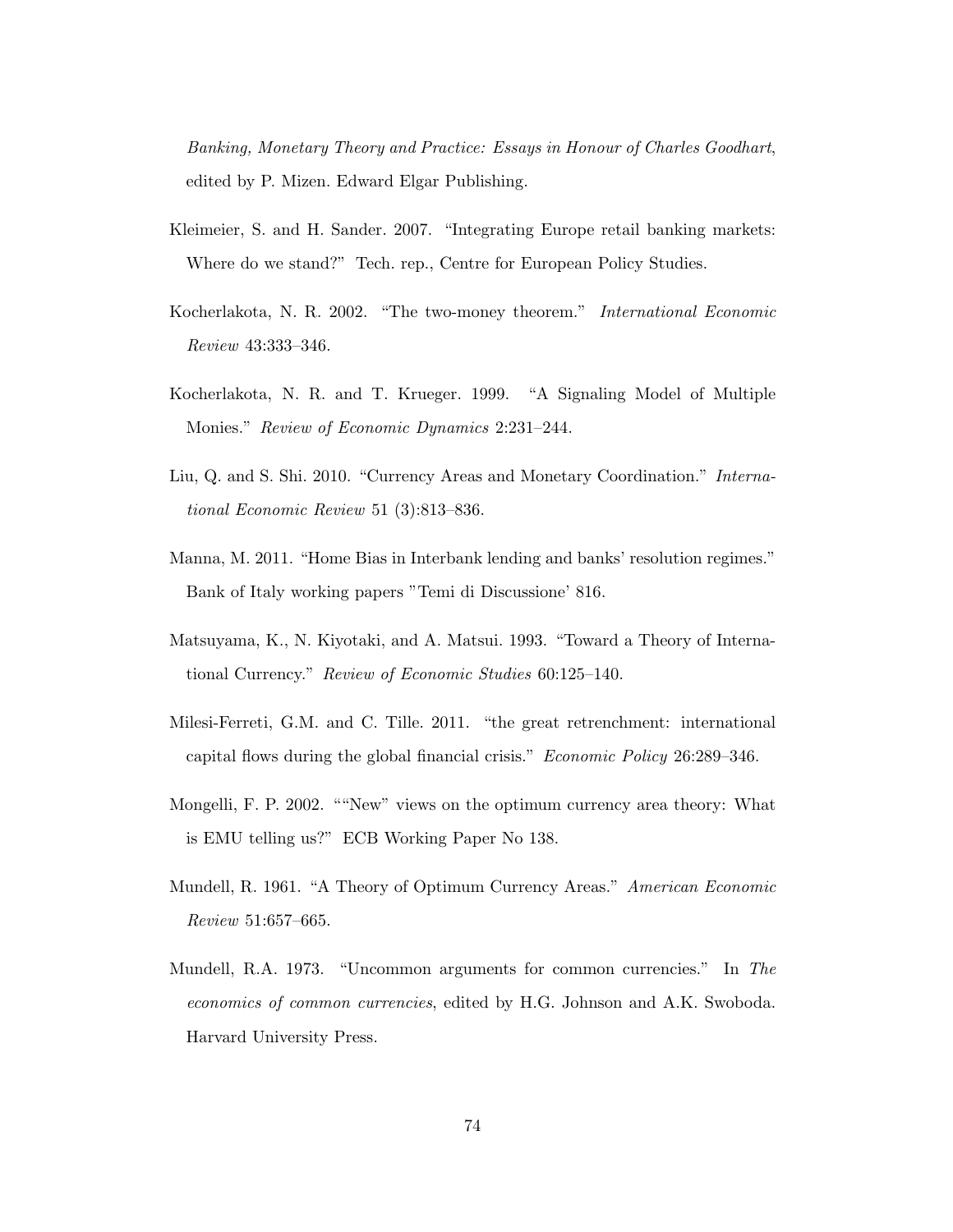- Nieto, M. J. and E. N. White. 2013. "Will bank supervision in Ohio and Austria be similar? A transatlantic view of the Single Supervisory Mechanism." Column. URL <http://www.voxeu.org/>.
- Peek, J. and E.. Rosengren. 1997. "The International Transmission of Financial Shocks: The Case of Japan." American Economic Review 87:495–505.
- Popov, A. and G.. Udell. 2012. "Cross-border banking, credit access, and the financial crisis." Journal of International Economics 87:147–161.
- Ravikumar, B. and N. Wallace. 2001. "A Benefit of Uniform Currency?" manuscript, Pennsylvania State University.
- Rocheteau, G. and R. Wright. 2005. "Money in search equilibrium, in competitive equilibriu, and in competitive search equilibrium." Econometrica 73:175–202.
- Rolnick, A., B. D. Smith, and W. E. Weber. 2003. "Establishing a monetary union in the United States." In Evolution and Procedure in Central Banking, edited by D. Altig and B. D. Smith. Cambridge University Press, 227—255.
- Rousseau, P. L. 2013. "Politics on the Road to the U.S. monetary union." Vanderbilt University Department of Economics Working Papers 13-00006.
- Sargent, T. 2012. "United States then, Europe now." Journal of Political Economy 120:1–40.
- Sargent, T. J. and N. Wallace. 1981. "Some unpleasant monetary arithmetic." Federal Reserve Bank of Minneapolis Quarterly Review, 5:1–17.
- Sims, Christopher. 2013. "Paper Money." American Economic Review 103:563–84.
- Sørensen, C. L. and J. M. P. Gutiérrez. 2006. "Euro area banking sector integration: using hierarchical cluster analysis techniques." ECB Working Papers 627.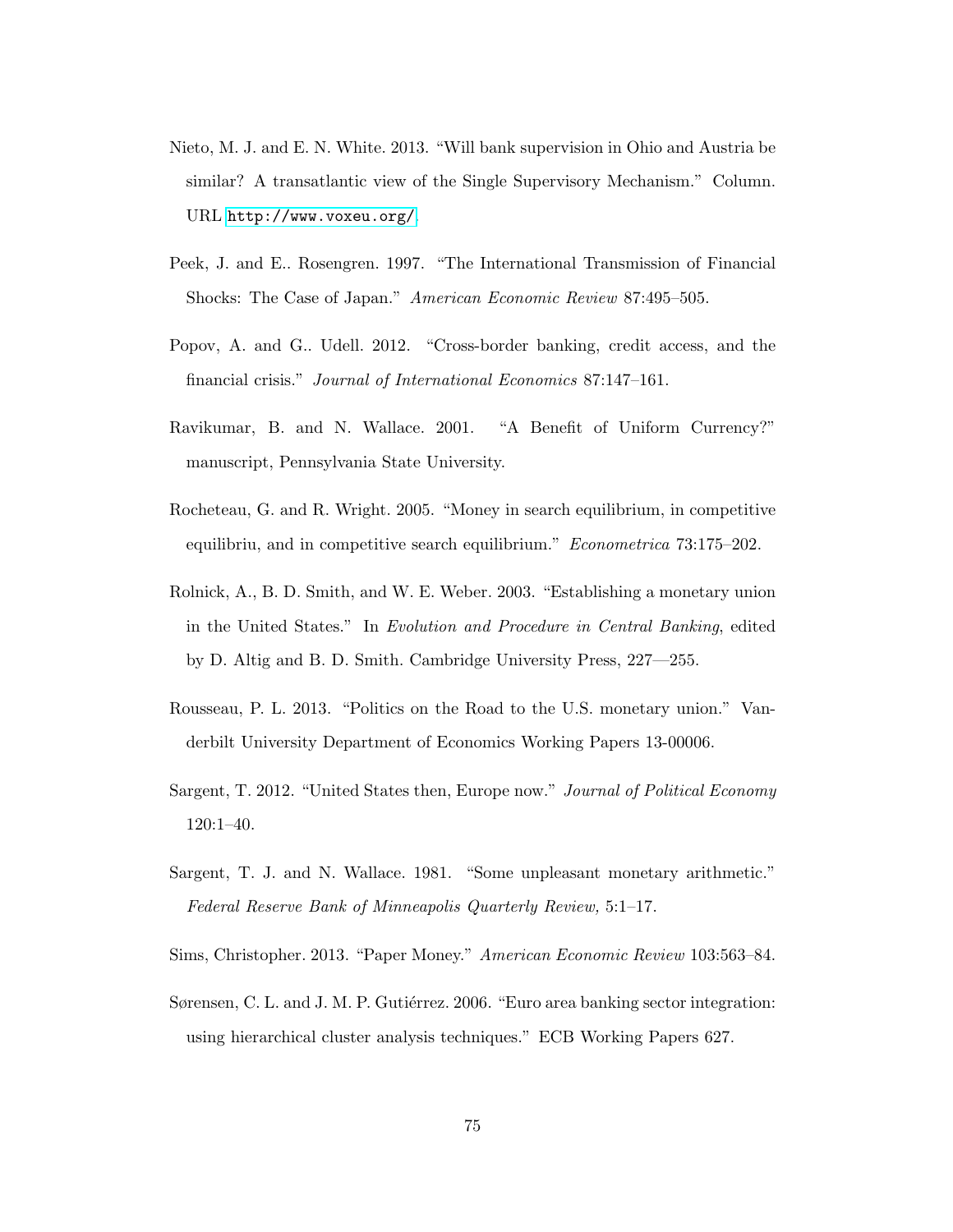- Trejos, A. 2004. "International Currencies and Dollarization." In Evolution and Procedures in Central Banking, edited by D. Altig and B. Smith. Cambridge University Press.
- White, E. N. 1982. "The Political Economy of Banking Regulation, 1864-1933." Journal of Economic History 42:33–40.
- Wright, R. and A. Trejos. 2001. "International Currency." Advances in Macroeconomics 1 (1).
- Zhang, C. 2014. "An Information-Based Theory of International Currency." Journal of International Economics 93:286–301.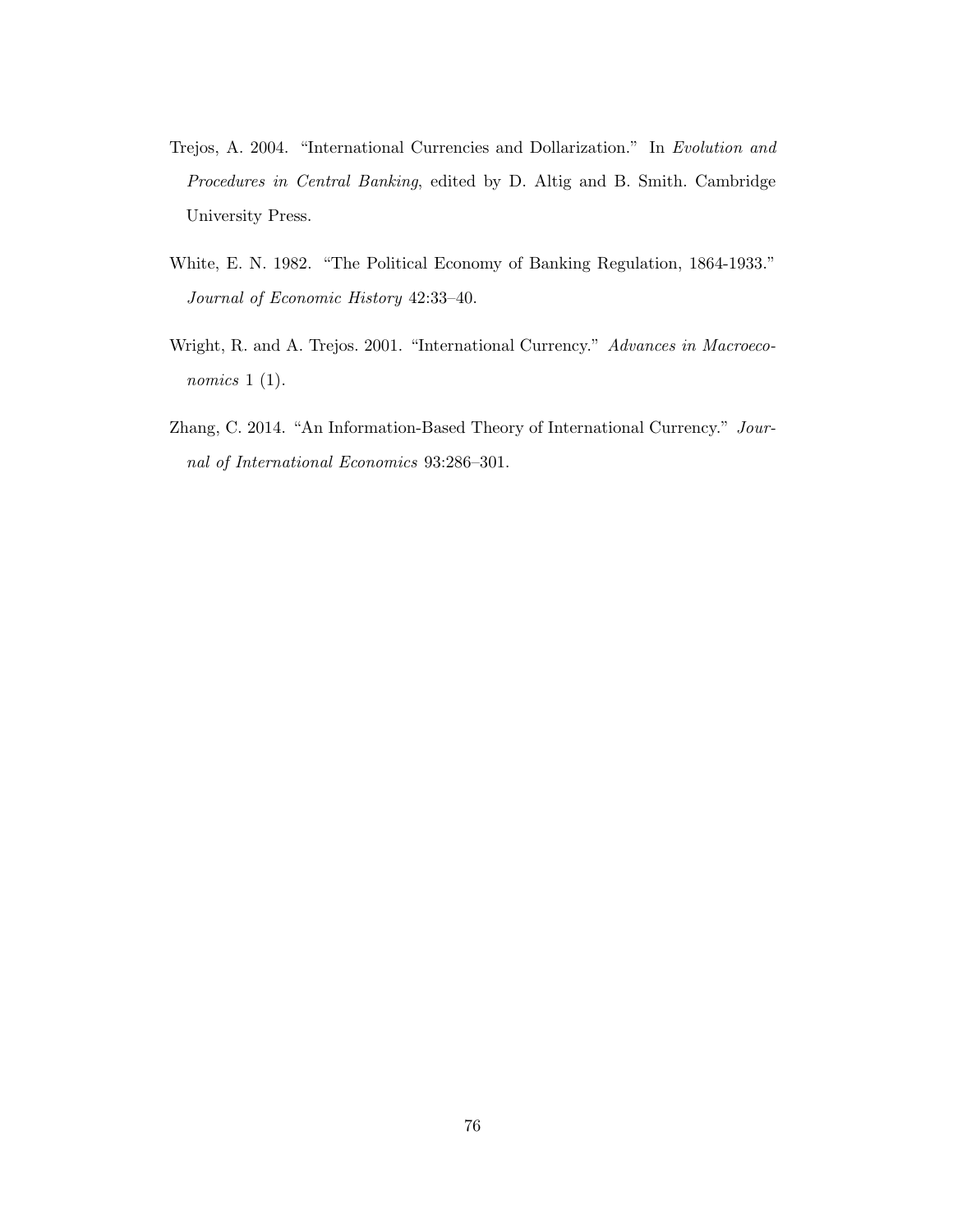

Figure 1: Sequence within a period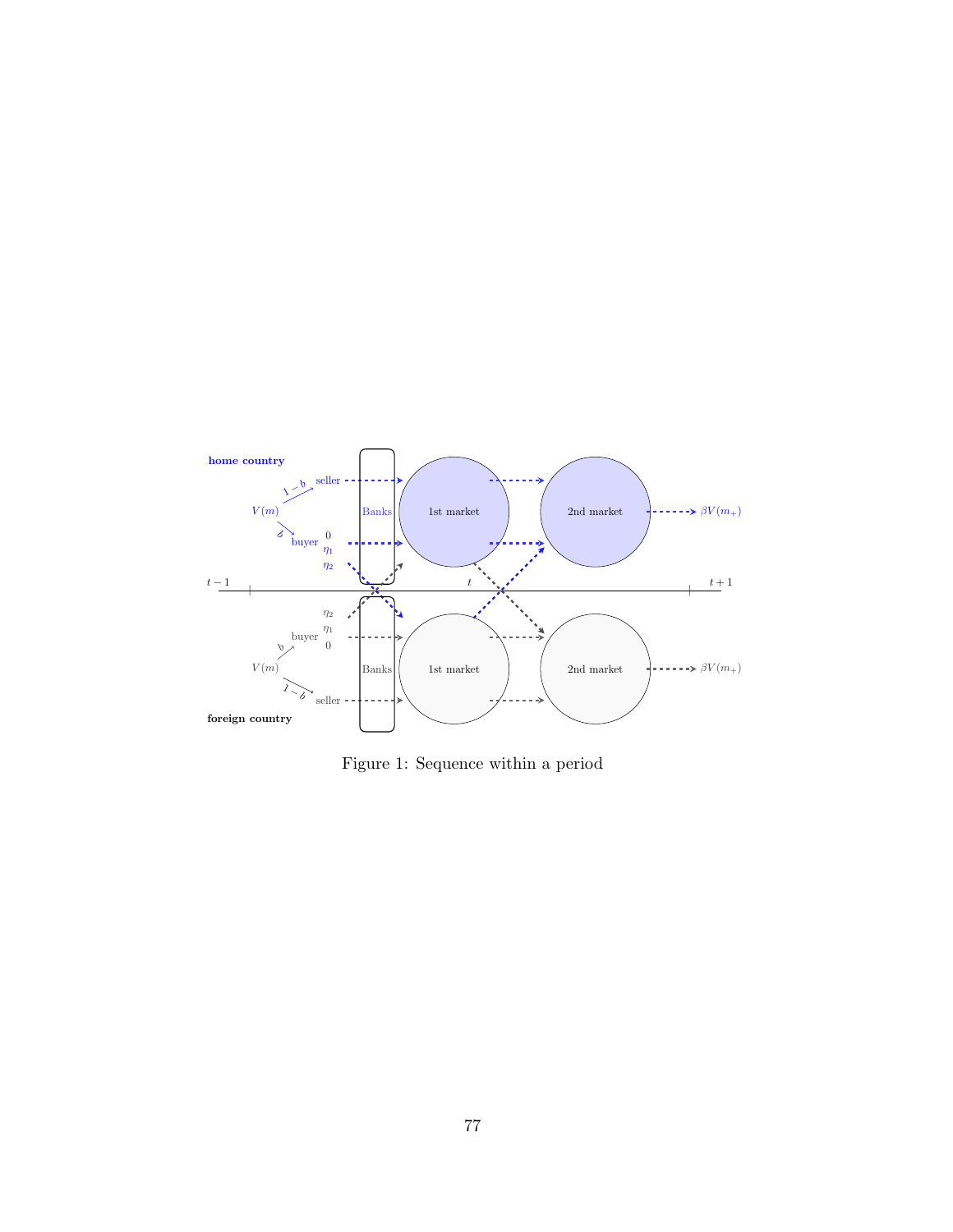

Figure 2: Quantity of credit as a function of the cross-border credit premium c in a currency union (dashed line) and in a regime of separate currencies (solid line)

## 7.1 Conversion cost and optimal inflation

Proposition [5](#page-30-0) shows that under appropriate conditions a strictly positive conversion cost—separate currencies—may relax the borrowing constraint and improve welfare compared to the benchmark case of a currency union. This result is obtained taking the inflation rate  $(\gamma)$  as given. However, previous studies of economies with credit and limited commitment show that inflation can be used to curb default incentives.[28](#page-79-0) In this section, we present a parametrization in which using positive conversion costs in combination with the inflation rate is necessary to maximize welfare.<sup>[29](#page-79-1)</sup> Given parameter values, in a regime of currency union a fully constrained equilibrium exists up to the threshold value of  $\gamma$  equal to  $\gamma^2 = 1.021$ . The unconstrained equilibrium exists for values of  $\gamma$  higher than  $\tilde{\gamma} = 1.026$ . For intermediate values the equilibrium is partially constrained since agents with preference shocks  $\eta_0$  and  $\eta_1$  are credit constrained whereas agents with preference shock  $\eta_2$  are not.

<span id="page-79-0"></span><sup>&</sup>lt;sup>28</sup>In this type of environment default is a cash-intensive activity. A positive inflation rate thus acts as a tax that discourages default. In the setup we consider, default is a conversion-intensive activity.

<span id="page-79-1"></span><sup>&</sup>lt;sup>29</sup>Figure [3](#page-80-0) is drawn assuming that  $u(q) = (q^{\alpha})/\alpha$  and parameter values  $\alpha = 0.2, \beta = 0.9$ ,  $b = 0.3, c = 0.1, \eta_1 = 0.02, \eta_2 = 0.05, \pi_1 = 0.7, \pi_2 = 0.02$  and  $\varepsilon = 0.015$  for the regime of separate currencies. Notice that in our example  $\eta_1$  is lower than  $(1 - b)c$  and that the condition on  $\beta$  stated in Lemma [1](#page-21-0) is verified. The maximum level of welfare is 1.19688 with no conversion costs and 19.691 with positive conversion costs. The software program Mathematica was used to check that the conditions for the existence of the different equilibria are satisfied.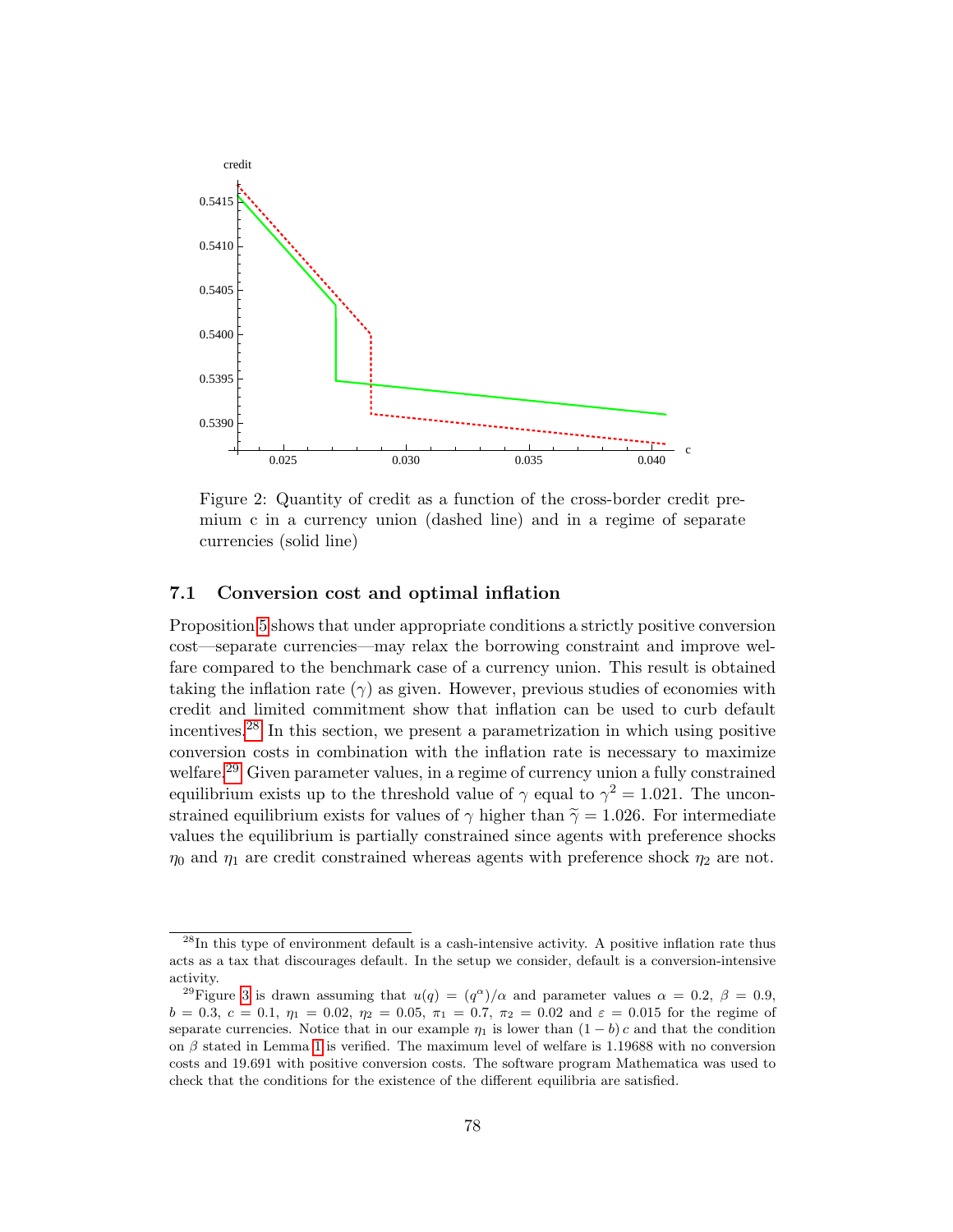

<span id="page-80-0"></span>Figure 3: Welfare as a function of inflation in a currency union (dashed line) and in a regime of separate currencies (solid line)